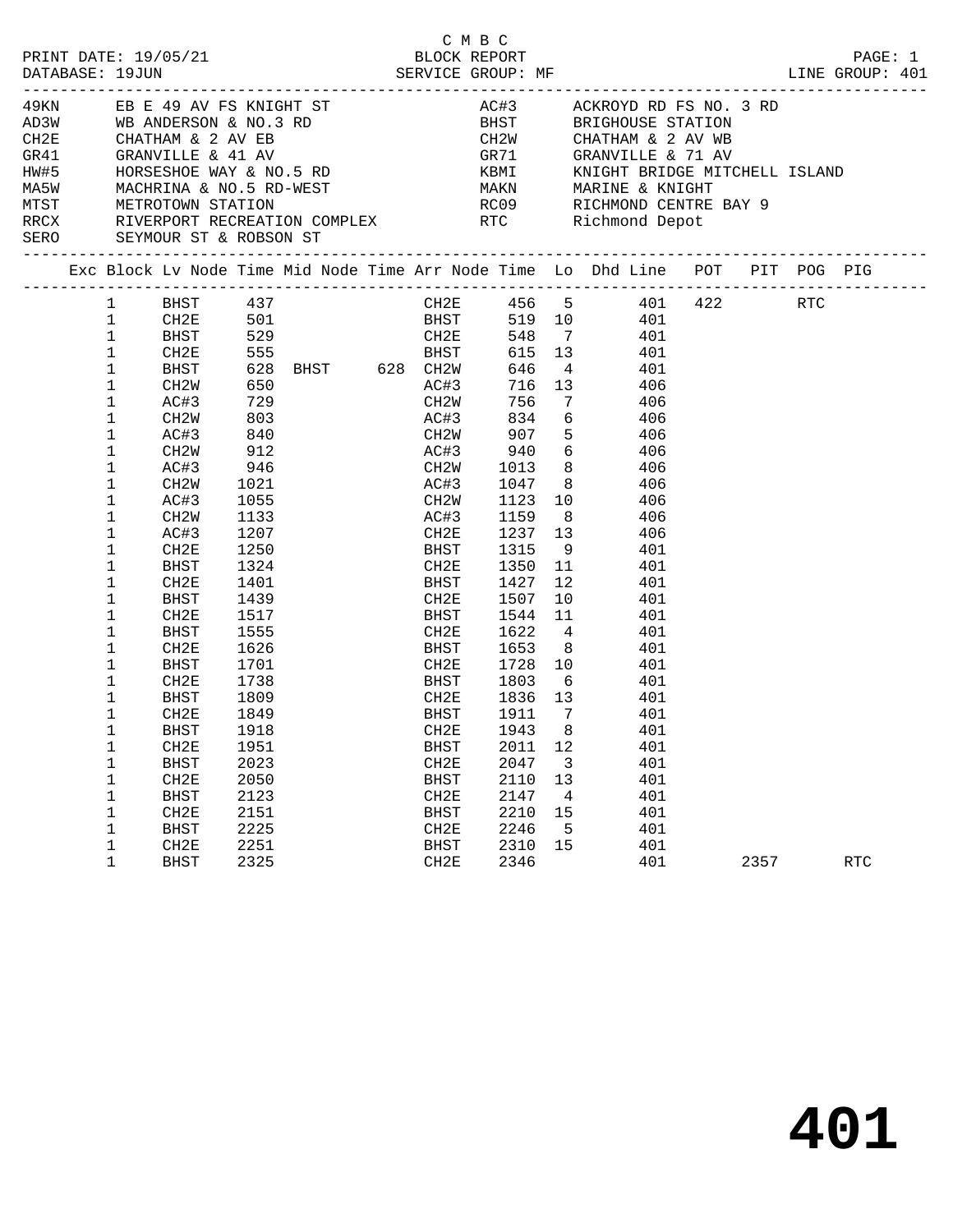## C M B C<br>BLOCK REPORT

| DAIABASL · 1900N |                |                   |      |               |      | PEKATCE GKOOL. ML |      |                         |                                                                    |     |      |             | TIME GKOOR. ANT |
|------------------|----------------|-------------------|------|---------------|------|-------------------|------|-------------------------|--------------------------------------------------------------------|-----|------|-------------|-----------------|
|                  |                |                   |      |               |      |                   |      |                         | Exc Block Lv Node Time Mid Node Time Arr Node Time Lo Dhd Line POT |     |      | PIT POG PIG |                 |
|                  | 2              | CH2W              | 439  |               |      | AC#3              | 501  | 5                       | 406                                                                | 425 |      | RTC         |                 |
|                  | 2              | AC#3              | 506  |               |      | CH2W              | 528  | 5 <sub>5</sub>          | 406                                                                |     |      |             |                 |
|                  | $\overline{c}$ | CH2W              | 533  |               |      | AC#3              | 555  |                         | 6 406                                                              |     |      |             |                 |
|                  | $\overline{c}$ | AC#3              | 601  |               |      | CH2W              | 624  |                         | 8 406                                                              |     |      |             |                 |
|                  | $\overline{c}$ | CH2W              | 632  |               |      | AC#3              | 658  | 8 <sup>8</sup>          | 406                                                                |     |      |             |                 |
|                  | 2              | AC#3              | 706  |               |      | HW#5              | 729  | $\overline{\mathbf{3}}$ | 408                                                                |     |      |             |                 |
|                  | 2              | HW#5              | 732  |               |      | AC#3              | 803  | 11                      | 408                                                                |     |      |             |                 |
|                  | 2              | AC#3              | 814  |               |      | HW#5              | 837  | 10                      | 408                                                                |     |      |             |                 |
|                  | $\overline{c}$ | HW#5              | 847  |               |      | AC#3              | 917  | 15                      | 408                                                                |     |      |             |                 |
|                  | $\overline{c}$ | AC#3              | 932  |               |      | HW#5              | 955  | $5^{\circ}$             | 408                                                                |     |      |             |                 |
|                  | 2              | HW#5              | 1000 |               |      | AC#3              | 1028 | 16                      | 408                                                                |     |      |             |                 |
|                  | $\mathbf{2}$   | AC#3              | 1044 |               |      | HW#5              | 1107 | 9                       | 408                                                                |     |      |             |                 |
|                  | 2              | HW#5              | 1116 |               |      | AC#3              | 1142 | 17                      | 408                                                                |     |      |             |                 |
|                  | $\overline{c}$ | AC#3              | 1159 |               |      | HW#5              | 1222 | $\overline{7}$          | 408                                                                |     |      |             |                 |
|                  | 2              | HW#5              | 1229 |               |      | AC#3              | 1257 | 17                      | 408                                                                |     |      |             |                 |
|                  | 2              | AC#3              | 1314 |               |      | HW#5              | 1338 | 6                       | 408                                                                |     |      |             |                 |
|                  | 2              | HW#5              | 1344 |               |      | AC#3              | 1412 | 14                      | 408                                                                |     |      |             |                 |
|                  | $\overline{c}$ | AC#3              | 1426 |               |      | HW#5              | 1453 | $\overline{4}$          | 408                                                                |     |      |             |                 |
|                  | 2              | HW#5              | 1457 |               |      | AC#3              | 1528 | 14                      | 408                                                                |     |      |             |                 |
|                  | 2              | AC#3              | 1542 |               |      | HW#5              | 1609 | 8 <sup>8</sup>          | 408                                                                |     |      |             |                 |
|                  | 2              | HW#5              | 1617 |               |      | AC#3              | 1647 | 12                      | 408                                                                |     |      |             |                 |
|                  | 2              | AC#3              | 1659 |               |      | HW#5              | 1725 | 9                       | 408                                                                |     |      |             |                 |
|                  | 2              | HW#5              | 1734 |               |      | AC#3              | 1802 | 9                       | 408                                                                |     |      |             |                 |
|                  | 2              | AC#3              | 1811 |               |      | HW#5              | 1837 |                         | 408                                                                |     | 1840 |             | <b>RTC</b>      |
|                  | 3              | CH2E              | 440  |               |      | RC09              | 459  | $\overline{1}$          | 402                                                                | 426 |      | <b>RTC</b>  |                 |
|                  | 3              | RC09              | 500  |               |      | CH2W              | 519  | 12                      | 402                                                                |     |      |             |                 |
|                  | 3              | CH <sub>2</sub> W | 531  | BHST          | 551  | MAKN              | 620  | 12                      | 407                                                                |     |      |             |                 |
|                  | 3              | MAKN              | 632  | BHST          | 705  | CH2E              | 725  | 13                      | 407                                                                |     |      |             |                 |
|                  | 3              | CH2E              | 738  |               |      | RC09              | 804  | 8 <sup>8</sup>          | 402                                                                |     |      |             |                 |
|                  | 3              | RC09              | 812  |               |      | CH2W              | 835  | 15                      | 402                                                                |     |      |             |                 |
|                  | 3              | CH <sub>2</sub> W | 850  | BHST 916 MAKN |      |                   | 949  | 8 <sup>8</sup>          | 407                                                                |     |      |             |                 |
|                  | 3              | MAKN              | 957  | BHST          | 1030 | CH2E              | 1052 | 6                       | 407                                                                |     |      |             |                 |
|                  | 3              | CH2E              | 1058 |               |      | RC09              | 1124 | 6                       | 402                                                                |     |      |             |                 |
|                  | 3              | RC09              | 1130 |               |      | CH2E              | 1157 | 9                       | 402                                                                |     |      |             |                 |
|                  | 3              | CH2E              | 1206 |               |      | BHST              | 1231 | 8                       | 401                                                                |     |      |             |                 |
|                  | 3              | <b>BHST</b>       | 1239 |               |      | CH2E              | 1305 | 12                      | 401                                                                |     |      |             |                 |
|                  | 3              | CH2E              | 1317 |               |      | BHST              | 1343 | 11                      | 401                                                                |     |      |             |                 |
|                  | 3              | <b>BHST</b>       | 1354 |               |      | CH2E              | 1421 | 8                       | 401                                                                |     |      |             |                 |
|                  | 3              | CH2E              | 1429 |               |      | <b>BHST</b>       | 1457 | 6                       | 401                                                                |     |      |             |                 |
|                  | 3              | <b>BHST</b>       | 1503 |               |      | CH2E              | 1531 | 5                       | 401                                                                |     |      |             |                 |
|                  | 3              | CH2E              | 1536 |               |      | RC09              | 1602 | 8                       | 402                                                                |     |      |             |                 |
|                  | 3              | RC09              | 1610 |               |      | CH2E              | 1639 | 3                       | 402                                                                |     |      |             |                 |
|                  | 3              | CH2E              | 1642 |               |      | <b>BHST</b>       | 1709 | 8                       | 401                                                                |     |      |             |                 |
|                  | 3              | <b>BHST</b>       | 1717 | <b>BHST</b>   | 1717 | CH <sub>2</sub> W | 1743 | 17                      | 401                                                                |     |      |             |                 |
|                  | 3              | CH2W              | 1800 |               |      | AC#3              | 1825 | 6                       | 406                                                                |     |      |             |                 |
|                  | 3              | AC#3              | 1831 |               |      | CH <sub>2</sub> W | 1900 | 23                      | 406                                                                |     |      |             |                 |
|                  | 3              | CH <sub>2</sub> M | 1923 |               |      | AC#3              | 1946 | 6                       | 406                                                                |     |      |             |                 |
|                  | 3              | AC#3              | 1952 |               |      | CH <sub>2</sub> W | 2020 | 12                      | 406                                                                |     |      |             |                 |
|                  | 3              | CH <sub>2</sub> M | 2032 |               |      | AC#3              | 2055 | 3                       | 406                                                                |     |      |             |                 |

 3 CH2W 2032 AC#3 2055 3 406 3 AC#3 2058 CH2W 2126 8 406 3 CH2W 2134 AC#3 2155 3 406

**401**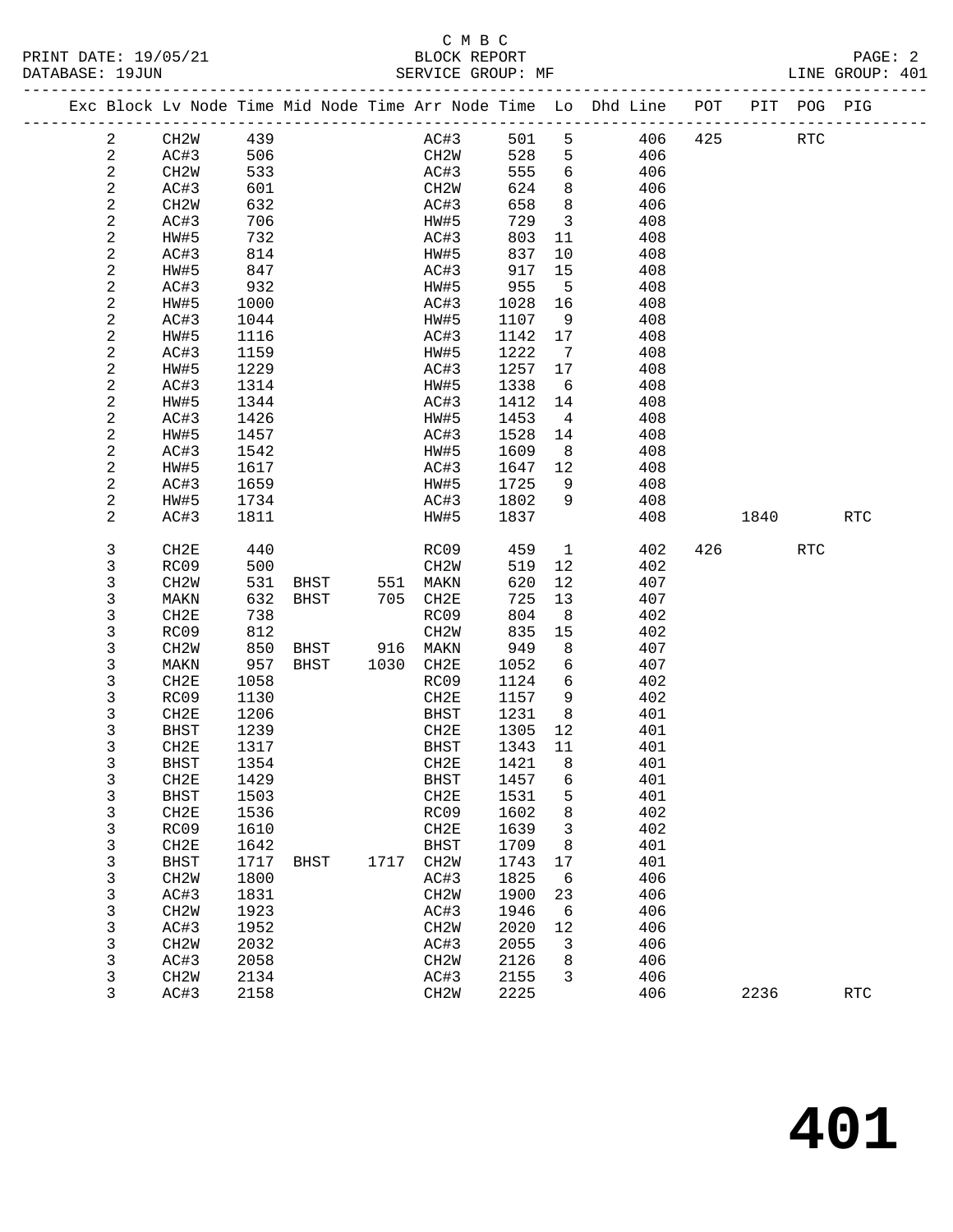|  |   | Exc Block Lv Node Time Mid Node Time Arr Node Time Lo Dhd Line POT PIT POG PIG |      |      |           |                   |      |      |                 |                  |     |     |      |     |            |
|--|---|--------------------------------------------------------------------------------|------|------|-----------|-------------------|------|------|-----------------|------------------|-----|-----|------|-----|------------|
|  | 4 | CH2W                                                                           | 441  |      |           |                   | RC09 |      |                 | 501 16           | 407 | 427 |      | RTC |            |
|  | 4 | RC09                                                                           | 517  |      |           | CH2E              |      | 538  |                 | $6 \quad \sigma$ | 407 |     |      |     |            |
|  | 4 | CH2E                                                                           | 544  |      |           | BHST              |      | 603  | 6               |                  | 401 |     |      |     |            |
|  | 4 | BHST                                                                           | 609  |      |           | CH2E              |      | 628  | 5               |                  | 401 |     |      |     |            |
|  | 4 | CH2E                                                                           | 633  |      |           | BHST              |      | 653  | 8               |                  | 401 |     |      |     |            |
|  | 4 | <b>BHST</b>                                                                    | 701  |      |           | CH2E              |      | 723  | 12              |                  | 401 |     |      |     |            |
|  | 4 | CH2E                                                                           | 735  |      |           | BHST              |      | 759  | 10              |                  | 401 |     |      |     |            |
|  | 4 | BHST                                                                           | 809  |      |           | CH2E              |      | 833  | 8 <sup>8</sup>  |                  | 401 |     |      |     |            |
|  | 4 | CH2E                                                                           | 841  |      |           | BHST              |      | 907  | 13              |                  | 401 |     |      |     |            |
|  | 4 | BHST                                                                           | 920  |      |           | CH2E              |      | 945  | 7               |                  | 401 |     |      |     |            |
|  | 4 | CH2E                                                                           | 952  |      |           | BHST              |      | 1017 | -5              |                  | 401 |     |      |     |            |
|  | 4 | BHST                                                                           | 1022 |      | BHST 1022 | CH2W              |      | 1046 | $\overline{4}$  |                  | 401 |     |      |     |            |
|  | 4 | CH <sub>2</sub> W                                                              | 1050 |      |           | RC09              |      | 1116 | 11              |                  | 407 |     |      |     |            |
|  | 4 | RC09                                                                           | 1127 |      |           | CH2E              |      | 1152 | 6               |                  | 407 |     |      |     |            |
|  | 4 | CH2E                                                                           | 1158 |      |           | RC09              |      | 1224 | 6               |                  | 402 |     |      |     |            |
|  | 4 | RC09                                                                           | 1230 |      |           | CH2E              |      | 1258 | 6               |                  | 402 |     |      |     |            |
|  | 4 | CH2E                                                                           | 1304 |      |           | BHST              |      | 1329 | 10              |                  | 401 |     |      |     |            |
|  | 4 | BHST                                                                           | 1339 |      |           | CH2E              |      | 1406 | 8               |                  | 401 |     |      |     |            |
|  | 4 | CH2E                                                                           | 1414 |      |           | BHST              |      | 1442 | 9               |                  | 401 |     |      |     |            |
|  | 4 | BHST                                                                           | 1451 |      |           | CH2E              |      | 1519 | 5               |                  | 401 |     |      |     |            |
|  | 4 | CH2E                                                                           | 1524 |      |           | RC09              |      | 1550 | 8               |                  | 402 |     |      |     |            |
|  | 4 | RC09                                                                           | 1558 |      |           | CH2E              |      | 1627 | $7\overline{ }$ |                  | 402 |     |      |     |            |
|  | 4 | CH2E                                                                           | 1634 |      |           | BHST              |      | 1701 | 8               |                  | 401 |     |      |     |            |
|  | 4 | BHST                                                                           | 1709 |      |           | CH2E              |      | 1736 | 10              |                  | 401 |     |      |     |            |
|  | 4 | CH2E                                                                           | 1746 |      |           | BHST              |      | 1811 | 8               |                  | 401 |     |      |     |            |
|  | 4 | BHST                                                                           | 1819 | BHST | 1819      | CH2W              |      | 1845 | 18              |                  | 401 |     |      |     |            |
|  | 4 | CH2W                                                                           | 1903 |      |           | AC#3              |      | 1928 | б.              |                  | 406 |     |      |     |            |
|  | 4 | AC#3                                                                           | 1934 |      |           | CH <sub>2</sub> W |      | 2002 |                 |                  | 406 |     | 2014 |     | <b>RTC</b> |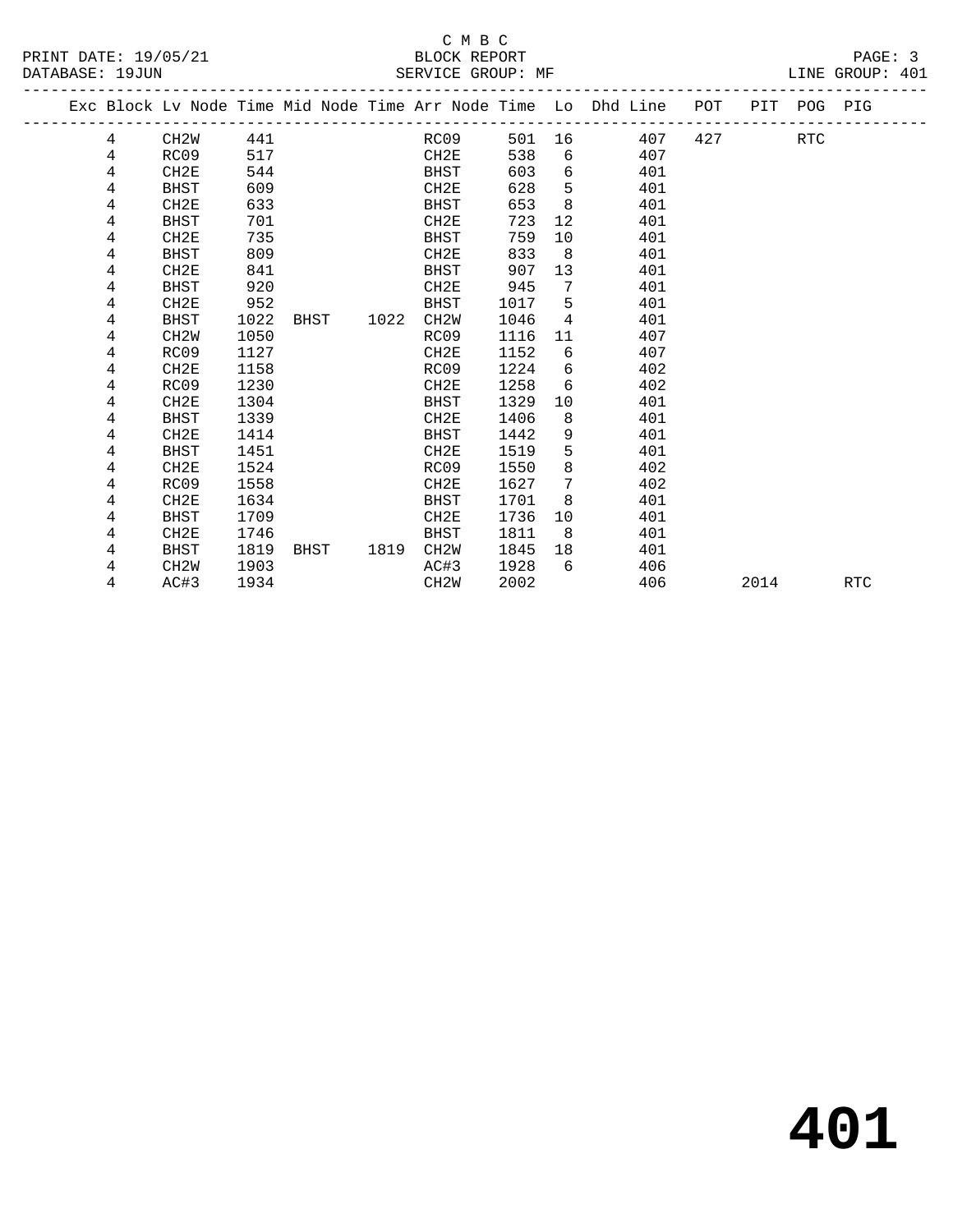## C M B C<br>BLOCK REPORT

PRINT DATE: 19/05/21 BLOCK REPORT PAGE: 4 SERVICE GROUP: MF

|   |             |      |  |             |      |                         | Exc Block Lv Node Time Mid Node Time Arr Node Time Lo Dhd Line POT |     |      | PIT POG PIG |            |
|---|-------------|------|--|-------------|------|-------------------------|--------------------------------------------------------------------|-----|------|-------------|------------|
| 5 | CH2E        | 441  |  | BHST        |      |                         | 459 15<br>401                                                      | 427 |      | RTC         |            |
| 5 | <b>BHST</b> | 514  |  | CH2E        | 533  | $\overline{7}$          | 401                                                                |     |      |             |            |
| 5 | CH2E        | 540  |  | RC09        | 601  | 11                      | 402                                                                |     |      |             |            |
| 5 | RC09        | 612  |  | CH2E        | 633  | $5^{\circ}$             | 407                                                                |     |      |             |            |
| 5 | CH2E        | 638  |  | BHST        | 700  | 9                       | 401                                                                |     |      |             |            |
| 5 | <b>BHST</b> | 709  |  | CH2E        | 731  | 10                      | 401                                                                |     |      |             |            |
| 5 | CH2E        | 741  |  | BHST        | 807  | - 9                     | 401                                                                |     |      |             |            |
| 5 | <b>BHST</b> | 816  |  | CH2E        | 840  | 8 <sup>8</sup>          | 401                                                                |     |      |             |            |
| 5 | CH2E        | 848  |  | BHST        | 914  | 16                      | 401                                                                |     |      |             |            |
| 5 | <b>BHST</b> | 930  |  | CH2E        | 955  | 12                      | 401                                                                |     |      |             |            |
| 5 | CH2E        | 1007 |  | BHST        | 1032 | $5^{\circ}$             | 401                                                                |     |      |             |            |
| 5 | <b>BHST</b> | 1037 |  | CH2E        | 1102 | 18                      | 401                                                                |     |      |             |            |
| 5 | CH2E        | 1120 |  | BHST        | 1145 | 6                       | 401                                                                |     |      |             |            |
| 5 | <b>BHST</b> | 1151 |  | CH2E        | 1219 | $\overline{\mathbf{3}}$ | 401                                                                |     |      |             |            |
| 5 | CH2E        | 1222 |  | BHST        | 1247 | $7\overline{ }$         | 401                                                                |     |      |             |            |
| 5 | <b>BHST</b> | 1254 |  | CH2E        | 1320 | 8                       | 401                                                                |     |      |             |            |
| 5 | CH2E        | 1328 |  | RC09        | 1355 | 5                       | 402                                                                |     |      |             |            |
| 5 | RC09        | 1400 |  | CH2E        | 1428 | 16                      | 402                                                                |     |      |             |            |
| 5 | CH2E        | 1444 |  | BHST        | 1512 | $\overline{\mathbf{3}}$ | 401                                                                |     |      |             |            |
| 5 | <b>BHST</b> | 1515 |  | CH2E        | 1543 | $\overline{4}$          | 401                                                                |     |      |             |            |
| 5 | CH2E        | 1547 |  | BHST        | 1614 | 6                       | 401                                                                |     |      |             |            |
| 5 | <b>BHST</b> | 1620 |  | CH2E        | 1647 | 11                      | 401                                                                |     |      |             |            |
| 5 | CH2E        | 1658 |  | BHST        | 1725 | 8                       | 401                                                                |     |      |             |            |
| 5 | <b>BHST</b> | 1733 |  | CH2E        | 1800 | 10                      | 401                                                                |     |      |             |            |
| 5 | CH2E        | 1810 |  | BHST        | 1835 | 6                       | 401                                                                |     |      |             |            |
| 5 | <b>BHST</b> | 1841 |  | CH2E        | 1908 | $-5$                    | 401                                                                |     |      |             |            |
| 5 | CH2E        | 1913 |  | BHST        | 1935 | 8                       | 401                                                                |     |      |             |            |
| 5 | <b>BHST</b> | 1943 |  | CH2E        | 2007 | 14                      | 401                                                                |     |      |             |            |
| 5 | CH2E        | 2021 |  | BHST        | 2041 | 12                      | 401                                                                |     |      |             |            |
| 5 | <b>BHST</b> | 2053 |  | CH2E        | 2117 | $\overline{\mathbf{3}}$ | 401                                                                |     |      |             |            |
| 5 | CH2E        | 2120 |  | BHST        | 2140 | 13                      | 401                                                                |     |      |             |            |
| 5 | <b>BHST</b> | 2153 |  | CH2E        | 2217 | $\overline{4}$          | 401                                                                |     |      |             |            |
| 5 | CH2E        | 2221 |  | <b>BHST</b> | 2240 | 15                      | 401                                                                |     |      |             |            |
| 5 | <b>BHST</b> | 2255 |  | CH2E        | 2316 | $5^{\circ}$             | 401                                                                |     |      |             |            |
| 5 | CH2E        | 2321 |  | BHST        | 2340 | 15                      | 401                                                                |     |      |             |            |
| 5 | <b>BHST</b> | 2355 |  | CH2E        | 2416 | $-5$                    | 401                                                                |     |      |             |            |
| 5 | CH2E        | 2421 |  | BHST        | 2440 |                         | 401                                                                |     | 2453 |             | <b>RTC</b> |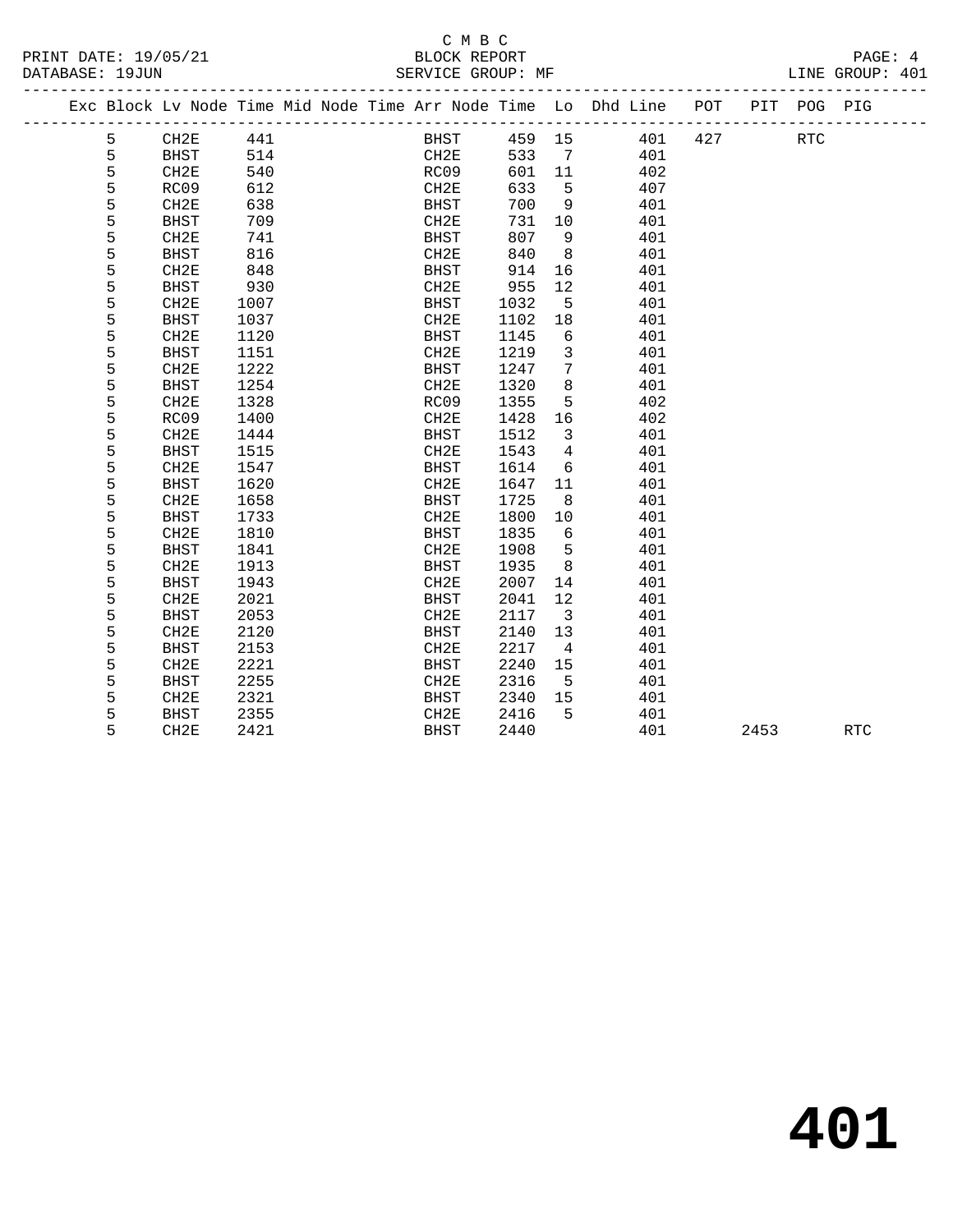### C M B C

| DATABASE: 19JUN |                 |                           |              |                |      | SERVICE GROUP: MF   |              |                        |                                                                                |             |      |         | LINE GROUP: 401      |  |
|-----------------|-----------------|---------------------------|--------------|----------------|------|---------------------|--------------|------------------------|--------------------------------------------------------------------------------|-------------|------|---------|----------------------|--|
|                 |                 |                           |              |                |      |                     |              |                        | Exc Block Lv Node Time Mid Node Time Arr Node Time Lo Dhd Line POT PIT POG PIG |             |      |         |                      |  |
|                 | 6               | CH2W 448                  |              |                |      | AC#3                | 510 6        |                        |                                                                                | 406 434 RTC |      |         |                      |  |
|                 | 6               | AC#3                      | 516          |                |      | CH2W                | 538 4        |                        | 406                                                                            |             |      |         |                      |  |
|                 | 6               | CH2W                      | 542          |                |      | AC#3                | 604 6        |                        | 406                                                                            |             |      |         |                      |  |
|                 | 6               | AC#3                      | 610          |                |      | CH2E                | 635          | 10                     | 406                                                                            |             |      |         |                      |  |
|                 | 6               | CH2E                      | 645          |                |      | BHST                | 707          | 10                     | 401                                                                            |             |      |         |                      |  |
|                 | 6               | BHST                      | 717          |                |      | CH2E                | 740          | 8 <sup>8</sup>         | 401                                                                            |             |      |         |                      |  |
|                 | 6               | CH2E                      | 748          |                |      | BHST                | 814          | $\overline{9}$         | 401                                                                            |             |      |         |                      |  |
|                 | 6               | BHST                      | 823          |                |      | CH2E                | 847          | 13                     | 401                                                                            |             |      |         |                      |  |
|                 | 6               | CH2E                      | 900          |                |      | BHST                | 926          | 14                     | 401                                                                            |             |      |         |                      |  |
|                 | 6               | BHST                      | 940          |                |      | CH2E                | 1005         | 17                     | 401                                                                            |             |      |         |                      |  |
|                 | 6               | CH2E                      | 1022         |                |      | <b>BHST</b>         | 1047         | 5                      | 401                                                                            |             |      |         |                      |  |
|                 | 6               | BHST                      | 1052         | BHST 1052 CH2W |      |                     | 1116         | $-5$<br>8 <sup>8</sup> | 401<br>406                                                                     |             |      |         |                      |  |
|                 | 6<br>6          | CH <sub>2</sub> W<br>AC#3 | 1121<br>1155 |                |      | AC#3<br>CH2W        | 1147<br>1223 | 10                     | 406                                                                            |             |      |         |                      |  |
|                 | 6               | CH2W                      | 1233         |                |      | AC#3                | 1259         | 8 <sup>8</sup>         | 406                                                                            |             |      |         |                      |  |
|                 | 6               | AC#3                      | 1307         |                |      | CH2E                | 1338         | 10                     | 406                                                                            |             |      |         |                      |  |
|                 | 6               | CH2E                      | 1348         |                |      | RC09                | 1415         | 5                      | 402                                                                            |             |      |         |                      |  |
|                 | 6               | RC09                      | 1420         |                |      | CH2E                | 1448         | 8                      | 402                                                                            |             |      |         |                      |  |
|                 | 6               | CH2E                      | 1456         |                |      | BHST                | 1523         | 8                      | 401                                                                            |             |      |         |                      |  |
|                 | 6               | BHST                      | 1531         |                |      | CH2E                | 1559         | $\overline{4}$         | 401                                                                            |             |      |         |                      |  |
|                 | 6               | CH2E                      | 1603         |                |      | BHST                | 1630         | 7                      | 401                                                                            |             |      |         |                      |  |
|                 | 6               | BHST                      | 1637         |                |      | CH2E                | 1704         | 10                     | 401                                                                            |             |      |         |                      |  |
|                 | 6               | CH2E                      | 1714         |                |      | BHST                | 1741         | 9                      | 401                                                                            |             |      |         |                      |  |
|                 | 6               | <b>BHST</b>               | 1750         |                |      | CH2E                | 1817         | 5                      | 401                                                                            |             |      |         |                      |  |
|                 | 6               | CH2E                      | 1822         |                |      | BHST                | 1847         | 6                      | 401                                                                            |             |      |         |                      |  |
|                 | 6               | BHST                      | 1853         |                |      | CH2E                | 1920         | 5                      | 401                                                                            |             |      |         |                      |  |
|                 | 6               | CH2E                      | 1925         |                |      | <b>BHST</b>         | 1947         | 8                      | 401                                                                            |             |      |         |                      |  |
|                 | 6               | BHST                      | 1955         |                |      | CH2E                | 2019         |                        | 401                                                                            |             |      | 2031 70 | RTC                  |  |
|                 | 7               | HW#5                      | 441          |                |      | AC#3                | 502          | 13                     | 408                                                                            |             | 438  | RTC     |                      |  |
|                 | 7               | AC#3                      | 515          |                |      | HW#5                | 532          | 9                      | 408                                                                            |             |      |         |                      |  |
|                 | 7               | HW#5                      | 541          |                |      | AC#3                | 602          | 10                     | 408                                                                            |             |      |         |                      |  |
|                 | 7               | AC#3                      | 612          |                |      | HW#5                | 629          | 9                      | 408                                                                            |             |      |         |                      |  |
|                 | 7               | HW#5                      | 638          |                |      | AC#3                | 702 12       |                        | 408                                                                            |             |      |         |                      |  |
|                 | 7               | AC#3                      | 714          |                |      | HW#5                | 737          | $\overline{4}$         | 408                                                                            |             |      |         |                      |  |
|                 | 7               | HW#5                      | 741          |                |      | AC#3                | 812          | 11                     | 408                                                                            |             |      |         |                      |  |
|                 | 7               | AC#3                      | 823          |                |      | HW#5                | 846          | 11                     | 408                                                                            |             |      |         |                      |  |
|                 | 7<br>7          | HW#5                      | 857          |                |      | AC#3<br>CH2W 1004 5 | 927 10       |                        | 408                                                                            |             |      |         |                      |  |
|                 |                 | AC#3                      | 937          |                |      |                     |              |                        | 406<br>406                                                                     |             |      |         |                      |  |
|                 | 7<br>7          | CH <sub>2</sub> W<br>AC#3 | 1009<br>1043 |                |      | AC#3<br>CH2W        | 1035<br>1111 | 8<br>9                 | 406                                                                            |             |      |         |                      |  |
|                 | 7               | CH <sub>2</sub> W         | 1120         | BHST           | 1144 | MAKN                | 1218         | 9                      | 407                                                                            |             |      |         |                      |  |
|                 | 7               | MAKN                      | 1227         | BHST           | 1300 | CH2E                | 1323         | 8                      | 407                                                                            |             |      |         |                      |  |
|                 | 7               | CH2E                      | 1331         |                |      | <b>BHST</b>         | 1357         | 12                     | 401                                                                            |             |      |         |                      |  |
|                 | 7               | <b>BHST</b>               | 1409         | BHST           | 1409 | CH <sub>2</sub> M   | 1435         | 11                     | 401                                                                            |             |      |         |                      |  |
|                 | 7               | CH <sub>2</sub> W         | 1446         |                |      | AC#3                | 1515         | 6                      | 406                                                                            |             |      |         |                      |  |
|                 | 7               | AC#3                      | 1521         |                |      | CH <sub>2</sub> M   | 1552         | 13                     | 406                                                                            |             |      |         |                      |  |
|                 | 7               | CH <sub>2</sub> W         | 1605         |                |      | AC#3                | 1633         | 6                      | 406                                                                            |             |      |         |                      |  |
|                 | 7               | AC#3                      | 1639         |                |      | CH <sub>2</sub> M   | 1709         | 10                     | 406                                                                            |             |      |         |                      |  |
|                 | 7               | CH <sub>2</sub> W         | 1719         |                |      | AC#3                | 1745         | 6                      | 406                                                                            |             |      |         |                      |  |
|                 | 7               | AC#3                      | 1751         |                |      | CH <sub>2</sub> M   | 1820         | 7                      | 406                                                                            |             |      |         |                      |  |
|                 | 7               | CH <sub>2</sub> W         | 1827         |                |      | AC#3                | 1852         | 6                      | 406                                                                            |             |      |         |                      |  |
|                 | 7               | AC#3                      | 1858         |                |      | CH <sub>2</sub> M   | 1927         | 5                      | 406                                                                            |             |      |         |                      |  |
|                 | 7               | CH <sub>2</sub> W         | 1932         |                |      | AC#3                | 1955         | 6                      | 406                                                                            |             |      |         |                      |  |
|                 | $7\overline{ }$ | AC#3                      | 2001         |                |      | CH2W                | 2029         |                        | 406                                                                            |             | 2041 |         | $\operatorname{RTC}$ |  |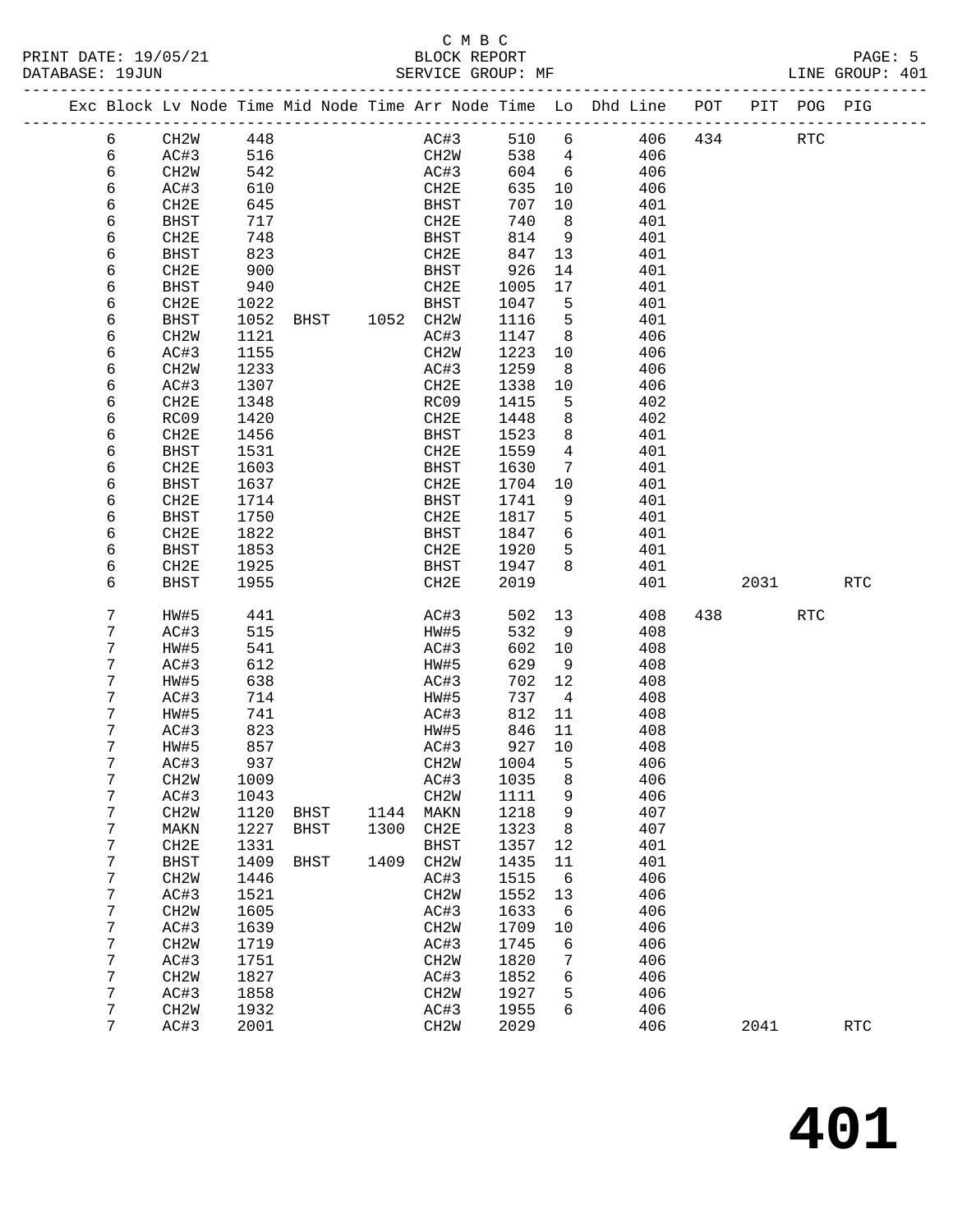|  |   |                   |      |      |      |                   |      |                           | Exc Block Lv Node Time Mid Node Time Arr Node Time Lo Dhd Line POT |     | PIT POG PIG |            |            |  |
|--|---|-------------------|------|------|------|-------------------|------|---------------------------|--------------------------------------------------------------------|-----|-------------|------------|------------|--|
|  | 8 | AC#3              | 456  |      |      | CH2W              | 518  |                           | 406<br>$6 \quad \sigma$                                            | 441 |             | <b>RTC</b> |            |  |
|  | 8 | CH2W              | 524  |      |      | AC#3              | 546  | 6                         | 406                                                                |     |             |            |            |  |
|  | 8 | AC#3              | 552  |      |      | CH2E              | 616  | 6                         | 406                                                                |     |             |            |            |  |
|  | 8 | CH2E              | 622  |      |      | RC09              | 645  | 5                         | 402                                                                |     |             |            |            |  |
|  | 8 | RC09              | 650  |      |      | CH <sub>2E</sub>  | 713  | 5                         | 402                                                                |     |             |            |            |  |
|  | 8 | CH2E              | 718  |      |      | RC09              | 743  | 5                         | 402                                                                |     |             |            |            |  |
|  | 8 | RC09              | 748  |      |      | CH2E              | 813  | 12                        | 402                                                                |     |             |            |            |  |
|  | 8 | CH2E              | 825  |      |      | RC09              | 851  | 9                         | 402                                                                |     |             |            |            |  |
|  | 8 | RC09              | 900  |      |      | CH <sub>2</sub> W | 922  | 8                         | 402                                                                |     |             |            |            |  |
|  | 8 | CH <sub>2</sub> W | 930  |      |      | AC#3              | 958  | 5                         | 406                                                                |     |             |            |            |  |
|  | 8 | AC#3              | 1003 |      |      | CH2E              | 1032 | 5                         | 406                                                                |     |             |            |            |  |
|  | 8 | CH2E              | 1037 |      |      | <b>BHST</b>       | 1102 | -5                        | 401                                                                |     |             |            |            |  |
|  | 8 | BHST              | 1107 | BHST | 1107 | CH <sub>2</sub> M | 1131 | 14                        | 401                                                                |     |             |            |            |  |
|  | 8 | CH <sub>2</sub> W | 1145 |      |      | AC#3              | 1211 | 8                         | 406                                                                |     |             |            |            |  |
|  | 8 | AC#3              | 1219 |      |      | CH2W              | 1247 | $\overline{\phantom{a}3}$ | 406                                                                |     |             |            |            |  |
|  | 8 | CH <sub>2</sub> W | 1250 |      |      | RC09              | 1316 | 14                        | 407                                                                |     |             |            |            |  |
|  | 8 | RC09              | 1330 |      |      | CH <sub>2</sub> W | 1356 | 13                        | 402                                                                |     |             |            |            |  |
|  | 8 | CH <sub>2</sub> W | 1409 |      |      | AC#3              | 1435 | $\overline{4}$            | 406                                                                |     |             |            |            |  |
|  | 8 | AC#3              | 1439 |      |      | CH2W              | 1510 | 14                        | 406                                                                |     |             |            |            |  |
|  | 8 | CH <sub>2</sub> W | 1524 |      |      | AC#3              | 1555 | 6                         | 406                                                                |     |             |            |            |  |
|  | 8 | AC#3              | 1601 |      |      | CH <sub>2</sub> W | 1632 | 6                         | 406                                                                |     |             |            |            |  |
|  | 8 | CH <sub>2</sub> W | 1638 |      |      | AC#3              | 1705 | 6                         | 406                                                                |     |             |            |            |  |
|  | 8 | AC#3              | 1711 |      |      | CH2W              | 1741 | 11                        | 406                                                                |     |             |            |            |  |
|  | 8 | CH <sub>2</sub> W | 1752 |      |      | AC#3              | 1817 | 6                         | 406                                                                |     |             |            |            |  |
|  | 8 | AC#3              | 1823 |      |      | CH2E              | 1854 | 7                         | 406                                                                |     |             |            |            |  |
|  | 8 | CH2E              | 1901 |      |      | <b>BHST</b>       | 1923 | 8                         | 401                                                                |     |             |            |            |  |
|  | 8 | <b>BHST</b>       | 1931 |      |      | CH2E              | 1955 |                           | 401                                                                |     | 2007        |            | <b>RTC</b> |  |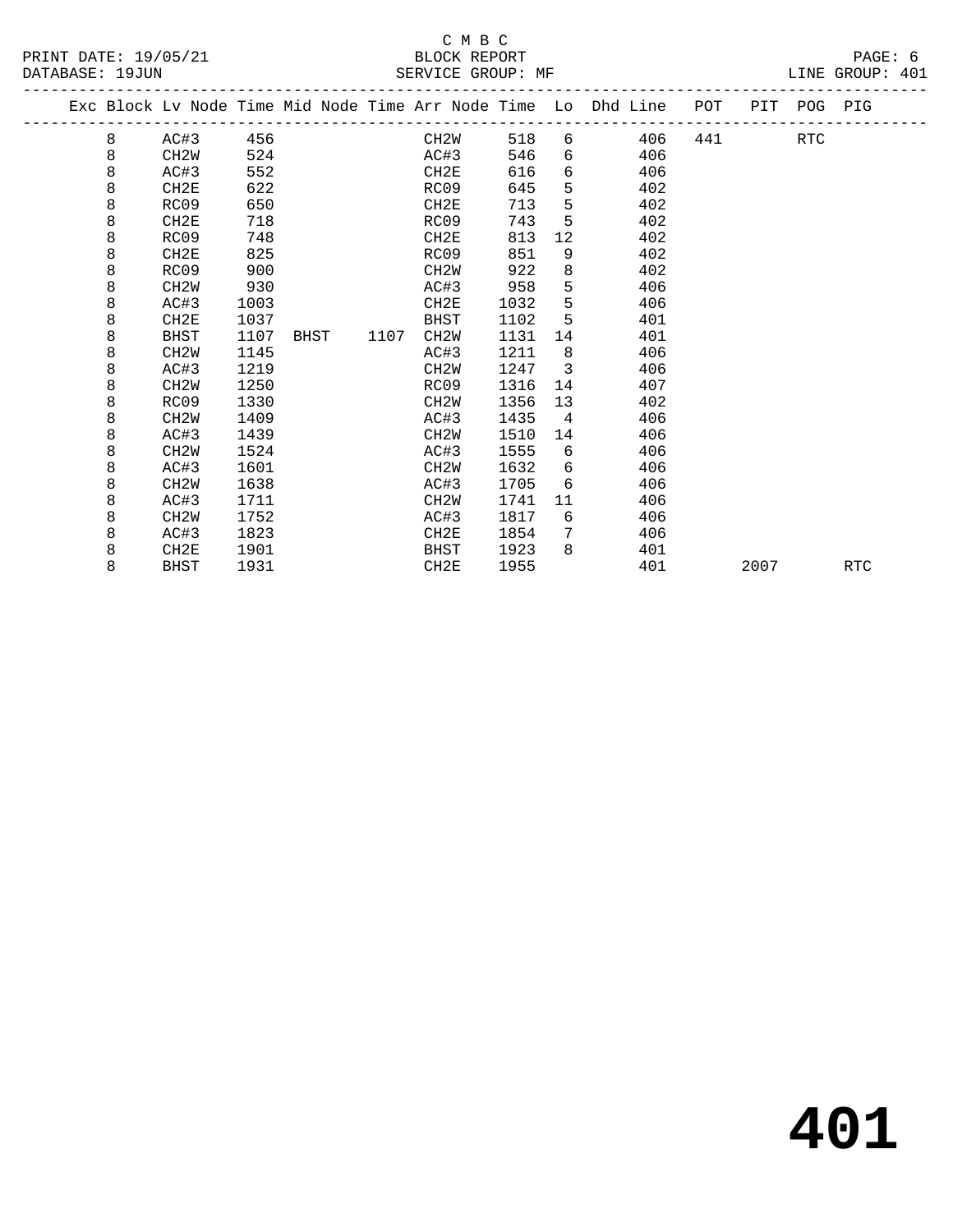#### C M B C<br>BLOCK REPORT PRINT DATE: 19/05/21 BLOCK REPORT PAGE: 7 SERVICE GROUP: MF

|  |   |                   |      | Exc Block Lv Node Time Mid Node Time Arr Node Time Lo Dhd Line POT |     |                   |        |                 |   |     |     | PIT  | POG PIG    |            |
|--|---|-------------------|------|--------------------------------------------------------------------|-----|-------------------|--------|-----------------|---|-----|-----|------|------------|------------|
|  | 9 | AC#3              | 456  |                                                                    |     | HW#5              | 513 13 |                 |   | 408 | 441 |      | <b>RTC</b> |            |
|  | 9 | HW#5              | 526  |                                                                    |     | AC#3              | 547    | $7\phantom{.0}$ | 6 | 408 |     |      |            |            |
|  | 9 | RC09              | 600  |                                                                    |     | CH <sub>2</sub> M | 619    | 12              |   | 402 |     |      |            |            |
|  | 9 | CH <sub>2</sub> W | 631  | BHST                                                               | 653 | MAKN              | 724    | 5               |   | 407 |     |      |            |            |
|  | 9 | MAKN              | 729  | <b>BHST</b>                                                        | 805 | CH2E              | 827    | 13              |   | 407 |     |      |            |            |
|  | 9 | CH2E              | 840  |                                                                    |     | RC09              | 906    | 9               |   | 402 |     |      |            |            |
|  | 9 | RC09              | 915  |                                                                    |     | CH2W              | 937    | 11              |   | 402 |     |      |            |            |
|  | 9 | CH <sub>2</sub> W | 948  |                                                                    |     | AC#3              | 1016   | 5               |   | 406 |     |      |            |            |
|  | 9 | AC#3              | 1021 |                                                                    |     | CH <sub>2</sub> W | 1048   | 9               |   | 406 |     |      |            |            |
|  | 9 | CH <sub>2</sub> W | 1057 |                                                                    |     | AC#3              | 1123   | 8               |   | 406 |     |      |            |            |
|  | 9 | AC#3              | 1131 |                                                                    |     | CH <sub>2</sub> W | 1159   | 10              |   | 406 |     |      |            |            |
|  | 9 | CH <sub>2</sub> W | 1209 |                                                                    |     | AC#3              | 1235   | 8               |   | 406 |     |      |            |            |
|  | 9 | AC#3              | 1243 |                                                                    |     | CH <sub>2</sub> W | 1312   | 9               |   | 406 |     |      |            |            |
|  | 9 | CH <sub>2</sub> W | 1321 |                                                                    |     | AC#3              | 1347   | 8               |   | 406 |     |      |            |            |
|  | 9 | AC#3              | 1355 |                                                                    |     | CH <sub>2</sub> W | 1426   | 10              |   | 406 |     |      |            |            |
|  | 9 | CH <sub>2</sub> W | 1436 |                                                                    |     | AC#3              | 1505   | 6               |   | 406 |     |      |            |            |
|  | 9 | AC#3              | 1511 |                                                                    |     | CH2E              | 1544   | 4               |   | 406 |     |      |            |            |
|  | 9 | CH2E              | 1548 |                                                                    |     | RC09              | 1614   | 8               |   | 402 |     |      |            |            |
|  | 9 | RC09              | 1622 |                                                                    |     | CH2E              | 1651   | 9               |   | 402 |     |      |            |            |
|  | 9 | CH2E              | 1700 |                                                                    |     | RC09              | 1724   | 10              |   | 402 |     |      |            |            |
|  | 9 | RC09              | 1734 |                                                                    |     | CH <sub>2</sub> W | 1801   | 8               |   | 402 |     |      |            |            |
|  | 9 | CH <sub>2</sub> W | 1809 |                                                                    |     | AC#3              | 1834   | 6               |   | 406 |     |      |            |            |
|  | 9 | AC#3              | 1840 |                                                                    |     | CH <sub>2</sub> W | 1909   | 5               |   | 406 |     |      |            |            |
|  | 9 | CH <sub>2</sub> W | 1914 |                                                                    |     | AC#3              | 1937   | 6               |   | 406 |     |      |            |            |
|  | 9 | AC#3              | 1943 |                                                                    |     | CH <sub>2</sub> W | 2011   | 6               |   | 406 |     |      |            |            |
|  | 9 | CH <sub>2</sub> W | 2017 |                                                                    |     | AC#3              | 2040   | 3               |   | 406 |     |      |            |            |
|  | 9 | AC#3              | 2043 |                                                                    |     | CH <sub>2</sub> W | 2111   | 8               |   | 406 |     |      |            |            |
|  | 9 | CH <sub>2</sub> W | 2119 |                                                                    |     | AC#3              | 2140   | 3               |   | 406 |     |      |            |            |
|  | 9 | AC#3              | 2143 |                                                                    |     | CH <sub>2</sub> W | 2210   | 12              |   | 406 |     |      |            |            |
|  | 9 | CH <sub>2</sub> W | 2222 |                                                                    |     | AC#3              | 2242   | 6               |   | 406 |     |      |            |            |
|  | 9 | AC#3              | 2248 |                                                                    |     | CH <sub>2</sub> M | 2314   | 8               |   | 406 |     |      |            |            |
|  | 9 | CH <sub>2</sub> W | 2322 |                                                                    |     | AC#3              | 2342   | 6               |   | 406 |     |      |            |            |
|  | 9 | AC#3              | 2348 |                                                                    |     | CH <sub>2</sub> W | 2414   | 13              |   | 406 |     |      |            |            |
|  | 9 | CH <sub>2</sub> W | 2427 |                                                                    |     | AC#3              | 2447   | 25              |   | 406 |     |      |            |            |
|  | 9 | AC#3              | 2512 |                                                                    |     | CH <sub>2</sub> W | 2536   |                 |   | 406 |     | 2547 |            | <b>RTC</b> |
|  |   |                   |      |                                                                    |     |                   |        |                 |   |     |     |      |            |            |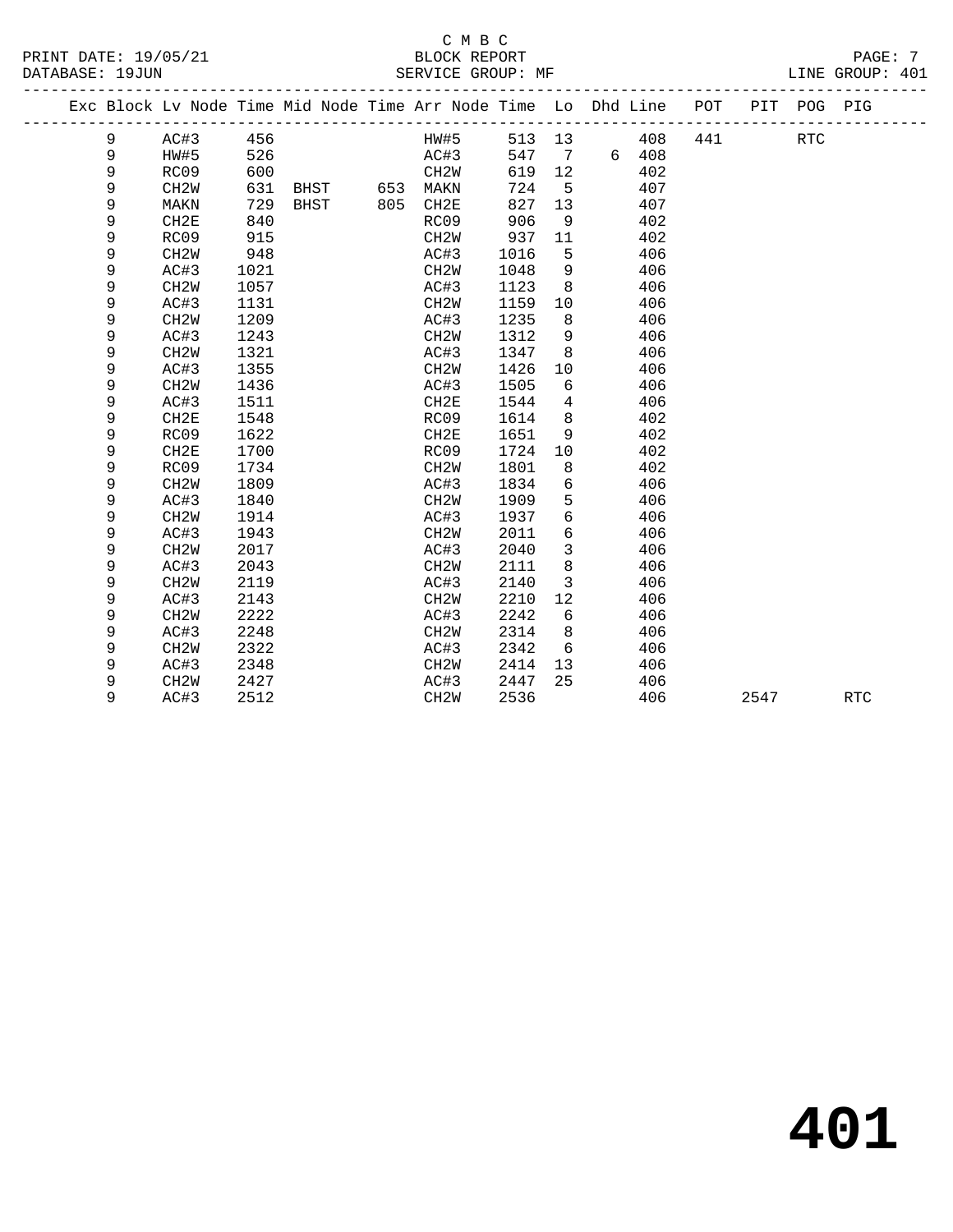#### C M B C<br>BLOCK REPORT PRINT DATE: 19/05/21 BLOCK REPORT PAGE: 8 SERVICE GROUP: MF

|  |          |                   |              | Exc Block Lv Node Time Mid Node Time Arr Node Time Lo Dhd Line POT |      |                           |      |               |                         |            |     |      | PIT POG PIG |            |
|--|----------|-------------------|--------------|--------------------------------------------------------------------|------|---------------------------|------|---------------|-------------------------|------------|-----|------|-------------|------------|
|  | 10       | CH2W              | 457          |                                                                    |      | AC#3                      |      | 519 6         |                         | 406        | 443 |      | <b>RTC</b>  |            |
|  | 10       | AC#3              | 525          |                                                                    |      | CH2E                      |      | 549 9         |                         | 406        |     |      |             |            |
|  | 10       | CH2E              | 558          |                                                                    |      | RC09                      |      | 620 10        |                         | 402        |     |      |             |            |
|  | 10       | RC09              | 630          |                                                                    |      | CH2E                      |      | 653           | $5^{\circ}$             | 402        |     |      |             |            |
|  | 10       | CH2E              | 658          |                                                                    |      | RC09                      |      | 721           | $\overline{\mathbf{3}}$ | 402        |     |      |             |            |
|  | 10       | RC09              | 724          |                                                                    |      | CH2E                      |      | 747           | 13                      | 402        |     |      |             |            |
|  | 10       | CH2E              | 800          |                                                                    |      | RC09                      |      | 826           | 10                      | 402        |     |      |             |            |
|  | 10       | RC09              | 836          |                                                                    |      | CH2E                      |      | 901           | 9                       | 402        |     |      |             |            |
|  | 10       | CH2E              | 910          |                                                                    |      | RC09                      |      | 936           | 14                      | 402        |     |      |             |            |
|  | 10       | RC09              | 950          |                                                                    |      | CH2W                      |      | 1012          | 8 <sup>8</sup>          | 402        |     |      |             |            |
|  | 10       | CH2W              | 1020         | BHST 1044 MAKN                                                     |      |                           |      | 1116 11       |                         | 407        |     |      |             |            |
|  | 10       | MAKN              | 1127         | BHST 1200 CH2E                                                     |      |                           |      | 1223          | $5^{\circ}$             | 407        |     |      |             |            |
|  | 10       | CH2E              | 1228         |                                                                    |      | RC09                      |      | 1255          | $5^{\circ}$             | 402        |     |      |             |            |
|  | 10       | RC09              | 1300         |                                                                    |      | CH2W                      |      | 1326          | 19                      | 402        |     |      |             |            |
|  | 10       | CH2W              | 1345         |                                                                    |      | AC#3                      |      | 1411          | $7\phantom{0}$          | 406        |     |      |             |            |
|  | 10       | AC#3              | 1418         |                                                                    |      | CH2W                      |      | 1449          | $\overline{7}$          | 406        |     |      |             |            |
|  | 10       | CH2W              | 1456         |                                                                    |      | AC#3                      |      | 1525          | 6                       | 406        |     |      |             |            |
|  | 10<br>10 | AC#3<br>CH2W      | 1531<br>1613 |                                                                    |      | CH2W<br>AC#3              |      | 1602<br>1641  | 11<br>6                 | 406<br>406 |     |      |             |            |
|  | 10       | AC#3              | 1647         |                                                                    |      | CH2W                      |      | 1717          | 10                      | 406        |     |      |             |            |
|  | 10       | CH2W              | 1727         |                                                                    |      | AC#3                      |      | 1753          | 6                       | 406        |     |      |             |            |
|  | $10$     | AC#3              | 1759         |                                                                    |      | CH <sub>2</sub> W         |      | 1828          | 8                       | 406        |     |      |             |            |
|  | $10$     | CH <sub>2</sub> M | 1836         |                                                                    |      | AC#3                      |      | 1901          | 6                       | 406        |     |      |             |            |
|  | 10       | AC#3              | 1907         |                                                                    |      | CH2W                      |      | 1936          | 5                       | 406        |     |      |             |            |
|  | 10       | CH <sub>2</sub> W | 1941         |                                                                    |      | AC#3                      |      | 2004          | 6                       | 406        |     |      |             |            |
|  | 10       | AC#3              | 2010         |                                                                    |      | CH2W                      |      | 2038          | 11                      | 406        |     |      |             |            |
|  | 10       | CH2W              | 2049         |                                                                    |      | AC#3                      |      | 2110          | $\overline{\mathbf{3}}$ | 406        |     |      |             |            |
|  | 10       | AC#3              | 2113         |                                                                    |      | CH2W                      |      | 2140          | 10                      | 406        |     |      |             |            |
|  | 10       | CH <sub>2</sub> W | 2150         |                                                                    |      | AC#3                      |      | 2210          | $\overline{\mathbf{3}}$ | 406        |     |      |             |            |
|  | 10       | AC#3              | 2213         |                                                                    |      | CH2W                      |      | 2239          | $\overline{\mathbf{3}}$ | 406        |     |      |             |            |
|  | 10       | CH2W              | 2242         |                                                                    |      | AC#3                      |      | 2302          | 6                       | 406        |     |      |             |            |
|  | 10       | AC#3              | 2308         |                                                                    |      | CH2W                      |      | 2334          | 8                       | 406        |     |      |             |            |
|  | 10       | CH <sub>2</sub> W | 2342         |                                                                    |      | AC#3                      |      | 2402          |                         | 406        |     | 2418 |             | <b>RTC</b> |
|  | 11       | BHST              | 459          |                                                                    |      |                           | CH2E | 518           | $\overline{3}$          | 401        | 444 |      | <b>RTC</b>  |            |
|  | 11       | CH2E              | 521          |                                                                    |      | BHST                      |      | 539           | $5^{\circ}$             | 401        |     |      |             |            |
|  | 11       | BHST              | 544          |                                                                    |      | CH2E                      |      | 603           | $\overline{7}$          | 401        |     |      |             |            |
|  | 11<br>11 | CH2E              | 610<br>640   |                                                                    |      | RC09<br>CH <sub>2</sub> W |      | 632<br>701 10 | 8                       | 402<br>402 |     |      |             |            |
|  |          | RC09<br>CH2W      |              | 711 BHST                                                           |      | 736 MAKN                  |      | 808 1         |                         | 407        |     |      |             |            |
|  | 11<br>11 | MAKN              | 809          | BHST                                                               | 845  | CH <sub>2</sub> M         |      | 907           | 13                      | 407        |     |      |             |            |
|  | 11       | CH2W              | 920          | BHST                                                               | 944  | MAKN                      |      | 1016          | 11                      | 407        |     |      |             |            |
|  | 11       | MAKN              | 1027         | BHST                                                               | 1100 | CH2E                      |      | 1122          | 6                       | 407        |     |      |             |            |
|  | 11       | CH2E              | 1128         |                                                                    |      | RC09                      |      | 1154          | 6                       | 402        |     |      |             |            |
|  | 11       | RC09              | 1200         |                                                                    |      | CH2E                      |      | 1227          | 9                       | 402        |     |      |             |            |
|  | 11       | CH2E              | 1236         |                                                                    |      | <b>BHST</b>               |      | 1301          | 8                       | 401        |     |      |             |            |
|  | 11       | <b>BHST</b>       | 1309         |                                                                    |      | CH2E                      |      | 1335          | 11                      | 401        |     |      |             |            |
|  | 11       | CH <sub>2E</sub>  | 1346         |                                                                    |      | BHST                      |      | 1412          | 12                      | 401        |     |      |             |            |
|  | 11       | <b>BHST</b>       | 1424         |                                                                    |      | CH2E                      |      | 1451          | 9                       | 401        |     |      |             |            |
|  | 11       | CH <sub>2E</sub>  | 1500         |                                                                    |      | RC09                      |      | 1527          | 7                       | 402        |     |      |             |            |
|  | 11       | RC09              | 1534         |                                                                    |      | CH2W                      |      | 1601          | 9                       | 402        |     |      |             |            |
|  | 11       | CH2W              | 1610         | BHST                                                               | 1634 | MAKN                      |      | 1721          | 12                      | 407        |     |      |             |            |
|  | 11       | MAKN              | 1733         | <b>BHST</b>                                                        | 1815 | CH2E                      |      | 1839          | 6                       | 407        |     |      |             |            |
|  | 11       | CH <sub>2E</sub>  | 1845         |                                                                    |      | RC09                      |      | 1909          | 11                      | 402        |     |      |             |            |
|  | 11<br>11 | RC09              | 1920         |                                                                    |      | CH2W<br>2021 MAKN         |      | 1945<br>2048  | 17<br>11                | 402<br>407 |     |      |             |            |
|  |          | CH <sub>2</sub> W |              | 2002 BHST                                                          |      |                           |      |               |                         |            |     |      |             |            |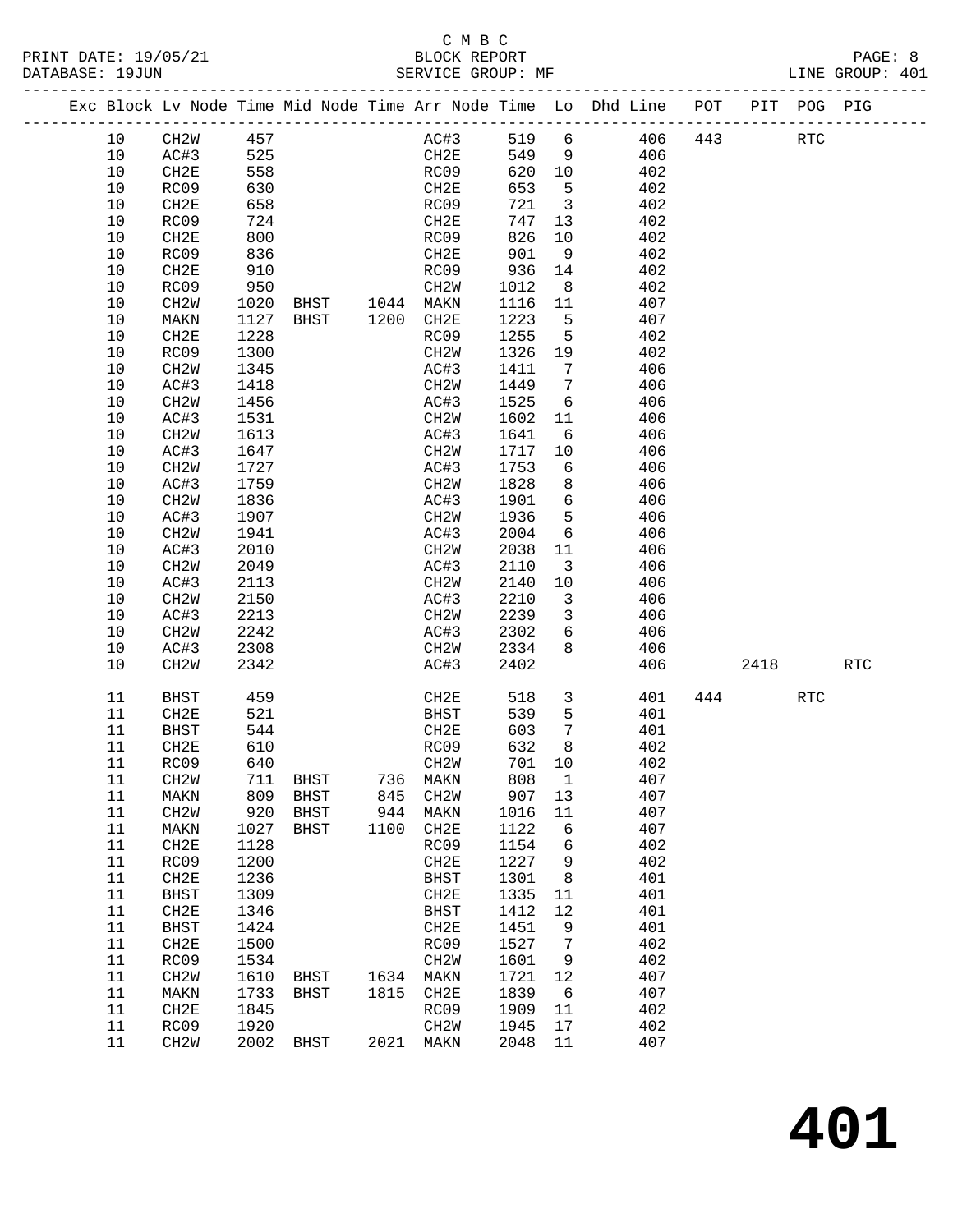### C M B C

| DATABASE: 19JUN |    |                   |            | SERVICE GROUP: MF             |             |        |                         |                                                                    |                        |             | LINE GROUP: 401 |  |
|-----------------|----|-------------------|------------|-------------------------------|-------------|--------|-------------------------|--------------------------------------------------------------------|------------------------|-------------|-----------------|--|
|                 |    |                   |            |                               |             |        |                         | Exc Block Lv Node Time Mid Node Time Arr Node Time Lo Dhd Line POT |                        | PIT POG PIG |                 |  |
|                 | 11 |                   |            |                               |             |        |                         | MAKN 2059 BHST 2120 23 405                                         |                        |             |                 |  |
|                 | 11 |                   |            | BHST 2143 BHST 2143 MAKN 2202 |             |        |                         | 405                                                                |                        | 2215        | RTC             |  |
|                 | 12 | CH2W              | 506        |                               | AC#3        | 528    | $6\overline{}$          | 406                                                                | 452 and $\overline{a}$ | RTC         |                 |  |
|                 | 12 | AC#3              | 534        |                               | CH2W        | 556    | $\overline{4}$          | 406                                                                |                        |             |                 |  |
|                 | 12 | CH2W              | 600        |                               | AC#3        | 622    | $6\overline{6}$         | 406                                                                |                        |             |                 |  |
|                 | 12 | AC#3              | 628        |                               | CH2W        | 651    | 8 <sup>8</sup>          | 406                                                                |                        |             |                 |  |
|                 | 12 | CH2W              | 659        |                               | AC#3        | 725    | 12                      | 406                                                                |                        |             |                 |  |
|                 | 12 | AC#3              | 737        |                               | CH2W        | 804    | 6                       | 406                                                                |                        |             |                 |  |
|                 | 12 | CH2W              | 810        |                               | AC#3        | 841    | 6                       | 406                                                                |                        |             |                 |  |
|                 | 12 | AC#3              | 847        |                               | CH2W        | 914    | $\overline{7}$          | 406                                                                |                        |             |                 |  |
|                 | 12 | CH2W              | 921        |                               | AC#3        | 949    | 6                       | 406                                                                |                        |             |                 |  |
|                 | 12 | AC#3              | 955        |                               | CH2W        | 1022   | 11                      | 406                                                                |                        |             |                 |  |
|                 | 12 | CH <sub>2</sub> M | 1033       |                               | AC#3        | 1059   | 8 <sup>8</sup>          | 406                                                                |                        |             |                 |  |
|                 | 12 | AC#3              | 1107       |                               | CH2E        | 1137   | 13                      | 406                                                                |                        |             |                 |  |
|                 | 12 | CH2E              | 1150       |                               | BHST        | 1215   | 6                       | 401                                                                |                        |             |                 |  |
|                 | 12 | BHST              | 1221       |                               |             | 1248   | 9                       | 401                                                                |                        |             |                 |  |
|                 | 12 | CH2W              | 1257       |                               | AC#3        | 1323   | 8 <sup>8</sup>          | 406                                                                |                        |             |                 |  |
|                 | 12 | AC#3              | 1331       |                               | CH2W        | 1402   | 8 <sup>8</sup>          | 406                                                                |                        |             |                 |  |
|                 | 12 | CH <sub>2</sub> W | 1410       | BHST 1434 MAKN                |             | 1512   | 8 <sup>8</sup>          | 407                                                                |                        |             |                 |  |
|                 | 12 | MAKN              | 1520       | BHST                          | 1555 CH2W   | 1619   | 11                      | 407                                                                |                        |             |                 |  |
|                 | 12 | CH2W              | 1630       | BHST                          | 1654 MAKN   | 1741   | 11                      | 407                                                                |                        |             |                 |  |
|                 | 12 | MAKN              | 1752       | BHST                          | 1832 CH2E   | 1856   | $\overline{4}$          | 407                                                                |                        |             |                 |  |
|                 | 12 | CH2E              | 1900       |                               | RC09        | 1924   | 16                      | 402                                                                |                        |             |                 |  |
|                 | 12 | RC09              | 1940       |                               | CH2E        | 2007   | $\overline{\mathbf{3}}$ | 402                                                                |                        |             |                 |  |
|                 | 12 | CH2E              | 2010       |                               | RC09        | 2030   | 10                      | 402                                                                |                        |             |                 |  |
|                 | 12 | RC09              | 2040       |                               | CH2E        | 2106   | $\overline{4}$          | 402                                                                |                        |             |                 |  |
|                 | 12 | CH2E              | 2110       |                               | RC09        | 2130   | 10                      | 402                                                                |                        |             |                 |  |
|                 | 12 | RC09              | 2140       |                               | CH2E        | 2205   | $5^{\circ}$             | 402                                                                |                        |             |                 |  |
|                 | 12 | CH2E              | 2210       |                               | RC09        | 2230   |                         | 402                                                                |                        | 2242        | RTC             |  |
|                 |    |                   |            |                               |             |        |                         |                                                                    |                        |             |                 |  |
|                 | 13 | HW#5              | 456        |                               | AC#3        | 517    | 13                      | 408                                                                | 453 and $\overline{a}$ | RTC         |                 |  |
|                 | 13 | AC#3              | 530        |                               | HW#5        | 547    | $\overline{4}$          | 408                                                                |                        |             |                 |  |
|                 | 13 | HW#5              | 551        |                               | AC#3        | 612    | 12                      | 408                                                                |                        |             |                 |  |
|                 | 13 | AC#3              | 624        |                               | HW#5        | 642    | 6                       | 408                                                                |                        |             |                 |  |
|                 | 13 | HW#5              | 648        |                               | AC#3        | 712 9  |                         | 408                                                                |                        |             |                 |  |
|                 | 13 | AC#3              | 721<br>749 |                               | HW#5        | 744    | $5^{\circ}$             | 408                                                                |                        |             |                 |  |
|                 | 13 | HW#5              | 749        |                               | AC#3        | 821 11 |                         | 408                                                                |                        |             |                 |  |
|                 | 13 | AC#3              | 832        |                               | HW#5 855 12 |        |                         | 408                                                                |                        |             |                 |  |
|                 | 13 | HW#5              | 907        |                               | AC#3        | 937    | 7                       | 408                                                                |                        |             |                 |  |
|                 | 13 | AC#3              | 944        |                               | HW#5        | 1007   | 9                       | 408                                                                |                        |             |                 |  |
|                 | 13 | HW#5              | 1016       |                               | AC#3        | 1042   | 17                      | 408                                                                |                        |             |                 |  |
|                 | 13 | AC#3              | 1059       |                               | HW#5        | 1122   | $\mathsf 9$             | 408                                                                |                        |             |                 |  |
|                 | 13 | HW#5              | 1131       |                               | AC#3        | 1157   | 17                      | 408                                                                |                        |             |                 |  |
|                 | 13 | AC#3              | 1214       |                               | HW#5        | 1238   | 6                       | 408                                                                |                        |             |                 |  |
|                 | 13 | HW#5              | 1244       |                               | AC#3        | 1312   | 17                      | 408                                                                |                        |             |                 |  |
|                 | 13 | AC#3              | 1329       |                               | HW#5        | 1353   | 6                       | 408                                                                |                        |             |                 |  |
|                 | 13 | HW#5              | 1359       |                               | AC#3        | 1427   | 10                      | 408                                                                |                        |             |                 |  |
|                 | 13 | AC#3              | 1437       |                               | HW#5        | 1505   | 11                      | 408                                                                |                        |             |                 |  |
|                 | 13 | HW#5              | 1516       |                               | AC#3        | 1546   | 12                      | 408                                                                |                        |             |                 |  |
|                 | 13 | AC#3              | 1558       |                               | HW#5        | 1625   | 8                       | 408                                                                |                        |             |                 |  |
|                 | 13 | HW#5              | 1633       |                               | AC#3        | 1703   | 12                      | 408                                                                |                        |             |                 |  |
|                 | 13 | AC#3              | 1715       |                               | HW#5        | 1741   | 9                       | 408                                                                |                        |             |                 |  |
|                 | 13 | HW#5              | 1750       |                               | AC#3        | 1818   | 13                      | 408                                                                |                        |             |                 |  |
|                 | 13 | AC#3              | 1831       |                               | RRCX        | 1859   | 9                       | 408                                                                |                        |             |                 |  |
|                 | 13 | RRCX              | 1908       |                               | AC#3        | 1934   | 3                       | 408                                                                |                        |             |                 |  |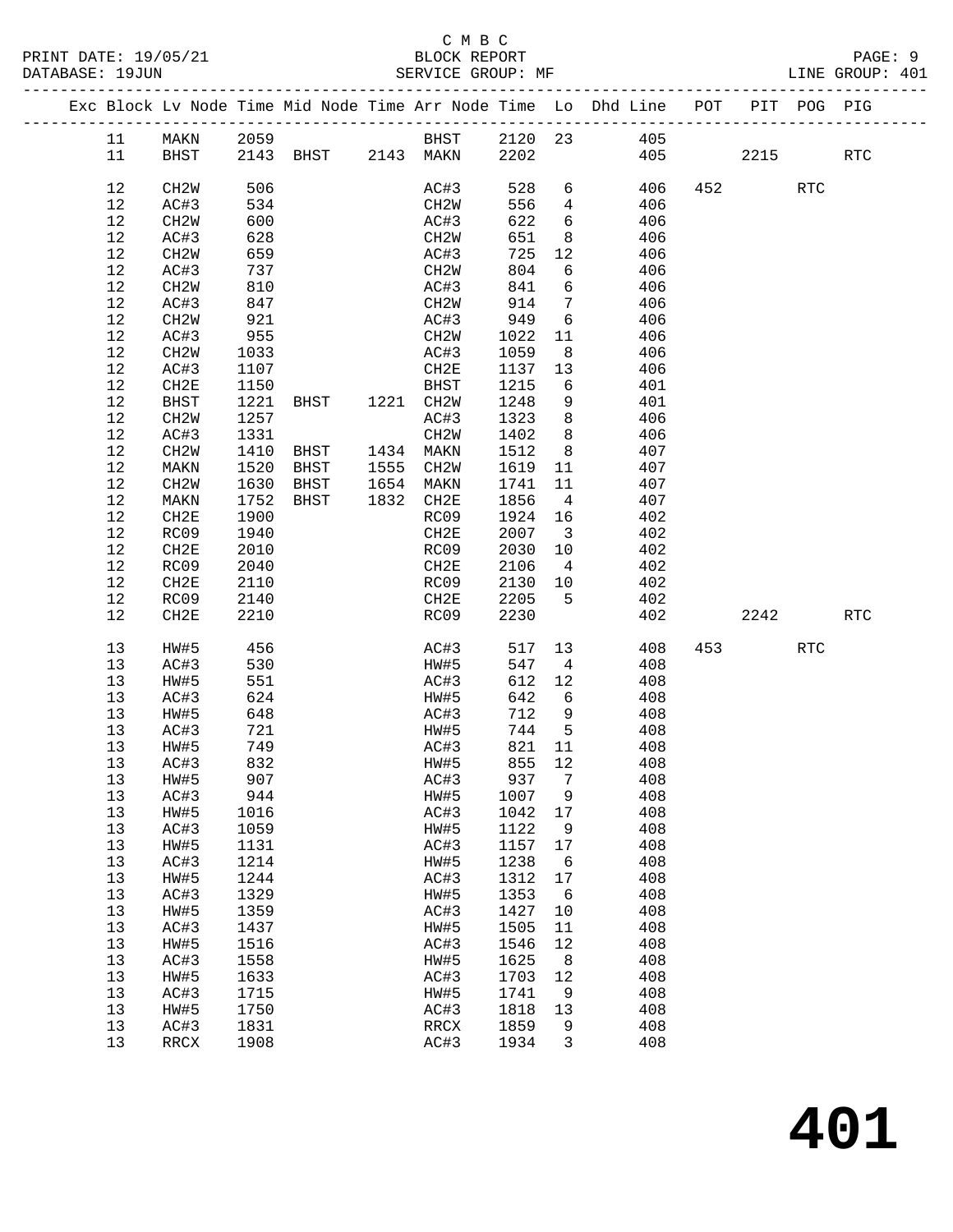### C M B C<br>BLOCK REPORT

PAGE: 10<br>LINE GROUP: 401

|  |                 | Exc Block Lv Node Time Mid Node Time Arr Node Time Lo Dhd Line |      |  |                   |        |                         |     | POT |      | PIT POG PIG |            |
|--|-----------------|----------------------------------------------------------------|------|--|-------------------|--------|-------------------------|-----|-----|------|-------------|------------|
|  | 13 <sup>°</sup> | AC#3                                                           | 1937 |  | RRCX              | 2004   |                         | 408 |     | 2010 |             | <b>RTC</b> |
|  | 14              | CH2E                                                           | 510  |  | RC09              | 529    | $\overline{1}$          | 402 | 456 |      | <b>RTC</b>  |            |
|  | 14              | RC09                                                           | 530  |  | CH <sub>2</sub> W | 549    | 16                      | 402 |     |      |             |            |
|  | 14              | CH <sub>2</sub> M                                              | 605  |  | AC#3              | 631    | 15                      | 406 |     |      |             |            |
|  | 14              | AC#3                                                           | 646  |  | CH <sub>2</sub> W | 710    | 7                       | 406 |     |      |             |            |
|  | 14              | CH <sub>2</sub> W                                              | 717  |  | AC#3              | 743    | 10                      | 406 |     |      |             |            |
|  | 14              | AC#3                                                           | 753  |  | CH <sub>2</sub> W | 820    | $\overline{4}$          | 406 |     |      |             |            |
|  | 14              | CH <sub>2</sub> W                                              | 824  |  | AC#3              | 855    | 15                      | 406 |     |      |             |            |
|  | 14              | AC#3                                                           | 910  |  | CH <sub>2</sub> W | 937    |                         | 406 |     | 949  |             | <b>RTC</b> |
|  |                 |                                                                |      |  |                   |        |                         |     |     |      |             |            |
|  | 15              | CH <sub>2</sub> W                                              | 511  |  | RC09              | 531    | 16                      | 407 | 457 |      | <b>RTC</b>  |            |
|  | 15              | RC09                                                           | 547  |  | CH2E              | 608    | 11                      | 407 |     |      |             |            |
|  | 15              | CH2E                                                           | 619  |  | BHST              | 639    | 6                       | 401 |     |      |             |            |
|  | 15              | <b>BHST</b>                                                    | 645  |  | CH <sub>2E</sub>  | 707    | 7                       | 401 |     |      |             |            |
|  | 15              | CH2E                                                           | 714  |  | <b>BHST</b>       | 737    | 9                       | 401 |     |      |             |            |
|  | 15              | <b>BHST</b>                                                    | 746  |  | CH2E              | 810    | 8                       | 401 |     |      |             |            |
|  | 15              | CH2E                                                           | 818  |  | <b>BHST</b>       | 844    | 6                       | 401 |     |      |             |            |
|  | 15              | <b>BHST</b>                                                    | 850  |  | CH2E              | 914    | 11                      | 401 |     |      |             |            |
|  | 15              | CH2E                                                           | 925  |  | <b>BHST</b>       | 950    |                         | 401 |     | 1004 |             | RTC        |
|  | 16              | CH <sub>2</sub> M                                              | 515  |  | AC#3              | 537    | 6                       | 406 | 501 |      | <b>RTC</b>  |            |
|  | 16              | AC#3                                                           | 543  |  | CH <sub>2</sub> M | 605    | 9                       | 406 |     |      |             |            |
|  | 16              | CH <sub>2</sub> M                                              | 614  |  | AC#3              | 640 14 |                         | 406 |     |      |             |            |
|  | 16              | AC#3                                                           | 654  |  | CH <sub>2</sub> W | 718    | 8                       | 406 |     |      |             |            |
|  | 16              | CH <sub>2</sub> M                                              | 726  |  | AC#3              | 752    | 6                       | 406 |     |      |             |            |
|  | 16              | AC#3                                                           | 758  |  | CH <sub>2</sub> W | 825    | 11                      | 406 |     |      |             |            |
|  | 16              | CH <sub>2</sub> M                                              | 836  |  | AC#3              | 904    | $\overline{4}$          | 406 |     |      |             |            |
|  | 16              | AC#3                                                           | 908  |  | HW#5              | 931    | 14                      | 408 |     |      |             |            |
|  | 16              | HW#5                                                           | 945  |  | AC#3              | 1013   | 16                      | 408 |     |      |             |            |
|  | 16              | AC#3                                                           | 1029 |  | HW#5              | 1052   | - 9                     | 408 |     |      |             |            |
|  | 16              | HW#5                                                           | 1101 |  | AC#3              | 1127   | 17                      | 408 |     |      |             |            |
|  | 16              | AC#3                                                           | 1144 |  | HW#5              | 1207   | $\overline{7}$          | 408 |     |      |             |            |
|  | 16              | HW#5                                                           | 1214 |  | AC#3              | 1242   | 17                      | 408 |     |      |             |            |
|  | 16              | AC#3                                                           | 1259 |  | HW#5              | 1323   | 6                       | 408 |     |      |             |            |
|  | 16              | HW#5                                                           | 1329 |  | AC#3              | 1357   | 17                      | 408 |     |      |             |            |
|  | 16              | AC#3                                                           | 1414 |  | HW#5              | 1441   | $\overline{4}$          | 408 |     |      |             |            |
|  | 16              | HW#5                                                           | 1445 |  | AC#3              | 1516   | 18                      | 408 |     |      |             |            |
|  | 16              | AC#3                                                           | 1534 |  | HW#5              | 1601   | 8                       | 408 |     |      |             |            |
|  | 16              |                                                                |      |  |                   |        | 12                      |     |     |      |             |            |
|  |                 | HW#5                                                           | 1609 |  | AC#3              | 1639   | 5                       | 408 |     |      |             |            |
|  | 16              | AC#3                                                           | 1651 |  | HW#5              | 1717   |                         | 408 |     |      |             |            |
|  | 16              | HW#5                                                           | 1722 |  | AC#3              | 1754   | 9<br>$7\overline{7}$    | 408 |     |      |             |            |
|  | 16              | AC#3                                                           | 1803 |  | HW#5              | 1829   |                         | 408 |     |      |             |            |
|  | 16              | HW#5                                                           | 1836 |  | AC#3              | 1904   | $\overline{\mathbf{3}}$ | 408 |     |      |             |            |
|  | 16              | AC#3                                                           | 1907 |  | RRCX              | 1935   | 16                      | 408 |     |      |             |            |
|  | 16              | RRCX                                                           | 1951 |  | AC#3              | 2016   |                         | 408 |     | 2032 |             | RTC        |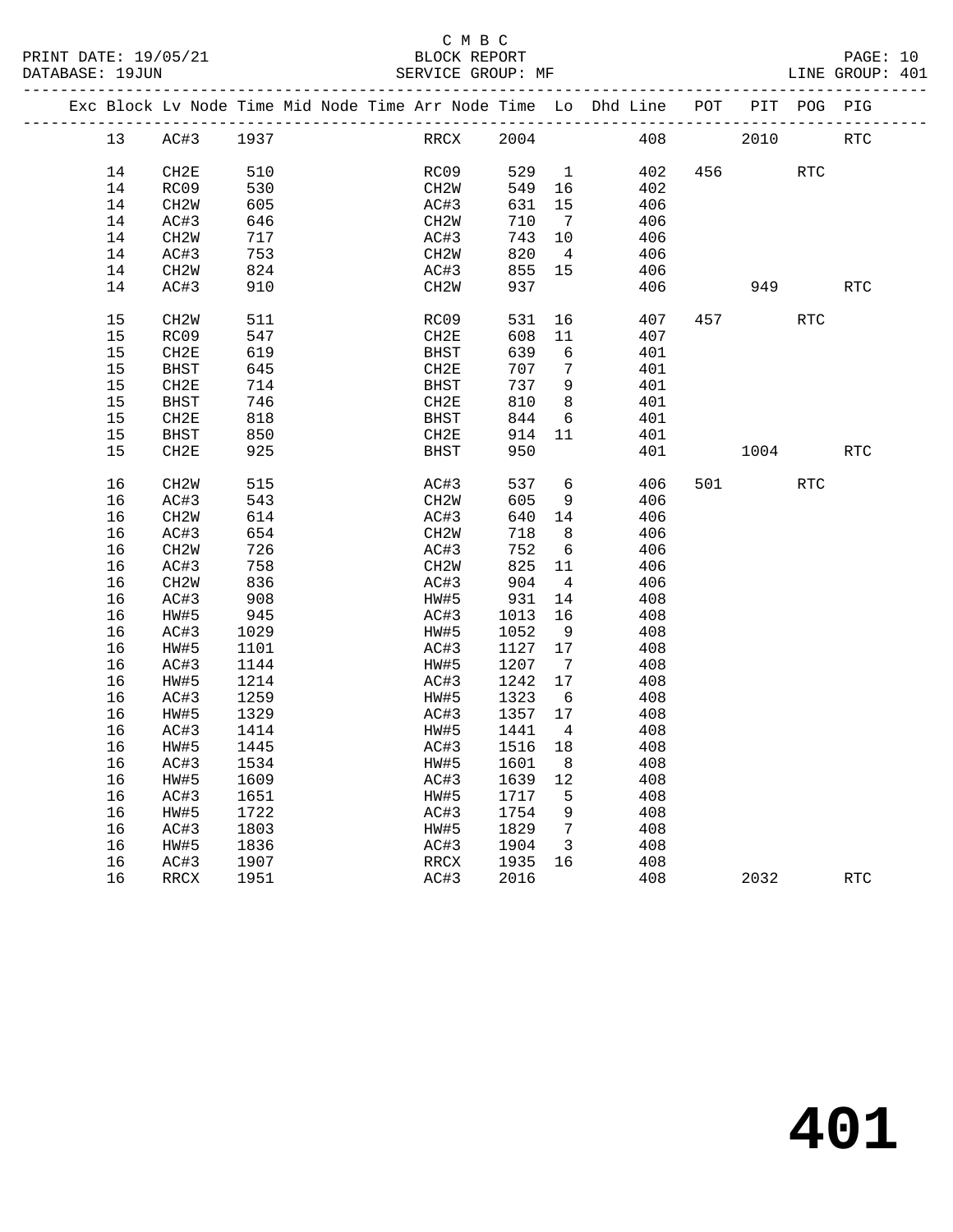## C M B C<br>BLOCK REPORT

LINE GROUP: 401

PRINT DATE: 19/05/21 BLOCK REPORT PAGE: 11

|  |    | Exc Block Lv Node Time Mid Node Time Arr Node Time Lo Dhd Line POT |      |  |                   |      |      |                 |    |            |     |      | PIT POG PIG          |            |
|--|----|--------------------------------------------------------------------|------|--|-------------------|------|------|-----------------|----|------------|-----|------|----------------------|------------|
|  | 17 | HW#5                                                               | 511  |  |                   | AC#3 |      |                 |    | 532 13 408 | 508 |      | $\operatorname{RTC}$ |            |
|  | 17 | AC#3                                                               | 545  |  | HW#5              |      | 602  | 8 <sup>1</sup>  |    | 408        |     |      |                      |            |
|  | 17 | HW#5                                                               | 610  |  | AC#3              |      | 632  | 12              |    | 408        |     |      |                      |            |
|  | 17 | AC#3                                                               | 644  |  | HW#5              |      | 702  | 9               |    | 408        |     |      |                      |            |
|  | 17 | HW#5                                                               | 711  |  | AC#3              |      | 738  | 9               |    | 408        |     |      |                      |            |
|  | 17 | AC#3                                                               | 747  |  | HW#5              |      | 810  | 8               |    | 408        |     |      |                      |            |
|  | 17 | HW#5                                                               | 818  |  | AC#3              |      | 848  | 11              |    | 408        |     |      |                      |            |
|  | 17 | AC#3                                                               | 859  |  | HW#5              |      | 922  | 11              |    | 408        |     |      |                      |            |
|  | 17 | HW#5                                                               | 933  |  | AC#3              |      | 1001 | 13              |    | 408        |     |      |                      |            |
|  | 17 | AC#3                                                               | 1014 |  | HW#5              |      | 1037 | 9               |    | 408        |     |      |                      |            |
|  | 17 | HW#5                                                               | 1046 |  | AC#3              |      | 1112 | 17              |    | 408        |     |      |                      |            |
|  | 17 | AC#3                                                               | 1129 |  | HW#5              |      | 1152 | 9               |    | 408        |     |      |                      |            |
|  | 17 | HW#5                                                               | 1201 |  | AC#3              |      | 1227 | 17              |    | 408        |     |      |                      |            |
|  | 17 | AC#3                                                               | 1244 |  | HW#5              |      | 1308 | 6               |    | 408        |     |      |                      |            |
|  | 17 | HW#5                                                               | 1314 |  | AC#3              |      | 1342 | 17              |    | 408        |     |      |                      |            |
|  | 17 | AC#3                                                               | 1359 |  | HW#5              |      | 1423 | 12              |    | 408        |     |      |                      |            |
|  | 17 | HW#5                                                               | 1435 |  | AC#3              |      | 1506 | 13              |    | 408        |     |      |                      |            |
|  | 17 | AC#3                                                               | 1519 |  | HW#5              |      | 1546 | $5^{\circ}$     |    | 408        |     |      |                      |            |
|  | 17 | HW#5                                                               | 1551 |  | AC#3              |      | 1621 | 12              |    | 408        |     |      |                      |            |
|  | 17 | AC#3                                                               | 1633 |  | HW#5              |      | 1700 | 5               |    | 408        |     |      |                      |            |
|  | 17 | HW#5                                                               | 1705 |  | AC#3              |      | 1737 | 10              |    | 408        |     |      |                      |            |
|  | 17 | AC#3                                                               | 1747 |  | HW#5              |      | 1813 | 8               |    | 408        |     |      |                      |            |
|  | 17 | HW#5                                                               | 1821 |  | AC#3              |      | 1849 | 6               |    | 408        |     |      |                      |            |
|  | 17 | AC#3                                                               | 1855 |  | RRCX              |      | 1923 | 12              |    | 408        |     |      |                      |            |
|  | 17 | RRCX                                                               | 1935 |  | AC#3              |      | 2001 | 6               |    | 408        |     |      |                      |            |
|  | 17 | AC#3                                                               | 2007 |  | RRCX              |      | 2034 | 3               |    | 408        |     |      |                      |            |
|  | 17 | RRCX                                                               | 2037 |  | AC#3              |      | 2102 | 5               |    | 408        |     |      |                      |            |
|  | 17 | AC#3                                                               | 2107 |  | RRCX              |      | 2134 | $\mathbf{3}$    |    | 408        |     |      |                      |            |
|  | 17 | <b>RRCX</b>                                                        | 2137 |  | AC#3              |      | 2200 | 7               |    | 408        |     |      |                      |            |
|  | 17 | AC#3                                                               | 2207 |  | RRCX              |      | 2232 | 5               |    | 408        |     |      |                      |            |
|  | 17 | RRCX                                                               | 2237 |  | AC#3              |      | 2300 | $7\phantom{.0}$ |    | 408        |     |      |                      |            |
|  | 17 | AC#3                                                               | 2307 |  | RRCX              |      | 2330 | $\overline{4}$  |    | 408        |     |      |                      |            |
|  | 17 | RRCX                                                               | 2334 |  | AC#3              |      | 2357 | 11              |    | 408        |     |      |                      |            |
|  | 17 | AC#3                                                               | 2408 |  | CH <sub>2</sub> W |      | 2432 | $\mathbf{3}$    | 15 | 406        |     |      |                      |            |
|  | 17 | AC#3                                                               | 2450 |  | CH2E              |      | 2516 | 7               |    | 406        |     |      |                      |            |
|  | 17 | CH <sub>2E</sub>                                                   | 2523 |  | <b>BHST</b>       |      | 2542 |                 |    | 401        |     | 2554 |                      | <b>RTC</b> |

**401**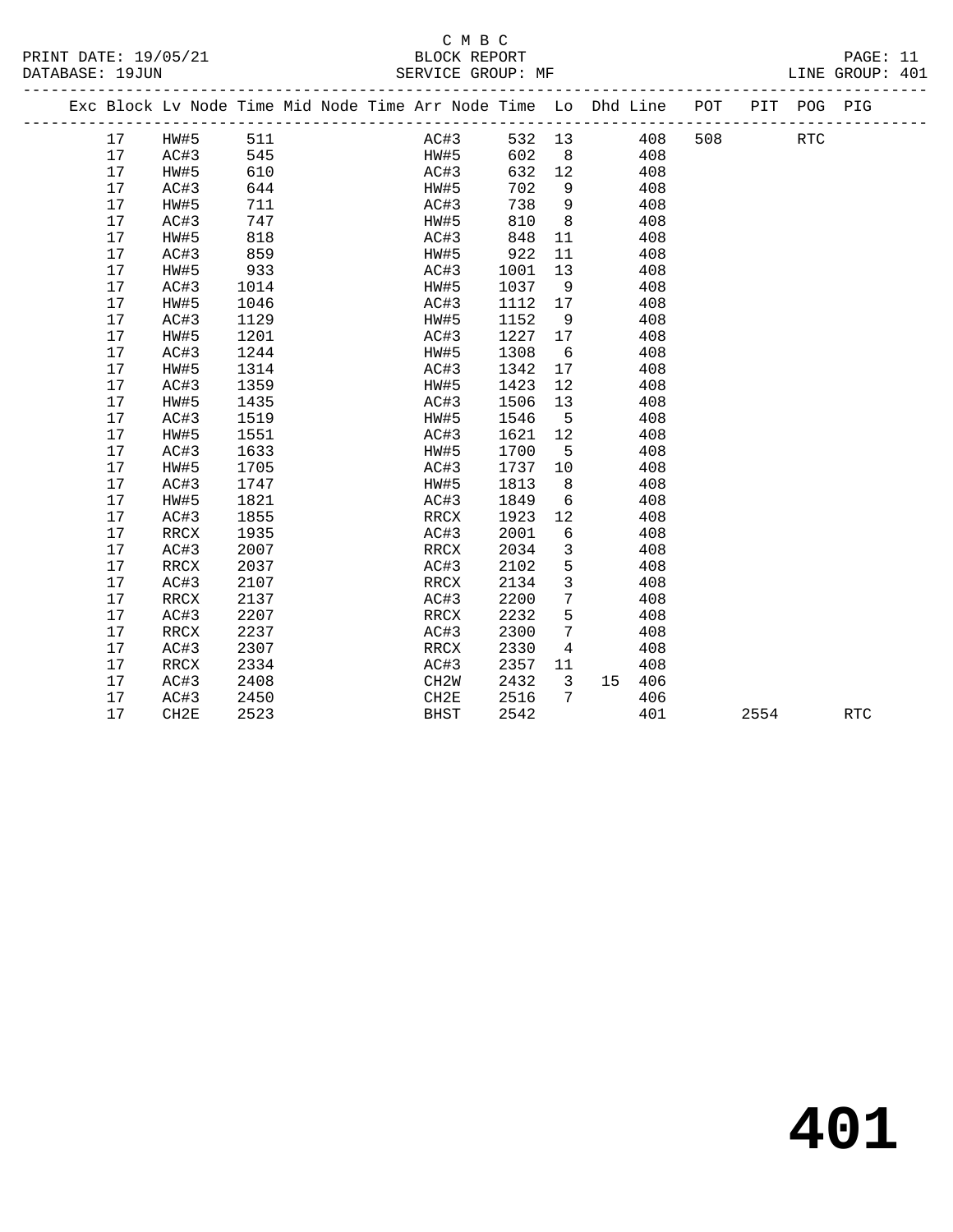#### C M B C<br>BLOCK REPORT SERVICE GROUP: MF

| Exc Block Lv Node Time Mid Node Time Arr Node Time Lo Dhd Line |                   |      |  |                                |        |                         |     | POT | PIT  | POG-                 | PIG        |
|----------------------------------------------------------------|-------------------|------|--|--------------------------------|--------|-------------------------|-----|-----|------|----------------------|------------|
| 18                                                             | CH2E              | 533  |  | BHST                           | 551    | 8                       | 401 | 519 |      | <b>RTC</b>           |            |
| 18                                                             | BHST              | 559  |  | CH2E                           | 618 16 |                         | 401 |     |      |                      |            |
| 18                                                             | CH2E              | 634  |  | RC09                           | 657    | $\overline{\mathbf{3}}$ | 402 |     |      |                      |            |
| 18                                                             | RC09              | 700  |  | CH2W                           | 721    | 9                       | 402 |     |      |                      |            |
| 18                                                             | CH2W              | 730  |  |                                | 831    | $\overline{3}$          | 407 |     |      |                      |            |
| 18                                                             | MAKN              | 834  |  | BHST 756 MAKN<br>BHST 910 CH2E | 932    | 8                       | 407 |     |      |                      |            |
| 18                                                             | CH2E              | 940  |  | RC09                           | 1006   | $\overline{4}$          | 402 |     |      |                      |            |
| 18                                                             | RC09              | 1010 |  | CH2W                           | 1032   | 13                      | 402 |     |      |                      |            |
| 18                                                             | CH2W              | 1045 |  | AC#3                           | 1111   | 8                       | 406 |     |      |                      |            |
| 18                                                             | AC#3              | 1119 |  | CH <sub>2</sub> W              | 1147   | 10                      | 406 |     |      |                      |            |
| 18                                                             | CH2W              | 1157 |  | AC#3                           | 1223   | 8                       | 406 |     |      |                      |            |
| 18                                                             | AC#3              | 1231 |  | CH <sub>2</sub> W              | 1300   | 9                       | 406 |     |      |                      |            |
| 18                                                             | CH2W              | 1309 |  | AC#3                           | 1335   | 8                       | 406 |     |      |                      |            |
| 18                                                             | AC#3              | 1343 |  | CH2W                           | 1414   | 5 <sup>5</sup>          | 406 |     |      |                      |            |
| 18                                                             | CH2W              | 1419 |  | AC#3                           | 1445   | $4\overline{ }$         | 406 |     |      |                      |            |
| 18                                                             | AC#3              | 1449 |  | CH2E                           | 1522   | 5                       | 406 |     |      |                      |            |
| 18                                                             | CH2E              | 1527 |  | BHST                           | 1554   | 10 <sup>°</sup>         | 401 |     |      |                      |            |
| 18                                                             | BHST              | 1604 |  | CH2E                           | 1631   | 19                      | 401 |     |      |                      |            |
| 18                                                             | CH2E              | 1650 |  | <b>BHST</b>                    | 1717   | 8                       | 401 |     |      |                      |            |
| 18                                                             | BHST              | 1725 |  | CH2E                           | 1752   | 6                       | 401 |     |      |                      |            |
| 18                                                             | CH2E              | 1758 |  | BHST                           | 1823   | 6                       | 401 |     |      |                      |            |
| 18                                                             | BHST              | 1829 |  | CH2E                           | 1856   |                         | 401 |     | 1908 |                      | RTC        |
|                                                                |                   |      |  |                                |        |                         |     |     |      |                      |            |
| 19                                                             | CH <sub>2</sub> W | 551  |  | AC#3                           | 613    | 6                       | 406 | 537 |      | RTC                  |            |
| 19                                                             | AC#3              | 619  |  | CH2E                           | 644    | 8                       | 406 |     |      |                      |            |
| 19                                                             | CH2E              | 652  |  | <b>BHST</b>                    | 714    | 10                      | 401 |     |      |                      |            |
| 19                                                             | BHST              | 724  |  | CH2E                           | 747    | 9                       | 401 |     |      |                      |            |
| 19                                                             | CH2E              | 756  |  | <b>BHST</b>                    | 822    | 9                       | 401 |     |      |                      |            |
| 19                                                             | BHST              | 831  |  | CH2E                           | 855    |                         | 401 |     |      | 907 — 100            | <b>RTC</b> |
|                                                                |                   |      |  |                                |        |                         |     |     |      |                      |            |
| 20                                                             | AC#3              | 600  |  | HW#5                           | 617    | 12                      | 408 | 545 |      | $\operatorname{RTC}$ |            |
| 20                                                             | HW#5              | 629  |  | AC#3                           | 652    | $\overline{7}$          | 408 |     |      |                      |            |
| 20                                                             | AC#3              | 659  |  | HW#5                           | 719    | $7\overline{ }$         | 408 |     |      |                      |            |
| 20                                                             | HW#5              | 726  |  | AC#3                           | 754    | 11                      | 408 |     |      |                      |            |
| 20                                                             | AC#3              | 805  |  | HW#5                           | 828    | 9                       | 408 |     |      |                      |            |
| 20                                                             | HW#5              | 837  |  | AC#3                           | 907    | 13                      | 408 |     |      |                      |            |
| 20                                                             | AC#3              | 920  |  | HW#5                           | 943    |                         | 408 |     | 946  |                      | <b>RTC</b> |
| 21                                                             | CH2E              | 607  |  | BHST                           | 627    | 9                       | 401 | 553 | RTC  |                      |            |
| 21                                                             | BHST              | 636  |  | CH2E                           | 656    | - 11                    | 401 |     |      |                      |            |
| 21                                                             | CH2E              | 707  |  | BHST                           | 729    | 9                       | 401 |     |      |                      |            |
|                                                                |                   |      |  |                                |        | 9                       |     |     |      |                      |            |
| 21                                                             | BHST              | 738  |  | CH2E                           | 802    |                         | 401 |     |      |                      |            |
| 21                                                             | CH2E              | 811  |  | <b>BHST</b>                    | 837    |                         | 401 |     | 851  |                      | <b>RTC</b> |

22 RC09 610 CH2W 629 12 402 555 RTC

22 CH2W 903 AC#3 931 406 947 RTC

 22 CH2W 641 AC#3 707 5 406 22 AC#3 712 CH2W 739 9 406 22 CH2W 748 AC#3 820 6 406

22 AC#3 826 CH2W 853 10 406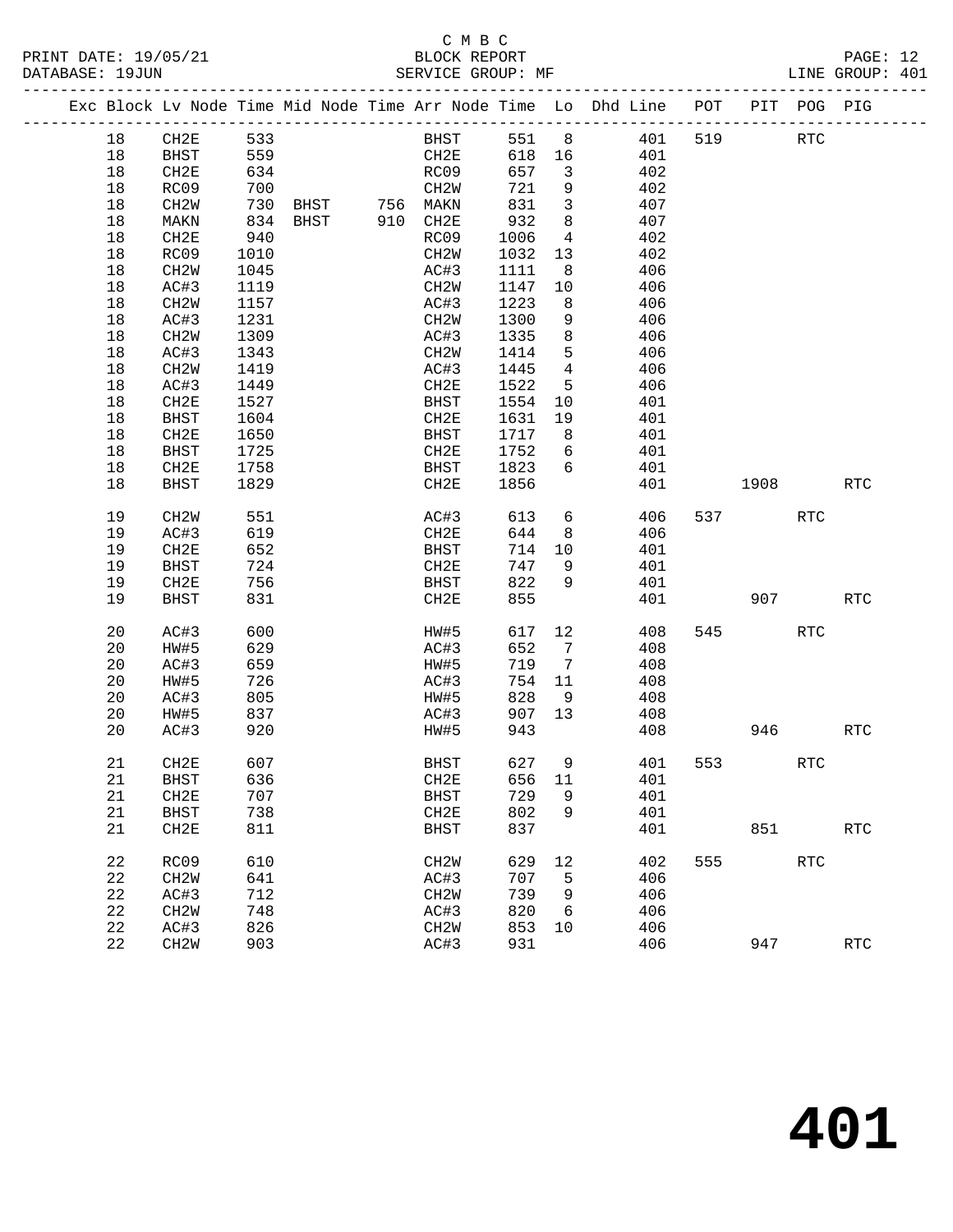|          |                          |              |                               |              |                          |                |                 |                                                                                    |     |         |            | PAGE: 13<br>LINE GROUP: 401 |  |
|----------|--------------------------|--------------|-------------------------------|--------------|--------------------------|----------------|-----------------|------------------------------------------------------------------------------------|-----|---------|------------|-----------------------------|--|
|          |                          |              |                               |              |                          |                |                 | Exc Block Lv Node Time Mid Node Time Arr Node Time Lo Dhd Line POT PIT POG PIG     |     |         |            |                             |  |
| 23       | MAKN                     |              | 613 BHST 640 CH2E             |              |                          |                |                 | 658 10 407 558                                                                     |     |         | <b>RTC</b> |                             |  |
| 23       | CH2E                     |              |                               |              |                          |                |                 | 732 4 402                                                                          |     |         |            |                             |  |
| 23       | RC09                     |              |                               |              |                          |                |                 | CH2W 757 13 402<br>MAKN 915 13 407                                                 |     |         |            |                             |  |
| 23       | CH2W                     |              |                               |              |                          |                |                 |                                                                                    |     |         |            |                             |  |
| 23       | MAKN                     |              |                               |              |                          |                |                 | 1022 6 407                                                                         |     |         |            |                             |  |
| 23       | CH2E                     | 1028         |                               |              | RC09                     |                |                 | 1054 6 402                                                                         |     |         |            |                             |  |
| 23       | RC09                     | 1100         |                               |              | CH2E                     |                |                 | $\begin{array}{cccc} 1125 & 10 & & 402 \\ 1200 & 6 & & 401 \end{array}$            |     |         |            |                             |  |
| 23       | CH2E                     | 1135         |                               |              | BHST                     |                |                 |                                                                                    |     |         |            |                             |  |
| 23       | BHST                     | 1206         | BHST 1206 CH2W                |              |                          |                |                 | 1233 12 401                                                                        |     |         |            |                             |  |
| 23       | CH2W                     | 1245         |                               |              | AC#3                     |                |                 | 1311 8 406                                                                         |     |         |            |                             |  |
| 23       | AC#3                     | 1319         |                               |              | CH2W                     |                |                 | 1348 9 406<br>1423 5 406                                                           |     |         |            |                             |  |
| 23       | CH2W                     | 1357         |                               |              | AC#3                     |                |                 |                                                                                    |     |         |            |                             |  |
| 23       | AC#3                     | 1428         | ELT<br>CH2W<br>BHST 1540 MAKN |              |                          | 1459 11        |                 | 406                                                                                |     |         |            |                             |  |
| 23       | CH2W                     | 1510         |                               |              |                          | 1623           |                 | 19 407                                                                             |     |         |            |                             |  |
| 23       | MAKN                     | 1642         | BHST 1718 MA5W                |              |                          | 1741           |                 | 405<br>$6\overline{)}$                                                             |     |         |            |                             |  |
| 23       | MA5W                     | 1747<br>1856 | BHST                          | 1817         | MAKN                     | 1843 13        |                 | 405<br>1940 14 405                                                                 |     |         |            |                             |  |
| 23<br>23 | MAKN                     | 1954         | BHST                          | 1920<br>2017 | MA5W                     |                |                 | 2037 19 405                                                                        |     |         |            |                             |  |
| 23       | MA5W                     | 2056         | BHST                          | 2123         | MAKN<br>CH2W             |                |                 |                                                                                    |     |         |            |                             |  |
| 23       | MAKN<br>CH2W             | 2148         | BHST<br>BHST                  |              | 2206 MAKN                |                |                 |                                                                                    |     |         |            |                             |  |
| 23       | MAKN                     |              | 2236 BHST                     |              | 2300 CH2W                |                |                 | $\begin{array}{cccc} 2144 & 4 & 407 \\ 2233 & 3 & 407 \\ 2318 & & 407 \end{array}$ |     | 2329    |            | RTC                         |  |
|          |                          |              |                               |              |                          |                |                 |                                                                                    |     |         |            |                             |  |
| 24       | HW#5                     | 601          |                               |              | AC#3                     |                |                 | 622 14 408                                                                         |     | 558 RTC |            |                             |  |
| 24       | AC#3                     | 636          |                               |              | HW#5                     |                | 654 9           | 408                                                                                |     |         |            |                             |  |
| 24       | HW#5                     | 703          |                               |              | $AC \# 3$                |                |                 | 730 8 408                                                                          |     |         |            |                             |  |
| 24       | AC#3                     | 738          |                               |              | <b>HW#5</b>              | 801            |                 | 6 408                                                                              |     |         |            |                             |  |
| 24       | HW#5                     | 807          |                               |              | AC#3                     | 839            |                 | 11<br>408                                                                          |     |         |            |                             |  |
| 24       | AC#3                     | 850<br>919   |                               |              | HW#5                     | 913            | $6\overline{6}$ | 408                                                                                |     |         |            |                             |  |
| 24       | HW#5                     |              |                               |              | AC#3                     |                | 949 10          | 408                                                                                |     |         |            |                             |  |
| 24       | AC#3                     | 959          |                               |              | HW#5                     | 1022           | 9               | 408                                                                                |     |         |            |                             |  |
| 24       | HW#5                     | 1031         |                               |              | AC#3                     | 1057 17        |                 | 408                                                                                |     |         |            |                             |  |
| 24       | AC#3                     | 1114         |                               |              | HW#5<br>AC#3             | 1137           | 9               | 408                                                                                |     |         |            |                             |  |
| 24       | HW#5                     | 1146         |                               |              |                          | 1212 17        |                 | 408<br>408                                                                         |     |         |            |                             |  |
| 24<br>24 | AC#3                     | 1229         |                               |              | HW#5<br>AC#3             | 1253 6<br>1327 |                 |                                                                                    |     |         |            |                             |  |
| 24       | HW#5<br>AC#3             | 1259         |                               |              |                          |                |                 | 17 408                                                                             |     |         |            |                             |  |
| 24       | HW#5                     | 1344<br>1426 |                               |              | HW#5<br>AC#3             | 1456           | 8 <sup>1</sup>  | 1408 18 408<br>408                                                                 |     |         |            |                             |  |
| 24       | AC#3                     | 1504         |                               |              | HW#5                     | 1531           | 11              | 408                                                                                |     |         |            |                             |  |
| 24       | HW#5                     | 1542         |                               |              | AC#3                     | 1612           | 12              | 408                                                                                |     |         |            |                             |  |
| 24       | AC#3                     | 1624         |                               |              | HW#5                     | 1651           | 7               | 408                                                                                |     |         |            |                             |  |
| 24       | HW#5                     | 1658         |                               |              | AC#3                     | 1728           | 11              | 408                                                                                |     |         |            |                             |  |
| 24       | AC#3                     | 1739         |                               |              | HW#5                     | 1805           | $\overline{4}$  | 408                                                                                |     |         |            |                             |  |
| 24       | HW#5                     | 1809         |                               |              | AC#3                     | 1837           | 6               | 408                                                                                |     |         |            |                             |  |
| 24       | AC#3                     | 1843         |                               |              | RRCX                     | 1911           | 9               | 408                                                                                |     |         |            |                             |  |
| 24       | $\mathop{\mathrm{RRCX}}$ | 1920         |                               |              | AC#3                     | 1946           | 6               | 408                                                                                |     |         |            |                             |  |
| 24       | AC#3                     | 1952         |                               |              | $\mathop{\mathrm{RRCX}}$ | 2019           |                 | 408                                                                                |     | 2025    |            | RTC                         |  |
| 25       | <b>BHST</b>              | 619          |                               |              | CH2E                     | 638            | 8               | 401                                                                                | 604 |         | <b>RTC</b> |                             |  |
| 25       | CH2E                     | 646          |                               |              | RC09                     | 709            | $\mathsf{3}$    | 402                                                                                |     |         |            |                             |  |
| 25       | RC09                     | 712          |                               |              | CH <sub>2</sub> W        | 733            | 8               | 402                                                                                |     |         |            |                             |  |
| 25       | CH <sub>2</sub> M        | 741          |                               |              | AC#3                     | 813            | 6               | 406                                                                                |     |         |            |                             |  |
| 25       | AC#3                     | 819          |                               |              | CH <sub>2</sub> W        | 846            | 8               | 406                                                                                |     |         |            |                             |  |
| 25       | CH2W                     | 854          |                               |              | AC#3                     | 922            | 6               | 406                                                                                |     |         |            |                             |  |
| 25       | AC#3                     | 928          |                               |              | CH2W                     | 955            |                 | 406                                                                                |     | 1007    |            | RTC                         |  |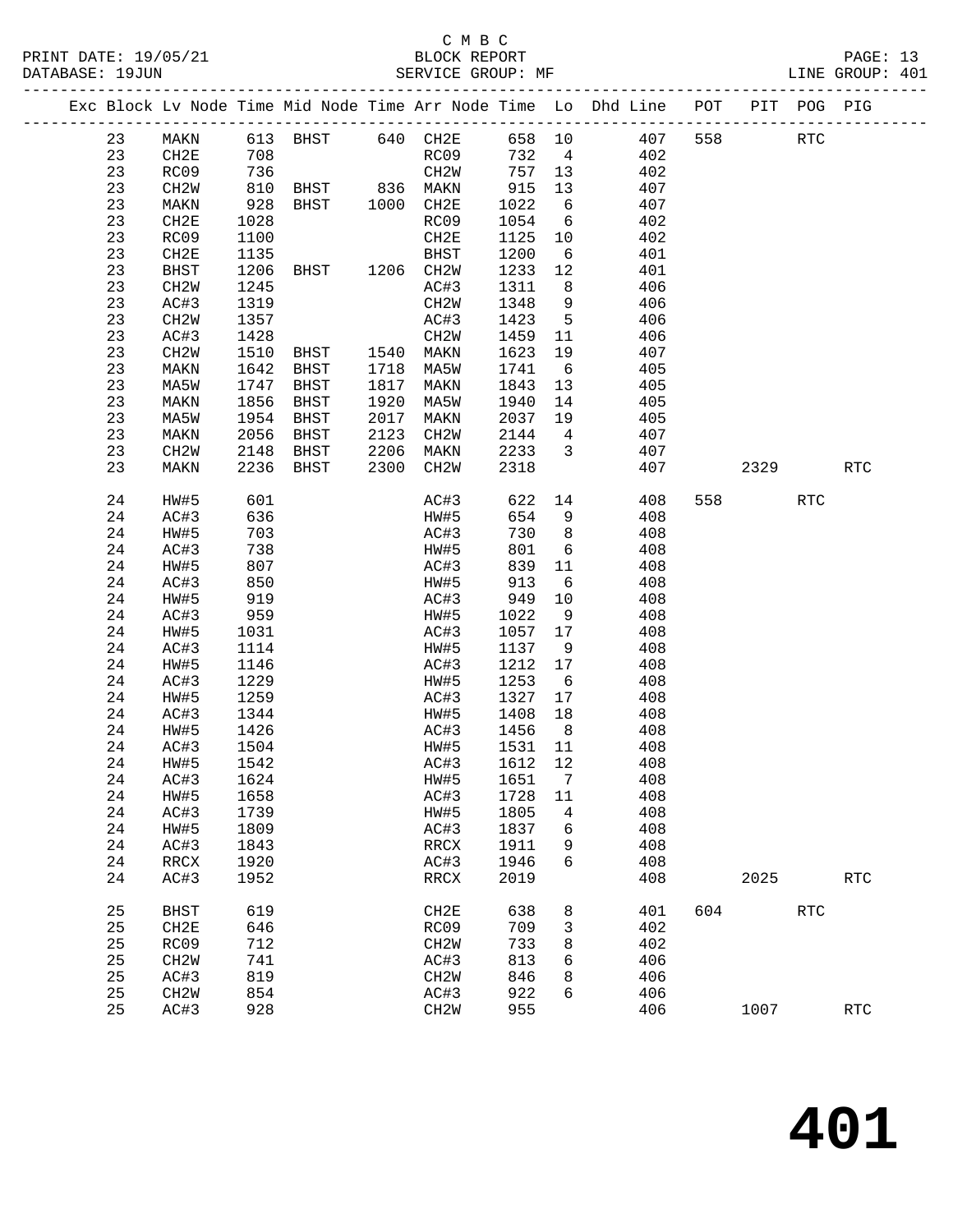# C M B C<br>BLOCK REPORT

| PRINT DATE: 19/05/21 |                   | BLOCK REPORT |  | PAGE: 14        |  |
|----------------------|-------------------|--------------|--|-----------------|--|
| DATABASE: 19JUN      | SERVICE GROUP: MF |              |  | LINE GROUP: 401 |  |
|                      |                   |              |  |                 |  |

|  |    |                   |      |               |      |                   |        |                  | Exc Block Lv Node Time Mid Node Time Arr Node Time Lo Dhd Line | POT | PIT  | POG PIG    |            |
|--|----|-------------------|------|---------------|------|-------------------|--------|------------------|----------------------------------------------------------------|-----|------|------------|------------|
|  | 26 | RC09              | 620  |               |      | CH2W              | 641 10 |                  | 402                                                            | 605 |      | <b>RTC</b> |            |
|  | 26 | CH2W              | 651  | BHST 713 MAKN |      |                   | 744    | 5                | 407                                                            |     |      |            |            |
|  | 26 | MAKN              | 749  | <b>BHST</b>   |      | 825 CH2E          | 847    | $\,8\,$          | 407                                                            |     |      |            |            |
|  | 26 | CH2E              | 855  |               |      | RC09              | 921    | $\mathsf 9$      | 402                                                            |     |      |            |            |
|  | 26 | RC09              | 930  |               |      | CH <sub>2</sub> W | 952    | 5                | 402                                                            |     |      |            |            |
|  | 26 | CH <sub>2</sub> W | 957  |               |      | AC#3              | 1025   | 6                | 406                                                            |     |      |            |            |
|  | 26 | AC#3              | 1031 |               |      | CH2W              | 1059   | 10               | 406                                                            |     |      |            |            |
|  | 26 | CH2W              | 1109 |               |      | AC#3              | 1135   | 8                | 406                                                            |     |      |            |            |
|  | 26 | AC#3              | 1143 |               |      | CH2W              | 1211   | 10               | 406                                                            |     |      |            |            |
|  | 26 | CH2W              | 1221 |               |      | AC#3              | 1247   | 8                | 406                                                            |     |      |            |            |
|  | 26 | AC#3              | 1255 |               |      | CH <sub>2</sub> W | 1324   | 9                | 406                                                            |     |      |            |            |
|  | 26 | CH <sub>2</sub> M | 1333 |               |      | AC#3              | 1359   | 8                | 406                                                            |     |      |            |            |
|  | 26 | AC#3              | 1407 |               |      | CH2E              | 1440   | 8                | 406                                                            |     |      |            |            |
|  | 26 | CH2E              | 1448 |               |      | RC09              | 1515   | 7                | 402                                                            |     |      |            |            |
|  | 26 | RC09              | 1522 |               |      | CH2E              | 1551   | 9                | 402                                                            |     |      |            |            |
|  | 26 | CH2E              | 1600 |               |      | RC09              | 1626   | $\boldsymbol{8}$ | 402                                                            |     |      |            |            |
|  | 26 | RC09              | 1634 |               |      | CH2E              | 1703   | 9                | 402                                                            |     |      |            |            |
|  | 26 | CH2E              | 1712 |               |      | RC09              | 1736   | 10               | 402                                                            |     |      |            |            |
|  | 26 | RC09              | 1746 |               |      | CH <sub>2</sub> W | 1813   | 17               | 402                                                            |     |      |            |            |
|  | 26 | CH <sub>2</sub> W | 1830 | BHST          | 1851 | MAKN              | 1924   | 6                | 407                                                            |     |      |            |            |
|  | 26 | MAKN              | 1930 | <b>BHST</b>   | 1959 | CH <sub>2</sub> W | 2020   | 12               | 407                                                            |     |      |            |            |
|  | 26 | CH2W              | 2032 | BHST          | 2050 | MAKN              | 2117   | 6                | 407                                                            |     |      |            |            |
|  | 26 | MAKN              | 2123 | <b>BHST</b>   | 2150 | CH2W              | 2211   | 7                | 407                                                            |     |      |            |            |
|  | 26 | CH <sub>2</sub> W | 2218 | BHST          | 2236 | MAKN              | 2301   | 5                | 407                                                            |     |      |            |            |
|  | 26 | MAKN              | 2306 | BHST          | 2330 | CH2E              | 2349   | 6                | 407                                                            |     |      |            |            |
|  | 26 | CH2E              | 2355 |               |      | RC09              | 2415   | 6                | 402                                                            |     |      |            |            |
|  | 26 | RC09              | 2421 |               |      | CH2E              | 2444   | 21               | 402                                                            |     |      |            |            |
|  | 26 | CH2E              | 2505 |               |      | RC09              | 2525   | 18               | 402                                                            |     |      |            |            |
|  | 26 | RC09              | 2543 |               |      | CH2E              | 2606   |                  | 402                                                            |     | 2617 |            | <b>RTC</b> |
|  | 27 | CH <sub>2</sub> W | 623  |               |      | AC#3              | 649    | 14               | 406                                                            | 609 |      | <b>RTC</b> |            |
|  | 27 | AC#3              | 703  |               |      | CH2W              | 730    | $\overline{4}$   | 406                                                            |     |      |            |            |
|  | 27 | CH2W              | 734  |               |      | AC#3              | 806    | 6                | 406                                                            |     |      |            |            |
|  | 27 | AC#3              | 812  |               |      | CH <sub>2</sub> W | 839    |                  | 406                                                            |     | 851  |            | <b>RTC</b> |
|  | 28 | CH2E              | 626  |               |      | <b>BHST</b>       | 646    | 7                | 401                                                            | 612 |      | RTC        |            |
|  | 28 | <b>BHST</b>       | 653  |               |      | CH2E              | 715    | 6                | 401                                                            |     |      |            |            |
|  | 28 | CH2E              | 721  |               |      | <b>BHST</b>       | 744    | 9                | 401                                                            |     |      |            |            |
|  | 28 | BHST              | 753  |               |      | CH2E              | 817    | 9                | 401                                                            |     |      |            |            |
|  | 28 | CH2E              | 826  |               |      | <b>BHST</b>       | 852    | 8                | 401                                                            |     |      |            |            |
|  | 28 | BHST              | 900  |               |      | CH2E              | 925    | 12               | 401                                                            |     |      |            |            |
|  | 28 | CH2E              | 937  |               |      | BHST              | 1002   | 5                | 401                                                            |     |      |            |            |
|  | 28 | <b>BHST</b>       | 1007 |               |      | CH2E              | 1032   |                  | 401                                                            |     | 1044 |            | <b>RTC</b> |
|  |    |                   |      |               |      |                   |        |                  |                                                                |     |      |            |            |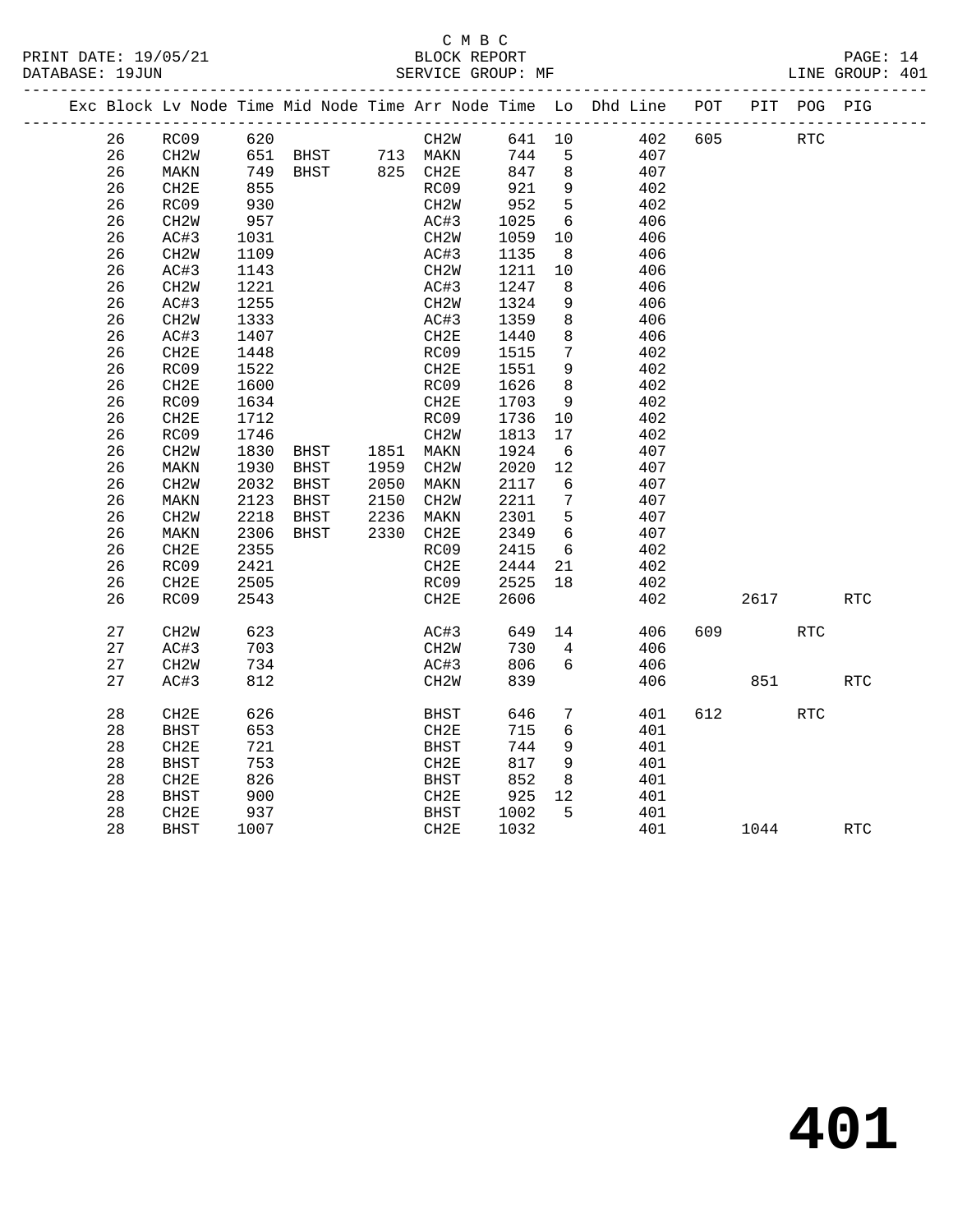#### C M B C<br>BLOCK REPORT PRINT DATE: 19/05/21 BLOCK REPORT BATABASE: 19JUN

PAGE: 15<br>LINE GROUP: 401

|  |          | Exc Block Lv Node Time Mid Node Time Arr Node Time Lo Dhd Line POT |      |      |           |                   |      |               |                 |            |     |      | PIT POG PIG |                      |
|--|----------|--------------------------------------------------------------------|------|------|-----------|-------------------|------|---------------|-----------------|------------|-----|------|-------------|----------------------|
|  | 29       | HW#5                                                               | 620  |      |           |                   | AC#3 | 642           | 9               | 408        | 617 |      | <b>RTC</b>  |                      |
|  | 29       | AC#3                                                               | 651  |      |           | HW#5              |      | 711 7         |                 | 408        |     |      |             |                      |
|  | 29       | HW#5                                                               | 718  |      |           | AC#3              |      | 746 10        |                 | 408        |     |      |             |                      |
|  | 29       | AC#3                                                               | 756  |      |           | HW#5              |      | 819           | 8 <sup>8</sup>  | 408        |     |      |             |                      |
|  | 29       | HW#5                                                               | 827  |      |           | AC#3              |      | 857           | $\overline{4}$  | 408        |     |      |             |                      |
|  | 29       | AC#3                                                               | 901  |      |           | CH2W              |      | 928           | 11              | 406        |     |      |             |                      |
|  | 29       | CH <sub>2</sub> W                                                  | 939  |      |           | AC#3              |      | 1007          | 5               | 406        |     |      |             |                      |
|  | 29       | AC#3                                                               | 1012 |      |           | CH2E              |      | 1041          | 9               | 406        |     |      |             |                      |
|  | 29       | CH2E                                                               | 1050 |      |           | BHST              |      | 1115          | 7               | 401        |     |      |             |                      |
|  | 29       | <b>BHST</b>                                                        | 1122 | BHST | 1122 CH2W |                   |      | 1146          | $\overline{4}$  | 401        |     |      |             |                      |
|  | 29       | CH <sub>2</sub> W                                                  | 1150 |      |           | RC09              |      | 1216          | 11              | 407        |     |      |             |                      |
|  | 29       | RC09                                                               | 1227 |      |           | CH2E              |      | 1253          | 5               | 407        |     |      |             |                      |
|  | 29       | CH <sub>2E</sub>                                                   | 1258 |      |           | RC09              |      | 1325          | $\overline{4}$  | 402        |     |      |             |                      |
|  | 29       | RC09                                                               | 1329 |      |           | CH2E              |      | 1355          | 13              | 407        |     |      |             |                      |
|  | 29       | CH2E                                                               | 1408 |      |           | RC09              |      | 1435          | 5               | 402        |     |      |             |                      |
|  | 29       | RC09                                                               | 1440 |      |           | CH <sub>2</sub> W |      | 1506          | 8               | 402        |     |      |             |                      |
|  | 29       | CH <sub>2</sub> W                                                  | 1514 |      |           | AC#3              |      | 1545          | $6\overline{6}$ | 406        |     |      |             |                      |
|  | 29       | AC#3                                                               | 1551 |      |           | CH2W              |      | 1622          | $7\phantom{.0}$ | 406        |     |      |             |                      |
|  | 29       | CH <sub>2</sub> W                                                  | 1629 |      |           | AC#3              |      | 1657          | 6               | 406        |     |      |             |                      |
|  | 29       | AC#3                                                               | 1703 |      |           | CH2W              |      | 1733          | 11              | 406        |     |      |             |                      |
|  | 29       | CH <sub>2</sub> W                                                  | 1744 |      |           | AC#3              |      | 1809          | 6               | 406        |     |      |             |                      |
|  | 29       | AC#3                                                               | 1815 |      |           | CH <sub>2</sub> W |      | 1844          | 10              | 406        |     |      |             |                      |
|  | 29       | CH2W                                                               | 1854 |      |           | AC#3              |      | 1919          | 6               | 406        |     |      |             |                      |
|  | 29       | AC#3                                                               | 1925 |      |           | CH2W              |      | 1954          | 8 <sup>8</sup>  | 406        |     |      |             |                      |
|  | 29       | CH2W                                                               | 2002 |      |           | AC#3              |      | 2025          | $\mathbf{3}$    | 406        |     |      |             |                      |
|  | 29       | AC#3                                                               | 2028 |      |           | CH2W              |      | 2056          |                 | 406        |     | 2108 |             | RTC                  |
|  |          |                                                                    | 637  |      |           |                   |      |               | $\overline{7}$  |            | 622 |      | <b>RTC</b>  |                      |
|  | 30<br>30 | AC#3<br>CH2W                                                       | 708  |      |           | CH2W<br>AC#3      |      | 701<br>734 11 |                 | 406<br>406 |     |      |             |                      |
|  | 30       | AC#3                                                               | 745  |      |           | CH2W              |      | 812           | 5               | 406        |     |      |             |                      |
|  | 30       | CH2W                                                               | 817  |      |           | AC#3              |      | 848           | 6               | 406        |     |      |             |                      |
|  | 30       | AC#3                                                               | 854  |      |           | CH2W              |      | 921           |                 | 406        |     | 933  |             | <b>RTC</b>           |
|  |          |                                                                    |      |      |           |                   |      |               |                 |            |     |      |             |                      |
|  | 31       | CH2E                                                               | 700  |      |           | BHST              |      | 722           | 9               | 401        | 646 |      | <b>RTC</b>  |                      |
|  | 31       | <b>BHST</b>                                                        | 731  |      |           | CH2E              |      | 755           | 8               | 401        |     |      |             |                      |
|  | 31       | CH2E                                                               | 803  |      |           | BHST              |      | 829           | 11              | 401        |     |      |             |                      |
|  | 31       | BHST                                                               | 840  |      |           | CH2E              |      | 904           | 9               | 401        |     |      |             |                      |
|  | 31       | CH2E                                                               | 913  |      |           | BHST              |      | 938           | 14              | 401        |     |      |             |                      |
|  | 31       | BHST                                                               | 952  |      |           | CH2E              |      | 1017          |                 | 401        |     | 1029 |             | <b>RTC</b>           |
|  | 32       | HW#5                                                               | 657  |      |           | AC#3              |      | 722           | 7               | 408        | 654 |      | <b>RTC</b>  |                      |
|  | 32       | AC#3                                                               | 729  |      |           | HW#5              |      | 752           | 6               | 408        |     |      |             |                      |
|  | 32       | HW#5                                                               | 758  |      |           | AC#3              |      | 830           | 11              | 408        |     |      |             |                      |
|  | 32       | AC#3                                                               | 841  |      |           | HW#5              |      | 904           |                 | 408        |     | 907  |             | $\operatorname{RTC}$ |
|  | 33       | AC#3                                                               | 720  |      |           | CH <sub>2</sub> M |      | 747           | 8               | 406        | 705 |      | <b>RTC</b>  |                      |
|  | 33       | CH <sub>2</sub> W                                                  | 755  |      |           | AC#3              |      | 827           | 6               | 406        |     |      |             |                      |
|  | 33       | AC#3                                                               | 833  |      |           | CH <sub>2</sub> W |      | 900           |                 | 406        |     | 912  |             | RTC                  |
|  |          |                                                                    |      |      |           |                   |      |               |                 |            |     |      |             |                      |
|  | 34       | CH2E                                                               | 727  |      |           | <b>BHST</b>       |      | 751           | 10              | 401        | 713 |      | <b>RTC</b>  |                      |
|  | 34       | <b>BHST</b>                                                        | 801  |      |           | CH2E              |      | 825           | 8               | 401        |     |      |             |                      |
|  | 34       | CH2E                                                               | 833  |      |           | <b>BHST</b>       |      | 859           | 11              | 401        |     |      |             |                      |
|  | 34       | <b>BHST</b>                                                        | 910  |      |           | CH2E              |      | 935           |                 | 401        |     | 947  |             | $\operatorname{RTC}$ |
|  |          |                                                                    |      |      |           |                   |      |               |                 |            |     |      |             |                      |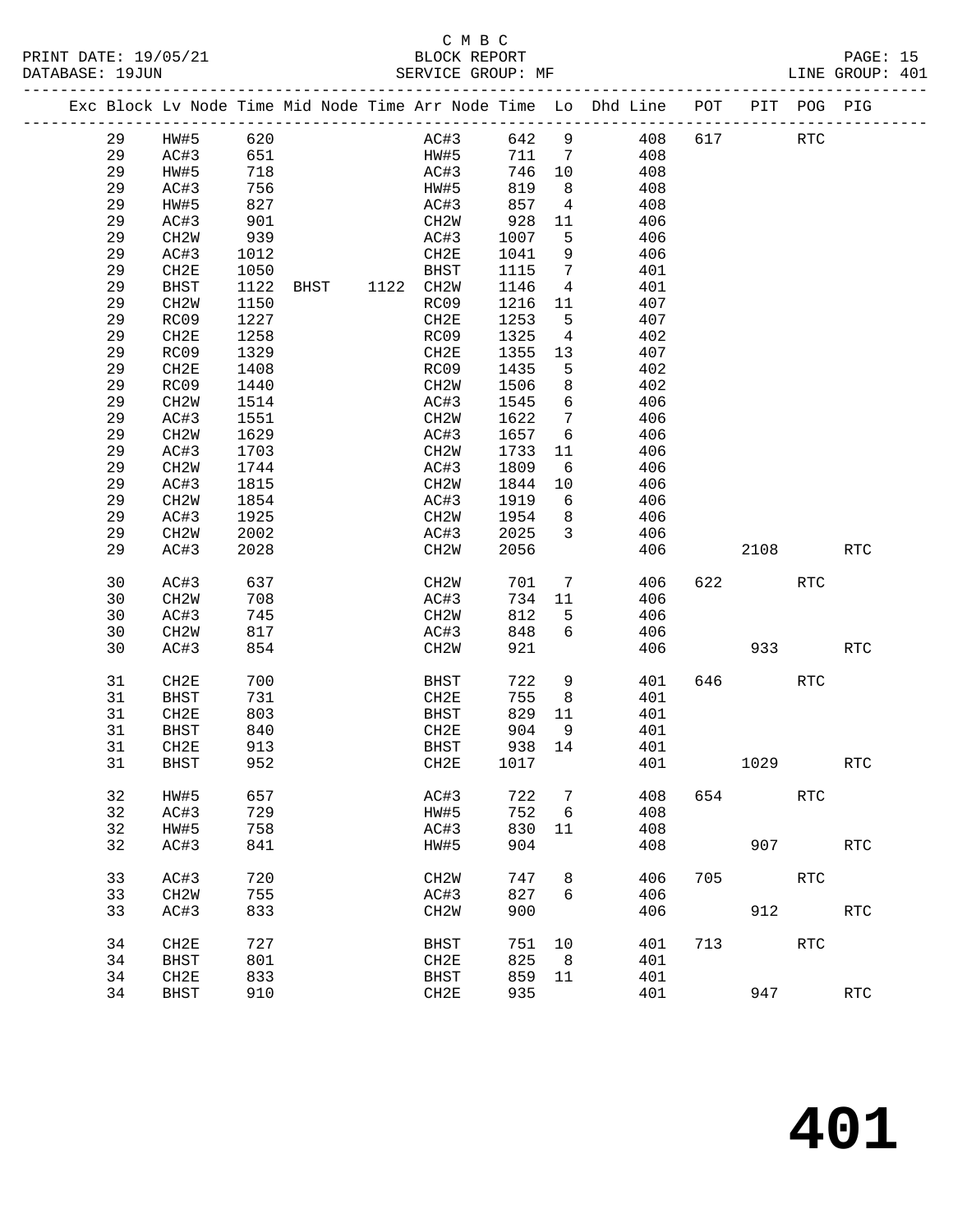### C M B C<br>BLOCK REPORT

PAGE: 16<br>LINE GROUP: 401

|    |                   |      |                     |      | Exc Block Lv Node Time Mid Node Time Arr Node Time Lo Dhd Line POT PIT POG PIG |      |                         |                         |     |          |          |            |                      |
|----|-------------------|------|---------------------|------|--------------------------------------------------------------------------------|------|-------------------------|-------------------------|-----|----------|----------|------------|----------------------|
| 35 | CH2W 733          |      |                     |      | AC#3 759                                                                       |      |                         | 6 406                   |     | 719      |          | <b>RTC</b> |                      |
| 35 | AC#3              | 805  |                     |      | CH2W 832 13 406                                                                |      |                         |                         |     |          |          |            |                      |
| 35 | CH <sub>2</sub> W | 845  |                     |      | AC#3                                                                           | 913  |                         | $6\overline{6}$         | 406 |          |          |            |                      |
| 35 | AC#3              | 919  |                     |      | CH2W                                                                           | 946  | $\overline{4}$          |                         | 406 |          |          |            |                      |
| 35 | CH2W              | 950  |                     |      | RC09                                                                           | 1016 |                         |                         | 407 |          | 1028     |            | <b>RTC</b>           |
|    |                   |      |                     |      |                                                                                |      |                         |                         |     |          |          |            |                      |
| 36 | CH2E              | 748  |                     |      | RC09                                                                           | 814  |                         | 10                      | 402 |          | 734      | RTC        |                      |
| 36 | RC09              | 824  |                     |      | CH <sub>2</sub> W                                                              | 847  |                         |                         | 402 | 859      |          |            | <b>RTC</b>           |
|    |                   |      |                     |      |                                                                                |      |                         |                         |     |          |          |            |                      |
| 37 | CH2W              |      | 1320 BHST 1344 MAKN |      |                                                                                | 1422 |                         | $\overline{\mathbf{3}}$ |     | 407 1306 |          | RTC        |                      |
| 37 | MAKN              | 1425 | BHST                | 1500 | CH2W                                                                           | 1524 |                         | $6\overline{6}$         | 407 |          |          |            |                      |
| 37 | CH2W              | 1530 | BHST                | 1558 | MAKN                                                                           | 1641 | 10                      |                         | 407 |          |          |            |                      |
| 37 | MAKN              | 1651 | BHST                | 1735 | CH2E                                                                           | 1800 | 15                      |                         | 407 |          |          |            |                      |
| 37 | CH2E              | 1815 |                     |      | RC09                                                                           | 1839 | $\overline{4}$          |                         | 402 |          |          |            |                      |
| 37 | RC09              | 1843 |                     |      | CH2W                                                                           | 1908 |                         |                         | 402 |          | 1920     |            | <b>RTC</b>           |
|    |                   |      |                     |      |                                                                                |      |                         |                         |     |          |          |            |                      |
| 38 | CH2W              | 1350 |                     |      | RC09                                                                           | 1416 | 11                      |                         |     |          | 407 1336 | RTC        |                      |
| 38 | RC09              | 1427 |                     |      | CH2W                                                                           | 1453 | 11                      |                         | 407 |          |          |            |                      |
| 38 | CH2W              | 1504 |                     |      | AC#3                                                                           | 1535 | 6                       |                         | 406 |          |          |            |                      |
| 38 | AC#3              | 1541 |                     |      | CH2W                                                                           | 1612 | 9                       |                         | 406 |          |          |            |                      |
| 38 | CH2W              | 1621 |                     |      | AC#3                                                                           | 1649 | 6                       |                         | 406 |          |          |            |                      |
| 38 | AC#3              | 1655 |                     |      | CH2W                                                                           | 1725 | 11                      |                         | 406 |          |          |            |                      |
| 38 | CH <sub>2</sub> W | 1736 |                     |      | AC#3                                                                           | 1801 | 6                       |                         | 406 |          |          |            |                      |
| 38 | AC#3              | 1807 |                     |      | CH2W                                                                           | 1836 | 9                       |                         | 406 |          |          |            |                      |
| 38 | CH <sub>2</sub> M | 1845 |                     |      | AC#3                                                                           | 1910 | 6                       |                         | 406 |          |          |            |                      |
| 38 | AC#3              | 1916 |                     |      | CH2W                                                                           | 1945 | 5                       |                         | 406 |          |          |            |                      |
| 38 | CH2W              | 1950 |                     |      | AC#3                                                                           | 2013 | 6                       |                         | 406 |          |          |            |                      |
| 38 | AC#3              | 2019 |                     |      | CH2W                                                                           | 2047 | 17                      |                         | 406 |          |          |            |                      |
| 38 | CH <sub>2</sub> W | 2104 |                     |      | AC#3                                                                           | 2125 | $\overline{\mathbf{3}}$ |                         | 406 |          |          |            |                      |
| 38 | AC#3              | 2128 |                     |      | CH2W                                                                           | 2155 | 10                      |                         | 406 |          |          |            |                      |
| 38 | CH <sub>2</sub> W | 2205 |                     |      | AC#3                                                                           | 2225 | $\overline{\mathbf{3}}$ |                         | 406 |          |          |            |                      |
| 38 | AC#3              | 2228 |                     |      | CH2W                                                                           | 2254 | 8                       |                         | 406 |          |          |            |                      |
| 38 | CH <sub>2</sub> M | 2302 |                     |      | AC#3                                                                           | 2322 | 6                       |                         | 406 |          |          |            |                      |
| 38 | AC#3              | 2328 |                     |      | CH2W                                                                           | 2354 | 8                       |                         | 406 |          |          |            |                      |
| 38 | CH2W              | 2402 |                     |      | AC#3                                                                           | 2422 | 6                       |                         | 406 |          |          |            |                      |
| 38 | AC#3              | 2428 |                     |      | CH2W                                                                           | 2452 | 27                      | 15 406                  |     |          |          |            |                      |
| 38 | AC#3              | 2534 |                     |      | CH2W                                                                           | 2558 | $\overline{\mathbf{3}}$ | 15 406                  |     |          |          |            |                      |
| 38 | AD3W              |      | 2616 GR41 2647      |      | SERO                                                                           | 2702 | $\overline{7}$          |                         | N10 |          |          |            |                      |
| 38 | SERO              |      | 2709 GR41           |      | 2724 AD3W                                                                      | 2801 | 21                      |                         | N10 |          |          |            |                      |
| 38 | AD3W              |      | 2822 GR71           |      |                                                                                | 2839 |                         | N10                     |     |          | 2852     |            | RTC                  |
| 39 | HW#5              | 1411 |                     |      | AC#3                                                                           | 1441 | 8                       |                         | 408 | 1408     |          | <b>RTC</b> |                      |
| 39 | AC#3              | 1449 |                     |      | HW#5                                                                           | 1517 | 16                      |                         | 408 |          |          |            |                      |
| 39 | HW#5              | 1533 |                     |      | AC#3                                                                           | 1603 | 13                      |                         | 408 |          |          |            |                      |
| 39 | AC#3              | 1616 |                     |      | HW#5                                                                           | 1643 | 7                       |                         | 408 |          |          |            |                      |
| 39 | HW#5              | 1650 |                     |      | AC#3                                                                           | 1720 | 11                      |                         | 408 |          |          |            |                      |
| 39 | AC#3              | 1731 |                     |      | HW#5                                                                           | 1757 |                         |                         | 408 |          | 1800     |            | RTC                  |
| 40 | CH2E              | 1428 |                     |      | RC09                                                                           | 1455 | 5                       |                         | 402 | 1414     |          | <b>RTC</b> |                      |
| 40 | RC09              | 1500 |                     |      | CH2E                                                                           | 1529 | 8                       |                         | 402 |          |          |            |                      |
| 40 | CH2E              | 1537 |                     |      | <b>BHST</b>                                                                    | 1604 | 9                       |                         | 401 |          |          |            |                      |
| 40 | <b>BHST</b>       | 1613 |                     |      | CH2E                                                                           | 1640 | 8                       |                         | 401 |          |          |            |                      |
| 40 | CH2E              | 1648 |                     |      | RC09                                                                           | 1714 | 8                       |                         | 402 |          |          |            |                      |
| 40 | RC09              | 1722 |                     |      | CH <sub>2</sub> M                                                              | 1749 |                         |                         | 402 |          | 1801     |            | $\operatorname{RTC}$ |
|    |                   |      |                     |      |                                                                                |      |                         |                         |     |          |          |            |                      |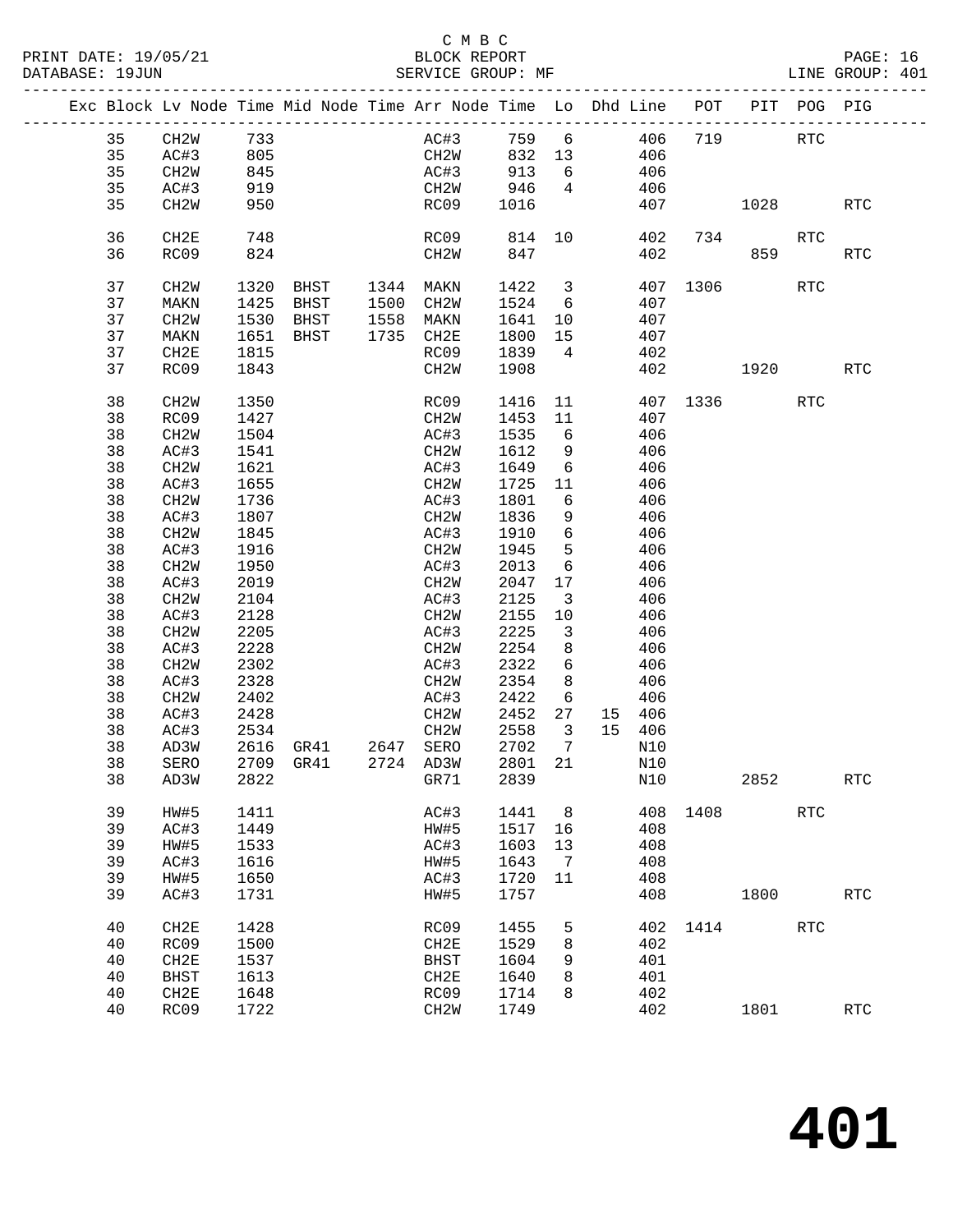### C M B C<br>BLOCK REPORT

PAGE: 17<br>LINE GROUP: 401

|    | Exc Block Lv Node Time Mid Node Time Arr Node Time Lo Dhd Line POT PIT POG PIG |      |             |                |                   |              |                 |                 |     |                      |          |            |                      |
|----|--------------------------------------------------------------------------------|------|-------------|----------------|-------------------|--------------|-----------------|-----------------|-----|----------------------|----------|------------|----------------------|
| 41 | CH2W                                                                           | 1429 |             |                |                   |              |                 |                 |     | AC#3 1455 5 406 1415 |          | RTC        |                      |
| 41 | AC#3                                                                           | 1500 |             |                |                   | CH2W 1531 16 |                 |                 | 406 |                      |          |            |                      |
| 41 | CH <sub>2</sub> W                                                              | 1547 |             |                | AC#3              | 1615         |                 | $\frac{1}{6}$   | 406 |                      |          |            |                      |
| 41 | AC#3                                                                           | 1621 |             |                | CH2W              | 1652         |                 |                 | 406 |                      |          |            |                      |
| 41 | CH2W                                                                           | 1702 |             |                | AC#3              | 1729         |                 | $6\overline{6}$ | 406 |                      |          |            |                      |
| 41 | AC#3                                                                           | 1735 |             |                | CH2W              | 1804         |                 |                 |     |                      | 406 1816 |            | <b>RTC</b>           |
| 42 | MAKN                                                                           | 1445 |             | BHST 1520 CH2W |                   | 1544         |                 | 13              |     |                      | 407 1421 | <b>RTC</b> |                      |
| 42 | CH <sub>2</sub> W                                                              | 1557 |             |                | AC#3              | 1625         | 6               |                 | 406 |                      |          |            |                      |
| 42 | AC#3                                                                           | 1631 |             |                | CH2W              | 1701         | 10              |                 | 406 |                      |          |            |                      |
| 42 | CH2W                                                                           | 1711 |             |                | AC#3              | 1737         | 6               |                 | 406 |                      |          |            |                      |
| 42 | AC#3                                                                           | 1743 |             |                | CH2W              | 1812         | 6               |                 | 406 |                      |          |            |                      |
| 42 | CH2W                                                                           | 1818 |             |                | AC#3              | 1843         | 6               |                 | 406 |                      |          |            |                      |
| 42 | AC#3                                                                           | 1849 |             |                | CH2W              | 1918         |                 |                 | 406 |                      | 1930     |            | <b>RTC</b>           |
| 43 | HW#5                                                                           | 1503 |             |                | AC#3              | 1538         |                 | 12              |     |                      | 408 1500 | <b>RTC</b> |                      |
| 43 | AC#3                                                                           | 1550 |             |                | HW#5              | 1617         | 8 <sup>8</sup>  |                 | 408 |                      |          |            |                      |
| 43 | HW#5                                                                           | 1625 |             |                | AC#3              | 1655         | 12              |                 | 408 |                      |          |            |                      |
| 43 | AC#3                                                                           | 1707 |             |                | HW#5              | 1733         | 9               |                 | 408 |                      |          |            |                      |
| 43 | HW#5                                                                           | 1742 |             |                | AC#3              | 1810         | 9               |                 | 408 |                      |          |            |                      |
| 43 | AC#3                                                                           | 1819 |             |                | RRCX              | 1847         | $6\overline{6}$ |                 | 408 |                      |          |            |                      |
| 43 | RRCX                                                                           | 1853 |             |                | AC#3              | 1919         | $\mathbf{3}$    |                 | 408 |                      |          |            |                      |
| 43 | AC#3                                                                           | 1922 |             |                | RRCX              | 1950         | 17              |                 | 408 |                      |          |            |                      |
| 43 | RRCX                                                                           | 2007 |             |                | AC#3              | 2032         | 5               |                 | 408 |                      |          |            |                      |
| 43 | AC#3                                                                           | 2037 |             |                | RRCX              | 2104         | $\mathbf{3}$    |                 | 408 |                      |          |            |                      |
|    |                                                                                | 2107 |             |                |                   |              | $7\phantom{.}$  |                 |     |                      |          |            |                      |
| 43 | RRCX                                                                           |      |             |                | AC#3              | 2130         |                 |                 | 408 |                      |          |            |                      |
| 43 | AC#3                                                                           | 2137 |             |                | RRCX              | 2204         | $\mathbf{3}$    |                 | 408 |                      |          |            |                      |
| 43 | RRCX                                                                           | 2207 |             |                | AC#3              | 2230         | $7\overline{ }$ |                 | 408 |                      |          |            |                      |
| 43 | AC#3                                                                           | 2237 |             |                | RRCX              | 2302         | 5               |                 | 408 |                      |          |            |                      |
| 43 | RRCX                                                                           | 2307 |             |                | AC#3              | 2330         | 9               |                 | 408 |                      |          |            |                      |
| 43 | AC#3                                                                           | 2339 |             |                | RRCX              | 2402         | $\overline{3}$  |                 | 408 |                      |          |            |                      |
| 43 | <b>RRCX</b>                                                                    | 2405 |             |                | AC#3              | 2428         | 11              |                 | 408 |                      |          |            |                      |
| 43 | AC#3                                                                           | 2439 |             |                | HW#5              | 2458         |                 |                 | 408 |                      | 2501     |            | <b>RTC</b>           |
| 44 | <b>BHST</b>                                                                    | 1523 |             |                | CH2E              | 1551         | $4\overline{ }$ |                 |     |                      | 401 1508 | RTC        |                      |
| 44 | CH2E                                                                           | 1555 |             |                | BHST              | 1622         | 6               |                 | 401 |                      |          |            |                      |
| 44 | <b>BHST</b>                                                                    | 1628 |             |                | CH2E              | 1655         | 11              |                 | 401 |                      |          |            |                      |
| 44 | CH2E                                                                           | 1706 |             |                | BHST              | 1733         | 8 <sup>8</sup>  |                 | 401 |                      |          |            |                      |
| 44 | <b>BHST</b>                                                                    | 1741 |             |                | CH2E              | 1808         |                 |                 | 401 |                      | 1820     |            | <b>RTC</b>           |
| 45 | CH <sub>2</sub> M                                                              | 1450 | <b>BHST</b> | 1518           | MAKN              | 1601         | 13              |                 | 407 | 1436                 |          | <b>RTC</b> |                      |
| 45 | MAKN                                                                           | 1614 | <b>BHST</b> | 1655           | CH <sub>2</sub> W | 1719         | $10$            |                 | 407 |                      |          |            |                      |
| 45 | CH <sub>2</sub> W                                                              | 1729 | <b>BHST</b> | 1752           | MAKN              | 1833         | 3               |                 | 407 |                      |          |            |                      |
| 45 | MAKN                                                                           | 1836 | <b>BHST</b> | 1911           | CH2E              | 1934         | 6               |                 | 407 |                      |          |            |                      |
| 45 | CH2E                                                                           | 1940 |             |                | RC09              | 2002         | 8               |                 | 402 |                      |          |            |                      |
| 45 | RC09                                                                           | 2010 |             |                | CH2E              | 2036         | 4               |                 | 402 |                      |          |            |                      |
| 45 | CH2E                                                                           | 2040 |             |                | RC09              | 2100         | 10              |                 | 402 |                      |          |            |                      |
| 45 | RC09                                                                           | 2110 |             |                | CH2E              | 2135         | 5               |                 | 402 |                      |          |            |                      |
| 45 | CH2E                                                                           | 2140 |             |                | RC09              | 2200         | 10              |                 | 402 |                      |          |            |                      |
| 45 | RC09                                                                           | 2210 |             |                | CH2W              | 2233         | 13              |                 | 402 |                      |          |            |                      |
| 45 | CH2W                                                                           | 2246 | <b>BHST</b> | 2302           | MAKN              | 2327         | 16              |                 | 407 |                      |          |            |                      |
| 45 | MAKN                                                                           | 2343 | <b>BHST</b> | 2407           | CH <sub>2</sub> W | 2425         | 25              |                 | 407 |                      |          |            |                      |
| 45 | CH2W                                                                           | 2450 | <b>BHST</b> | 2506           | MAKN              | 2531         | 11              |                 | 407 |                      |          |            |                      |
| 45 | MAKN                                                                           | 2542 | <b>BHST</b> | 2606           | CH <sub>2</sub> W | 2621         |                 |                 | 407 |                      | 2632     |            | $\operatorname{RTC}$ |
|    |                                                                                |      |             |                |                   |              |                 |                 |     |                      |          |            |                      |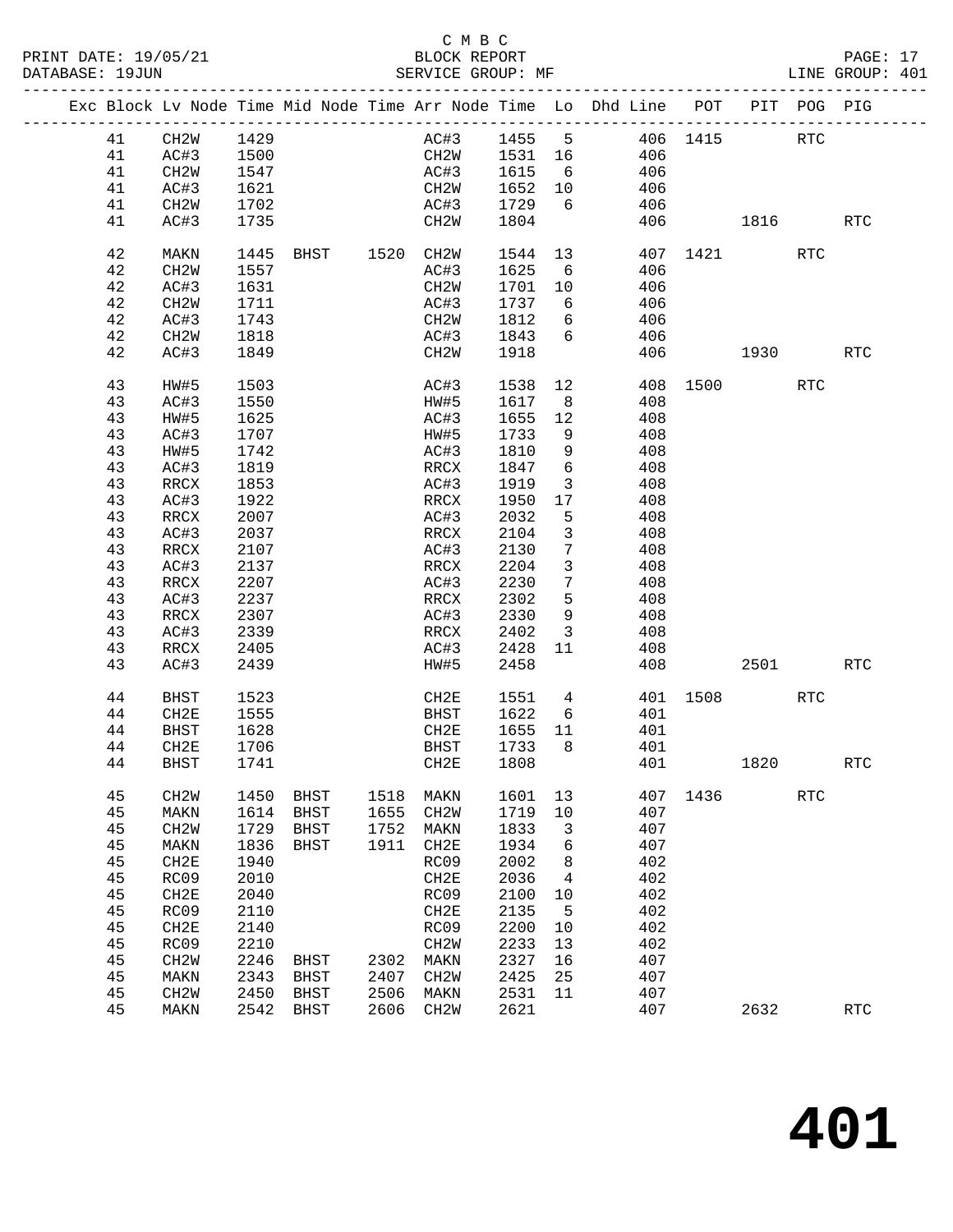### C M B C<br>BLOCK REPORT

|  |    | Exc Block Lv Node Time Mid Node Time Arr Node Time Lo Dhd Line POT PIT POG PIG |                     |      |                     |      |              |                 |                 |     |          |                                                                 |            |            |
|--|----|--------------------------------------------------------------------------------|---------------------|------|---------------------|------|--------------|-----------------|-----------------|-----|----------|-----------------------------------------------------------------|------------|------------|
|  | 46 | AC#3 1529<br>HW#5 1600                                                         |                     |      |                     |      |              |                 |                 |     |          | HW#5 1556 4 408 1514 RTC<br>AC#3 1630 12 408<br>HW#5 1709 4 408 |            |            |
|  | 46 |                                                                                |                     |      |                     |      |              |                 |                 |     |          |                                                                 |            |            |
|  | 46 | AC#3                                                                           | 1642                |      |                     |      |              |                 |                 |     |          |                                                                 |            |            |
|  | 46 | HW#5                                                                           | 1713                |      |                     |      | AC#3 1745 10 |                 |                 | 408 |          |                                                                 |            |            |
|  | 46 | AC#3                                                                           | 1755                |      |                     |      | HW#5 1821    |                 |                 |     |          | 408 1824                                                        |            | <b>RTC</b> |
|  | 47 | CH2E                                                                           | 1507                |      |                     | BHST | 1534         |                 | 13              |     |          | 401 1453                                                        | <b>RTC</b> |            |
|  | 47 | BHST                                                                           | 1547                |      |                     | CH2E | 1614         | $\overline{4}$  |                 | 401 |          |                                                                 |            |            |
|  | 47 | CH2E                                                                           | 1618                |      |                     | BHST | 1645         | 8 <sup>8</sup>  |                 | 401 |          |                                                                 |            |            |
|  | 47 | <b>BHST</b>                                                                    | 1653                |      |                     | CH2E | 1720         | 10              |                 | 401 |          |                                                                 |            |            |
|  | 47 | CH2E                                                                           | 1730                |      |                     | RC09 | 1757         | 9               |                 | 401 |          |                                                                 |            |            |
|  | 47 | RC09                                                                           | 1806 49KN 1847 MTST |      |                     |      | 1903         | 10              |                 | 430 |          |                                                                 |            |            |
|  | 47 | MTST                                                                           | 1913 KBMI           |      | 1932 RC09           |      | 1955         | 8               |                 | 430 |          |                                                                 |            |            |
|  | 47 | RC09                                                                           | 2003                | 49KN | 2035 MTST           |      | 2048         | $5\overline{)}$ |                 | 430 |          |                                                                 |            |            |
|  | 47 | MTST                                                                           | 2053 KBMI           |      | 2112 RC09           |      | 2135         |                 |                 |     |          | 430 2147                                                        |            | <b>RTC</b> |
|  | 48 | CH2W                                                                           | 1537                |      |                     | AC#3 | 1605         |                 | $6\overline{6}$ |     |          | 406 1523 RTC                                                    |            |            |
|  | 48 | AC#3                                                                           | 1611                |      |                     | CH2W | 1642         | $7\phantom{.0}$ |                 | 406 |          |                                                                 |            |            |
|  | 48 | CH <sub>2</sub> W                                                              |                     |      | 1649 BHST 1712 MAKN |      | 1759         |                 |                 |     |          | 407 1814                                                        |            | <b>RTC</b> |
|  | 49 | HW#5                                                                           | 1524                |      |                     | AC#3 | 1554 13      |                 |                 |     |          | 408 1521 RTC                                                    |            |            |
|  | 49 | AC#3                                                                           | 1607                |      |                     | HW#5 | 1634 7       |                 |                 | 408 |          |                                                                 |            |            |
|  | 49 | HW#5                                                                           | 1641                |      |                     | AC#3 | 1711 12      |                 |                 | 408 |          |                                                                 |            |            |
|  | 49 | AC#3                                                                           | 1723                |      |                     | HW#5 | 1749         | 9               |                 | 408 |          |                                                                 |            |            |
|  | 49 | HW#5                                                                           | 1758                |      |                     | AC#3 | 1826         |                 |                 |     |          | 408 1842                                                        |            | <b>RTC</b> |
|  | 50 | <b>BHST</b>                                                                    | 1539                |      |                     | CH2E | 1607         |                 | $4\overline{ }$ |     | 401 1524 |                                                                 | <b>RTC</b> |            |
|  | 50 | CH2E                                                                           | 1611                |      |                     | BHST | 1638         | $\overline{7}$  |                 | 401 |          |                                                                 |            |            |
|  | 50 | <b>BHST</b>                                                                    | 1645                |      |                     | CH2E | 1712         | 10              |                 | 401 |          |                                                                 |            |            |
|  | 50 | CH2E                                                                           | 1722                |      |                     | BHST | 1749         | 10              |                 | 401 |          |                                                                 |            |            |
|  | 50 | BHST                                                                           | 1759                |      |                     | CH2E | 1826         | 8 <sup>8</sup>  |                 | 401 |          |                                                                 |            |            |
|  | 50 | CH2E                                                                           | 1834                |      |                     | BHST | 1859         |                 |                 |     |          | 401 1913                                                        |            | <b>RTC</b> |
|  | 51 | CH2E                                                                           | 1636                |      |                     | RC09 | 1702         | 8               |                 |     |          | 402 1622 RTC                                                    |            |            |
|  | 51 | RC09                                                                           | 1710                |      |                     | CH2E | 1739         | 9               |                 | 402 |          |                                                                 |            |            |
|  | 51 | CH2E                                                                           | 1748                |      |                     | RC09 | 1812         |                 |                 |     | 402      | 1826                                                            |            | <b>RTC</b> |
|  | 52 | CH <sub>2</sub> W                                                              | 1654                |      |                     | AC#3 | 1721         | 6               |                 |     | 406 1640 |                                                                 | <b>RTC</b> |            |
|  | 52 | AC#3                                                                           | 1727                |      |                     | CH2W | 1757         |                 |                 |     | 406      | 1809                                                            |            | <b>RTC</b> |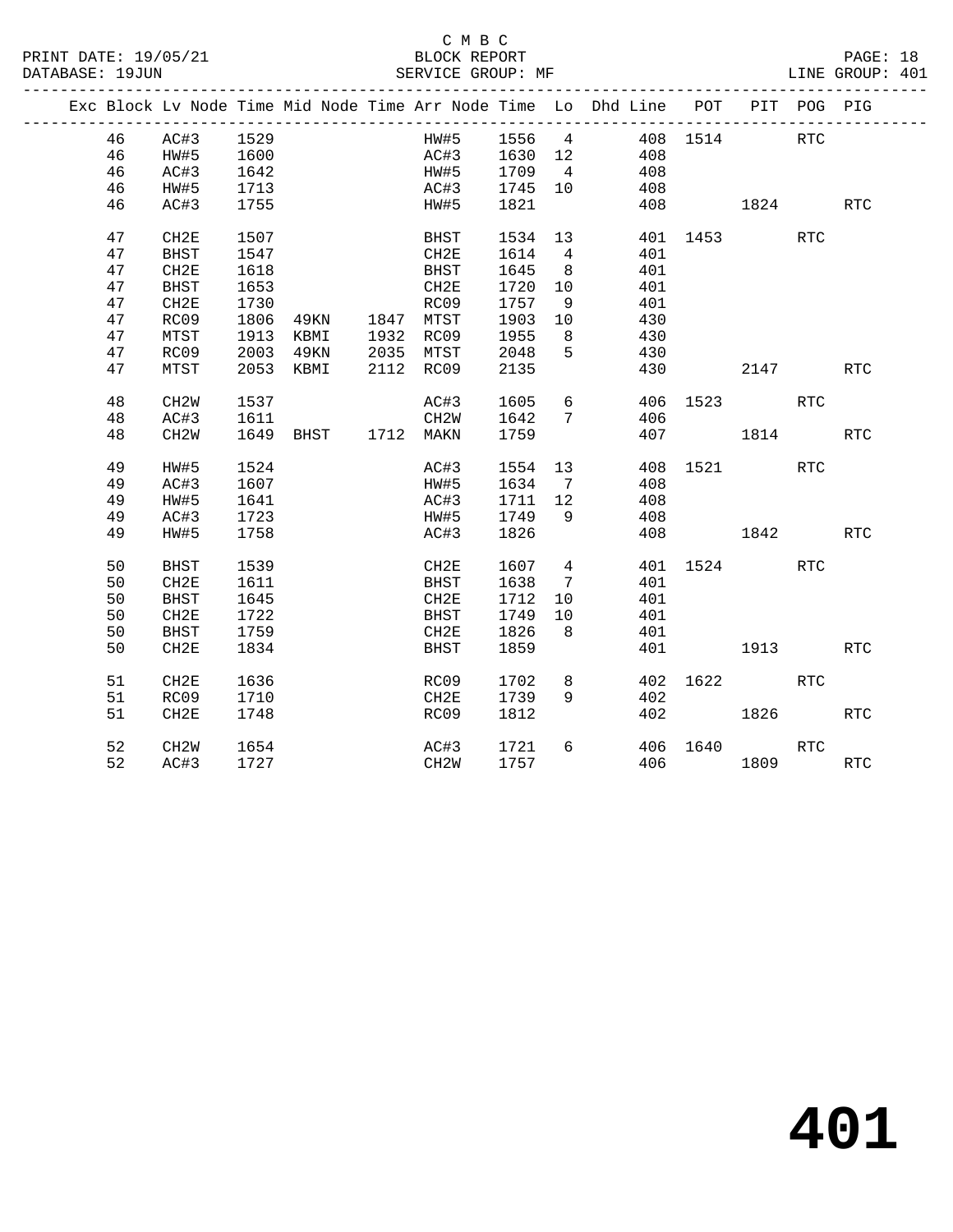|                        |             |      |                            |                             |                |                |                                                                                                                                                                                                                                |      | LINE GROUP: 403 |  |
|------------------------|-------------|------|----------------------------|-----------------------------|----------------|----------------|--------------------------------------------------------------------------------------------------------------------------------------------------------------------------------------------------------------------------------|------|-----------------|--|
|                        |             |      |                            |                             |                |                |                                                                                                                                                                                                                                |      |                 |  |
|                        |             |      |                            |                             |                |                | ACH AN MEAN DR FS NO. 3 RD ACAN DR FS NO 3 RD ACAN DR FS NO 3 RD ACAN DR FS NO 3 RD ACAN DR FS NO 3 RD ACAN DR FS NO 3 RD ANY LIE CHATHAM & 2 AV EB CH2W CHATHAM & 2 AV WB GR41 GRANVILLE & 41 AV AW45 HORSESHOE WAY & NO.5 RD |      |                 |  |
|                        |             |      |                            |                             |                |                |                                                                                                                                                                                                                                |      |                 |  |
|                        |             |      |                            |                             |                |                |                                                                                                                                                                                                                                |      |                 |  |
|                        |             |      |                            |                             |                |                |                                                                                                                                                                                                                                |      |                 |  |
|                        |             |      |                            |                             |                |                |                                                                                                                                                                                                                                |      |                 |  |
|                        |             |      |                            |                             |                |                |                                                                                                                                                                                                                                |      |                 |  |
|                        |             |      |                            |                             |                |                |                                                                                                                                                                                                                                |      |                 |  |
|                        |             |      |                            |                             |                |                |                                                                                                                                                                                                                                |      |                 |  |
|                        |             |      |                            |                             |                |                | SHSE STEVESTON HWY & SEAWARD EB SHSW STEVESTON & SEAWARD WB                                                                                                                                                                    |      |                 |  |
|                        |             |      |                            |                             |                |                | Exc Block Lv Node Time Mid Node Time Arr Node Time Lo Dhd Line POT PIT POG PIG                                                                                                                                                 |      |                 |  |
|                        |             |      |                            |                             |                |                | 1 RRCX 436 BHST 455 BPST 504 1 403 428 RTC                                                                                                                                                                                     |      |                 |  |
| $1 \quad \blacksquare$ |             |      |                            |                             |                |                | BPST 505 BHST 514 RRCX 533 1 403                                                                                                                                                                                               |      |                 |  |
| $\mathbf{1}$           |             |      |                            |                             |                |                | RRCX 534 BHST 555 BPST 604 21 403<br>BPST 625 ACAE 639 0 412                                                                                                                                                                   |      |                 |  |
| $\mathbf{1}$           |             |      | 625<br>639                 |                             |                |                |                                                                                                                                                                                                                                |      |                 |  |
| $\mathbf 1$            | ACAE        |      |                            | <b>BPST</b>                 |                |                | 650 15 412                                                                                                                                                                                                                     |      |                 |  |
| $\mathbf{1}$           |             |      | BPST 705 BHST 717 RRCX     |                             |                |                | 737 4 403                                                                                                                                                                                                                      |      |                 |  |
| 1                      | RRCX        |      |                            |                             |                |                |                                                                                                                                                                                                                                |      |                 |  |
| 1                      | BPST        |      |                            |                             |                |                | 741 BHST 806 BPST 818 9 403<br>827 BHST 840 RRCX 903 8 403<br>911 BHST 937 BPST 950 13 403                                                                                                                                     |      |                 |  |
| 1                      | RRCX        |      |                            |                             |                |                |                                                                                                                                                                                                                                |      |                 |  |
| 1                      | <b>BPST</b> |      |                            |                             |                |                | 1003 BHST 1019 RRCX 1042 13 403                                                                                                                                                                                                |      |                 |  |
| 1                      | RRCX        | 1055 |                            |                             |                |                | BHST 1119 BPST 1134 6 403                                                                                                                                                                                                      |      |                 |  |
| $\mathbf{1}$           | BPST        | 1140 | BHST                       |                             |                |                | 1157 RRCX 1222 14 403<br>1300 BPST 1315 5 403<br>1339 RRCX 1403 13 403                                                                                                                                                         |      |                 |  |
| 1                      | RRCX        | 1236 | <b>BHST</b>                |                             |                |                |                                                                                                                                                                                                                                |      |                 |  |
| $\mathbf 1$            | BPST        |      | 1320 BHST                  |                             |                |                |                                                                                                                                                                                                                                |      |                 |  |
| $\mathbf 1$            | RRCX        | 1416 | SHSW                       |                             | 1422 BHST 1441 |                | $5^{\circ}$<br>404                                                                                                                                                                                                             |      |                 |  |
| 1                      | BHST        |      | 1446 SHSE 1504 RRCX        |                             |                |                | 1514 11<br>404                                                                                                                                                                                                                 |      |                 |  |
| $\mathbf 1$            | RRCX        | 1525 | BHST 1555 BPST             |                             | 1610           |                | 10 403                                                                                                                                                                                                                         |      |                 |  |
| 1                      | BPST        |      |                            | ACAE                        | 1632           | $\overline{0}$ | 412                                                                                                                                                                                                                            |      |                 |  |
| $\mathbf 1$            | ACAE        |      | $1620$<br>$1632$<br>$1700$ | BPST                        |                |                | $1649$ 11 $412$                                                                                                                                                                                                                |      |                 |  |
| $\mathbf 1$            | BPST        |      |                            | <b>ACAE</b>                 | 1712           |                | $\overline{0}$<br>412                                                                                                                                                                                                          |      |                 |  |
| 1                      | ACAE        | 1712 |                            | <b>BPST</b>                 | 1729           | 11             | 412                                                                                                                                                                                                                            |      |                 |  |
| 1                      | <b>BPST</b> | 1740 |                            | <b>ACAE</b><br>ACAE<br>BPST | 1752           |                | $\overline{\phantom{a}}$<br>412                                                                                                                                                                                                |      |                 |  |
| 1                      | ACAE        | 1752 |                            |                             |                | 1809 13        | 412                                                                                                                                                                                                                            |      |                 |  |
| $\mathbf{1}$           | <b>BPST</b> | 1822 |                            | <b>ACAE</b>                 | 1834           |                | $0$ 412                                                                                                                                                                                                                        |      |                 |  |
| $\mathbf 1$            | ACAE        |      |                            |                             |                |                | 1834 BPST 1850 13 412                                                                                                                                                                                                          |      |                 |  |
| $\mathbf{1}$           | BPST        | 1903 | ACAE<br>BPST               |                             |                |                | 1914 0 412                                                                                                                                                                                                                     |      |                 |  |
| 1                      | ACAE        | 1914 |                            |                             | 1930           |                | 412                                                                                                                                                                                                                            | 1943 | RTC             |  |

C M B C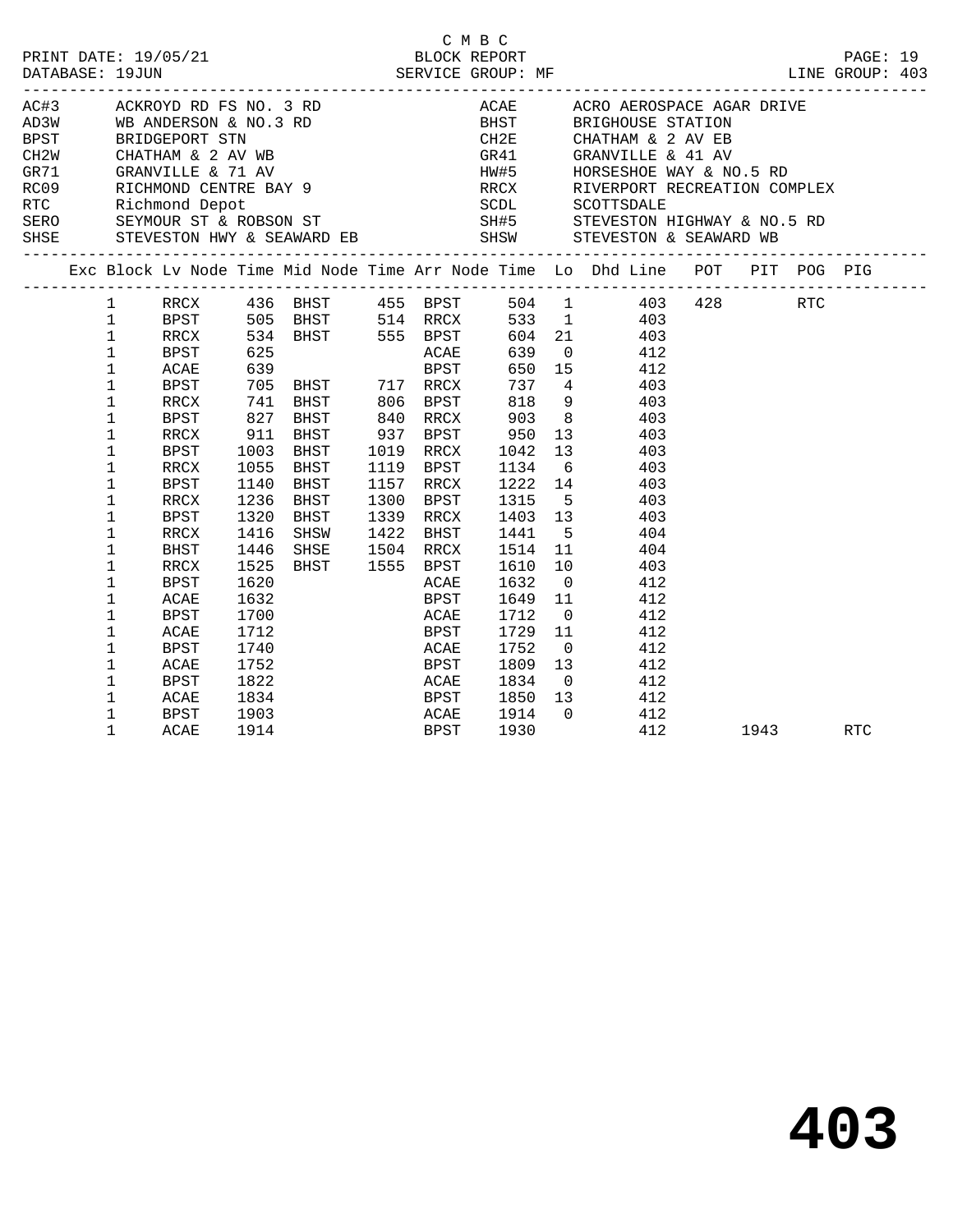|  |                  |                     |              | Exc Block Lv Node Time Mid Node Time Arr Node Time Lo Dhd Line |              |                                         |              |                            |        | POT        | PIT  | POG PIG    |                      |
|--|------------------|---------------------|--------------|----------------------------------------------------------------|--------------|-----------------------------------------|--------------|----------------------------|--------|------------|------|------------|----------------------|
|  | $\overline{a}$   | SH#5                | 447          |                                                                |              | RC09                                    | 504          | 8                          | 15 404 | 443        |      | <b>RTC</b> |                      |
|  | $\mathbf{2}$     | SH#5                | 527          |                                                                |              | RC09                                    | 544          | $\mathbf{3}$               |        | 404        |      |            |                      |
|  | 2                | RC09                | 547          | SHSE                                                           |              | 600 RRCX                                | 607          | 9                          |        | 404        |      |            |                      |
|  | $\mathbf{2}$     | RRCX                | 616          | SHSW                                                           | 622          | RC09                                    | 638          | 7                          |        | 404        |      |            |                      |
|  | 2                | RC09                | 645          | SHSE                                                           | 700          | RRCX                                    | 707          | 9                          |        | 404        |      |            |                      |
|  | $\sqrt{2}$       | RRCX                | 716          | SHSW                                                           | 722          | RC09                                    | 741          | $\mathbf{3}$               |        | 404        |      |            |                      |
|  | $\sqrt{2}$       | RC09                | 744          | SHSE                                                           | 802          | RRCX                                    | 809          | $\epsilon$                 |        | 404        |      |            |                      |
|  | $\boldsymbol{2}$ | RRCX                | 815          | SHSW                                                           | 822          | RC09                                    | 841          | 5                          |        | 404        |      |            |                      |
|  | $\sqrt{2}$       | RC09                | 846          | SHSE                                                           | 902          | RRCX                                    | 909          | 5                          |        | 404        |      |            |                      |
|  | $\sqrt{2}$       | RRCX                | 914          | SHSW                                                           | 922          | RC09                                    | 941          | $7\phantom{.0}$            |        | 404        |      |            |                      |
|  | $\sqrt{2}$       | RC09                | 948          | SHSE                                                           | 1004         | RRCX                                    | 1011         | 5                          |        | 404        |      |            |                      |
|  | $\sqrt{2}$       | RRCX                | 1016         | BHST                                                           | 1040         | BPST                                    | 1054         | 6                          |        | 403        |      |            |                      |
|  | 2                | <b>BPST</b>         | 1100         | BHST                                                           | 1117         | RRCX                                    | 1141         | $\mathbf{3}$               |        | 403        |      |            |                      |
|  | $\sqrt{2}$       | RRCX                | 1144         | SHSW                                                           | 1152         | RC09                                    | 1211         | $4\overline{4}$            |        | 404        |      |            |                      |
|  | $\sqrt{2}$       | RC09                | 1215         | SHSE                                                           | 1234         | RRCX                                    | 1242         | 14                         |        | 404        |      |            |                      |
|  | $\mathbf{2}$     | RRCX                | 1256         | BHST                                                           | 1320         | BPST                                    | 1335         | 5                          |        | 403        |      |            |                      |
|  | 2                | BPST                | 1340         | BHST                                                           | 1358         | RRCX                                    | 1424         | 18                         |        | 403        |      |            |                      |
|  | 2                | RRCX                | 1442         | BHST                                                           | 1510         | BPST                                    | 1525         | $-5$                       |        | 403        |      |            |                      |
|  | $\sqrt{2}$       | BPST                | 1530         | BHST                                                           | 1549         | RRCX                                    | 1615         | 24                         |        | 403        |      |            |                      |
|  | $\sqrt{2}$       | RRCX                | 1639         | BHST                                                           | 1707         | BPST                                    | 1722         | 5                          |        | 403        |      |            |                      |
|  | 2                | BPST                | 1727         | BHST                                                           | 1744         | RRCX                                    | 1812         | 9                          |        | 403        |      |            |                      |
|  | $\sqrt{2}$       | RRCX                | 1821         | BHST                                                           | 1844         | BPST                                    | 1858         | 5                          |        | 403        |      |            |                      |
|  | $\sqrt{2}$       | <b>BPST</b>         | 1903         | BHST                                                           | 1919         | RRCX                                    | 1943         | $\overline{4}$             |        | 403        |      |            |                      |
|  | $\sqrt{2}$       | RRCX                | 1947         | SHSW                                                           | 1953         | RC09                                    | 2010         | 9                          |        | 404        |      |            |                      |
|  | $\boldsymbol{2}$ | RC09                | 2019         | SHSE                                                           | 2036         | RRCX                                    | 2044         | 12                         |        | 404        |      |            |                      |
|  | $\mathbf{2}$     | RRCX                | 2056         | BHST                                                           | 2115         | <b>BPST</b>                             | 2126         | 9                          |        | 403        |      |            |                      |
|  | $\sqrt{2}$       | BPST                | 2135         | BHST                                                           | 2148         | RRCX                                    | 2210         | 8 <sup>8</sup>             |        | 403        |      |            |                      |
|  | 2                | RRCX                | 2218         | SHSW                                                           | 2223         | RC09                                    | 2236         | 16                         |        | 404        |      |            |                      |
|  | $\boldsymbol{2}$ | RC09                | 2252         | SHSE                                                           | 2306         | RRCX                                    | 2314         | 13                         |        | 404        |      |            |                      |
|  | $\sqrt{2}$       | $\verb!RRCX!$       | 2327         | BHST                                                           | 2345         | <b>BPST</b>                             | 2354         | 16                         |        | 403        |      |            |                      |
|  | $\sqrt{2}$       | <b>BPST</b>         | 2410         | BHST                                                           | 2419         | RRCX                                    | 2437         | 20                         |        | 403        |      |            |                      |
|  | 2                | $\verb!RRCX!$       | 2457         | BHST                                                           | 2515         | BPST                                    | 2524         | 19                         |        | 403        |      |            |                      |
|  | $\sqrt{2}$       | BPST                | 2543         | BHST                                                           | 2552         | RRCX                                    | 2609         | $\overline{\phantom{a}}^2$ |        | 403        |      |            |                      |
|  | 2                | RRCX                | 2611         |                                                                |              | SH#5                                    | 2615         |                            |        | 403        | 2618 |            | <b>RTC</b>           |
|  | 3                | RRCX                | 516          | BHST                                                           | 535          | BPST                                    | 544          | 21                         |        | 508<br>403 |      | <b>RTC</b> |                      |
|  | 3                | <b>BPST</b>         | 605          | BHST                                                           |              | 614 RRCX                                | 634          | $\overline{4}$             |        | 403        |      |            |                      |
|  | 3                | RRCX                | 638          | BHST                                                           |              | 659 BPST                                | 709          | 6                          |        | 403        |      |            |                      |
|  | 3                | <b>BPST</b>         | 715          | BHST                                                           |              | 727 RRCX                                | 749 10       |                            |        | 403        |      |            |                      |
|  | 3                | RRCX                |              | 759 BHST                                                       |              | 826 BPST                                | 838 13       |                            | 403    |            |      |            |                      |
|  | 3                | <b>BPST</b>         | 851          | <b>BHST</b>                                                    | 906          | RRCX                                    | 929          | 5                          |        | 403        |      |            |                      |
|  | 3                | RRCX                | 934          | <b>BHST</b>                                                    | 1000         | BPST                                    | 1014         | 6                          |        | 403        |      |            |                      |
|  | 3                | BPST                | 1020         | BHST                                                           | 1036         | RRCX                                    | 1059         | 15                         |        | 403        |      |            |                      |
|  | 3                | RRCX                | 1114         | SHSW                                                           | 1122         | RC09                                    | 1141         | 4                          |        | 404        |      |            |                      |
|  | 3                | RC09                | 1145         | SHSE                                                           | 1204         | RRCX                                    | 1212         | 4                          |        | 404        |      |            |                      |
|  | 3                | <b>RRCX</b>         | 1216         | BHST                                                           | 1240         | <b>BPST</b>                             | 1255         | 5                          |        | 403        |      |            |                      |
|  | 3                | <b>BPST</b>         | 1300         | <b>BHST</b>                                                    | 1319         | RRCX                                    | 1343         | 3                          |        | 403        |      |            |                      |
|  | 3                | <b>RRCX</b>         | 1346         | SHSW                                                           | 1352         | <b>BHST</b>                             | 1411         | 6                          |        | 404        |      |            |                      |
|  | 3                | <b>BHST</b>         | 1417         | SHSE                                                           | 1434         | RRCX                                    | 1444         | 11                         |        | 404        |      |            |                      |
|  | 3<br>3           | RRCX<br><b>BPST</b> | 1455<br>1545 | <b>BHST</b>                                                    | 1525<br>1603 | <b>BPST</b><br>$\mathop{\mathrm{RRCX}}$ | 1540<br>1629 | 5<br>13                    |        | 403<br>403 |      |            |                      |
|  | 3                | RRCX                | 1642         | BHST<br>SHSW                                                   | 1653         | RC09                                    | 1712         | 5                          |        | 404        |      |            |                      |
|  | 3                | RC09                | 1717         | SHSE                                                           | 1736         | RRCX                                    | 1744         | 11                         |        | 404        |      |            |                      |
|  | 3                | RRCX                | 1755         | BHST                                                           | 1820         | BPST                                    | 1834         | 5                          |        | 403        |      |            |                      |
|  | 3                | <b>BPST</b>         | 1839         | BHST                                                           | 1855         | RRCX                                    | 1920         |                            |        | 403        | 1926 |            | $\operatorname{RTC}$ |
|  |                  |                     |              |                                                                |              |                                         |              |                            |        |            |      |            |                      |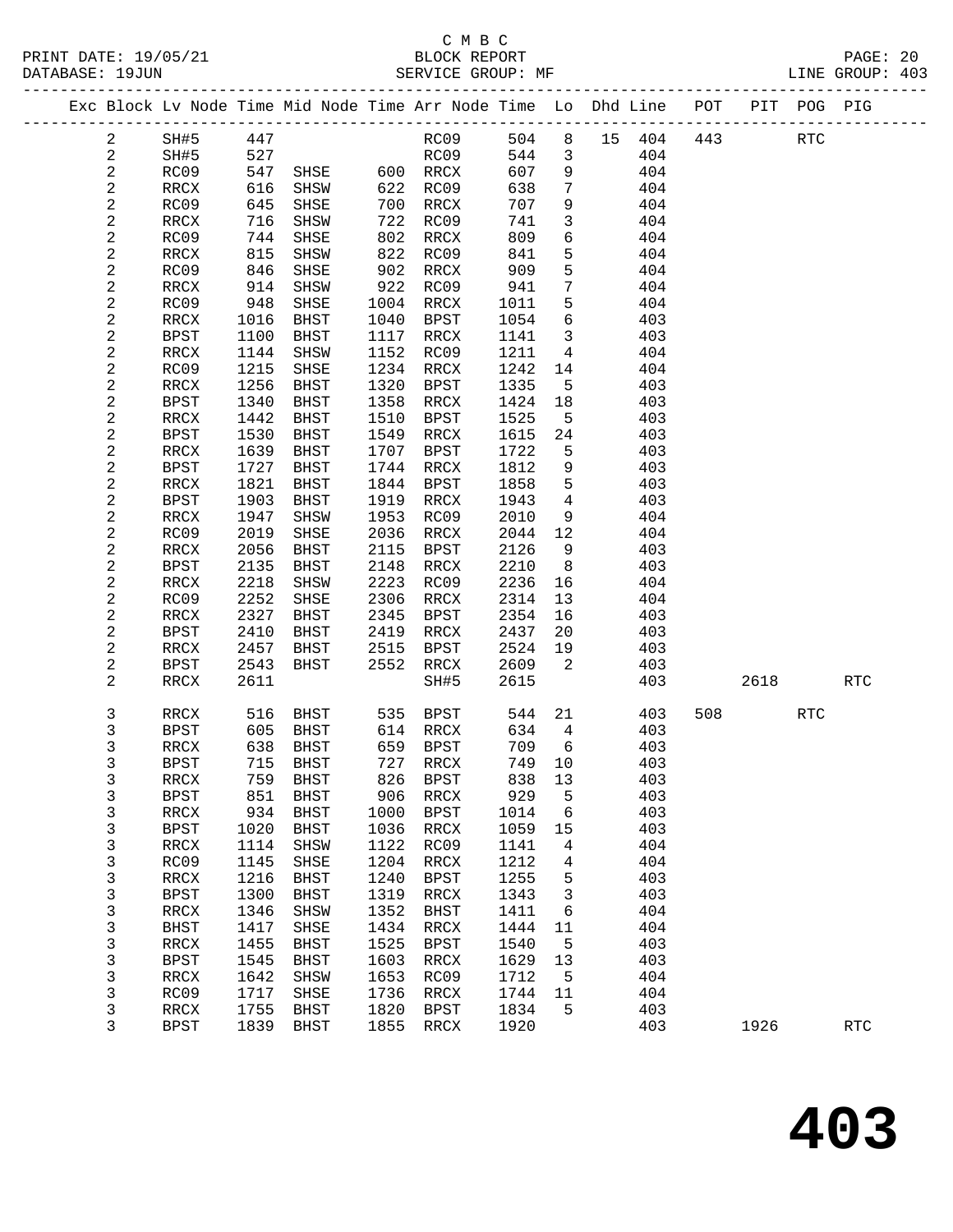#### C M B C<br>BLOCK REPORT PRINT DATE: 19/05/21 BLOCK REPORT PAGE: 21 SERVICE GROUP: MF

|                |             |      |             |      |             |      |                         | Exc Block Lv Node Time Mid Node Time Arr Node Time Lo Dhd Line POT |     |      | PIT POG PIG |            |
|----------------|-------------|------|-------------|------|-------------|------|-------------------------|--------------------------------------------------------------------|-----|------|-------------|------------|
| $\overline{4}$ | SCDL        | 605  |             |      | BPST        | 641  | 8                       | 311                                                                | 537 |      | <b>RTC</b>  |            |
| $\overline{4}$ | BPST        | 649  |             |      | ACAE        | 705  | $\overline{0}$          | 412                                                                |     |      |             |            |
| 4              | ACAE        | 705  |             |      | BPST        | 718  | 7                       | 412                                                                |     |      |             |            |
| 4              | <b>BPST</b> | 725  |             |      | ACAE        | 741  | $\overline{0}$          | 412                                                                |     |      |             |            |
| 4              | ACAE        | 741  |             |      | BPST        | 754  | $7\phantom{.0}$         | 412                                                                |     |      |             |            |
| 4              | <b>BPST</b> | 801  |             |      | ACAE        | 816  | $\Omega$                | 412                                                                |     |      |             |            |
| 4              | ACAE        | 816  |             |      | <b>BPST</b> | 829  | 8                       | 412                                                                |     |      |             |            |
| 4              | BPST        | 837  |             |      | ACAE        | 852  | $\overline{0}$          | 412                                                                |     |      |             |            |
| 4              | ACAE        | 852  |             |      | <b>BPST</b> | 905  | 10                      | 412                                                                |     |      |             |            |
| 4              | BPST        | 915  | BHST        |      | 930 RRCX    | 953  |                         | 403                                                                |     | 959  |             | <b>RTC</b> |
| 5              | RRCX        | 554  | BHST        | 615  | BPST        | 624  | 11                      | 403                                                                | 546 |      | <b>RTC</b>  |            |
| 5              | BPST        | 635  | BHST        | 646  | RRCX        | 706  | $6\overline{6}$         | 403                                                                |     |      |             |            |
| 5              | RRCX        | 712  | BHST        | 737  | BPST        | 748  | $\overline{\mathbf{3}}$ | 403                                                                |     |      |             |            |
| 5              | <b>BPST</b> | 751  | <b>BHST</b> | 803  | RRCX        | 826  | $\overline{3}$          | 403                                                                |     |      |             |            |
| 5              | RRCX        | 829  | BHST        | 855  | BPST        | 908  | 19                      | 403                                                                |     |      |             |            |
| 5              | <b>BPST</b> | 927  | BHST        | 942  | RRCX        | 1005 | 9                       | 403                                                                |     |      |             |            |
| 5              | RRCX        | 1014 | SHSW        | 1022 | RC09        | 1041 | 6                       | 404                                                                |     |      |             |            |
| 5              | RC09        | 1047 | SHSE        | 1104 | RRCX        | 1111 | 5                       | 404                                                                |     |      |             |            |
| 5              | RRCX        | 1116 | BHST        | 1140 | BPST        | 1155 | 5                       | 403                                                                |     |      |             |            |
| 5              | <b>BPST</b> | 1200 | BHST        | 1217 | RRCX        | 1240 | $6\overline{6}$         | 403                                                                |     |      |             |            |
| 5              | RRCX        | 1246 | SHSW        | 1252 | BHST        | 1311 | 6                       | 404                                                                |     |      |             |            |
| 5              | BHST        | 1317 | SHSE        | 1334 | RRCX        | 1342 | 13                      | 404                                                                |     |      |             |            |
| 5              | RRCX        | 1355 | BHST        | 1420 | BPST        | 1435 | 5                       | 403                                                                |     |      |             |            |
| 5              | BPST        | 1440 |             |      | ACAE        | 1454 | $\mathbf 0$             | 412                                                                |     |      |             |            |
| 5              | ACAE        | 1454 |             |      | <b>BPST</b> | 1509 | 11                      | 412                                                                |     |      |             |            |
| 5              | <b>BPST</b> | 1520 |             |      | ACAE        | 1534 | $\overline{0}$          | 412                                                                |     |      |             |            |
| 5              | ACAE        | 1534 |             |      | <b>BPST</b> | 1551 | 9                       | 412                                                                |     |      |             |            |
| 5              | <b>BPST</b> | 1600 |             |      | ACAE        | 1612 | $\mathbf 0$             | 412                                                                |     |      |             |            |
| 5              | ACAE        | 1612 |             |      | BPST        | 1629 | 11                      | 412                                                                |     |      |             |            |
| 5              | BPST        | 1640 |             |      | ACAE        | 1652 | $\overline{0}$          | 412                                                                |     |      |             |            |
| 5              | ACAE        | 1652 |             |      | BPST        | 1709 | 11                      | 412                                                                |     |      |             |            |
| 5              | <b>BPST</b> | 1720 |             |      | ACAE        | 1732 | $\overline{0}$          | 412                                                                |     |      |             |            |
| 5              | ACAE        | 1732 |             |      | <b>BPST</b> | 1749 | 13                      | 412                                                                |     |      |             |            |
| 5              | <b>BPST</b> | 1802 |             |      | ACAE        | 1814 | $\overline{0}$          | 412                                                                |     |      |             |            |
| 5              | ACAE        | 1814 |             |      | BPST        | 1831 | 11                      | 412                                                                |     |      |             |            |
| 5              | <b>BPST</b> | 1842 |             |      | ACAE        | 1853 | $\overline{0}$          | 412                                                                |     |      |             |            |
| 5              | ACAE        | 1853 |             |      | <b>BPST</b> | 1909 | 14                      | 412                                                                |     |      |             |            |
| 5              | <b>BPST</b> | 1923 | BHST        |      | 1939 RRCX   | 2003 |                         | 403                                                                |     | 2009 |             | <b>RTC</b> |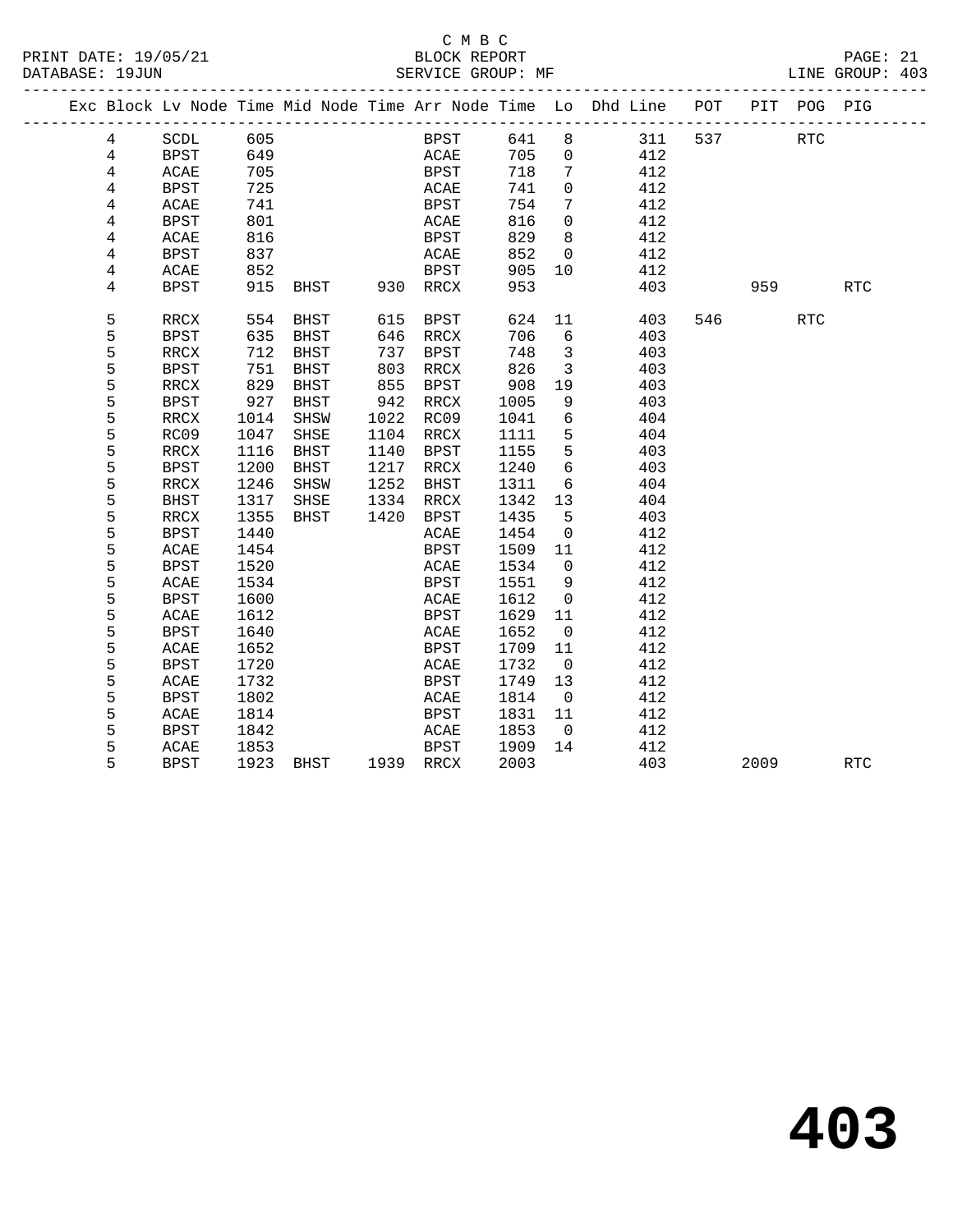# C M B C<br>BLOCK REPORT

PRINT DATE: 19/05/21 BLOCK REPORT PAGE: 22 LINE GROUP: 403 -------------------------------------------------------------------------------------------------

|  |   |                          |      | Exc Block Lv Node Time Mid Node Time Arr Node Time Lo |      |                 |      |             | Dhd Line | POT | PIT  | POG        | PIG                  |
|--|---|--------------------------|------|-------------------------------------------------------|------|-----------------|------|-------------|----------|-----|------|------------|----------------------|
|  | 6 | RC09                     | 617  | SHSE                                                  | 630  | $\mathtt{RRCX}$ | 637  | 9           | 404      | 602 |      | RTC        |                      |
|  | 6 | RRCX                     | 646  | SHSW                                                  | 652  | RC09            | 709  | 6           | 404      |     |      |            |                      |
|  | 6 | RC09                     | 715  | SHSE                                                  | 730  | RRCX            | 737  | 8           | 404      |     |      |            |                      |
|  | 6 | RRCX                     | 745  | SHSW                                                  | 752  | <b>BHST</b>     | 811  | 4           | 404      |     |      |            |                      |
|  | 6 | <b>BHST</b>              | 815  | SHSE                                                  | 832  | RRCX            | 839  | 5           | 404      |     |      |            |                      |
|  | 6 | RRCX                     | 844  | SHSW                                                  | 852  | RC09            | 911  | 7           | 404      |     |      |            |                      |
|  | 6 | RC09                     | 918  | SHSE                                                  | 934  | $\verb!RRCX!$   | 941  | 15          | 404      |     |      |            |                      |
|  | 6 | RRCX                     | 956  | <b>BHST</b>                                           | 1020 | <b>BPST</b>     | 1034 | 6           | 403      |     |      |            |                      |
|  | б | <b>BPST</b>              | 1040 | <b>BHST</b>                                           | 1056 | RRCX            | 1120 | 16          | 403      |     |      |            |                      |
|  | 6 | RRCX                     | 1136 | <b>BHST</b>                                           | 1200 | BPST            | 1215 | 5           | 403      |     |      |            |                      |
|  | б | <b>BPST</b>              | 1220 | <b>BHST</b>                                           | 1237 | RRCX            | 1300 | 16          | 403      |     |      |            |                      |
|  | б | RRCX                     | 1316 | SHSW                                                  | 1322 | BHST            | 1341 | 6           | 404      |     |      |            |                      |
|  | б | <b>BHST</b>              | 1347 | SHSE                                                  | 1404 | RRCX            | 1414 | 16          | 404      |     |      |            |                      |
|  | 6 | RRCX                     | 1430 | <b>BHST</b>                                           | 1455 | BPST            | 1510 | 5           | 403      |     |      |            |                      |
|  | 6 | <b>BPST</b>              | 1515 | BHST                                                  | 1534 | RRCX            | 1600 | 10          | 403      |     |      |            |                      |
|  | 6 | $\mathop{\mathrm{RRCX}}$ | 1610 | SHSW                                                  | 1622 | BHST            | 1639 | 5           | 404      |     |      |            |                      |
|  | б | <b>BHST</b>              | 1644 | SHSE                                                  | 1704 | RRCX            | 1714 | 4           | 404      |     |      |            |                      |
|  | 6 | RRCX                     | 1718 | <b>BHST</b>                                           | 1744 | BPST            | 1758 | 5           | 403      |     |      |            |                      |
|  | 6 | <b>BPST</b>              | 1803 | BHST                                                  | 1820 | RRCX            | 1845 |             | 403      |     | 1851 |            | $\operatorname{RTC}$ |
|  |   |                          |      |                                                       |      |                 |      |             |          |     |      |            |                      |
|  | 7 | BPST                     | 637  |                                                       |      | ACAE            | 653  | 0           | 412      | 617 |      | RTC        |                      |
|  | 7 | ACAE                     | 653  |                                                       |      | BPST            | 706  | 7           | 412      |     |      |            |                      |
|  | 7 | <b>BPST</b>              | 713  |                                                       |      | ACAE            | 729  | 0           | 412      |     |      |            |                      |
|  | 7 | ACAE                     | 729  |                                                       |      | BPST            | 742  | 7           | 412      |     |      |            |                      |
|  | 7 | <b>BPST</b>              | 749  |                                                       |      | ACAE            | 804  | $\mathbf 0$ | 412      |     |      |            |                      |
|  | 7 | ACAE                     | 804  |                                                       |      | <b>BPST</b>     | 817  |             | 412      |     | 832  |            | $\operatorname{RTC}$ |
|  |   |                          |      |                                                       |      |                 |      |             |          |     |      |            |                      |
|  | 8 | <b>BPST</b>              | 701  |                                                       |      | ACAE            | 717  | 0           | 412      | 641 |      | <b>RTC</b> |                      |
|  | 8 | ACAE                     | 717  |                                                       |      | BPST            | 730  | 7           | 412      |     |      |            |                      |
|  | 8 | <b>BPST</b>              | 737  |                                                       |      | ACAE            | 753  | 0           | 412      |     |      |            |                      |
|  | 8 | ACAE                     | 753  |                                                       |      | BPST            | 806  | 13          | 412      |     |      |            |                      |
|  | 8 | <b>BPST</b>              | 819  |                                                       |      | ACAE            | 834  | 0           | 412      |     |      |            |                      |
|  | 8 | ACAE                     | 834  |                                                       |      | <b>BPST</b>     | 847  | 8           | 412      |     |      |            |                      |
|  | 8 | <b>BPST</b>              | 855  |                                                       |      | ACAE            | 910  | 0           | 412      |     |      |            |                      |
|  | 8 | ACAE                     | 910  |                                                       |      | BPST            | 922  | 17          | 412      |     |      |            |                      |
|  | 8 | <b>BPST</b>              | 939  | BHST                                                  | 954  | RRCX            | 1017 | 18          | 403      |     |      |            |                      |
|  | 8 | RRCX                     | 1035 | <b>BHST</b>                                           | 1059 | BPST            | 1114 | 6           | 403      |     |      |            |                      |
|  | 8 | <b>BPST</b>              | 1120 | <b>BHST</b>                                           | 1137 | RRCX            | 1201 | 15          | 403      |     |      |            |                      |
|  | 8 | RRCX                     | 1216 | SHSW                                                  | 1222 | BHST            | 1241 | 6           | 404      |     |      |            |                      |
|  | 8 | <b>BHST</b>              | 1247 | SHSE                                                  | 1304 | RRCX            | 1312 | 4           | 404      |     |      |            |                      |
|  | 8 | RRCX                     | 1316 | BHST                                                  | 1340 | BPST            | 1355 | 5           | 403      |     |      |            |                      |
|  | 8 | <b>BPST</b>              | 1400 | <b>BHST</b>                                           | 1418 | RRCX            | 1446 | 24          | 403      |     |      |            |                      |
|  | 8 | RRCX                     | 1510 | <b>BHST</b>                                           | 1540 | BPST            | 1555 | 5           | 403      |     |      |            |                      |
|  | 8 | <b>BPST</b>              | 1600 | <b>BHST</b>                                           | 1617 | RRCX            | 1643 | 10          | 403      |     |      |            |                      |
|  | 8 | $\mathop{\mathrm{RRCX}}$ | 1653 | <b>BHST</b>                                           | 1720 | <b>BPST</b>     | 1734 | 5           | 403      |     |      |            |                      |
|  | 8 | <b>BPST</b>              | 1739 | <b>BHST</b>                                           | 1756 | <b>RRCX</b>     | 1822 | 23          | 403      |     |      |            |                      |
|  | 8 | RRCX                     | 1845 | SHSW                                                  | 1853 | RC09            | 1911 | 7           | 404      |     |      |            |                      |
|  | 8 | RC09                     | 1918 | SHSE                                                  | 1936 | RRCX            | 1944 | 12          | 404      |     |      |            |                      |
|  | 8 | RRCX                     | 1956 | <b>BHST</b>                                           | 2016 | <b>BPST</b>     | 2028 | 7           | 403      |     |      |            |                      |
|  | 8 | <b>BPST</b>              | 2035 | <b>BHST</b>                                           | 2048 | RRCX            | 2110 | 7           | 403      |     |      |            |                      |
|  | 8 | RRCX                     | 2117 | SHSW                                                  | 2123 | RC09            | 2138 | 13          | 404      |     |      |            |                      |
|  | 8 | RC09                     | 2151 | SHSE                                                  | 2206 | RRCX            | 2214 | 12          | 404      |     |      |            |                      |
|  | 8 | RRCX                     | 2226 | <b>BHST</b>                                           | 2245 | <b>BPST</b>     | 2255 | 15          | 403      |     |      |            |                      |
|  | 8 | <b>BPST</b>              | 2310 | <b>BHST</b>                                           | 2321 | RRCX            | 2340 | 17          | 403      |     |      |            |                      |
|  | 8 | RRCX                     | 2357 | <b>BHST</b>                                           | 2415 | <b>BPST</b>     | 2424 | 11          | 403      |     |      |            |                      |
|  | 8 | <b>BPST</b>              | 2435 | <b>BHST</b>                                           | 2444 | RRCX            | 2502 | 5           | 403      |     |      |            |                      |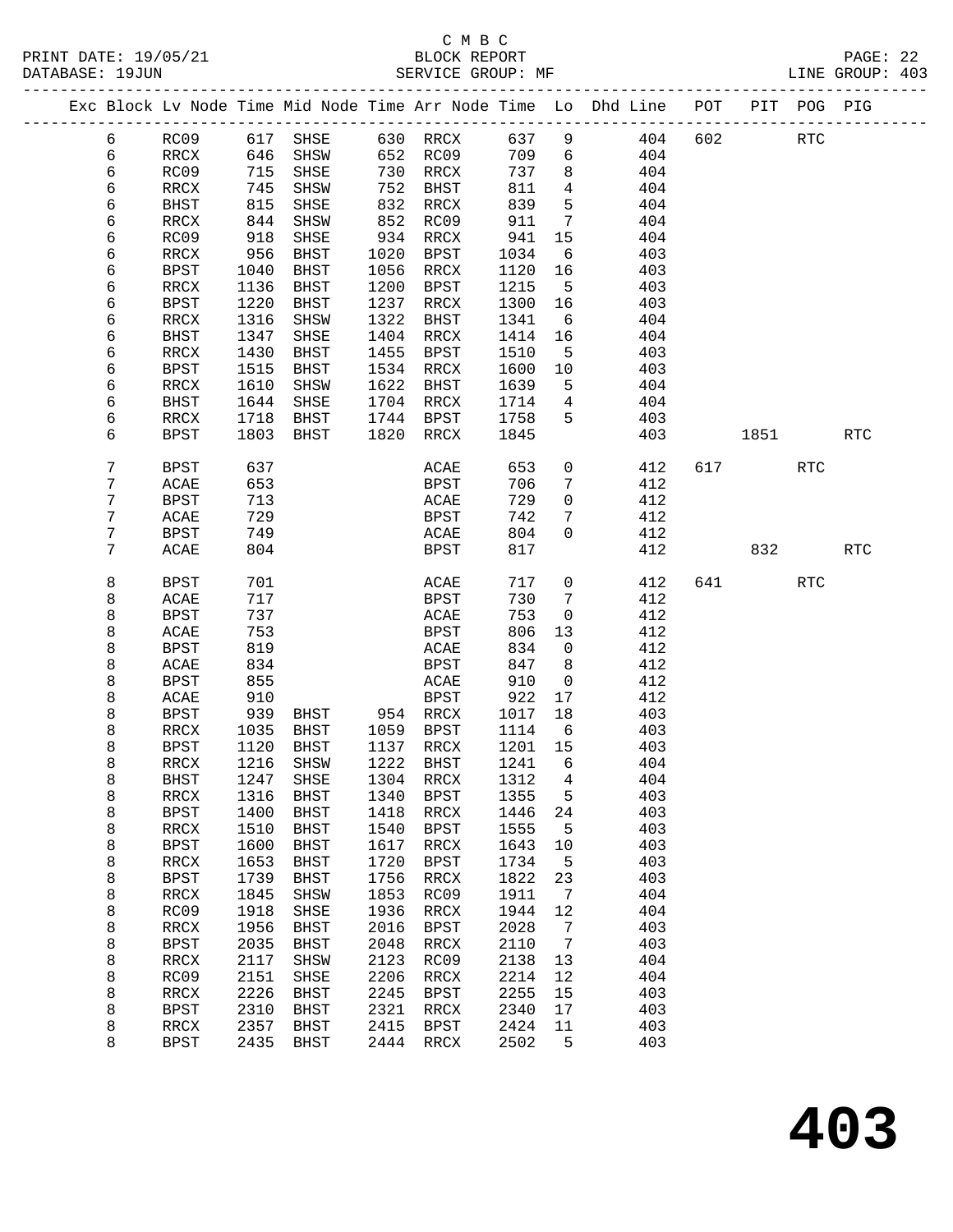|  |          |                        |              | Exc Block Lv Node Time Mid Node Time Arr Node Time Lo Dhd Line POT PIT POG PIG |      |                        |              |                         |     |            |     |          |            |            |
|--|----------|------------------------|--------------|--------------------------------------------------------------------------------|------|------------------------|--------------|-------------------------|-----|------------|-----|----------|------------|------------|
|  | 8        |                        | 2507         |                                                                                |      | SH#5 2511 12 16 403    |              |                         |     |            |     |          |            |            |
|  | 8        | RRCX 2507<br>AC#3 2539 |              |                                                                                |      | $HW#5$ 2558            |              |                         |     |            | 408 | 2601     |            | RTC        |
|  |          |                        |              |                                                                                |      |                        |              |                         |     |            |     |          |            |            |
|  | 9        | RRCX                   | 702          | BHST 725 BPST 736                                                              |      |                        |              | $\overline{3}$          |     | 403        |     | 654      | RTC        |            |
|  | 9        | BPST                   |              | BHST                                                                           |      |                        | 814          | $5^{\circ}$             |     | 403        |     |          |            |            |
|  | 9        | RRCX                   | 739<br>819   | BHST                                                                           |      |                        | 858          | 5                       |     | 403        |     |          |            |            |
|  | 9        | BPST                   | 903          | BHST                                                                           |      | 918 RRCX               | 941          | $\overline{\mathbf{3}}$ |     | 403        |     |          |            |            |
|  | 9        | RRCX                   | 944          | SHSW                                                                           |      | 952 RC09               | 1011         | $7\overline{ }$         | 404 |            |     |          |            |            |
|  | 9        | RC09                   | 1018         | SHSE                                                                           |      | 1034 RRCX              | 1041         |                         |     | 404        |     | 1047     |            | RTC        |
|  | $10$     | RRCX                   |              | 722 BHST                                                                       |      | 747 BPST 758 5         |              |                         |     | 403        |     | 714      | RTC        |            |
|  | 10       | BPST                   | 803          | BHST                                                                           |      | 816 RRCX               | 839 10       |                         |     | 403        |     |          |            |            |
|  | 10       | RRCX                   |              | 849 BHST                                                                       |      | 915 BPST               | 928          |                         |     | 403        |     |          | 941 7      | <b>RTC</b> |
|  |          |                        |              |                                                                                |      |                        |              |                         |     |            |     |          |            |            |
|  | 11       | RRCX                   | 732          | BHST                                                                           | 757  | BPST                   | 808          | $7\phantom{0}$          |     | 403        |     | 724      | <b>RTC</b> |            |
|  | 11       | BPST                   | 815          | BHST                                                                           |      | 828 RRCX               | 851          | 8 <sup>8</sup>          |     | 403        |     |          |            |            |
|  | 11       | RRCX                   | 859<br>951   | BHST                                                                           |      | 925 BPST<br>1006 PPC   | 938          | 13                      |     | 403        |     |          |            |            |
|  | 11       | BPST                   |              | BHST                                                                           |      | 1006 RRCX              | 1029 15      |                         |     | 403        |     |          |            |            |
|  | 11       | RRCX                   | 1044         | SHSW                                                                           |      | 1052 RC09              | 1111         | $5^{\circ}$             |     | 404        |     |          |            |            |
|  | 11       | RC09                   | 1116         | SHSE                                                                           |      | 1134 RRCX              | 1142 14      |                         |     | 404        |     |          |            |            |
|  | 11       | RRCX                   | 1156         | <b>BHST</b>                                                                    | 1220 | BPST                   | 1235         | 5 <sub>5</sub>          |     | 403        |     |          |            |            |
|  | 11       | BPST                   | 1240         | BHST                                                                           |      | 1258 RRCX              | 1322 13      |                         |     | 403        |     |          |            |            |
|  | 11<br>11 | RRCX                   | 1335<br>1430 | <b>BHST</b><br>BHST                                                            |      | 1400 BPST<br>1449 RRCX | 1415<br>1517 | 15                      |     | 403        |     |          |            |            |
|  | 11       | BPST<br>RRCX           | 1537         | BHST                                                                           |      | 1607 BPST              | 1622         | 20<br>9                 |     | 403<br>403 |     |          |            |            |
|  | 11       | BPST                   | 1631         | BHST                                                                           |      | 1648 RRCX              | 1714 16      |                         |     | 403        |     |          |            |            |
|  | 11       | RRCX                   | 1730         | BHST                                                                           |      | 1756 BPST              | 1810         | $5^{\circ}$             |     | 403        |     |          |            |            |
|  | 11       | BPST                   | 1815         | BHST                                                                           |      | 1832 RRCX              | 1857         | $7\overline{ }$         |     | 403        |     |          |            |            |
|  | 11       | RRCX                   | 1904         | BHST                                                                           |      | 1925 BPST              | 1938         | 5                       |     | 403        |     |          |            |            |
|  | 11       | BPST                   | 1943         | BHST                                                                           |      | 1956 RRCX              | 2018         | 8                       |     | 403        |     |          |            |            |
|  | 11       | RRCX                   | 2026         | BHST                                                                           |      | 2045 BPST              | 2056         | 9                       |     | 403        |     |          |            |            |
|  | 11       | BPST                   | 2105         | BHST                                                                           |      | 2118 RRCX              | 2140         | $7\overline{ }$         |     | 403        |     |          |            |            |
|  | 11       | RRCX                   | 2147         | SHSW                                                                           |      | 2153 RC09              | 2208         |                         |     |            | 404 | 2220     |            | RTC        |
|  | 12       | BPST                   | 1415         | BHST                                                                           |      | 1433 RRCX              | 1501         |                         | 9   |            |     | 403 1355 | RTC        |            |
|  | 12       | RRCX                   | 1510         | SHSW                                                                           |      | 1522 BHST              | 1540         | $5^{\circ}$             |     | 404        |     |          |            |            |
|  | 12       | BHST                   | 1545         | SHSE                                                                           |      | 1604 RRCX              | 1614         | 13                      |     | 404        |     |          |            |            |
|  | 12       | RRCX                   | 1627         | BHST                                                                           |      | 1655 BPST              | 1710         | $5^{\circ}$             |     | 403        |     |          |            |            |
|  | 12       | BPST                   |              | 1715 BHST                                                                      |      | 1732 RRCX              | 1800 15      |                         |     | 403        |     |          |            |            |
|  |          |                        |              | 12 RRCX 1815 SHSW 1823 RC09 1841 7                                             |      |                        |              |                         |     | 404        |     |          |            |            |
|  | 12       | RC09                   | 1848         | SHSE                                                                           | 1906 | RRCX                   | 1914         | 12                      |     | 404        |     |          |            |            |
|  | 12       | $\verb!RRCX!$          | 1926         | BHST                                                                           | 1946 | BPST                   | 1958         | 7                       |     | 403        |     |          |            |            |
|  | 12       | <b>BPST</b>            | 2005         | <b>BHST</b>                                                                    | 2018 | RRCX                   | 2040         | $\overline{7}$          |     | 403        |     |          |            |            |
|  | 12       | RRCX                   | 2047         | ${\tt SHSW}$                                                                   | 2053 | RC09                   | 2108         | 12                      |     | 404        |     |          |            |            |
|  | 12       | RC09                   | 2120         | SHSE                                                                           | 2136 | $\verb!RRCX!$          | 2144         | 12                      |     | 404        |     |          |            |            |
|  | 12       | RRCX                   | 2156         | BHST                                                                           | 2215 | <b>BPST</b>            | 2225         | 10                      |     | 403        |     |          |            |            |
|  | 12       | <b>BPST</b>            | 2235         | <b>BHST</b>                                                                    | 2246 | RRCX                   | 2307         | 11                      |     | 403        |     |          |            |            |
|  | 12       | RRCX                   | 2318         | SHSW                                                                           | 2323 | RC09                   | 2336         | 16                      |     | 404        |     |          |            |            |
|  | 12       | RC09                   | 2352         | SHSE                                                                           | 2406 | RRCX                   | 2414         | 13                      |     | 404        |     |          |            |            |
|  | 12       | RRCX                   | 2427         | <b>BHST</b>                                                                    | 2445 | <b>BPST</b>            | 2454         | 11                      |     | 403        |     |          |            |            |
|  | 12       | <b>BPST</b>            | 2505         | BHST                                                                           | 2514 | RRCX                   | 2531         | 6                       |     | 403        |     | 2544     |            |            |
|  | 12       | RRCX                   | 2537         |                                                                                |      | SH#5                   | 2541         |                         |     | 403        |     |          |            | <b>RTC</b> |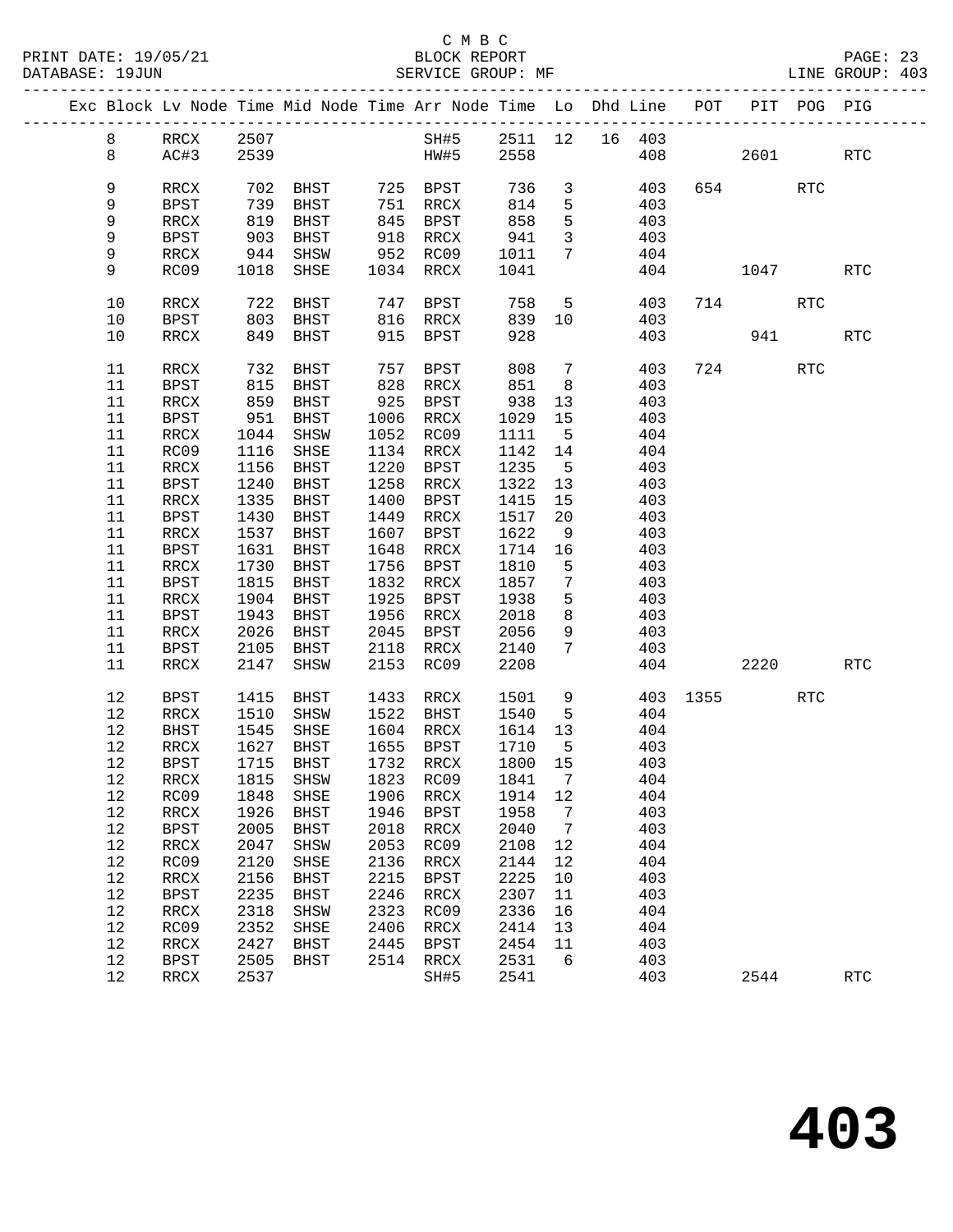|  |      |                          |      |                     |      | Exc Block Lv Node Time Mid Node Time Arr Node Time Lo Dhd Line POT PIT POG PIG |              |                         |                |        |      |          |            |                      |
|--|------|--------------------------|------|---------------------|------|--------------------------------------------------------------------------------|--------------|-------------------------|----------------|--------|------|----------|------------|----------------------|
|  | 13   | <b>BPST</b>              | 1420 |                     |      | ACAE 1432 0 412 1400 RTC                                                       |              |                         |                |        |      |          |            |                      |
|  | 13   | <b>ACAE</b>              | 1432 |                     |      | BPST 1447 13                                                                   |              |                         | 412            |        |      |          |            |                      |
|  | 13   | BPST                     | 1500 |                     |      | ACAE                                                                           | 1514         | $\overline{0}$          | 412            |        |      |          |            |                      |
|  | 13   | ACAE                     | 1514 |                     |      | BPST                                                                           | 1531         | 9                       |                | 412    |      |          |            |                      |
|  | 13   | BPST                     | 1540 |                     |      | ACAE                                                                           | 1552         | $\overline{0}$          |                | 412    |      |          |            |                      |
|  | 13   | ACAE                     | 1552 |                     |      | BPST                                                                           | 1609         | 12                      | 412            |        |      |          |            |                      |
|  | 13   | BPST                     |      | 1621 BHST 1638 RRCX |      |                                                                                | 1704         | 8 <sup>8</sup>          |                | 403    |      |          |            |                      |
|  | 13   | RRCX                     |      | 1712 SHSW           |      | 1723 RC09                                                                      | 1742         | $5\overline{)}$         |                | 404    |      |          |            |                      |
|  | 13   | RC09                     |      | 1747 SHSE           |      | 1806 RRCX                                                                      | 1814         |                         |                | 404    |      | 1820     |            | <b>RTC</b>           |
|  |      |                          |      |                     |      |                                                                                |              |                         |                |        |      |          |            |                      |
|  | 14   | RRCX                     | 1415 | BHST                | 1440 | BPST                                                                           | 1455         |                         | 5 <sub>5</sub> |        |      | 403 1409 | RTC        |                      |
|  | 14   | BPST                     | 1500 | BHST                |      | 1519 RRCX                                                                      | 1547         | 15                      |                | 403    |      |          |            |                      |
|  | 14   | RRCX                     | 1602 | BHST                |      | 1631 BPST                                                                      | 1646         | 5                       |                | 403    |      |          |            |                      |
|  | 14   | BPST                     | 1651 | BHST                |      | 1708 RRCX                                                                      | 1736         | $\overline{7}$          |                | 403    |      |          |            |                      |
|  | 14   | RRCX                     | 1743 | BHST                |      | 1808 BPST                                                                      | 1822         | 5                       |                | 403    |      |          |            |                      |
|  | 14   | BPST                     |      | 1827 BHST           |      | 1844 RRCX                                                                      | 1909         | $7\phantom{.0}$         |                | 403    |      |          |            |                      |
|  | 14   | RRCX                     | 1916 | SHSW                |      | 1923 RC09                                                                      | 1940         | 9                       |                | 404    |      |          |            |                      |
|  | 14   | RC09                     |      | 1949 SHSE           |      | 2006 RRCX                                                                      | 2014         | $\overline{\mathbf{3}}$ |                | 404    |      |          |            |                      |
|  | 14   | RRCX                     |      | 2017 SHSW           |      | 2023 RC09                                                                      | 2038         | 12                      |                | 404    |      |          |            |                      |
|  | 14   | RC09                     | 2050 | SHSE                |      | 2106 RRCX                                                                      | 2114         | 12                      |                | 404    |      |          |            |                      |
|  | 14   | RRCX                     | 2126 | BHST                | 2145 | BPST                                                                           | 2156         | 9                       |                | 403    |      |          |            |                      |
|  | 14   | <b>BPST</b>              | 2205 | BHST                |      | 2216 RRCX                                                                      | 2237         | 20                      |                | 403    |      |          |            |                      |
|  | 14   | RRCX                     |      | 2257 BHST           |      | 2315 BPST                                                                      | 2324         | 16                      |                | 403    |      |          |            |                      |
|  | 14   | <b>BPST</b>              | 2340 | BHST                |      | 2351 RRCX                                                                      | 2410         | 6                       |                | 403    |      |          |            |                      |
|  | 14   | RRCX                     | 2416 | SHSW                |      | 2421 RC09                                                                      | 2434         | 18                      |                | 404    |      |          |            |                      |
|  | 14   | RC09                     |      | 2452 SHSE           |      | 2506 RRCX                                                                      | 2514         | 18                      |                | 404    |      |          |            |                      |
|  | 14   | RRCX                     | 2532 |                     |      | SH#5                                                                           | 2537         | $6\overline{6}$         |                | 12 404 |      |          |            |                      |
|  | 14   | BHST                     | 2555 |                     |      | CH2E                                                                           | 2614         | 1                       |                | 15 401 |      |          |            |                      |
|  | 14   | BHST                     | 2630 | BHST 2630 CH2W      |      |                                                                                | 2648         | 17                      |                | 15 401 |      |          |            |                      |
|  | 14   | AD3W                     | 2720 | GR41                |      | 2739 SERO                                                                      | 2754         | 15                      |                | N10    |      |          |            |                      |
|  | 14   | SERO                     |      | 2809 GR41           |      | 2824 AD3W                                                                      | 2845         | 10                      |                | N10    |      |          |            |                      |
|  | 14   | AD3W                     | 2855 |                     |      | GR71                                                                           | 2912         |                         |                | N10    |      | 2925     |            | <b>RTC</b>           |
|  |      |                          |      |                     |      |                                                                                |              |                         |                |        |      |          |            |                      |
|  | 15   | BPST                     | 1445 | BHST 1504 RRCX      |      |                                                                                | 1532<br>1610 | 8 <sup>8</sup>          |                |        |      | 403 1425 | RTC        |                      |
|  | 15   | RRCX                     |      | 1540 SHSW           |      | 1552 BHST                                                                      | 1610         | $5^{\circ}$             |                | 404    |      |          |            |                      |
|  | 15   | BHST                     |      | 1615 SHSE           |      | 1634 RRCX                                                                      | 1644         | 22                      |                | 404    |      |          |            |                      |
|  | 15   | RRCX                     | 1706 | BHST                |      | 1732 BPST                                                                      | 1746         | $5^{\circ}$             |                | 403    |      |          |            |                      |
|  | 15   | <b>BPST</b>              | 1751 | BHST                |      | 1808 RRCX                                                                      | 1834<br>1918 | 10                      |                | 403    |      |          |            |                      |
|  | 15   | RRCX                     |      | 1844 BHST           |      | 1905 BPST                                                                      |              |                         |                | 403    |      | 1931     |            | <b>RTC</b>           |
|  | 16   | RRCX                     | 1440 | SHSW                | 1452 | <b>BHST</b>                                                                    | 1510         | 5                       |                | 404    | 1434 |          | <b>RTC</b> |                      |
|  | 16   | <b>BHST</b>              | 1515 | SHSE                | 1534 | RRCX                                                                           | 1544         | 6                       |                | 404    |      |          |            |                      |
|  | 16   | RRCX                     | 1550 | <b>BHST</b>         | 1619 | BPST                                                                           | 1634         | 7                       |                | 403    |      |          |            |                      |
|  | 16   | <b>BPST</b>              | 1641 | <b>BHST</b>         | 1658 | RRCX                                                                           | 1724         | 21                      |                | 403    |      |          |            |                      |
|  | 16   | RRCX                     | 1745 | SHSW                | 1753 | RC09                                                                           | 1811         | 6                       |                | 404    |      |          |            |                      |
|  | 16   | RC09                     | 1817 | SHSE                | 1836 | RRCX                                                                           | 1844         |                         |                | 404    |      | 1850     |            | RTC                  |
|  |      |                          |      |                     |      |                                                                                |              |                         |                |        |      |          |            |                      |
|  | 17   | RRCX                     | 1614 | <b>BHST</b>         | 1643 | <b>BPST</b>                                                                    | 1658         | 5                       |                | 403    | 1608 |          | RTC        |                      |
|  | $17$ | <b>BPST</b>              | 1703 | <b>BHST</b>         | 1720 | RRCX                                                                           | 1748         | 21                      |                | 403    |      |          |            |                      |
|  | $17$ | $\mathop{\mathrm{RRCX}}$ | 1809 | <b>BHST</b>         | 1832 | <b>BPST</b>                                                                    | 1846         | 5                       |                | 403    |      |          |            |                      |
|  | $17$ | <b>BPST</b>              | 1851 | <b>BHST</b>         | 1907 | RRCX                                                                           | 1932         |                         |                | 403    |      | 1938     |            | $\operatorname{RTC}$ |
|  |      |                          |      |                     |      |                                                                                |              |                         |                |        |      |          |            |                      |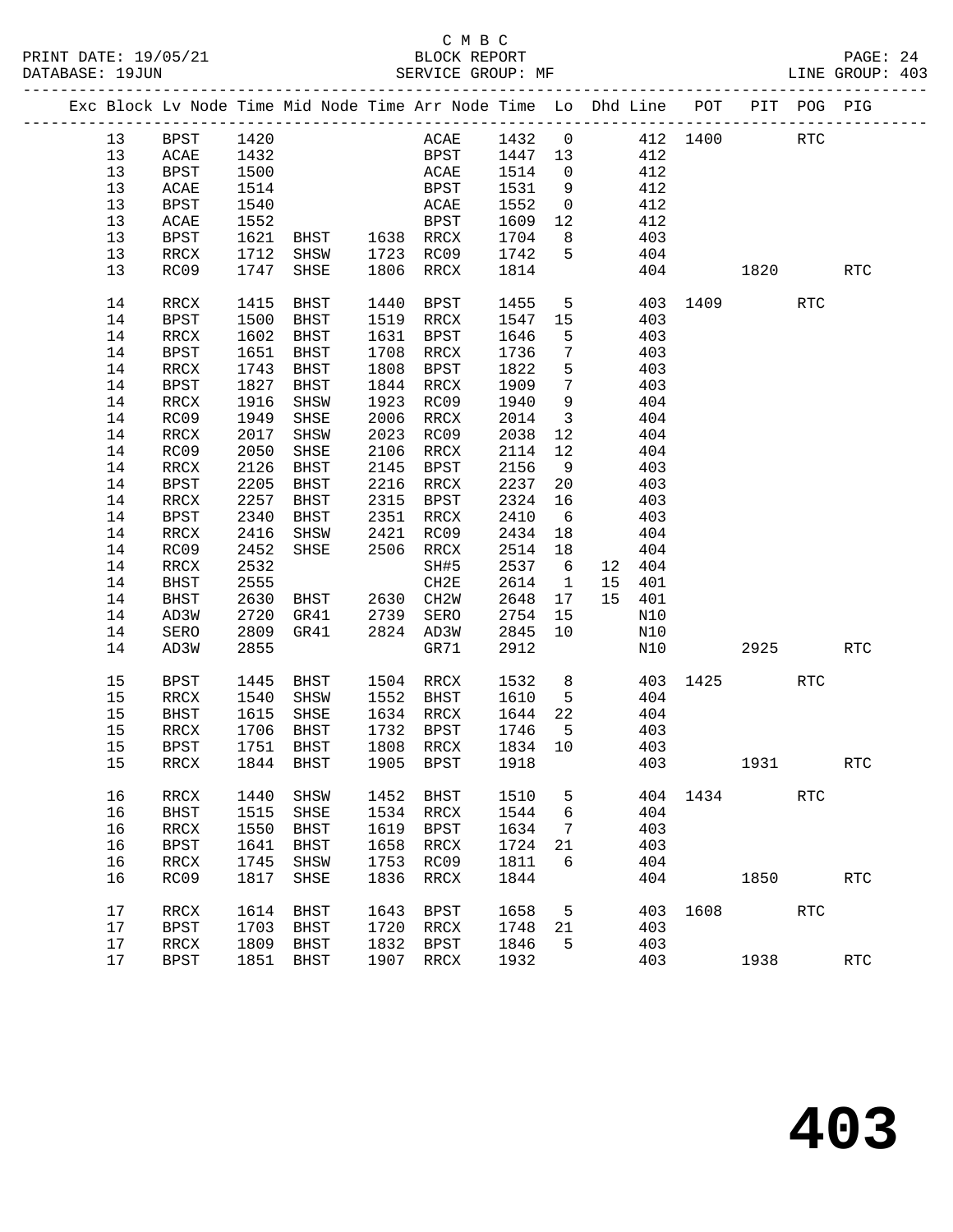|                                                                                                     |                          |                                                                                                                                                                                                                                                                                                                                                                                                        |                                                                                                                                                                    |                                                                                                                                                            |                                                                                                                                                                |                                                                                                                                  |                                                                                                                                                                                                         |                                                                                                                     |                                                                                                                                                                                                                                                                                                                                                                                                                                                                                                                                              |            |                      | PAGE: 25                                                                                                                                                                                                                                                                                                                                                                                 |                                                                                                                                    |
|-----------------------------------------------------------------------------------------------------|--------------------------|--------------------------------------------------------------------------------------------------------------------------------------------------------------------------------------------------------------------------------------------------------------------------------------------------------------------------------------------------------------------------------------------------------|--------------------------------------------------------------------------------------------------------------------------------------------------------------------|------------------------------------------------------------------------------------------------------------------------------------------------------------|----------------------------------------------------------------------------------------------------------------------------------------------------------------|----------------------------------------------------------------------------------------------------------------------------------|---------------------------------------------------------------------------------------------------------------------------------------------------------------------------------------------------------|---------------------------------------------------------------------------------------------------------------------|----------------------------------------------------------------------------------------------------------------------------------------------------------------------------------------------------------------------------------------------------------------------------------------------------------------------------------------------------------------------------------------------------------------------------------------------------------------------------------------------------------------------------------------------|------------|----------------------|------------------------------------------------------------------------------------------------------------------------------------------------------------------------------------------------------------------------------------------------------------------------------------------------------------------------------------------------------------------------------------------|------------------------------------------------------------------------------------------------------------------------------------|
|                                                                                                     |                          |                                                                                                                                                                                                                                                                                                                                                                                                        |                                                                                                                                                                    |                                                                                                                                                            |                                                                                                                                                                |                                                                                                                                  |                                                                                                                                                                                                         |                                                                                                                     |                                                                                                                                                                                                                                                                                                                                                                                                                                                                                                                                              |            |                      |                                                                                                                                                                                                                                                                                                                                                                                          |                                                                                                                                    |
|                                                                                                     |                          |                                                                                                                                                                                                                                                                                                                                                                                                        |                                                                                                                                                                    |                                                                                                                                                            |                                                                                                                                                                |                                                                                                                                  |                                                                                                                                                                                                         |                                                                                                                     |                                                                                                                                                                                                                                                                                                                                                                                                                                                                                                                                              |            |                      |                                                                                                                                                                                                                                                                                                                                                                                          |                                                                                                                                    |
| $\mathbf{1}$<br>$\mathbf{1}$<br>$\mathbf{1}$<br>$\mathbf 1$<br>1<br>1<br>1<br>1<br>1<br>1<br>1<br>1 |                          | 1631                                                                                                                                                                                                                                                                                                                                                                                                   | BHST                                                                                                                                                               |                                                                                                                                                            |                                                                                                                                                                |                                                                                                                                  |                                                                                                                                                                                                         | 407                                                                                                                 |                                                                                                                                                                                                                                                                                                                                                                                                                                                                                                                                              |            |                      |                                                                                                                                                                                                                                                                                                                                                                                          |                                                                                                                                    |
| 2<br>2<br>2<br>2<br>2<br>2<br>2<br>2<br>2<br>$\mathbf{2}$<br>2<br>2<br>$\overline{2}$               |                          | 1030<br>1105<br>1220<br>1328                                                                                                                                                                                                                                                                                                                                                                           | BHST                                                                                                                                                               |                                                                                                                                                            | BHST                                                                                                                                                           | 1130                                                                                                                             |                                                                                                                                                                                                         | 401<br>407                                                                                                          |                                                                                                                                                                                                                                                                                                                                                                                                                                                                                                                                              |            | RTC                  |                                                                                                                                                                                                                                                                                                                                                                                          |                                                                                                                                    |
| 2<br>3<br>3<br>3<br>3<br>3<br>3<br>3<br>3<br>3<br>3<br>3<br>3<br>3<br>3<br>3<br>3                   |                          | 1920<br>604<br>629<br>722<br>822<br>920<br>1024<br>1127<br>1223<br>1325<br>1423<br>1534<br>1646<br>1719<br>1800<br>1828<br>1902                                                                                                                                                                                                                                                                        | #5SH<br><b>BHST</b><br><b>BHST</b><br><b>BHST</b><br><b>BHST</b><br><b>BHST</b><br><b>BHST</b><br><b>BHST</b><br><b>BHST</b><br><b>BHST</b><br><b>BHST</b><br>BHST | 618<br>645<br>752<br>845<br>952<br>1045<br>1152<br>1245<br>1352<br>1445<br>1615<br>1921                                                                    | RC09<br>MA5E<br>MAKN<br>MA5E<br>MAKN<br>MA5E<br>MAKN<br>MA5E<br>MAKN<br>MA5E<br>MAKN<br>CH <sub>2</sub> W<br>AC#3<br>CH2E<br>RC09<br>CH <sub>2</sub> M<br>MAKN | 1944<br>626<br>710<br>818<br>913<br>1016<br>1108<br>1218<br>1310<br>1418<br>1516<br>1639<br>1713<br>1751<br>1824<br>1853<br>1952 | 3<br>12<br>4<br>7<br>8<br>19<br>5<br>15<br>5<br>18<br>7<br>6<br>9<br>4<br>9<br>6                                                                                                                        | 402<br>405<br>405<br>405<br>405<br>405<br>405<br>405<br>405<br>405<br>405<br>407<br>406<br>406<br>402<br>402<br>407 | 549                                                                                                                                                                                                                                                                                                                                                                                                                                                                                                                                          | 1958       | $\operatorname{RTC}$ | RTC                                                                                                                                                                                                                                                                                                                                                                                      |                                                                                                                                    |
|                                                                                                     | 1<br>$\overline{a}$<br>3 | PRINT DATE: 19/05/21<br>DATABASE: 19JUN<br>MA5E<br>MAKN<br>MA5E<br>MAKN<br>MA5E<br>MAKN<br>MA5E<br>MAKN<br>MA5W<br>MAKN<br>CH2W<br>MAKN<br>CH2W<br>MAKN<br>CH2W<br>MAKN<br>CH2E<br>RC09<br>CH2E<br>BHST<br>CH2W<br>MAKN<br>CH2W<br>MAKN<br>MA5W<br>CH2E<br><b>BHST</b><br>MA5E<br>MAKN<br>MA5E<br>MAKN<br>MA5E<br>MAKN<br>MA5E<br>MAKN<br>MA5E<br>MAKN<br>CH2W<br>AC#3<br>CH2E<br>RC09<br>CH2W<br>MAKN | 958<br>1958                                                                                                                                                        | 1124 BHST<br>1225 BHST<br>1323 BHST<br>1421 BHST<br>1517 BHST<br>1758 BHST<br>1905 BHST<br>1328 BHSI<br>1430 BHST<br>1544 BHST<br>1647 BHST<br><b>BHST</b> | 2020                                                                                                                                                           | 1252 MA5E<br>1821 MAKN<br>1934 CH2W<br>CH2E<br>1137 BHST 1137 CH2W<br>1244 MAKN<br>1402 CH2W<br>1717 MAKN<br>MA5W                | C M B C<br>1027 BHST 1052 MA5E<br>1145 MAKN<br>1345 MAKN<br>1547 MAKN<br>1715 CH2W<br>BHST 611 MAKN<br>551 BHST 611 MAKN<br>652 BHST 725 CH2W<br>750 BHST 816 MAKN<br>858 BHST 930 CH2E<br>RC09<br>2038 | 5/21 BLOCK REPORT<br>SERVICE GROUP: MF<br>1116<br>952<br>1024<br>1055<br>1204<br>1318                               | MAKN 624 BHST 653 MA5E 716 8 405<br>724 BHST 745 MAKN 813 7 405<br>820 BHST 852 MASE 918 4 405<br>922 BHST 945 MAKN 1008 19 405<br>8 405<br>1208 17 405<br>1318 5 405<br>1410 11 405<br>1448 MA5W 1509 8 405<br>1622 9 405<br>$\begin{array}{ccc} 1740 & 18 & 407 \\ 1900 & 5 & 407 \\ 1955 & & 407 \end{array}$<br>744 6 407<br>853 5 407<br>6 407<br>6 402<br>$\begin{array}{cc} 10 & \qquad & 402 \\ 7 & \qquad & 401 \end{array}$<br>16 16<br>10<br>1618 MA5W 1641 6 405<br>1753 16 405<br>MAKN 1809 BHST 1849 CH2E 1913 7<br>407<br>405 | 640 12 407 | 2042                 | $\begin{tabular}{lllllllllllllllllllllll} &\#5\text{SH} &\#5\text{ ROAD &\&$ STEVESTON HWY$ &\nAD3W &\nWD ANDERSON &\&$ NO.3 RD &\nCH2E &\nCHATHAM &\&$ 2 AV EB &\nGRANVILLE &\&$ 41 AV &\nMASW &\nMACHRINA &\&$ NO.5 RD-WEST &\nRCO9 &\nRICHMOND CENTTE BAY 9 &\nSERO &\nSEYMOUR ST &\nROSO &\nSEYMOUR ST &\nROBSON ST &\n$<br>1 MA5E 529 BHST 545 MAKN 610 14 405 525 RTC<br>537 — 100 | LINE GROUP: 405<br>Exc Block Lv Node Time Mid Node Time Arr Node Time Lo Dhd Line POT PIT POG PIG<br>407 2007<br>RTC<br><b>RTC</b> |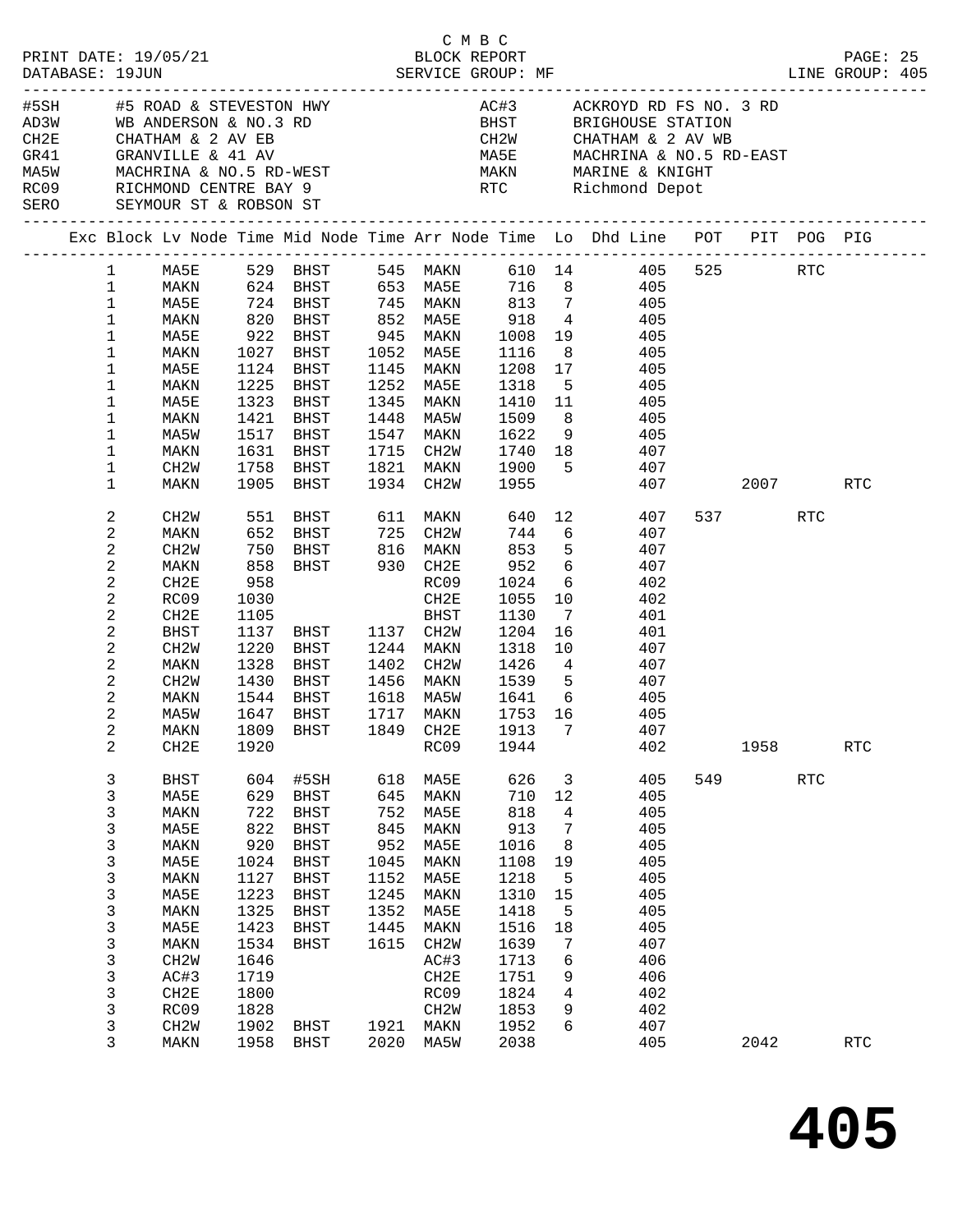# C M B C<br>BLOCK REPORT

PAGE: 26<br>LINE GROUP: 405

|  |                  |                   |      |                  |      |                           |              |                 | Exc Block Lv Node Time Mid Node Time Arr Node Time Lo Dhd Line POT PIT POG PIG |          |      |            |            |
|--|------------------|-------------------|------|------------------|------|---------------------------|--------------|-----------------|--------------------------------------------------------------------------------|----------|------|------------|------------|
|  | 4                | MA5E              |      | 559 BHST         |      | 615 MAKN                  | 640 14       |                 | 405                                                                            | 555      |      | RTC        |            |
|  | $\overline{4}$   | MAKN              |      | 654 BHST         |      | 723 MA5E                  | 748          | $\overline{4}$  | 405                                                                            |          |      |            |            |
|  | 4                | MA5E              |      | 752 BHST         |      |                           | 843          | $\overline{7}$  | 405                                                                            |          |      |            |            |
|  | 4                | MAKN              |      | ס באר $850$ BHST |      | 815 REALL                 | 948          | $\overline{4}$  | 405                                                                            |          |      |            |            |
|  | 4                | MA5E              | 952  | BHST             |      | 1015 MAKN<br>1122 MA5F.   | 1038<br>1147 | 19              | 405                                                                            |          |      |            |            |
|  | 4                | MAKN              |      | 1057 BHST        |      | 1122 MA5E                 | 1147         | $\overline{7}$  | 405                                                                            |          |      |            |            |
|  | 4                | MA5E              | 1154 | BHST             |      | 1215 MAKN                 | 1240         | 15              | 405                                                                            |          |      |            |            |
|  | 4                | MAKN              |      | 1255 BHST        |      | 1322 MA5E                 | 1348         | $-5$            | 405                                                                            |          |      |            |            |
|  | 4                | MA5E              | 1353 | BHST             |      | 1415 MAKN                 |              | 6               | 405                                                                            |          |      |            |            |
|  | 4                | MAKN              | 1450 | BHST             |      | 1518 MA5W                 | 1444<br>1541 | 6               | 405                                                                            |          |      |            |            |
|  | 4                | MA5W              |      | 1547 BHST        |      | 1617 MAKN                 | 1654         | 16              | 405                                                                            |          |      |            |            |
|  | $\overline{4}$   | MAKN              | 1710 | BHST             |      | 1748 MA5W                 | 1810         | 8 <sup>8</sup>  | 405                                                                            |          |      |            |            |
|  | 4                | MA5W              | 1818 | BHST             |      | 1847 MAKN                 | 1912         | 15              | 405                                                                            |          |      |            |            |
|  | 4                | MAKN              |      | 1927 BHST        |      | 1950 MA5W                 | 2008         | 16              | 405                                                                            |          |      |            |            |
|  | 4                | MA5W              | 2024 | BHST             | 2047 | MAKN                      | 2107         |                 | 405                                                                            |          | 2120 |            | <b>RTC</b> |
|  | 5                | CH <sub>2</sub> M | 611  | BHST             |      | 631 MAKN                  | 700          | 12              | 407                                                                            | 557      |      | <b>RTC</b> |            |
|  | 5                | $\texttt{MAXN}$   | 712  | BHST             |      | 745 CH2E                  | 807          | $5^{\circ}$     | 407                                                                            |          |      |            |            |
|  | 5                | CH2E              | 812  |                  |      | RC09                      | 838          | 10              | 402                                                                            |          |      |            |            |
|  | 5                | RC09              | 848  |                  |      | CH2E                      | 913          | 12              | 402                                                                            |          |      |            |            |
|  | 5                | CH <sub>2E</sub>  | 925  |                  |      | RC09                      | 951          |                 | 402                                                                            |          | 1005 |            | <b>RTC</b> |
|  |                  |                   |      |                  |      |                           |              |                 |                                                                                |          |      |            |            |
|  | 6                | MA5E              | 656  | BHST             |      | 715 MAKN                  | 741          | 9               | 405                                                                            | 652      |      | <b>RTC</b> |            |
|  | 6                | MAKN              | 750  | BHST             |      | 822 MA5E                  | 848          | $\overline{4}$  | 405                                                                            |          |      |            |            |
|  | 6                | MA5E              |      | 852 BHST         |      | 915 MAKN                  | 938          | 17              | 405                                                                            |          |      |            |            |
|  | 6                | MAKN              | 955  | BHST             |      | 1022 MA5E                 | 1046         | 8               | 405                                                                            |          |      |            |            |
|  | 6                | MA5E              |      | 1054 BHST        |      | 1115 MAKN                 | 1138         | 19              | 405                                                                            |          |      |            |            |
|  | 6                | MAKN              | 1157 | BHST             |      | 1222 MA5E                 | 1248         | $5^{\circ}$     | 405                                                                            |          |      |            |            |
|  | 6                | MA5E              | 1253 | BHST             |      | 1315 MAKN                 | 1340         | 15              | 405                                                                            |          |      |            |            |
|  | 6                | MAKN              | 1355 | BHST             |      | 1422 MA5E                 | 1448         | 5               | 405                                                                            |          |      |            |            |
|  | 6                | MA5E              |      | 1453 BHST        |      | 1515 MAKN                 | 1548         | 6               | 405                                                                            |          |      |            |            |
|  | 6                | MAKN              | 1554 | BHST             |      | 1635 CH2W                 | 1659         | 10              | 407                                                                            |          |      |            |            |
|  | 6                | CH <sub>2</sub> W | 1709 | BHST             |      | 1732 MAKN                 | 1819         | $\overline{7}$  | 407                                                                            |          |      |            |            |
|  | б                | MAKN              | 1826 | BHST             | 1850 | MA5W                      | 1912         | 12              | 405                                                                            |          |      |            |            |
|  | б                | MA5W              | 1924 | BHST             |      | 1850<br>1947 MAKN<br>CHOR | 2007         | 20              | 405                                                                            |          |      |            |            |
|  | 6                | MAKN              | 2027 | BHST             | 2056 | CH2E                      | 2118         |                 | 407                                                                            |          | 2129 |            | <b>RTC</b> |
|  | $\boldsymbol{7}$ | CH2E              | 728  |                  |      | RC09                      | 753          | 7               | 402                                                                            | 714      |      | <b>RTC</b> |            |
|  | 7                | RC09              | 800  |                  |      | CH <sub>2</sub> W         | 823          | 7               | 402                                                                            |          |      |            |            |
|  | 7                | CH <sub>2</sub> W | 830  |                  |      | RC09                      | 856          |                 | 407                                                                            |          | 910  |            | <b>RTC</b> |
|  | 8                | MAKN              | 1505 | BHST             |      | 1540 CH2E                 | 1605         | $7\phantom{.0}$ |                                                                                | 407 1441 |      | RTC        |            |
|  | 8                | CH2E              | 1612 |                  |      | RC09                      | 1638         | 8 <sup>8</sup>  | 402                                                                            |          |      |            |            |
|  | 8                | RC09              | 1646 |                  |      | CH2E                      | 1715         | 9               | 402                                                                            |          |      |            |            |
|  | 8                | CH2E              | 1724 |                  |      | RC09                      | 1748         | 10              | 402                                                                            |          |      |            |            |
|  | 8                | RC09              | 1758 |                  |      | CH2E                      | 1827         |                 | 402                                                                            |          | 1839 |            | <b>RTC</b> |
|  |                  |                   |      |                  |      |                           |              |                 |                                                                                |          |      |            |            |

**405**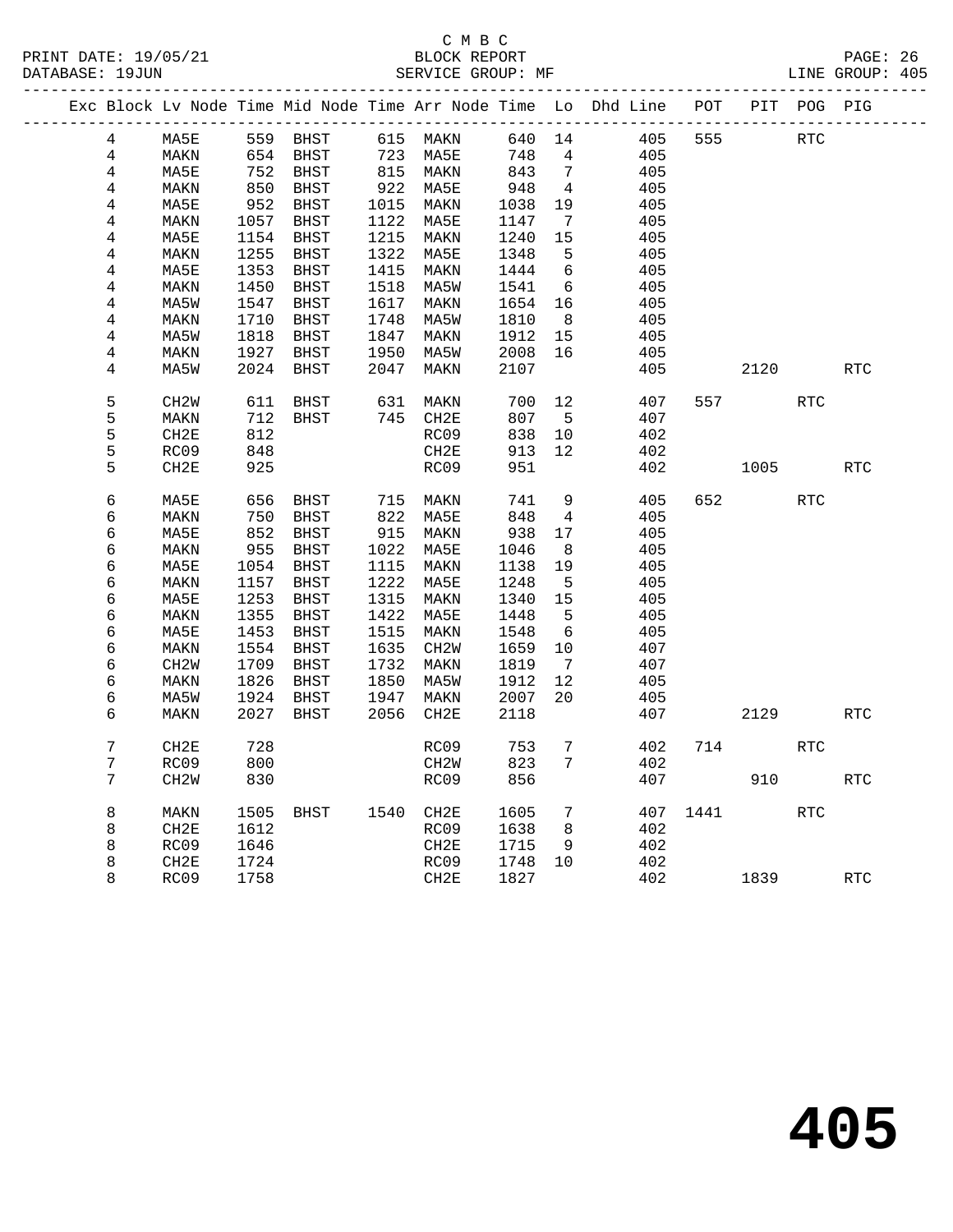#### C M B C<br>BLOCK REPORT PRINT DATE: 19/05/21 BLOCK REPORT BATABASE: 19JUN

PAGE: 27<br>LINE GROUP: 405

|  |             |                   |      | Exc Block Lv Node Time Mid Node Time Arr Node Time Lo Dhd Line POT |      |                        |              |                          |        |          |            | PIT POG PIG |            |
|--|-------------|-------------------|------|--------------------------------------------------------------------|------|------------------------|--------------|--------------------------|--------|----------|------------|-------------|------------|
|  | 9           | BHST              | 1516 |                                                                    |      | CH2W                   | 1541 9       |                          |        | 402 1501 | <b>RTC</b> |             |            |
|  | 9           | CH2W              |      | 1550 BHST 1616 MAKN 1703 8<br>1711 BHST 1755 CH2E 1820 10          |      |                        |              |                          | 407    |          |            |             |            |
|  | $\mathsf 9$ | MAKN              |      |                                                                    |      |                        |              |                          | 407    |          |            |             |            |
|  | 9           | CH2E              | 1830 |                                                                    |      | RC09                   | 1854         | $6\overline{6}$          | 402    |          |            |             |            |
|  | 9           | RC09              | 1900 |                                                                    |      | CH <sub>2</sub> W      | 1925         | $\overline{7}$           | 402    |          |            |             |            |
|  | 9           | CH <sub>2</sub> W | 1932 | <b>BHST</b>                                                        |      | 1951 MAKN              | 2019         | 10                       | 407    |          |            |             |            |
|  | 9           | MAKN              | 2029 |                                                                    |      | BHST                   | 2050         | 23                       | 405    |          |            |             |            |
|  | 9           | <b>BHST</b>       | 2113 | BHST                                                               |      | 2113 MAKN              | 2132         | $\overline{\phantom{a}}$ | 405    |          |            |             |            |
|  | 9           | MAKN              | 2134 |                                                                    |      | BHST                   | 2155         | 18                       | 405    |          |            |             |            |
|  | 9           | <b>BHST</b>       | 2213 | BHST                                                               |      | 2213 MAKN              | 2232         | 12                       | 405    |          |            |             |            |
|  | 9           | MAKN              | 2244 |                                                                    |      | <b>BHST</b>            | 2305         | 5                        | 405    |          |            |             |            |
|  | 9           | <b>BHST</b>       | 2310 | BHST                                                               |      | 2310 MAKN              | 2329         | 26                       | 405    |          |            |             |            |
|  | 9           | MAKN              | 2355 |                                                                    |      | <b>BHST</b>            | 2416         | 9                        | 405    |          |            |             |            |
|  | 9           | <b>BHST</b>       | 2425 | <b>BHST</b>                                                        |      | 2425 CH2W              | 2444         | 17                       | 15 401 |          |            |             |            |
|  | 9           | AD3W              | 2516 | GR41                                                               |      | 2547 SERO              |              | $\overline{7}$           | N10    |          |            |             |            |
|  | 9           | SERO              |      | 2609 GR41                                                          |      | 2624 AD3W              | 2602<br>2701 | 6                        | 32 N10 |          |            |             |            |
|  | 9           | SERO              | 2739 | GR41                                                               |      | 2754 AD3W              | 2815         |                          | N10    |          | 2826 28    |             | RTC        |
|  |             |                   |      |                                                                    |      |                        |              |                          |        |          |            |             |            |
|  | 10          | MAKN              | 1514 | BHST                                                               |      | 1548 MA5W              | 1611         | 8 <sup>8</sup>           |        | 405 1450 |            | <b>RTC</b>  |            |
|  | 10          | MA5W              | 1619 | BHST                                                               |      | 1647 MAKN              | 1724         | 18                       | 405    |          |            |             |            |
|  | 10          | MAKN              | 1742 | BHST                                                               |      | 1818 MA5W              | 1840         | 10                       | 405    |          |            |             |            |
|  | $10$        | MA5W              | 1850 | BHST                                                               | 1917 | MAKN                   | 1940         | 20                       | 405    |          |            |             |            |
|  | 10          | MAKN              | 2000 | BHST                                                               | 2029 | CH <sub>2</sub> W      | 2050         | 18                       | 407    |          |            |             |            |
|  | $10$        | CH <sub>2</sub> M | 2108 | BHST                                                               | 2126 | MAKN                   | 2153         | - 6                      | 407    |          |            |             |            |
|  | 10          | MAKN              | 2159 | BHST                                                               |      | 2225 CH2E              | 2247         | 8 <sup>8</sup>           | 407    |          |            |             |            |
|  | 10          | CH2E              | 2255 |                                                                    |      | RC09                   | 2315         | $\mathbf{1}$             | 402    |          |            |             |            |
|  | $10$        | RC09              | 2316 |                                                                    |      | CH2W                   | 2337         | 9                        | 402    |          |            |             |            |
|  | 10          | CH <sub>2</sub> W | 2346 | BHST                                                               |      | 2402 MAKN              | 2427         | 15                       | 407    |          |            |             |            |
|  | 10          | MAKN              | 2442 | BHST                                                               |      | 2506 CH2W              | 2521         | 10                       | 15 407 |          |            |             |            |
|  | 10          | AD3W              | 2546 | GR41                                                               |      | 2617 SERO<br>2654 AD3W | 2632         | $\overline{7}$           | N10    |          |            |             |            |
|  | 10          | SERO              | 2639 | GR41                                                               |      |                        | 2731         | 22                       | N10    |          |            |             |            |
|  | 10          | AD3W              | 2753 | GR41                                                               |      | 2812 SERO              | 2827         | 12                       | N10    |          |            |             |            |
|  | 10          | SERO              | 2839 | GR41                                                               |      | 2854 AD3W              | 2915         |                          | N10    |          | 2926 — 10  |             | <b>RTC</b> |
|  |             |                   |      |                                                                    |      |                        |              |                          |        |          |            |             |            |
|  | 11          | CH2E              | 1512 |                                                                    |      | RC09                   | 1539         | 7                        |        | 402 1458 |            | RTC         |            |
|  | 11          | RC09              | 1546 |                                                                    |      | CH2E                   | 1615         | 9                        | 402    |          |            |             |            |
|  | 11          | CH2E              | 1624 |                                                                    |      | RC09                   | 1650         | 8 <sup>8</sup>           | 402    |          |            |             |            |
|  | 11          | RC09              | 1658 |                                                                    |      | CH2E                   | 1727         | - 9                      | 402    |          |            |             |            |
|  | 11          | CH2E              | 1736 |                                                                    |      | RC09                   | 1800         | 13                       | 402    |          |            |             |            |
|  | 11          | RC09              | 1813 |                                                                    |      | CH2W                   | 1839         |                          | 402    |          | 1851       |             | <b>RTC</b> |
|  | $12$        |                   |      | 1612 BHST 1648 MA5W                                                |      |                        | 1711         | 6                        |        | 405 1554 |            | <b>RTC</b>  |            |
|  | 12          | MAKN<br>MA5W      |      | 1717 BHST                                                          |      | 1747 MAKN              | 1820         |                          | 405    |          | 1835       |             | RTC        |
|  |             |                   |      |                                                                    |      |                        |              |                          |        |          |            |             |            |
|  |             |                   |      |                                                                    |      |                        |              |                          |        |          |            |             |            |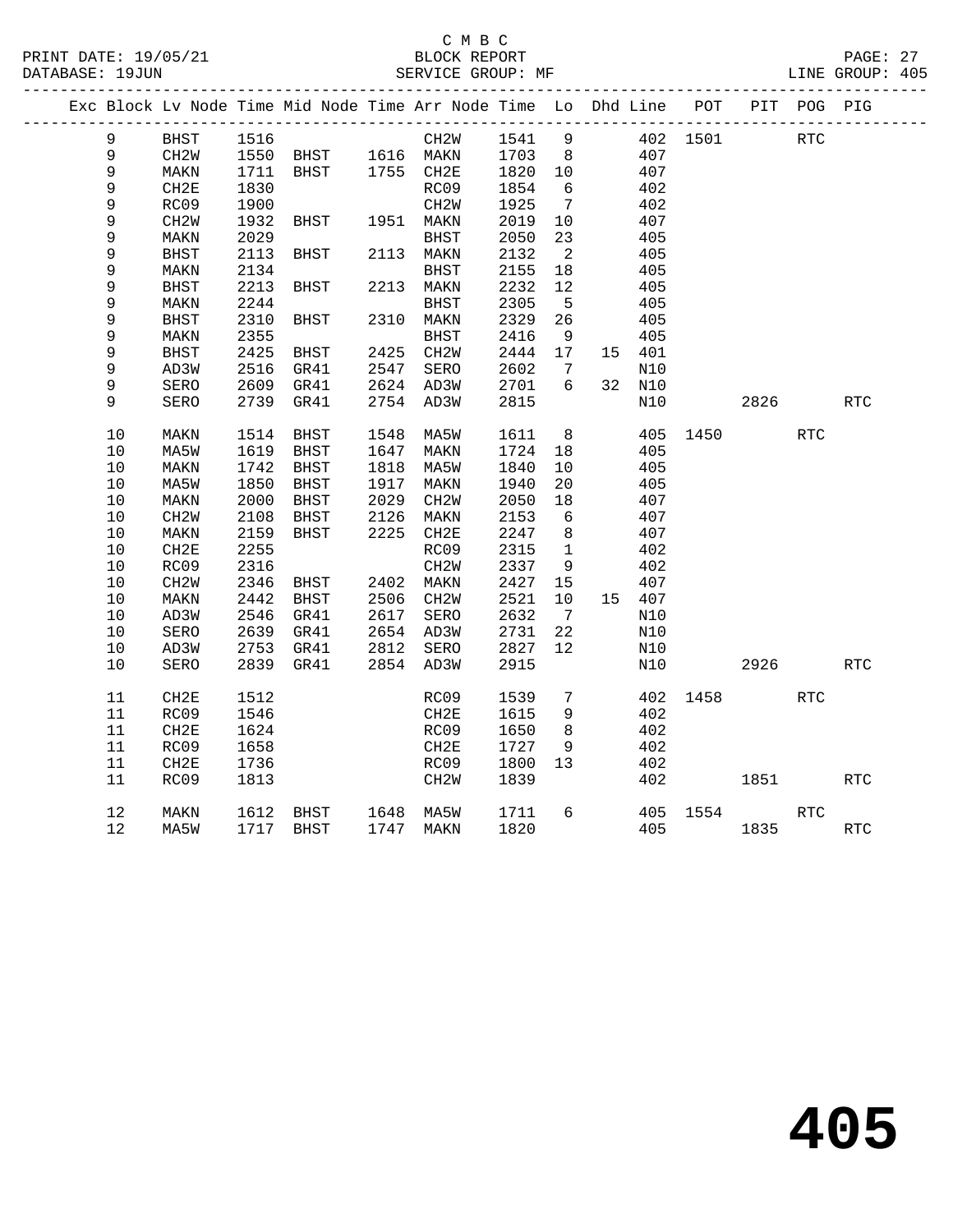| PRINT DATE: 19/05/21<br>DATABASE: 19JUN                                                                                                                                  |                                                                                                                                                                                                                                    |                                                                                                                                      |                                                                            | 0 PLOCK REPORT<br>BLOCK REPORT<br>SERVICE GROUP: MF                                                                                                                                                    |                                                      |                                                                                                                     | C M B C                                                                                                                            |                                                                         | LINE GROUP: 430                                                                                                                                                                                                                                                                                                               |                 | PAGE: 28   |  |
|--------------------------------------------------------------------------------------------------------------------------------------------------------------------------|------------------------------------------------------------------------------------------------------------------------------------------------------------------------------------------------------------------------------------|--------------------------------------------------------------------------------------------------------------------------------------|----------------------------------------------------------------------------|--------------------------------------------------------------------------------------------------------------------------------------------------------------------------------------------------------|------------------------------------------------------|---------------------------------------------------------------------------------------------------------------------|------------------------------------------------------------------------------------------------------------------------------------|-------------------------------------------------------------------------|-------------------------------------------------------------------------------------------------------------------------------------------------------------------------------------------------------------------------------------------------------------------------------------------------------------------------------|-----------------|------------|--|
| 49BL 49 AV & BOULEVARD<br>49CW 49 AV & CAMBIE<br>BHST BRIGHOUSE STATION<br>DU41 DUNBAR & 41 AV<br>G49S GRANVILLE & 49 AV<br>MTST METROTOWN STATION<br>RTC Richmond Depot |                                                                                                                                                                                                                                    |                                                                                                                                      |                                                                            |                                                                                                                                                                                                        |                                                      |                                                                                                                     |                                                                                                                                    |                                                                         | 49CE 49 AV & CAMBIE<br>49GR 49 AV & GRANVILLE<br>49KN EB E 49 AV FS KNIGHT ST 49 AVE FS TYNE ST<br>CH2E CHATHAM & 2 AV EB<br>ULP UNIVERSITY LOOP                                                                                                                                                                              |                 |            |  |
|                                                                                                                                                                          |                                                                                                                                                                                                                                    |                                                                                                                                      |                                                                            |                                                                                                                                                                                                        |                                                      |                                                                                                                     |                                                                                                                                    |                                                                         | Exc Block Lv Node Time Mid Node Time Arr Node Time Lo Dhd Line POT PIT POG PIG                                                                                                                                                                                                                                                |                 |            |  |
|                                                                                                                                                                          | $\mathbf{1}$<br>$\mathbf{1}$<br>$\mathbf{1}$<br>$\mathbf{1}$<br>$\mathbf 1$<br>$\mathbf 1$<br>$\mathbf 1$<br>$\mathbf 1$<br>$\mathbf 1$<br>$\mathbf 1$<br>$\mathbf 1$<br>$\mathbf 1$<br>$\mathbf 1$<br>$\mathbf 1$<br>$\mathbf{1}$ | MTST<br>RC09<br>MTST<br>RC09<br>MTST<br>RC09<br>MTST<br>RC09<br>MTST<br>RC09<br>MTST<br>RC09<br>MTST<br>RC09<br>MTST                 | 1034<br>1236<br>1336<br>1440<br>1550<br>1701<br>1812                       | 836 49KN<br>937 KBMI<br>49KN<br>1137 KBMI<br>49KN<br>KBMI<br>49KN<br>KBMI<br>49KN<br>KBMI<br>1903 49KN 1936 MTST 1951 7<br>1958 KBMI 2017 RC09 2040                                                    |                                                      | 1109 MTST<br>1357 RC09                                                                                              | 910 MTST 926<br>957 RC09 1023<br>1313 MTST 1327<br>1746 MTST 1806                                                                  | 1427 13                                                                 | 1 RC09 522 49KN 550 MTST 600 6 430 507 RTC<br>606 KBMI 623 RC09 645 7 430<br>652 49KN 723 MTST 735 7 430<br>742 KBMI 806 RC09 831 5 430<br>11 430<br>11 430<br>1109 MTST 1123 14 430<br>1155 RC09 1224 12 430<br>9 430<br>430<br>1526 MTST 1543 7 430<br>1614 RC09 1647 14 430<br>6 430<br>1833 RC09 1901 2 430<br>430<br>430 | 2052 RTC        |            |  |
|                                                                                                                                                                          | 2<br>2<br>2<br>2<br>2<br>2<br>2<br>2<br>2<br>2<br>2<br>2<br>2<br>2<br>2<br>2<br>2<br>$\overline{2}$                                                                                                                                | RC09<br>MTST<br>RC09<br>MTST<br>RC09<br>MTST<br>RC09<br>MTST<br>RC09<br>MTST<br>MTST<br>RC09<br>MTST<br>RC09<br>MTST<br>RC09<br>MTST | 537<br>851<br>1055<br>1610<br>1721<br>1832<br>1933<br>2023<br>2110<br>2157 | 49KN<br>622 KBMI<br>707 49KN<br>757 KBMI<br>49KN<br>957 KBMI<br>49KN<br>1158 KBMI<br>1256 49KN<br>1356 KBMI<br>RC09 1500 49KN 1547 MTST 1605 5<br>KBMI<br>49KN<br>KBMI<br>49KN<br>KBMI<br>49KN<br>KBMI | 1634<br>1802<br>1853<br>2005<br>2042<br>2141<br>2214 | 639 RC09<br>739 MTST<br>1017 RC09<br>1130 MTST<br>1418 RC09<br>RC09<br>MTST<br>RC09<br>MTST<br>RC09<br>MTST<br>RC09 | 605 MTST 615<br>701<br>753<br>821 RC09 846<br>925 MTST 941<br>1043<br>1144<br>1707<br>1818<br>1919<br>2018<br>2105<br>2154<br>2237 | $4\overline{4}$<br>12<br>14<br>1447 13<br>14<br>14<br>14<br>5<br>5<br>3 | 7 430<br>6 <sup>1</sup><br>430<br>430<br>$5$ 430<br>16 430<br>430<br>430<br>1216 RC09 1245 11 430<br>1333 MTST 1347 9 430<br>430<br>430<br>430<br>430<br>430<br>430<br>430<br>430<br>430                                                                                                                                      | 522 RTC<br>2249 | <b>RTC</b> |  |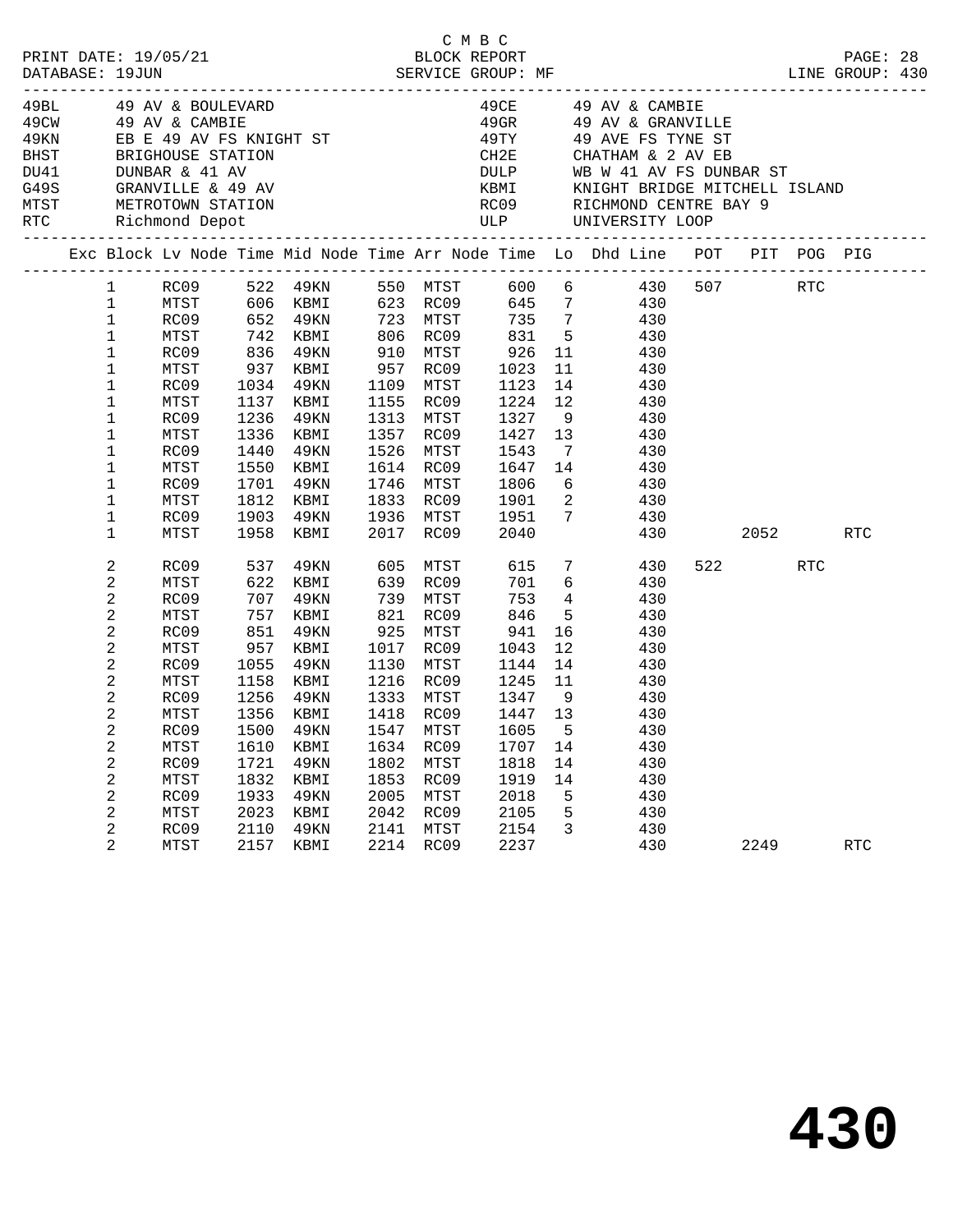### C M B C<br>BLOCK REPORT SERVICE GROUP: MF

|                |      |      |          |      |                      |         |                 | Exc Block Lv Node Time Mid Node Time Arr Node Time Lo Dhd Line POT |     |           | PIT POG PIG |            |  |
|----------------|------|------|----------|------|----------------------|---------|-----------------|--------------------------------------------------------------------|-----|-----------|-------------|------------|--|
| $\mathbf{3}$   | RC09 |      | 552 49KN |      | 620 MTST             | 630     | 5               | 430                                                                | 537 |           | <b>RTC</b>  |            |  |
| $\mathfrak{Z}$ | MTST | 635  | KBMI     |      | 652 RC09             | 716     | $5^{\circ}$     | 430                                                                |     |           |             |            |  |
| 3              | RC09 | 721  | 49KN     |      | 755 MTST             | 810     | $\overline{4}$  | 430                                                                |     |           |             |            |  |
| $\mathbf{3}$   | MTST | 814  | KBMI     |      | 836 RC09<br>944 MTST | 902     | 9               | 430                                                                |     |           |             |            |  |
| $\mathsf{3}$   | RC09 | 911  | 49KN     |      |                      | 1000    | 17              | 430                                                                |     |           |             |            |  |
| 3              | MTST | 1017 | KBMI     |      | 1036 RC09            | 1103    | 13              | 430                                                                |     |           |             |            |  |
| 3              | RC09 | 1116 | 49KN     | 1151 | MTST                 | 1205    | 13              | 430                                                                |     |           |             |            |  |
| 3              | MTST | 1218 | KBMI     |      | 1236 RC09            | 1306    | 10              | 430                                                                |     |           |             |            |  |
| 3              | RC09 | 1316 | 49KN     | 1353 | MTST                 | 1409    | $\overline{7}$  | 430                                                                |     |           |             |            |  |
| 3              | MTST | 1416 | KBMI     | 1438 | RC09                 | 1507    | 14              | 430                                                                |     |           |             |            |  |
| 3              | RC09 | 1521 | 49KN     | 1608 | MTST                 | 1626    | $\overline{4}$  | 430                                                                |     |           |             |            |  |
| 3              | MTST | 1630 | KBMI     |      | 1654 RC09            | 1727    | 9               | 430                                                                |     |           |             |            |  |
| 3              | RC09 | 1736 | 49KN     |      | 1817 MTST            | 1833    | 17              | 430                                                                |     |           |             |            |  |
| 3              | MTST | 1850 | KBMI     | 1911 | RC09                 | 1937    |                 | 430                                                                |     | 1951      |             | <b>RTC</b> |  |
| $\overline{4}$ | RC09 | 607  | 49KN     | 635  | MTST                 | 645     | 5               | 430                                                                | 552 |           | <b>RTC</b>  |            |  |
| 4              | MTST | 650  | KBMI     | 707  | RC09                 | 731     | $5^{\circ}$     | 430                                                                |     |           |             |            |  |
| 4              | RC09 | 736  | 49KN     | 810  | MTST                 | 825     | $\overline{4}$  | 430                                                                |     |           |             |            |  |
| 4              | MTST | 829  | KBMI     | 851  | RC09                 | 917     | 14              | 430                                                                |     |           |             |            |  |
| $\overline{4}$ | RC09 | 931  | 49KN     | 1004 | MTST                 | 1020    | 17              | 430                                                                |     |           |             |            |  |
| 4              | MTST | 1037 | KBMI     | 1055 | RC09                 | 1124    | 12              | 430                                                                |     |           |             |            |  |
| 4              | RC09 | 1136 | 49KN     | 1213 | MTST                 | 1227    | 12              | 430                                                                |     |           |             |            |  |
| $\overline{4}$ | MTST | 1239 | KBMI     | 1257 | RC09                 | 1327    | 10              | 430                                                                |     |           |             |            |  |
| 4              | RC09 | 1337 | 49KN     | 1415 | MTST                 | 1431    | $-5$            | 430                                                                |     |           |             |            |  |
| $\overline{4}$ | MTST | 1436 | KBMI     | 1458 | RC09                 | 1527    | 14              | 430                                                                |     |           |             |            |  |
| 4              | RC09 | 1541 | 49KN     | 1628 | MTST                 | 1646    | - 6             | 430                                                                |     |           |             |            |  |
| 4              | MTST | 1652 | KBMI     | 1715 | RC09                 | 1747    | 4               | 430                                                                |     |           |             |            |  |
| 4              | RC09 | 1751 | 49KN     | 1832 | MTST                 | 1848    |                 | 430                                                                |     | 1918      |             | RTC        |  |
| 5              | RC09 | 622  | 49KN     | 650  | MTST                 | 700     | 5               | 430                                                                |     | 607 — 100 | <b>RTC</b>  |            |  |
| 5              | MTST | 705  | KBMI     | 722  | RC09                 | 746     | $5\phantom{.0}$ | 430                                                                |     |           |             |            |  |
| 5              | RC09 | 751  | 49KN     | 825  | MTST                 | 842     | 6               | 430                                                                |     |           |             |            |  |
| 5              | MTST | 848  | KBMI     | 908  | RC09                 | 934     | 18              | 430                                                                |     |           |             |            |  |
| 5              | RC09 | 952  | 49KN     | 1025 | MTST                 | 1041    | 16              | 430                                                                |     |           |             |            |  |
| 5              | MTST | 1057 | KBMI     | 1115 | RC09                 | 1144    | 12              | 430                                                                |     |           |             |            |  |
| 5              | RC09 | 1156 | 49KN     | 1233 | MTST                 | 1247    | 12              | 430                                                                |     |           |             |            |  |
| 5              | MTST | 1259 | KBMI     | 1317 | RC09                 | 1347    | 11              | 430                                                                |     |           |             |            |  |
| 5              | RC09 | 1358 | 49KN     | 1440 | MTST                 | 1458    | 18              | 430                                                                |     |           |             |            |  |
| 5              | MTST | 1516 | KBMI     | 1538 | RC09                 | 1607    | 14              | 430                                                                |     |           |             |            |  |
| 5              | RC09 | 1621 | 49KN     | 1708 | MTST                 | 1728    | 10              | 430                                                                |     |           |             |            |  |
| 5              | MTST | 1738 | KBMI     | 1759 | RC09                 | 1827    | - 6             | 430                                                                |     |           |             |            |  |
| 5              | RC09 | 1833 | 49KN     | 1909 | MTST                 | 1925    | 8 <sup>8</sup>  | 430                                                                |     |           |             |            |  |
| 5              | MTST | 1933 | KBMI     | 1952 | RC09                 | 2015 18 |                 | 430                                                                |     |           |             |            |  |
| 5              | RC09 | 2033 | 49KN     | 2104 | MTST                 | 2117    | 8               | 430                                                                |     |           |             |            |  |
|                |      |      |          |      |                      |         |                 |                                                                    |     |           |             |            |  |

5 MTST 2125 KBMI 2142 RC09 2205 430 2217 RTC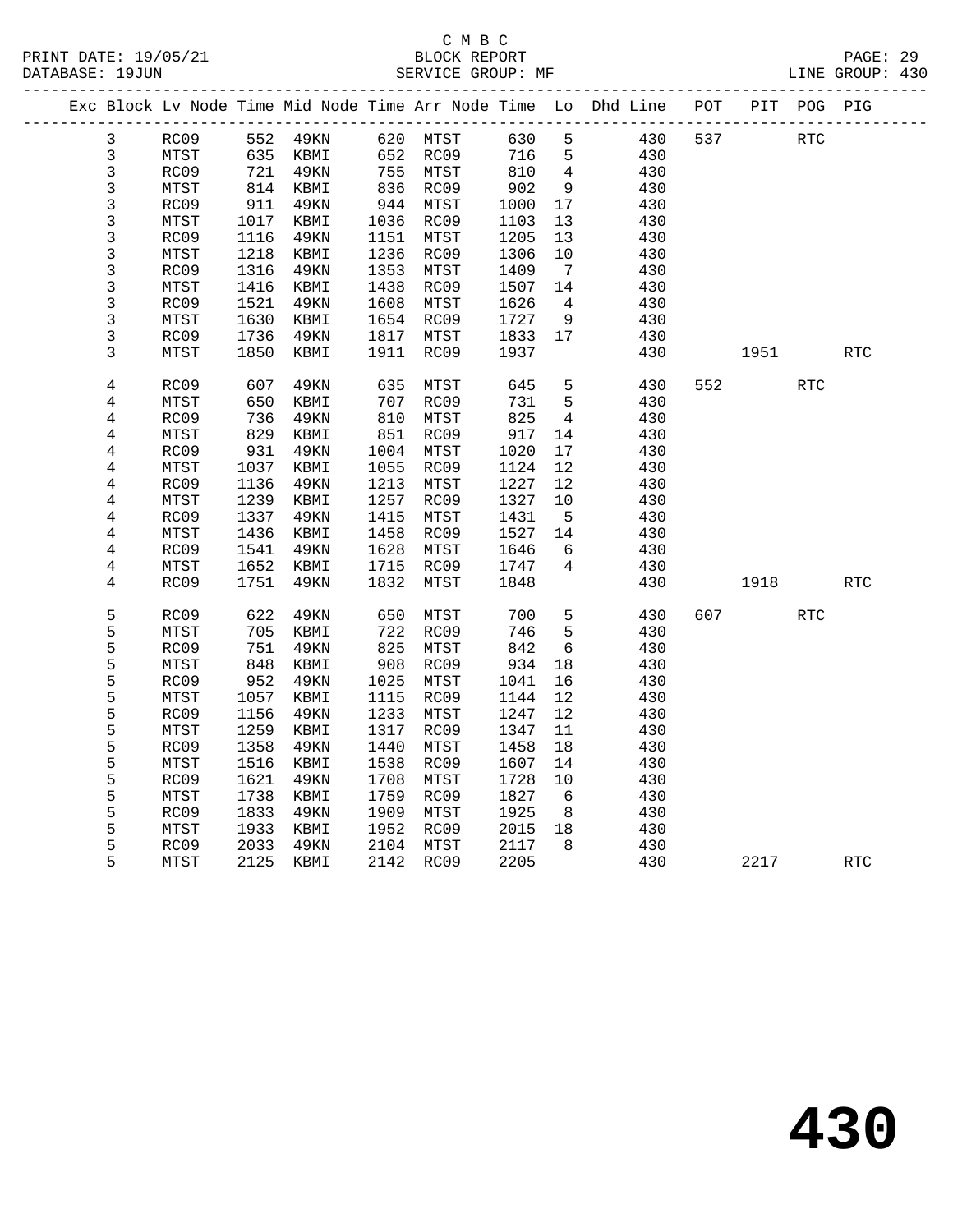|  |    |             |      |                                                  |      |            |         |                         | Exc Block Lv Node Time Mid Node Time Arr Node Time Lo Dhd Line POT |     |         | PIT POG PIG |                      |
|--|----|-------------|------|--------------------------------------------------|------|------------|---------|-------------------------|--------------------------------------------------------------------|-----|---------|-------------|----------------------|
|  | 6  |             |      | RC09 507 49KN 535 MTST<br>MTST 549 KBMI 606 RC09 |      |            |         |                         | 545 4 430                                                          | 452 |         | <b>RTC</b>  |                      |
|  | 6  |             | 549  |                                                  |      |            | 628     | 9                       | 430                                                                |     |         |             |                      |
|  | 6  | RC09        | 637  | 49KN                                             |      | 707 MTST   | 719     | 8 <sup>8</sup>          | 430                                                                |     |         |             |                      |
|  | 6  | MTST        | 727  | KBMI                                             |      | 751 RC09   | 816     | 5                       | 430                                                                |     |         |             |                      |
|  | 6  | RC09        | 821  | 49KN                                             | 855  | MTST       | 911     | $6\overline{6}$         | 430                                                                |     |         |             |                      |
|  | 6  | MTST        | 917  | KBMI                                             | 939  | RC09       | 1005    | 8 <sup>8</sup>          | 430                                                                |     |         |             |                      |
|  | 6  | RC09        | 1013 | 49KN                                             | 1048 | MTST       | 1102    | 15                      | 430                                                                |     |         |             |                      |
|  | 6  | MTST        | 1117 | KBMI                                             | 1135 | RC09       | 1204    | 12                      | 430                                                                |     |         |             |                      |
|  | 6  | RC09        | 1216 | 49KN                                             | 1253 | MTST       | 1307    | 9                       | 430                                                                |     |         |             |                      |
|  | 6  | MTST        | 1316 | KBMI                                             |      | 1337 RC09  | 1407    | 12                      | 430                                                                |     |         |             |                      |
|  | 6  | RC09        | 1419 | 49KN                                             | 1503 | MTST       | 1522    | 14                      | 430                                                                |     |         |             |                      |
|  | 6  | MTST        | 1536 | KBMI                                             | 1558 | RC09       | 1627    | 14                      | 430                                                                |     |         |             |                      |
|  | 6  | RC09        | 1641 | 49KN                                             | 1728 | MTST       | 1748    | 9                       | 430                                                                |     |         |             |                      |
|  | 6  | MTST        | 1757 | KBMI                                             |      | 1818 RC09  | 1844    | 21                      | 430                                                                |     |         |             |                      |
|  | 6  | RC09        | 1905 |                                                  |      | CH2E       | 1930    | $7\overline{ }$         | 401                                                                |     |         |             |                      |
|  | 6  | CH2E        | 1937 |                                                  |      | BHST       | 1959    | 8                       | 401                                                                |     |         |             |                      |
|  | 6  | <b>BHST</b> | 2007 |                                                  |      | CH2E       | 2031    |                         | 401                                                                |     | 2043    |             | <b>RTC</b>           |
|  |    |             |      |                                                  |      |            |         |                         |                                                                    |     |         |             |                      |
|  | 7  | MTST        |      | 716 KBMI 736 RC09 801                            |      |            |         |                         | 5 <sub>5</sub><br>430                                              |     | 646     | RTC         |                      |
|  | 7  | RC09        | 806  | 49KN                                             |      | 840 MTST   | 857     | 5 <sup>5</sup>          | 430                                                                |     |         |             |                      |
|  | 7  | MTST        | 902  | KBMI                                             |      | 924 RC09   | 950     |                         | 430                                                                |     | 1004    |             | <b>RTC</b>           |
|  | 8  | MTST        | 1456 | KBMI                                             |      | 1518 RC09  | 1547    |                         | 430                                                                |     | 1415    | RTC         |                      |
|  | 8  | RC09        | 1601 | 49KN                                             |      | 1648 MTST  | 1708 10 |                         | 430                                                                |     |         |             |                      |
|  | 8  | MTST        | 1718 | KBMI                                             |      | 1739 RC09  | 1807    |                         | 430                                                                |     | 1821    |             | <b>RTC</b>           |
|  |    |             |      |                                                  |      |            |         |                         |                                                                    |     |         |             |                      |
|  | 30 | 49GR        | 521  | 49CE                                             |      | 524 MTST   | 545     | $\overline{\mathbf{3}}$ | 049                                                                |     | 501 700 | RTC         |                      |
|  | 30 | MTST        | 548  | 49CW                                             |      | 612 DULP   | 624     | 9                       | 049                                                                |     |         |             |                      |
|  | 30 | <b>DULP</b> | 633  | 49CE                                             | 646  | MTST       | 710     | 9                       | 049                                                                |     |         |             |                      |
|  | 30 | MTST        | 719  | 49CW                                             | 751  | ULP        | 824     | 11                      | 049                                                                |     |         |             |                      |
|  | 30 | ULP         | 835  | 49CE                                             | 902  | MTST       | 931     | 13                      | 049                                                                |     |         |             |                      |
|  | 30 | MTST        | 944  | 49CW                                             | 1016 | ULP        | 1046    | 9                       | 049                                                                |     |         |             |                      |
|  | 30 | ULP         | 1055 | 49CE                                             | 1123 | MTST       | 1153    | 12                      | 049                                                                |     |         |             |                      |
|  | 30 | MTST        | 1205 | 49CW                                             | 1236 | ULP        | 1304    | 14                      | 049                                                                |     |         |             |                      |
|  | 30 | ULP         | 1318 | 49CE                                             | 1346 | MTST       | 1417    | 12                      | 049                                                                |     |         |             |                      |
|  | 30 | MTST        | 1429 | 49CW                                             | 1500 | <b>ULP</b> | 1530    | 7                       | 049                                                                |     |         |             |                      |
|  | 30 | ULP         | 1537 | 49CE                                             | 1614 | MTST       | 1650    | 10                      | 049                                                                |     |         |             |                      |
|  | 30 | MTST        | 1700 | 49CW                                             |      | 1732 ULP   | 1802    | 17                      | 049                                                                |     |         |             |                      |
|  | 30 | ULP         |      | 1819 49CE                                        |      | 1851 MTST  | 1925 12 |                         | 049                                                                |     |         |             |                      |
|  | 30 | MTST        |      | 1937 49CW 2004 DULP 2016 10                      |      |            |         |                         | 049                                                                |     |         |             |                      |
|  | 30 | <b>DULP</b> | 2026 | 49CE                                             | 2039 | MTST       | 2107    |                         | 049                                                                |     | 2137    |             | $\operatorname{RTC}$ |
|  | 31 | 49GR        | 532  | 49CE                                             | 535  | MTST       | 556     | $\overline{4}$          | 049                                                                | 512 |         | <b>RTC</b>  |                      |
|  | 31 | MTST        | 600  | 49CW                                             | 624  | DULP       | 637     | 11                      | 049                                                                |     |         |             |                      |
|  | 31 | DULP        | 648  | 49CE                                             | 701  | MTST       | 725     | 13                      | 049                                                                |     |         |             |                      |
|  | 31 | MTST        | 738  | 49CW                                             | 810  | ULP        | 845     | 11                      | 049                                                                |     |         |             |                      |
|  | 31 | ULP         | 856  | 49CE                                             | 923  | MTST       | 952     | 11                      | 049                                                                |     |         |             |                      |
|  | 31 | MTST        | 1003 | 49CW                                             | 1034 | ULP        | 1103    | $\overline{7}$          | 049                                                                |     |         |             |                      |
|  | 31 | ULP         | 1110 | 49CE                                             | 1139 | MTST       | 1209    | 13                      | 049                                                                |     |         |             |                      |
|  | 31 | MTST        | 1222 | 49CW                                             | 1253 | ULP        | 1321    | 13                      | 049                                                                |     |         |             |                      |
|  | 31 | ULP         | 1334 | 49CE                                             | 1402 | MTST       | 1434    | 18                      | 049                                                                |     |         |             |                      |
|  | 31 | MTST        | 1452 | 49CW                                             | 1524 | ULP        | 1555    | 12                      | 049                                                                |     |         |             |                      |
|  | 31 | ULP         | 1607 | 49CE                                             | 1641 | MTST       | 1717    | 13                      | 049                                                                |     |         |             |                      |
|  | 31 | MTST        | 1730 | 49CW                                             | 1802 | ULP        | 1830    | 12                      | 049                                                                |     |         |             |                      |
|  | 31 | ULP         | 1842 | 49CE                                             | 1910 | MTST       | 1943    | 6                       | 049                                                                |     |         |             |                      |
|  | 31 | MTST        | 1949 | 49CW                                             | 2016 | ULP        | 2041 11 |                         | 049                                                                |     |         |             |                      |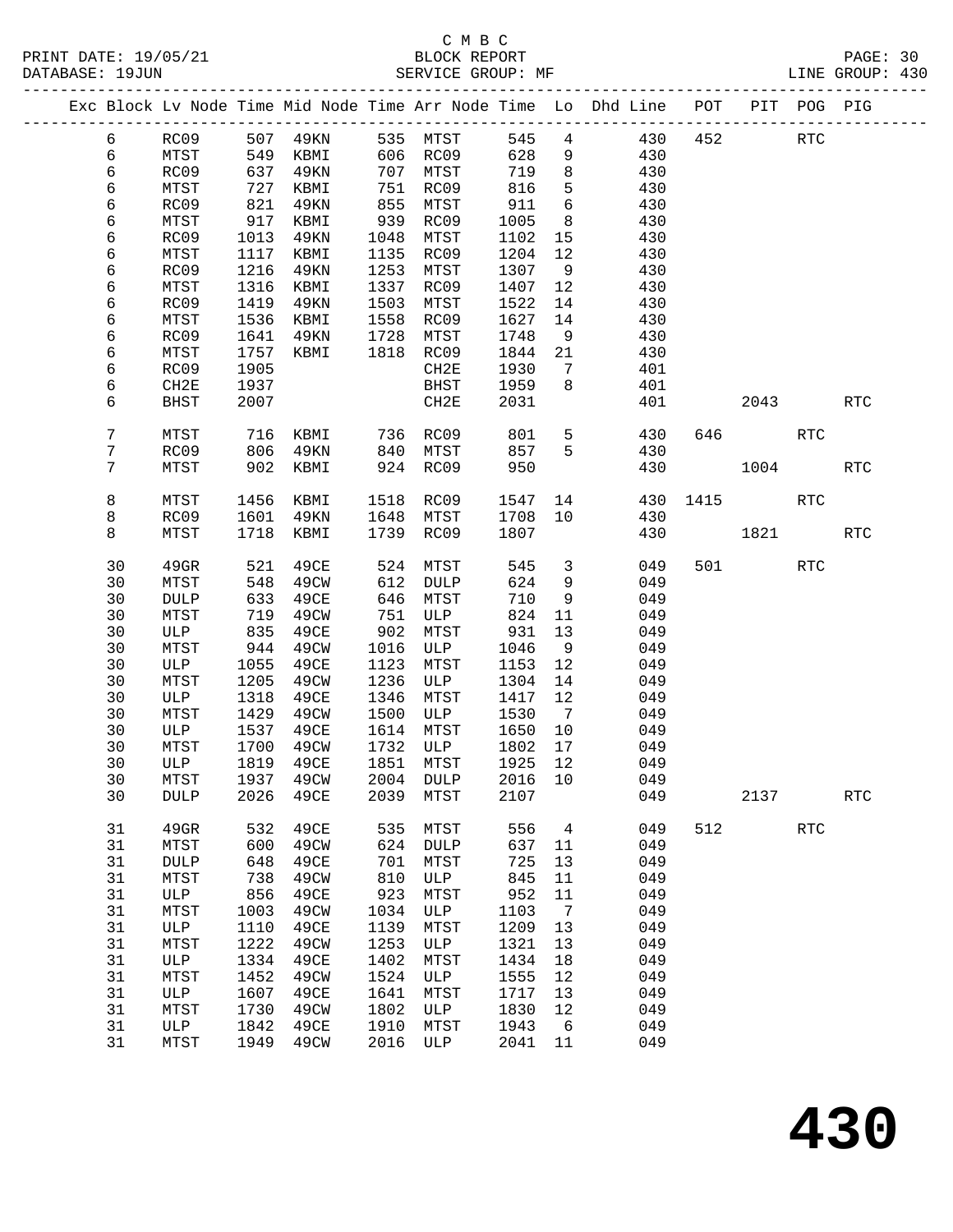|          |    |                     |              |                            |              |                   |              |                                   | Exc Block Lv Node Time Mid Node Time Arr Node Time Lo Dhd Line POT PIT POG PIG |     |      |            |                      |
|----------|----|---------------------|--------------|----------------------------|--------------|-------------------|--------------|-----------------------------------|--------------------------------------------------------------------------------|-----|------|------------|----------------------|
|          | 31 | ULP                 |              | 2052 49CE 2115 MTST 2144 8 |              |                   |              |                                   | 049                                                                            |     |      |            |                      |
| 31       |    | MTST                |              | 2152 49CW 2217 G49S 2221   |              |                   |              |                                   |                                                                                | 049 | 2236 |            | $\operatorname{RTC}$ |
|          |    |                     |              |                            |              |                   |              |                                   |                                                                                |     |      |            |                      |
| 32       |    | $49$ GR             | 543          | 49CE                       | 546          | MTST              | 607          | $\overline{\mathbf{3}}$           | 049                                                                            |     | 523  | <b>RTC</b> |                      |
| 32       |    | MTST                | 610          | 49CW                       | 636          | DULP              | 649          | 11                                | 049                                                                            |     |      |            |                      |
| 32       |    | DULP                | 700          | 49CE                       | 713          | MTST              | 737          | 9                                 | 049                                                                            |     |      |            |                      |
| 32       |    | MTST                | 746          | 49CW                       | 820          | ULP               | 857          | 13                                | 049                                                                            |     |      |            |                      |
| 32       |    | ULP                 | 910          | 49CE                       | 937          | MTST              | 1005         | 10                                | 049                                                                            |     |      |            |                      |
| 32       |    | MTST                | 1015         | 49CW                       | 1046         | ULP               | 1115         | 11                                | 049                                                                            |     |      |            |                      |
| 32       |    | ULP                 | 1126         | 49CE                       | 1155         | MTST              | 1225         | 14                                | 049                                                                            |     |      |            |                      |
| 32       |    | MTST                | 1239         | 49CW                       | 1310         | ULP               | 1338         | 11                                | 049                                                                            |     |      |            |                      |
| 32       |    | ULP                 | 1349         | 49CE                       | 1417         | MTST              | 1449         | 15                                | 049                                                                            |     |      |            |                      |
| 32       |    | MTST                | 1504         | 49CW                       | 1536         | ULP               | 1607         | 14                                | 049                                                                            |     |      |            |                      |
| 32       |    | ULP                 | 1621         | 49CE                       | 1655         | MTST              | 1731         | 9                                 | 049                                                                            |     |      |            |                      |
| 32       |    | MTST                | 1740         | 49CW                       | 1812         | ULP               | 1840         | 12                                | 049                                                                            |     |      |            |                      |
| 32       |    | ULP                 | 1852         | 49CE                       | 1920         | MTST              | 1953         | 8 <sup>8</sup>                    | 049                                                                            |     |      |            |                      |
| 32       |    | MTST                | 2001         | 49CW                       | 2028         | DULP              | 2040         | 12                                | 049                                                                            |     |      |            |                      |
| 32       |    | <b>DULP</b>         | 2052         | 49CE                       | 2103         | MTST              | 2132         | $7\overline{ }$<br>$\overline{7}$ | 049                                                                            |     |      |            |                      |
| 32<br>32 |    | MTST<br><b>DULP</b> | 2139<br>2222 | 49CW<br>49CE               | 2204<br>2233 | DULP<br>MTST      | 2215<br>2258 | 10                                | 049<br>049                                                                     |     |      |            |                      |
| 32       |    | MTST                | 2308         | 49CW                       | 2332         | DULP              | 2342         | 10                                | 049                                                                            |     |      |            |                      |
| 32       |    | <b>DULP</b>         | 2352         | 49CE                       | 2403         | MTST              | 2424         |                                   | 049                                                                            |     | 2449 |            | <b>RTC</b>           |
|          |    |                     |              |                            |              |                   |              |                                   |                                                                                |     |      |            |                      |
| 33       |    | 49GR                | 555          | 49CE                       | 558          | MTST              | 619          | $\overline{\mathbf{3}}$           | 049                                                                            |     | 535  | <b>RTC</b> |                      |
| 33       |    | MTST                | 622          | 49CW                       | 648          | DULP              | 702          | 14                                | 049                                                                            |     |      |            |                      |
| 33       |    | <b>DULP</b>         | 716          | 49CE                       | 731          | MTST              | 758          | 11                                | 049                                                                            |     |      |            |                      |
| 33       |    | MTST                | 809          | 49CW                       | 846          | ULP               | 921          | 10                                | 049                                                                            |     |      |            |                      |
| 33       |    | ULP                 | 931          | 49CE                       | 958          | MTST              | 1026         | 11                                | 049                                                                            |     |      |            |                      |
| 33       |    | MTST                | 1037         | 49CW                       | 1108         | ULP               | 1137         | 13                                | 049                                                                            |     |      |            |                      |
| 33       |    | ULP                 | 1150         | 49CE                       | 1218         | MTST              | 1249         | 15                                | 049                                                                            |     |      |            |                      |
| 33       |    | MTST                | 1304         | 49CW                       | 1335         | ULP               | 1403         | 13                                | 049                                                                            |     |      |            |                      |
| 33       |    | ULP                 | 1416         | 49CE                       | 1444         | MTST              | 1518         | 8 <sup>8</sup>                    | 049                                                                            |     |      |            |                      |
| 33       |    | MTST                | 1526         | 49CW                       | 1559         | ULP               | 1629         | 11                                | 049                                                                            |     |      |            |                      |
| 33       |    | ULP                 | 1640         | 49CE                       | 1713         | MTST              | 1749         | 13                                | 049                                                                            |     |      |            |                      |
| 33       |    | MTST                | 1802         | 49CW                       | 1834         | ULP               | 1901         | 12                                | 049                                                                            |     |      |            |                      |
| 33       |    | ULP                 | 1913         | 49CE                       | 1940         | MTST              | 2009         | 15                                | 049                                                                            |     |      |            |                      |
| 33<br>33 |    | MTST                | 2024<br>2116 | 49CW<br>49CE               | 2051<br>2127 | DULP              | 2102<br>2156 | 14<br>11                          | 049<br>049                                                                     |     |      |            |                      |
| 33       |    | DULP<br>MTST        |              | 2207 49CW                  |              | MTST<br>2232 DULP | 2242 10      |                                   | 049                                                                            |     |      |            |                      |
|          | 33 | <b>DULP</b>         |              | 2252 49CE 2303 MTST        |              |                   | 2327 15      |                                   | 049                                                                            |     |      |            |                      |
| 33       |    | MTST                | 2342         | 49CW                       | 2402         | G49S              | 2405         |                                   | 049                                                                            |     | 2420 |            | <b>RTC</b>           |
|          |    |                     |              |                            |              |                   |              |                                   |                                                                                |     |      |            |                      |
| 34       |    | 49GR                | 607          | 49CE                       | 610          | MTST              | 631          | 7                                 | 049                                                                            |     | 547  | <b>RTC</b> |                      |
| 34       |    | MTST                | 638          | 49CW                       | 706          | ULP               | 734          | 7                                 | 049                                                                            |     |      |            |                      |
| 34       |    | ULP                 | 741          | 49CE                       | 813          | MTST              | 842          | 9                                 | 049                                                                            |     |      |            |                      |
| 34       |    | MTST                | 851          | 49CW                       | 928          | ULP               | 959          | 10                                | 049                                                                            |     |      |            |                      |
| 34       |    | ULP                 | 1009         | 49CE                       | 1036         | MTST              | 1104         | 10                                | 049                                                                            |     |      |            |                      |
| 34       |    | MTST                | 1114         | 49CW                       | 1145         | ULP               | 1213         | 17                                | 049                                                                            |     |      |            |                      |
| 34       |    | ULP                 | 1230         | 49CE                       | 1258         | MTST              | 1329         | 13                                | 049                                                                            |     |      |            |                      |
| 34       |    | MTST                | 1342         | 49CW                       | 1413         | ULP               | 1441         | 11                                | 049                                                                            |     |      |            |                      |
| 34       |    | ULP                 | 1452         | 49CE                       | 1526         | MTST              | 1602         | 13                                | 049                                                                            |     |      |            |                      |
| 34       |    | MTST                | 1615         | 49CW                       | 1647         | ULP               | 1717         |                                   | 049                                                                            |     | 1757 |            | <b>RTC</b>           |
|          |    |                     |              |                            |              |                   |              |                                   |                                                                                |     |      |            |                      |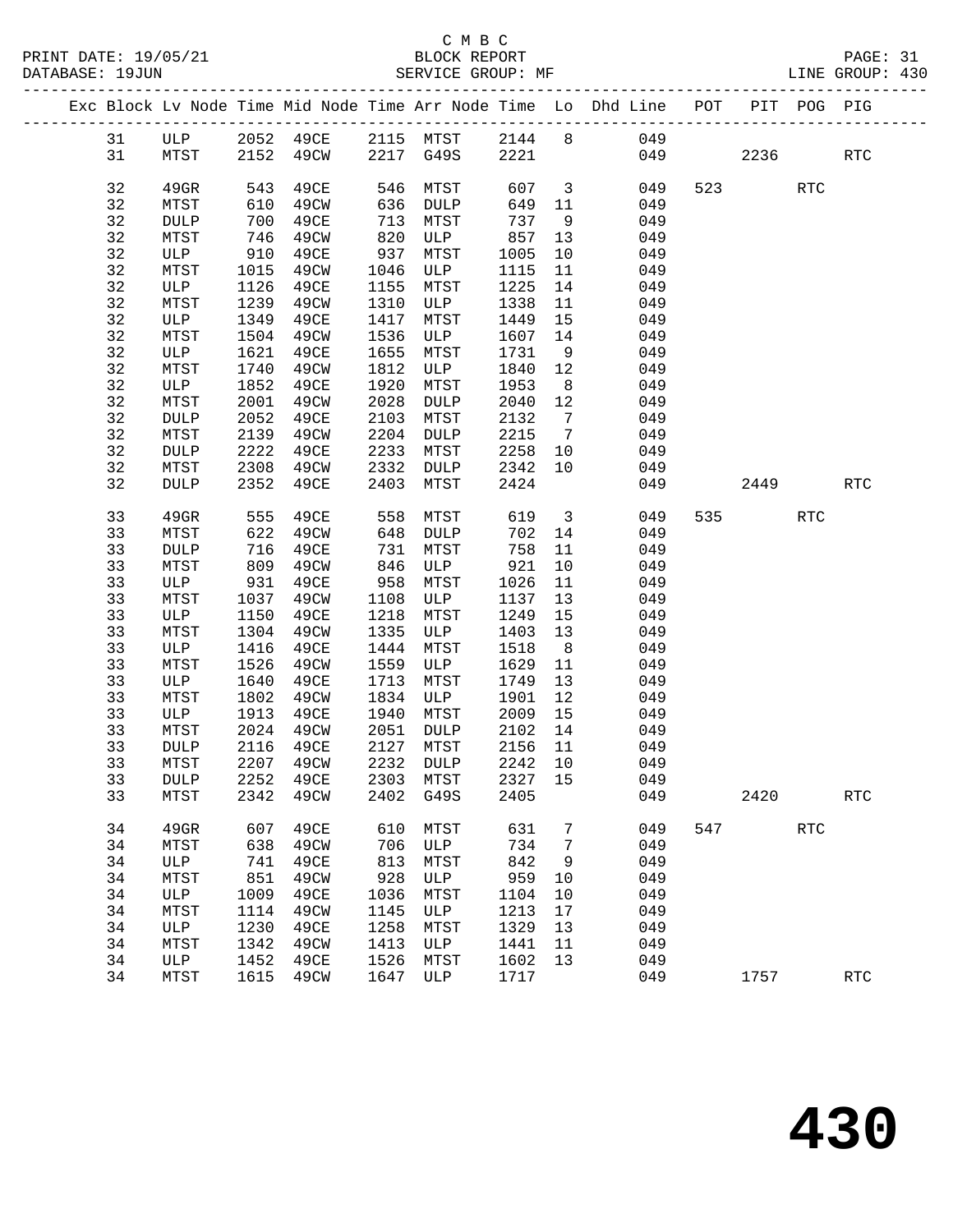|          |               |              |                         |              |                            |              |                | Exc Block Lv Node Time Mid Node Time Arr Node Time Lo Dhd Line POT PIT POG PIG |     |            |     |                      |
|----------|---------------|--------------|-------------------------|--------------|----------------------------|--------------|----------------|--------------------------------------------------------------------------------|-----|------------|-----|----------------------|
| 35       | $49$ GR       |              | 619 49CE 622 MTST 644 9 |              |                            |              |                | 049                                                                            | 559 | <b>RTC</b> |     |                      |
| 35       | MTST          |              | 653  49CW  721          |              | ULP                        | 750 11       |                | 049                                                                            |     |            |     |                      |
| 35       | ULP           |              | 801 49CE                | 831          | MTST                       | 903          | 10             | 049                                                                            |     |            |     |                      |
| 35       | MTST          | 913          | 49CW                    | 946          | ULP                        | 1016         | 16             | 049                                                                            |     |            |     |                      |
| 35       | ULP           | 1032         | 49CE                    | 1059         | MTST                       | 1127         | 12             | 049                                                                            |     |            |     |                      |
| 35       | MTST          | 1139         | 49CW                    | 1210         | ULP                        | 1238         | 16             | 049                                                                            |     |            |     |                      |
| 35       | ULP           | 1254         | 49CE                    | 1322         | MTST                       | 1353         | 10             | 049                                                                            |     |            |     |                      |
| 35       | MTST          | 1403         | 49CW                    | 1434         | ULP                        | 1504         | 10             | 049                                                                            |     |            |     |                      |
| 35       | ULP           | 1514         | 49CE                    | 1550         | MTST                       | 1626         | 9              | 049                                                                            |     |            |     |                      |
| 35       | MTST          | 1635         | 49CW                    | 1707         | ULP                        | 1737         | 16             | 049                                                                            |     |            |     |                      |
| 35       | ULP           | 1753         | 49CE                    | 1825         | MTST                       | 1902         | 10             | 049                                                                            |     |            |     |                      |
| 35       | MTST          | 1912         | 49CW                    | 1941         | DULP                       | 1955         | $\overline{7}$ | 049                                                                            |     |            |     |                      |
| 35       | <b>DULP</b>   | 2002         | 49CE                    | 2015         | MTST                       | 2044         | 14             | 049                                                                            |     |            |     |                      |
| 35       | MTST          | 2058         | 49CW                    | 2125         | ULP                        | 2149         |                | 049                                                                            |     | 2222       |     | <b>RTC</b>           |
|          |               |              |                         |              |                            |              |                |                                                                                |     |            |     |                      |
| 36       | DULP          | 621          | 49CE                    | 634          | MTST                       | 658          | 9              | 049                                                                            |     | 551 30     | RTC |                      |
| 36       | MTST          | 707<br>819   | 49CW                    |              | 736 ULP<br>849 MTST<br>ULP | 808          | 11             | 049                                                                            |     |            |     |                      |
| 36       | ULP           |              | 819 49CE                |              |                            | 921          | 11             | 049                                                                            |     |            |     |                      |
| 36       | MTST          | 932          | 49CW                    | 1004         | ULP                        | 1034         |                | 049                                                                            |     | 1109       |     | $\operatorname{RTC}$ |
| 37       | MTST          | 632          | 49CW                    | 658          | <b>DULP</b>                | 712          | 10             | 049                                                                            |     | 602 000    | RTC |                      |
| 37       | DULP          | 722          | 49CE                    | 737          | MTST                       | 804          | 11             | 049                                                                            |     |            |     |                      |
| 37       | MTST          | 815          | 49CW                    | 852          | ULP                        | 927          | 12             | 049                                                                            |     |            |     |                      |
| 37       | ULP           | 939          | 49CE                    | 1006         | MTST                       | 1034         | 10             | 049                                                                            |     |            |     |                      |
| 37       | MTST          | 1044         | 49CW                    | 1115         | ULP                        | 1144         | 14             | 049                                                                            |     |            |     |                      |
| 37       | ULP           | 1158         | 49CE                    | 1226         | MTST                       | 1257         | 16             | 049                                                                            |     |            |     |                      |
| 37       | MTST          | 1313         | 49CW                    | 1344         | ULP                        | 1412         | 11             | 049                                                                            |     |            |     |                      |
| 37       | ULP           | 1423         | 49CE                    | 1451         | MTST                       | 1525         | 11             | 049                                                                            |     |            |     |                      |
| 37       | MTST          | 1536         | 49CW                    | 1608         | ULP                        | 1638         | 11             | 049                                                                            |     |            |     |                      |
| 37       | ULP           | 1649         | 49CE                    | 1722         | MTST                       | 1758         | 10             | 049                                                                            |     |            |     |                      |
| 37       | MTST          | 1808         | 49CW                    | 1840         | ULP                        | 1907         |                | 049                                                                            |     | 1940       |     | <b>RTC</b>           |
| 38       | MTST          | 645          | 49CW                    | 713          | ULP                        | 741          | $5^{\circ}$    | 049                                                                            |     | 615        | RTC |                      |
| 38       | ULP           |              | 49CE                    | 819          | MTST                       | 851          | 10             | 049                                                                            |     |            |     |                      |
| 38       | MTST          | 746<br>901   | 49CW                    | 934          | ULP                        | 1004         | 12             | 049                                                                            |     |            |     |                      |
| 38       | ULP           | 1016         | 49CE                    | 1043         | MTST                       | 1111         | 11             | 049                                                                            |     |            |     |                      |
| 38       | MTST          | 1122         | 49CW                    | 1153         | ULP                        | 1221         | 17             | 049                                                                            |     |            |     |                      |
| 38       | ULP           | 1238         | 49CE                    | 1306         | MTST                       | 1337         | 12             | 049                                                                            |     |            |     |                      |
| 38       | MTST          |              | 1349 49CW               | 1420         | ULP                        | 1448         | 9              | 049                                                                            |     |            |     |                      |
| 38       | ULP 1457 49CE |              |                         |              |                            |              |                | 1533 MTST 1609 11 049                                                          |     |            |     |                      |
| 38       | MTST          | 1620         | 49CW                    | 1652         | ULP                        | 1722 10      |                | 049                                                                            |     |            |     |                      |
| 38       | ULP           | 1732         | 49CE                    | 1805         | MTST                       | 1842         |                | 049                                                                            |     | 1912       |     | RTC                  |
|          |               |              |                         |              |                            |              |                |                                                                                |     |            |     |                      |
| 39       | DU41          | 654          | 49CE                    | 707          | MTST                       | 731          | 11             | 049                                                                            |     | 621 000    | RTC |                      |
| 39       | MTST          | 742          | 49CW                    | 816          | ULP                        | 853          | 10             | 049                                                                            |     |            |     |                      |
| 39<br>39 | ULP           | 903          | 49CE                    | 930          | MTST                       | 958          | 11             | 049                                                                            |     |            |     |                      |
| 39       | MTST<br>ULP   | 1009<br>1118 | 49CW                    | 1040<br>1147 | ULP                        | 1109         | 9              | 049<br>049                                                                     |     |            |     |                      |
| 39       | MTST          | 1230         | 49CE<br>49CW            | 1301         | MTST<br>ULP                | 1217<br>1329 | 13<br>13       | 049                                                                            |     |            |     |                      |
| 39       | ULP           | 1342         | 49CE                    | 1410         | MTST                       | 1442         | 16             | 049                                                                            |     |            |     |                      |
| 39       | MTST          | 1458         | 49CW                    | 1530         | ULP                        | 1601         | 11             | 049                                                                            |     |            |     |                      |
| 39       | ULP           | 1612         | 49CE                    | 1646         | MTST                       | 1722         | 13             | 049                                                                            |     |            |     |                      |
| 39       | MTST          | 1735         | 49CW                    | 1807         | ULP                        | 1835         |                | 049                                                                            |     | 1908       |     | $\operatorname{RTC}$ |
|          |               |              |                         |              |                            |              |                |                                                                                |     |            |     |                      |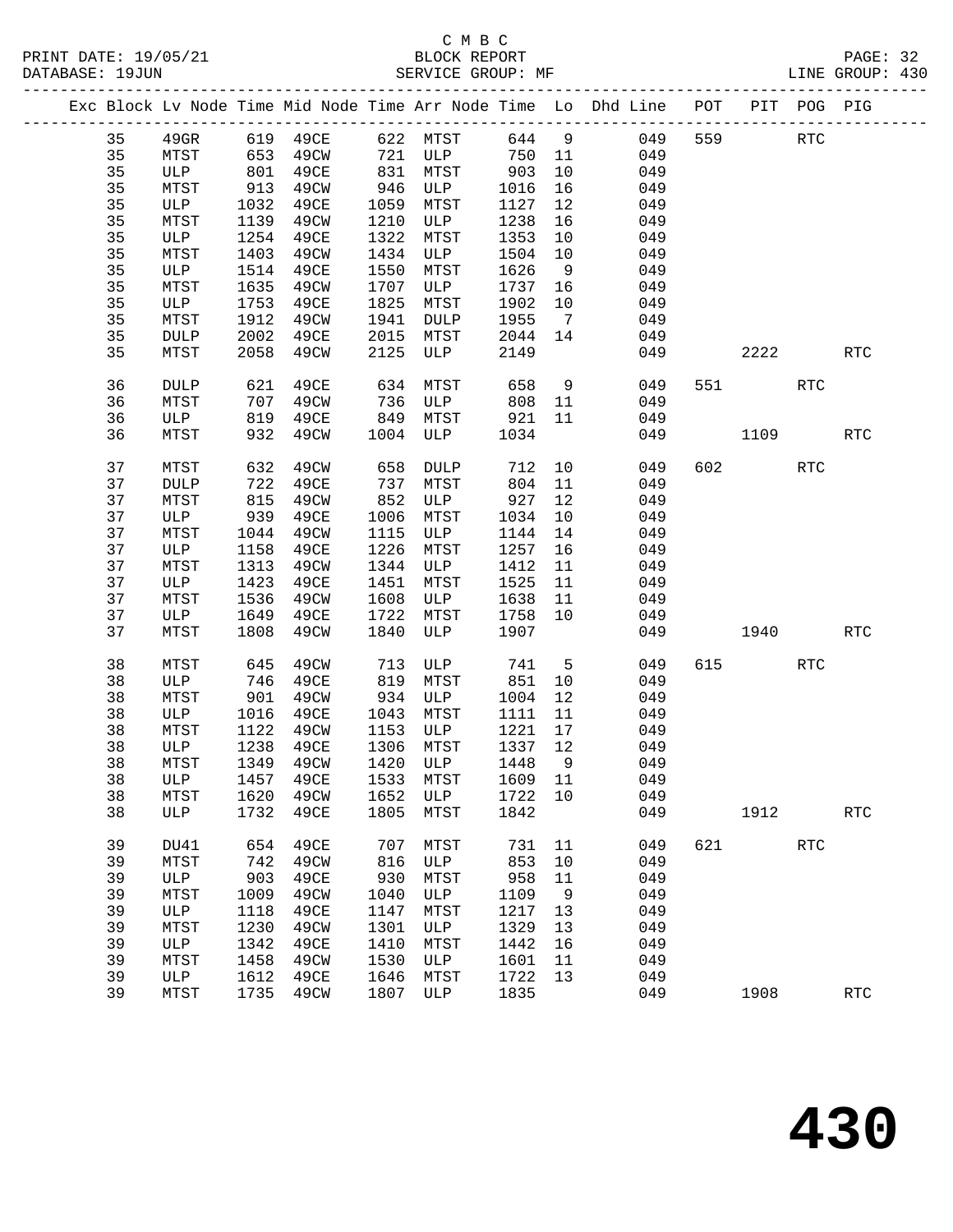|  |          |             |              | Exc Block Lv Node Time Mid Node Time Arr Node Time Lo Dhd Line POT |              |                |              |                      |            |     |         | PIT POG PIG |            |
|--|----------|-------------|--------------|--------------------------------------------------------------------|--------------|----------------|--------------|----------------------|------------|-----|---------|-------------|------------|
|  | 40       | 49CE        |              | 655 49CE                                                           |              | 655 MTST 717 9 |              |                      | 049        | 630 |         | <b>RTC</b>  |            |
|  | 40       | MTST        | 726<br>842   | 49CW                                                               | 758          | ULP            | 831          | 11                   | 049        |     |         |             |            |
|  | 40       | ULP         | 842          | 49CE                                                               | 909          | MTST           | 938          | 12                   | 049        |     |         |             |            |
|  | 40       | MTST        | 950          | 49CW                                                               | 1022         | ULP            | 1052         | 10                   | 049        |     |         |             |            |
|  | 40       | ULP         | 1102         | 49CE                                                               | 1131         | MTST           | 1201         | 12                   | 049        |     |         |             |            |
|  | 40       | MTST        | 1213         | 49CW                                                               | 1244         | ULP            | 1312         | 14                   | 049        |     |         |             |            |
|  | 40       | ULP         | 1326         | 49CE                                                               | 1354         | MTST           | 1425         | 16                   | 049        |     |         |             |            |
|  | 40       | MTST        | 1441         | 49CW                                                               | 1512         | ULP            | 1542         | 11                   | 049        |     |         |             |            |
|  | 40       | ULP         | 1553         | 49CE                                                               | 1628         | MTST           | 1704         | 11                   | 049        |     |         |             |            |
|  | 40       | MTST        | 1715         | 49CW                                                               | 1747         | ULP            | 1816         | 16                   | 049        |     |         |             |            |
|  | 40       | ULP         | 1832         | 49CE                                                               | 1900         | MTST           | 1933         |                      | 049        |     | 2003    |             | <b>RTC</b> |
|  |          |             |              |                                                                    |              |                |              |                      |            |     |         |             |            |
|  | 41       | MTST        | 700          | 49CW                                                               | 728          | ULP            | 757          | 10                   | 049        | 630 |         | <b>RTC</b>  |            |
|  | 41       | ULP         | 807          | 49CE                                                               | 837          | MTST           | 909          | 10                   | 049        |     |         |             |            |
|  | 41       | MTST        | 919          | 49CW                                                               | 952          | ULP            | 1022         | 17                   | 049        |     |         |             |            |
|  | 41       | ULP         | 1039         | 49CE                                                               | 1107         | MTST           | 1137         | 11                   | 049        |     |         |             |            |
|  | 41       | MTST        | 1148         | 49CW                                                               | 1219         | ULP            | 1247         | 15                   | 049        |     |         |             |            |
|  | 41       | ULP         | 1302         | 49CE                                                               | 1330         | MTST           | 1401         | 16                   | 049        |     |         |             |            |
|  | 41<br>41 | MTST<br>ULP | 1417<br>1528 | 49CW<br>49CE                                                       | 1448<br>1605 | ULP<br>MTST    | 1518<br>1641 | 10<br>9              | 049<br>049 |     |         |             |            |
|  | 41       | MTST        | 1650         | 49CW                                                               | 1722         | ULP            | 1752         | 14                   | 049        |     |         |             |            |
|  | 41       | ULP         | 1806         | 49CE                                                               | 1838         | MTST           | 1912         | 11                   | 049        |     |         |             |            |
|  | 41       | MTST        | 1923         | 49CW                                                               | 1952         | ULP            | 2019         | 5                    | 049        |     |         |             |            |
|  | 41       | ULP         | 2024         | 49CE                                                               | 2051         | MTST           | 2119         | 6                    | 049        |     |         |             |            |
|  | 41       | MTST        | 2125         | 49CW                                                               | 2152         | G49S           | 2156         |                      | 049        |     | 2211    |             | <b>RTC</b> |
|  |          |             |              |                                                                    |              |                |              |                      |            |     |         |             |            |
|  | 42       | DU41        | 705          | 49CE                                                               | 719          | MTST           | 744          | 10                   | 049        |     | 632 639 | <b>RTC</b>  |            |
|  | 42       | MTST        | 754          | 49CW                                                               | 828          | ULP            | 905          | 12                   | 049        |     |         |             |            |
|  | 42       | ULP         | 917          | 49CE                                                               | 944          | MTST           | 1012         | 10                   | 049        |     |         |             |            |
|  | 42       | MTST        | 1022         | 49CW                                                               | 1053         | ULP            | 1122         | 12                   | 049        |     |         |             |            |
|  | 42       | ULP         | 1134         | 49CE                                                               | 1202         | MTST           | 1233         | 14                   | 049        |     |         |             |            |
|  | 42       | MTST        | 1247         | 49CW                                                               | 1318         | ULP            | 1346         | 10                   | 049        |     |         |             |            |
|  | 42       | ULP         | 1356         | 49CE                                                               | 1424         | MTST           | 1456         | 11                   | 049        |     |         |             |            |
|  | 42       | MTST        | 1507         | 49CW                                                               | 1539         | ULP            | 1610         | 15                   | 049        |     |         |             |            |
|  | 42       | ULP         | 1625         | 49CE                                                               | 1659         | MTST           | 1735         | 10                   | 049        |     |         |             |            |
|  | 42       | MTST        | 1745         | 49CW                                                               | 1817         | ULP            | 1845         |                      | 049        |     | 1918    |             | <b>RTC</b> |
|  | 43       | MTST        | 714          | 49CW                                                               |              | 743 ULP        | 815 10       |                      | 049        |     | 644     | <b>RTC</b>  |            |
|  | 43       | ULP         | 825          | 49CE                                                               |              | 855 MTST       | 927 11       |                      | 049        |     |         |             |            |
|  | 43       |             |              | MTST 938 49CW 1010 ULP 1040 7                                      |              |                |              |                      | 049        |     |         |             |            |
|  | 43       | ULP         | 1047         | 49CE                                                               | 1115         | MTST           | 1145         | 11                   | 049        |     |         |             |            |
|  | 43       | MTST        | 1156         | 49CW                                                               | 1227         | ULP            | 1255         | 15                   | 049        |     |         |             |            |
|  | 43       | ULP         | 1310         | 49CE                                                               | 1338         | MTST           | 1409         | 14                   | 049        |     |         |             |            |
|  | 43       | MTST        | 1423         | 49CW                                                               | 1454         | ULP            | 1524         | 9                    | 049        |     |         |             |            |
|  | 43       | ULP         | 1533         | 49CE                                                               | 1610         | MTST           | 1646         | 9                    | 049        |     |         |             |            |
|  | 43       | MTST        | 1655         | 49CW                                                               | 1727         | ULP            | 1757         | 15                   | 049        |     |         |             |            |
|  | 43       | ULP         | 1812         | 49CE                                                               | 1844         | MTST           | 1918         |                      | 049        |     | 1948    |             | RTC        |
|  |          |             |              |                                                                    |              |                |              |                      |            |     |         |             |            |
|  | 44       | 49GR        | 721<br>803   | 49CE<br>49CW                                                       | 725<br>840   | MTST<br>ULP    | 750<br>917   | 13<br>$\overline{7}$ | 049<br>049 | 701 |         | RTC         |            |
|  | 44<br>44 | MTST<br>ULP | 924          | 49CE                                                               | 951          | MTST           | 1019         | 10                   | 049        |     |         |             |            |
|  | 44       | MTST        | 1029         | 49CW                                                               | 1100         | ULP            | 1129         | 13                   | 049        |     |         |             |            |
|  | 44       | ULP         | 1142         | 49CE                                                               | 1210         | MTST           | 1241         | 15                   | 049        |     |         |             |            |
|  | 44       | MTST        | 1256         | 49CW                                                               | 1327         | ULP            | 1355         | 14                   | 049        |     |         |             |            |
|  | 44       | ULP         | 1409         | 49CE                                                               | 1437         | MTST           | 1511         | 10                   | 049        |     |         |             |            |
|  | 44       | MTST        | 1521         | 49CW                                                               | 1554         | ULP            | 1624         | 11                   | 049        |     |         |             |            |
|  |          |             |              |                                                                    |              |                |              |                      |            |     |         |             |            |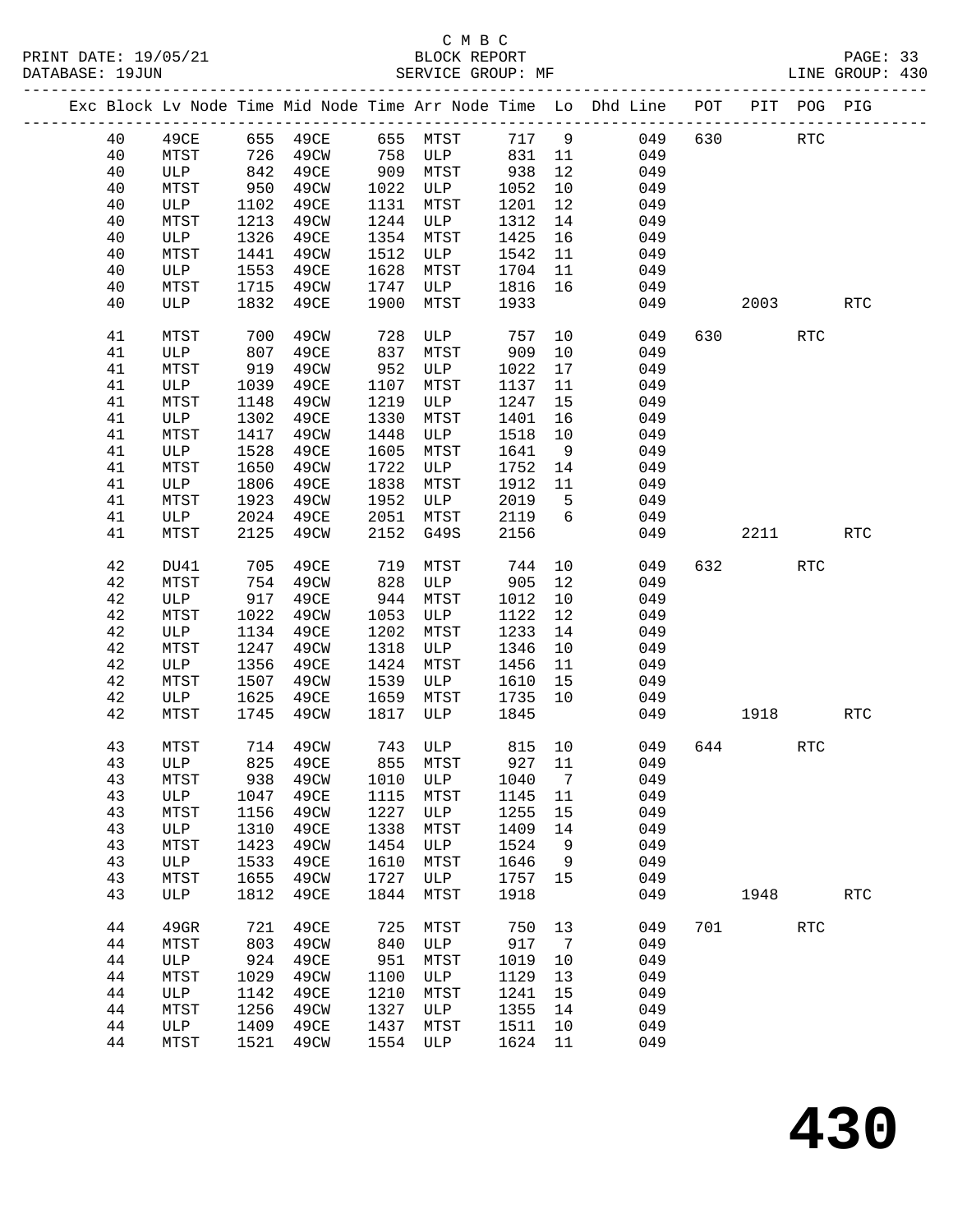| Exc Block Lv Node Time Mid Node Time Arr Node Time Lo Dhd Line POT PIT POG PIG<br>44<br>ULP 1635 49CE 1708 MTST 1744 12<br>049<br>1756 49CW 1828 ULP 1856<br>44<br>MTST<br>049<br>1929<br>RTC<br>45<br>MTST<br>732<br>49CW<br>804 ULP<br>839 10<br>049<br>657<br>RTC<br>45<br>849<br>49CE<br>916 MTST<br>945 11<br>049<br>ULP<br>45<br>956<br>49CW<br>1028 ULP<br>1058<br>049<br>1133<br>MTST<br><b>RTC</b><br>46<br>735<br>49CE<br>750<br>702<br><b>RTC</b><br>MTST<br>817<br>10<br>049<br>DU41<br>827<br>46<br>49CW<br>904 ULP<br>935<br>049<br>MTST<br>11<br>46<br>946<br>49CE<br>1013<br>MTST<br>11<br>049<br>ULP<br>1041<br>1052<br>49CW<br>1123<br>46<br>ULP<br>1152<br>14<br>049<br>MTST<br>49CE<br>1234<br>46<br>ULP<br>1206<br>MTST<br>1305<br>16<br>049<br>1352<br>46<br>1321<br>49CW<br>1420<br>10<br>049<br>MTST<br>ULP<br>46<br>1430<br>49CE<br>1458<br>1532<br>8 <sup>8</sup><br>049<br>ULP<br>MTST<br>46<br>1540<br>49CW<br>1612<br>ULP<br>1642<br>049<br>MTST<br>11<br>46<br>1653<br>49CE<br>1726<br>ULP<br>MTST<br>1802<br>13<br>049<br>46<br>1815<br>49CW<br>1847 ULP<br>049<br>MTST<br>1914<br>10<br>46<br>1924<br>1951<br>2020 16<br>ULP<br>49CE<br>MTST<br>049<br>2036<br>2103<br>46<br>MTST<br>49CW<br>ULP<br>2127<br>049<br>2200<br><b>RTC</b><br>47<br>$49$ GR<br>738<br>49CE<br>810 11<br>049<br>708<br>743<br>MTST<br>RTC<br>933<br>821 49CW<br>858<br>ULP<br>049<br>1008<br>47<br>MTST<br><b>RTC</b><br>48<br>742<br>49CE<br>757<br>824<br>$\overline{9}$<br>709<br>RTC<br>DU41<br>MTST<br>049<br>48<br>MTST<br>833<br>49CW<br>910<br>941<br>13<br>049<br>ULP<br>48<br>954 49CE<br>1021<br>10<br>049<br>ULP<br>MTST<br>1049<br>48<br>MTST<br>1059<br>49CW<br>1130<br>049<br>ULP<br>1158<br>16<br>48<br>1214<br>49CE<br>1242<br>1313<br>ULP<br>MTST<br>15<br>049<br>1359<br>48<br>1328<br>49CW<br>1427<br>049<br>MTST<br>ULP<br>6<br>48<br>1433<br>49CE<br>1505<br>1539<br>15<br>049<br>ULP<br>MTST<br>1626<br>48<br>MTST<br>1554<br>49CW<br>1656<br>049<br>ULP<br>11<br>48<br>1707<br>49CE<br>1740<br>1818<br>049<br>ULP<br>MTST<br>11<br>48<br>1829<br>49CW<br>1900<br>1927<br>049<br>MTST<br>ULP<br>9<br>48<br>1936<br>49CE<br>2003<br>2032<br>049<br>ULP<br>MTST<br>16<br>2115<br>2126<br>14<br>48<br>MTST<br>2048<br>49CW<br>049<br>DULP<br>2140<br>2151<br>2220<br>48<br><b>DULP</b><br>49CE<br>MTST<br>049<br>2245<br>RTC<br>49<br>747<br>49CE<br>805 MTST 834 5<br>916 ULP 947 14<br>DU41<br>049<br>714<br>RTC<br>839 49CW<br>49<br>MTST<br>049<br>ULP 1001 49CE 1028 MTST 1056 11 049<br>49<br>1138<br>049<br>49<br>MTST<br>1107<br>49CW<br>ULP<br>1206<br>16<br>49<br>1222<br>1250<br>1321<br>049<br>ULP<br>49CE<br>MTST<br>14<br>49<br>1335<br>1406<br>1434<br>11<br>049<br>MTST<br>49CW<br>ULP<br>49<br>1445<br>1519<br>1555<br>049<br>ULP<br>49CE<br>MTST<br>15<br>1642<br>49<br>MTST<br>1610<br>49CW<br>ULP<br>1712<br>14<br>049<br>49<br>1726<br>49CE<br>1759<br>1836<br>049<br>ULP<br>MTST<br>13<br>49<br>1849<br>1920<br>1947<br>13<br>049<br>MTST<br>49CW<br>ULP<br>49<br>2000<br>49CE<br>2027<br>049<br>ULP<br>MTST<br>2056<br>14<br>2137<br>049<br>49<br>MTST<br>2110<br>49CW<br><b>DULP</b><br>2148<br>$\overline{4}$<br>49<br>2152<br>49CE<br>2203<br>2228<br>049<br><b>DULP</b><br>MTST<br>10<br>49<br>2238<br>2302<br>2312<br>10<br>049<br>MTST<br>49CW<br>DULP<br>49<br>2322<br>49CE<br>2333<br>2357<br>15<br>049<br>DULP<br>MTST<br>2412<br>2432<br>G49S<br>2435<br>049<br>49<br>MTST<br>49CW<br>2450<br><b>RTC</b><br>50<br>49CW<br>824<br>049<br>731<br>$\operatorname{RTC}$<br>49TY<br>801<br>5<br>16<br>50<br>845 49CW<br>922 ULP<br>953<br>049<br>1028<br>$\operatorname{RTC}$<br>MTST |  |  |  |  |  |  |  |  |
|-------------------------------------------------------------------------------------------------------------------------------------------------------------------------------------------------------------------------------------------------------------------------------------------------------------------------------------------------------------------------------------------------------------------------------------------------------------------------------------------------------------------------------------------------------------------------------------------------------------------------------------------------------------------------------------------------------------------------------------------------------------------------------------------------------------------------------------------------------------------------------------------------------------------------------------------------------------------------------------------------------------------------------------------------------------------------------------------------------------------------------------------------------------------------------------------------------------------------------------------------------------------------------------------------------------------------------------------------------------------------------------------------------------------------------------------------------------------------------------------------------------------------------------------------------------------------------------------------------------------------------------------------------------------------------------------------------------------------------------------------------------------------------------------------------------------------------------------------------------------------------------------------------------------------------------------------------------------------------------------------------------------------------------------------------------------------------------------------------------------------------------------------------------------------------------------------------------------------------------------------------------------------------------------------------------------------------------------------------------------------------------------------------------------------------------------------------------------------------------------------------------------------------------------------------------------------------------------------------------------------------------------------------------------------------------------------------------------------------------------------------------------------------------------------------------------------------------------------------------------------------------------------------------------------------------------------------------------------------------------------------------------------------------------------------------------------------------------------------------------------------------------------------------------------------------------------------------------------------------------------------------------------------------------------------------------------------------------------------------------------------------------------------------------------------------------------------------------------------------------------------------------------------------------------------------------------------------------------------------------------------------------------|--|--|--|--|--|--|--|--|
|                                                                                                                                                                                                                                                                                                                                                                                                                                                                                                                                                                                                                                                                                                                                                                                                                                                                                                                                                                                                                                                                                                                                                                                                                                                                                                                                                                                                                                                                                                                                                                                                                                                                                                                                                                                                                                                                                                                                                                                                                                                                                                                                                                                                                                                                                                                                                                                                                                                                                                                                                                                                                                                                                                                                                                                                                                                                                                                                                                                                                                                                                                                                                                                                                                                                                                                                                                                                                                                                                                                                                                                                                                                 |  |  |  |  |  |  |  |  |
|                                                                                                                                                                                                                                                                                                                                                                                                                                                                                                                                                                                                                                                                                                                                                                                                                                                                                                                                                                                                                                                                                                                                                                                                                                                                                                                                                                                                                                                                                                                                                                                                                                                                                                                                                                                                                                                                                                                                                                                                                                                                                                                                                                                                                                                                                                                                                                                                                                                                                                                                                                                                                                                                                                                                                                                                                                                                                                                                                                                                                                                                                                                                                                                                                                                                                                                                                                                                                                                                                                                                                                                                                                                 |  |  |  |  |  |  |  |  |
|                                                                                                                                                                                                                                                                                                                                                                                                                                                                                                                                                                                                                                                                                                                                                                                                                                                                                                                                                                                                                                                                                                                                                                                                                                                                                                                                                                                                                                                                                                                                                                                                                                                                                                                                                                                                                                                                                                                                                                                                                                                                                                                                                                                                                                                                                                                                                                                                                                                                                                                                                                                                                                                                                                                                                                                                                                                                                                                                                                                                                                                                                                                                                                                                                                                                                                                                                                                                                                                                                                                                                                                                                                                 |  |  |  |  |  |  |  |  |
|                                                                                                                                                                                                                                                                                                                                                                                                                                                                                                                                                                                                                                                                                                                                                                                                                                                                                                                                                                                                                                                                                                                                                                                                                                                                                                                                                                                                                                                                                                                                                                                                                                                                                                                                                                                                                                                                                                                                                                                                                                                                                                                                                                                                                                                                                                                                                                                                                                                                                                                                                                                                                                                                                                                                                                                                                                                                                                                                                                                                                                                                                                                                                                                                                                                                                                                                                                                                                                                                                                                                                                                                                                                 |  |  |  |  |  |  |  |  |
|                                                                                                                                                                                                                                                                                                                                                                                                                                                                                                                                                                                                                                                                                                                                                                                                                                                                                                                                                                                                                                                                                                                                                                                                                                                                                                                                                                                                                                                                                                                                                                                                                                                                                                                                                                                                                                                                                                                                                                                                                                                                                                                                                                                                                                                                                                                                                                                                                                                                                                                                                                                                                                                                                                                                                                                                                                                                                                                                                                                                                                                                                                                                                                                                                                                                                                                                                                                                                                                                                                                                                                                                                                                 |  |  |  |  |  |  |  |  |
|                                                                                                                                                                                                                                                                                                                                                                                                                                                                                                                                                                                                                                                                                                                                                                                                                                                                                                                                                                                                                                                                                                                                                                                                                                                                                                                                                                                                                                                                                                                                                                                                                                                                                                                                                                                                                                                                                                                                                                                                                                                                                                                                                                                                                                                                                                                                                                                                                                                                                                                                                                                                                                                                                                                                                                                                                                                                                                                                                                                                                                                                                                                                                                                                                                                                                                                                                                                                                                                                                                                                                                                                                                                 |  |  |  |  |  |  |  |  |
|                                                                                                                                                                                                                                                                                                                                                                                                                                                                                                                                                                                                                                                                                                                                                                                                                                                                                                                                                                                                                                                                                                                                                                                                                                                                                                                                                                                                                                                                                                                                                                                                                                                                                                                                                                                                                                                                                                                                                                                                                                                                                                                                                                                                                                                                                                                                                                                                                                                                                                                                                                                                                                                                                                                                                                                                                                                                                                                                                                                                                                                                                                                                                                                                                                                                                                                                                                                                                                                                                                                                                                                                                                                 |  |  |  |  |  |  |  |  |
|                                                                                                                                                                                                                                                                                                                                                                                                                                                                                                                                                                                                                                                                                                                                                                                                                                                                                                                                                                                                                                                                                                                                                                                                                                                                                                                                                                                                                                                                                                                                                                                                                                                                                                                                                                                                                                                                                                                                                                                                                                                                                                                                                                                                                                                                                                                                                                                                                                                                                                                                                                                                                                                                                                                                                                                                                                                                                                                                                                                                                                                                                                                                                                                                                                                                                                                                                                                                                                                                                                                                                                                                                                                 |  |  |  |  |  |  |  |  |
|                                                                                                                                                                                                                                                                                                                                                                                                                                                                                                                                                                                                                                                                                                                                                                                                                                                                                                                                                                                                                                                                                                                                                                                                                                                                                                                                                                                                                                                                                                                                                                                                                                                                                                                                                                                                                                                                                                                                                                                                                                                                                                                                                                                                                                                                                                                                                                                                                                                                                                                                                                                                                                                                                                                                                                                                                                                                                                                                                                                                                                                                                                                                                                                                                                                                                                                                                                                                                                                                                                                                                                                                                                                 |  |  |  |  |  |  |  |  |
|                                                                                                                                                                                                                                                                                                                                                                                                                                                                                                                                                                                                                                                                                                                                                                                                                                                                                                                                                                                                                                                                                                                                                                                                                                                                                                                                                                                                                                                                                                                                                                                                                                                                                                                                                                                                                                                                                                                                                                                                                                                                                                                                                                                                                                                                                                                                                                                                                                                                                                                                                                                                                                                                                                                                                                                                                                                                                                                                                                                                                                                                                                                                                                                                                                                                                                                                                                                                                                                                                                                                                                                                                                                 |  |  |  |  |  |  |  |  |
|                                                                                                                                                                                                                                                                                                                                                                                                                                                                                                                                                                                                                                                                                                                                                                                                                                                                                                                                                                                                                                                                                                                                                                                                                                                                                                                                                                                                                                                                                                                                                                                                                                                                                                                                                                                                                                                                                                                                                                                                                                                                                                                                                                                                                                                                                                                                                                                                                                                                                                                                                                                                                                                                                                                                                                                                                                                                                                                                                                                                                                                                                                                                                                                                                                                                                                                                                                                                                                                                                                                                                                                                                                                 |  |  |  |  |  |  |  |  |
|                                                                                                                                                                                                                                                                                                                                                                                                                                                                                                                                                                                                                                                                                                                                                                                                                                                                                                                                                                                                                                                                                                                                                                                                                                                                                                                                                                                                                                                                                                                                                                                                                                                                                                                                                                                                                                                                                                                                                                                                                                                                                                                                                                                                                                                                                                                                                                                                                                                                                                                                                                                                                                                                                                                                                                                                                                                                                                                                                                                                                                                                                                                                                                                                                                                                                                                                                                                                                                                                                                                                                                                                                                                 |  |  |  |  |  |  |  |  |
|                                                                                                                                                                                                                                                                                                                                                                                                                                                                                                                                                                                                                                                                                                                                                                                                                                                                                                                                                                                                                                                                                                                                                                                                                                                                                                                                                                                                                                                                                                                                                                                                                                                                                                                                                                                                                                                                                                                                                                                                                                                                                                                                                                                                                                                                                                                                                                                                                                                                                                                                                                                                                                                                                                                                                                                                                                                                                                                                                                                                                                                                                                                                                                                                                                                                                                                                                                                                                                                                                                                                                                                                                                                 |  |  |  |  |  |  |  |  |
|                                                                                                                                                                                                                                                                                                                                                                                                                                                                                                                                                                                                                                                                                                                                                                                                                                                                                                                                                                                                                                                                                                                                                                                                                                                                                                                                                                                                                                                                                                                                                                                                                                                                                                                                                                                                                                                                                                                                                                                                                                                                                                                                                                                                                                                                                                                                                                                                                                                                                                                                                                                                                                                                                                                                                                                                                                                                                                                                                                                                                                                                                                                                                                                                                                                                                                                                                                                                                                                                                                                                                                                                                                                 |  |  |  |  |  |  |  |  |
|                                                                                                                                                                                                                                                                                                                                                                                                                                                                                                                                                                                                                                                                                                                                                                                                                                                                                                                                                                                                                                                                                                                                                                                                                                                                                                                                                                                                                                                                                                                                                                                                                                                                                                                                                                                                                                                                                                                                                                                                                                                                                                                                                                                                                                                                                                                                                                                                                                                                                                                                                                                                                                                                                                                                                                                                                                                                                                                                                                                                                                                                                                                                                                                                                                                                                                                                                                                                                                                                                                                                                                                                                                                 |  |  |  |  |  |  |  |  |
|                                                                                                                                                                                                                                                                                                                                                                                                                                                                                                                                                                                                                                                                                                                                                                                                                                                                                                                                                                                                                                                                                                                                                                                                                                                                                                                                                                                                                                                                                                                                                                                                                                                                                                                                                                                                                                                                                                                                                                                                                                                                                                                                                                                                                                                                                                                                                                                                                                                                                                                                                                                                                                                                                                                                                                                                                                                                                                                                                                                                                                                                                                                                                                                                                                                                                                                                                                                                                                                                                                                                                                                                                                                 |  |  |  |  |  |  |  |  |
|                                                                                                                                                                                                                                                                                                                                                                                                                                                                                                                                                                                                                                                                                                                                                                                                                                                                                                                                                                                                                                                                                                                                                                                                                                                                                                                                                                                                                                                                                                                                                                                                                                                                                                                                                                                                                                                                                                                                                                                                                                                                                                                                                                                                                                                                                                                                                                                                                                                                                                                                                                                                                                                                                                                                                                                                                                                                                                                                                                                                                                                                                                                                                                                                                                                                                                                                                                                                                                                                                                                                                                                                                                                 |  |  |  |  |  |  |  |  |
|                                                                                                                                                                                                                                                                                                                                                                                                                                                                                                                                                                                                                                                                                                                                                                                                                                                                                                                                                                                                                                                                                                                                                                                                                                                                                                                                                                                                                                                                                                                                                                                                                                                                                                                                                                                                                                                                                                                                                                                                                                                                                                                                                                                                                                                                                                                                                                                                                                                                                                                                                                                                                                                                                                                                                                                                                                                                                                                                                                                                                                                                                                                                                                                                                                                                                                                                                                                                                                                                                                                                                                                                                                                 |  |  |  |  |  |  |  |  |
|                                                                                                                                                                                                                                                                                                                                                                                                                                                                                                                                                                                                                                                                                                                                                                                                                                                                                                                                                                                                                                                                                                                                                                                                                                                                                                                                                                                                                                                                                                                                                                                                                                                                                                                                                                                                                                                                                                                                                                                                                                                                                                                                                                                                                                                                                                                                                                                                                                                                                                                                                                                                                                                                                                                                                                                                                                                                                                                                                                                                                                                                                                                                                                                                                                                                                                                                                                                                                                                                                                                                                                                                                                                 |  |  |  |  |  |  |  |  |
|                                                                                                                                                                                                                                                                                                                                                                                                                                                                                                                                                                                                                                                                                                                                                                                                                                                                                                                                                                                                                                                                                                                                                                                                                                                                                                                                                                                                                                                                                                                                                                                                                                                                                                                                                                                                                                                                                                                                                                                                                                                                                                                                                                                                                                                                                                                                                                                                                                                                                                                                                                                                                                                                                                                                                                                                                                                                                                                                                                                                                                                                                                                                                                                                                                                                                                                                                                                                                                                                                                                                                                                                                                                 |  |  |  |  |  |  |  |  |
|                                                                                                                                                                                                                                                                                                                                                                                                                                                                                                                                                                                                                                                                                                                                                                                                                                                                                                                                                                                                                                                                                                                                                                                                                                                                                                                                                                                                                                                                                                                                                                                                                                                                                                                                                                                                                                                                                                                                                                                                                                                                                                                                                                                                                                                                                                                                                                                                                                                                                                                                                                                                                                                                                                                                                                                                                                                                                                                                                                                                                                                                                                                                                                                                                                                                                                                                                                                                                                                                                                                                                                                                                                                 |  |  |  |  |  |  |  |  |
|                                                                                                                                                                                                                                                                                                                                                                                                                                                                                                                                                                                                                                                                                                                                                                                                                                                                                                                                                                                                                                                                                                                                                                                                                                                                                                                                                                                                                                                                                                                                                                                                                                                                                                                                                                                                                                                                                                                                                                                                                                                                                                                                                                                                                                                                                                                                                                                                                                                                                                                                                                                                                                                                                                                                                                                                                                                                                                                                                                                                                                                                                                                                                                                                                                                                                                                                                                                                                                                                                                                                                                                                                                                 |  |  |  |  |  |  |  |  |
|                                                                                                                                                                                                                                                                                                                                                                                                                                                                                                                                                                                                                                                                                                                                                                                                                                                                                                                                                                                                                                                                                                                                                                                                                                                                                                                                                                                                                                                                                                                                                                                                                                                                                                                                                                                                                                                                                                                                                                                                                                                                                                                                                                                                                                                                                                                                                                                                                                                                                                                                                                                                                                                                                                                                                                                                                                                                                                                                                                                                                                                                                                                                                                                                                                                                                                                                                                                                                                                                                                                                                                                                                                                 |  |  |  |  |  |  |  |  |
|                                                                                                                                                                                                                                                                                                                                                                                                                                                                                                                                                                                                                                                                                                                                                                                                                                                                                                                                                                                                                                                                                                                                                                                                                                                                                                                                                                                                                                                                                                                                                                                                                                                                                                                                                                                                                                                                                                                                                                                                                                                                                                                                                                                                                                                                                                                                                                                                                                                                                                                                                                                                                                                                                                                                                                                                                                                                                                                                                                                                                                                                                                                                                                                                                                                                                                                                                                                                                                                                                                                                                                                                                                                 |  |  |  |  |  |  |  |  |
|                                                                                                                                                                                                                                                                                                                                                                                                                                                                                                                                                                                                                                                                                                                                                                                                                                                                                                                                                                                                                                                                                                                                                                                                                                                                                                                                                                                                                                                                                                                                                                                                                                                                                                                                                                                                                                                                                                                                                                                                                                                                                                                                                                                                                                                                                                                                                                                                                                                                                                                                                                                                                                                                                                                                                                                                                                                                                                                                                                                                                                                                                                                                                                                                                                                                                                                                                                                                                                                                                                                                                                                                                                                 |  |  |  |  |  |  |  |  |
|                                                                                                                                                                                                                                                                                                                                                                                                                                                                                                                                                                                                                                                                                                                                                                                                                                                                                                                                                                                                                                                                                                                                                                                                                                                                                                                                                                                                                                                                                                                                                                                                                                                                                                                                                                                                                                                                                                                                                                                                                                                                                                                                                                                                                                                                                                                                                                                                                                                                                                                                                                                                                                                                                                                                                                                                                                                                                                                                                                                                                                                                                                                                                                                                                                                                                                                                                                                                                                                                                                                                                                                                                                                 |  |  |  |  |  |  |  |  |
|                                                                                                                                                                                                                                                                                                                                                                                                                                                                                                                                                                                                                                                                                                                                                                                                                                                                                                                                                                                                                                                                                                                                                                                                                                                                                                                                                                                                                                                                                                                                                                                                                                                                                                                                                                                                                                                                                                                                                                                                                                                                                                                                                                                                                                                                                                                                                                                                                                                                                                                                                                                                                                                                                                                                                                                                                                                                                                                                                                                                                                                                                                                                                                                                                                                                                                                                                                                                                                                                                                                                                                                                                                                 |  |  |  |  |  |  |  |  |
|                                                                                                                                                                                                                                                                                                                                                                                                                                                                                                                                                                                                                                                                                                                                                                                                                                                                                                                                                                                                                                                                                                                                                                                                                                                                                                                                                                                                                                                                                                                                                                                                                                                                                                                                                                                                                                                                                                                                                                                                                                                                                                                                                                                                                                                                                                                                                                                                                                                                                                                                                                                                                                                                                                                                                                                                                                                                                                                                                                                                                                                                                                                                                                                                                                                                                                                                                                                                                                                                                                                                                                                                                                                 |  |  |  |  |  |  |  |  |
|                                                                                                                                                                                                                                                                                                                                                                                                                                                                                                                                                                                                                                                                                                                                                                                                                                                                                                                                                                                                                                                                                                                                                                                                                                                                                                                                                                                                                                                                                                                                                                                                                                                                                                                                                                                                                                                                                                                                                                                                                                                                                                                                                                                                                                                                                                                                                                                                                                                                                                                                                                                                                                                                                                                                                                                                                                                                                                                                                                                                                                                                                                                                                                                                                                                                                                                                                                                                                                                                                                                                                                                                                                                 |  |  |  |  |  |  |  |  |
|                                                                                                                                                                                                                                                                                                                                                                                                                                                                                                                                                                                                                                                                                                                                                                                                                                                                                                                                                                                                                                                                                                                                                                                                                                                                                                                                                                                                                                                                                                                                                                                                                                                                                                                                                                                                                                                                                                                                                                                                                                                                                                                                                                                                                                                                                                                                                                                                                                                                                                                                                                                                                                                                                                                                                                                                                                                                                                                                                                                                                                                                                                                                                                                                                                                                                                                                                                                                                                                                                                                                                                                                                                                 |  |  |  |  |  |  |  |  |
|                                                                                                                                                                                                                                                                                                                                                                                                                                                                                                                                                                                                                                                                                                                                                                                                                                                                                                                                                                                                                                                                                                                                                                                                                                                                                                                                                                                                                                                                                                                                                                                                                                                                                                                                                                                                                                                                                                                                                                                                                                                                                                                                                                                                                                                                                                                                                                                                                                                                                                                                                                                                                                                                                                                                                                                                                                                                                                                                                                                                                                                                                                                                                                                                                                                                                                                                                                                                                                                                                                                                                                                                                                                 |  |  |  |  |  |  |  |  |
|                                                                                                                                                                                                                                                                                                                                                                                                                                                                                                                                                                                                                                                                                                                                                                                                                                                                                                                                                                                                                                                                                                                                                                                                                                                                                                                                                                                                                                                                                                                                                                                                                                                                                                                                                                                                                                                                                                                                                                                                                                                                                                                                                                                                                                                                                                                                                                                                                                                                                                                                                                                                                                                                                                                                                                                                                                                                                                                                                                                                                                                                                                                                                                                                                                                                                                                                                                                                                                                                                                                                                                                                                                                 |  |  |  |  |  |  |  |  |
|                                                                                                                                                                                                                                                                                                                                                                                                                                                                                                                                                                                                                                                                                                                                                                                                                                                                                                                                                                                                                                                                                                                                                                                                                                                                                                                                                                                                                                                                                                                                                                                                                                                                                                                                                                                                                                                                                                                                                                                                                                                                                                                                                                                                                                                                                                                                                                                                                                                                                                                                                                                                                                                                                                                                                                                                                                                                                                                                                                                                                                                                                                                                                                                                                                                                                                                                                                                                                                                                                                                                                                                                                                                 |  |  |  |  |  |  |  |  |
|                                                                                                                                                                                                                                                                                                                                                                                                                                                                                                                                                                                                                                                                                                                                                                                                                                                                                                                                                                                                                                                                                                                                                                                                                                                                                                                                                                                                                                                                                                                                                                                                                                                                                                                                                                                                                                                                                                                                                                                                                                                                                                                                                                                                                                                                                                                                                                                                                                                                                                                                                                                                                                                                                                                                                                                                                                                                                                                                                                                                                                                                                                                                                                                                                                                                                                                                                                                                                                                                                                                                                                                                                                                 |  |  |  |  |  |  |  |  |
|                                                                                                                                                                                                                                                                                                                                                                                                                                                                                                                                                                                                                                                                                                                                                                                                                                                                                                                                                                                                                                                                                                                                                                                                                                                                                                                                                                                                                                                                                                                                                                                                                                                                                                                                                                                                                                                                                                                                                                                                                                                                                                                                                                                                                                                                                                                                                                                                                                                                                                                                                                                                                                                                                                                                                                                                                                                                                                                                                                                                                                                                                                                                                                                                                                                                                                                                                                                                                                                                                                                                                                                                                                                 |  |  |  |  |  |  |  |  |
|                                                                                                                                                                                                                                                                                                                                                                                                                                                                                                                                                                                                                                                                                                                                                                                                                                                                                                                                                                                                                                                                                                                                                                                                                                                                                                                                                                                                                                                                                                                                                                                                                                                                                                                                                                                                                                                                                                                                                                                                                                                                                                                                                                                                                                                                                                                                                                                                                                                                                                                                                                                                                                                                                                                                                                                                                                                                                                                                                                                                                                                                                                                                                                                                                                                                                                                                                                                                                                                                                                                                                                                                                                                 |  |  |  |  |  |  |  |  |
|                                                                                                                                                                                                                                                                                                                                                                                                                                                                                                                                                                                                                                                                                                                                                                                                                                                                                                                                                                                                                                                                                                                                                                                                                                                                                                                                                                                                                                                                                                                                                                                                                                                                                                                                                                                                                                                                                                                                                                                                                                                                                                                                                                                                                                                                                                                                                                                                                                                                                                                                                                                                                                                                                                                                                                                                                                                                                                                                                                                                                                                                                                                                                                                                                                                                                                                                                                                                                                                                                                                                                                                                                                                 |  |  |  |  |  |  |  |  |
|                                                                                                                                                                                                                                                                                                                                                                                                                                                                                                                                                                                                                                                                                                                                                                                                                                                                                                                                                                                                                                                                                                                                                                                                                                                                                                                                                                                                                                                                                                                                                                                                                                                                                                                                                                                                                                                                                                                                                                                                                                                                                                                                                                                                                                                                                                                                                                                                                                                                                                                                                                                                                                                                                                                                                                                                                                                                                                                                                                                                                                                                                                                                                                                                                                                                                                                                                                                                                                                                                                                                                                                                                                                 |  |  |  |  |  |  |  |  |
|                                                                                                                                                                                                                                                                                                                                                                                                                                                                                                                                                                                                                                                                                                                                                                                                                                                                                                                                                                                                                                                                                                                                                                                                                                                                                                                                                                                                                                                                                                                                                                                                                                                                                                                                                                                                                                                                                                                                                                                                                                                                                                                                                                                                                                                                                                                                                                                                                                                                                                                                                                                                                                                                                                                                                                                                                                                                                                                                                                                                                                                                                                                                                                                                                                                                                                                                                                                                                                                                                                                                                                                                                                                 |  |  |  |  |  |  |  |  |
|                                                                                                                                                                                                                                                                                                                                                                                                                                                                                                                                                                                                                                                                                                                                                                                                                                                                                                                                                                                                                                                                                                                                                                                                                                                                                                                                                                                                                                                                                                                                                                                                                                                                                                                                                                                                                                                                                                                                                                                                                                                                                                                                                                                                                                                                                                                                                                                                                                                                                                                                                                                                                                                                                                                                                                                                                                                                                                                                                                                                                                                                                                                                                                                                                                                                                                                                                                                                                                                                                                                                                                                                                                                 |  |  |  |  |  |  |  |  |
|                                                                                                                                                                                                                                                                                                                                                                                                                                                                                                                                                                                                                                                                                                                                                                                                                                                                                                                                                                                                                                                                                                                                                                                                                                                                                                                                                                                                                                                                                                                                                                                                                                                                                                                                                                                                                                                                                                                                                                                                                                                                                                                                                                                                                                                                                                                                                                                                                                                                                                                                                                                                                                                                                                                                                                                                                                                                                                                                                                                                                                                                                                                                                                                                                                                                                                                                                                                                                                                                                                                                                                                                                                                 |  |  |  |  |  |  |  |  |
|                                                                                                                                                                                                                                                                                                                                                                                                                                                                                                                                                                                                                                                                                                                                                                                                                                                                                                                                                                                                                                                                                                                                                                                                                                                                                                                                                                                                                                                                                                                                                                                                                                                                                                                                                                                                                                                                                                                                                                                                                                                                                                                                                                                                                                                                                                                                                                                                                                                                                                                                                                                                                                                                                                                                                                                                                                                                                                                                                                                                                                                                                                                                                                                                                                                                                                                                                                                                                                                                                                                                                                                                                                                 |  |  |  |  |  |  |  |  |
|                                                                                                                                                                                                                                                                                                                                                                                                                                                                                                                                                                                                                                                                                                                                                                                                                                                                                                                                                                                                                                                                                                                                                                                                                                                                                                                                                                                                                                                                                                                                                                                                                                                                                                                                                                                                                                                                                                                                                                                                                                                                                                                                                                                                                                                                                                                                                                                                                                                                                                                                                                                                                                                                                                                                                                                                                                                                                                                                                                                                                                                                                                                                                                                                                                                                                                                                                                                                                                                                                                                                                                                                                                                 |  |  |  |  |  |  |  |  |
|                                                                                                                                                                                                                                                                                                                                                                                                                                                                                                                                                                                                                                                                                                                                                                                                                                                                                                                                                                                                                                                                                                                                                                                                                                                                                                                                                                                                                                                                                                                                                                                                                                                                                                                                                                                                                                                                                                                                                                                                                                                                                                                                                                                                                                                                                                                                                                                                                                                                                                                                                                                                                                                                                                                                                                                                                                                                                                                                                                                                                                                                                                                                                                                                                                                                                                                                                                                                                                                                                                                                                                                                                                                 |  |  |  |  |  |  |  |  |
|                                                                                                                                                                                                                                                                                                                                                                                                                                                                                                                                                                                                                                                                                                                                                                                                                                                                                                                                                                                                                                                                                                                                                                                                                                                                                                                                                                                                                                                                                                                                                                                                                                                                                                                                                                                                                                                                                                                                                                                                                                                                                                                                                                                                                                                                                                                                                                                                                                                                                                                                                                                                                                                                                                                                                                                                                                                                                                                                                                                                                                                                                                                                                                                                                                                                                                                                                                                                                                                                                                                                                                                                                                                 |  |  |  |  |  |  |  |  |
|                                                                                                                                                                                                                                                                                                                                                                                                                                                                                                                                                                                                                                                                                                                                                                                                                                                                                                                                                                                                                                                                                                                                                                                                                                                                                                                                                                                                                                                                                                                                                                                                                                                                                                                                                                                                                                                                                                                                                                                                                                                                                                                                                                                                                                                                                                                                                                                                                                                                                                                                                                                                                                                                                                                                                                                                                                                                                                                                                                                                                                                                                                                                                                                                                                                                                                                                                                                                                                                                                                                                                                                                                                                 |  |  |  |  |  |  |  |  |
|                                                                                                                                                                                                                                                                                                                                                                                                                                                                                                                                                                                                                                                                                                                                                                                                                                                                                                                                                                                                                                                                                                                                                                                                                                                                                                                                                                                                                                                                                                                                                                                                                                                                                                                                                                                                                                                                                                                                                                                                                                                                                                                                                                                                                                                                                                                                                                                                                                                                                                                                                                                                                                                                                                                                                                                                                                                                                                                                                                                                                                                                                                                                                                                                                                                                                                                                                                                                                                                                                                                                                                                                                                                 |  |  |  |  |  |  |  |  |
|                                                                                                                                                                                                                                                                                                                                                                                                                                                                                                                                                                                                                                                                                                                                                                                                                                                                                                                                                                                                                                                                                                                                                                                                                                                                                                                                                                                                                                                                                                                                                                                                                                                                                                                                                                                                                                                                                                                                                                                                                                                                                                                                                                                                                                                                                                                                                                                                                                                                                                                                                                                                                                                                                                                                                                                                                                                                                                                                                                                                                                                                                                                                                                                                                                                                                                                                                                                                                                                                                                                                                                                                                                                 |  |  |  |  |  |  |  |  |
|                                                                                                                                                                                                                                                                                                                                                                                                                                                                                                                                                                                                                                                                                                                                                                                                                                                                                                                                                                                                                                                                                                                                                                                                                                                                                                                                                                                                                                                                                                                                                                                                                                                                                                                                                                                                                                                                                                                                                                                                                                                                                                                                                                                                                                                                                                                                                                                                                                                                                                                                                                                                                                                                                                                                                                                                                                                                                                                                                                                                                                                                                                                                                                                                                                                                                                                                                                                                                                                                                                                                                                                                                                                 |  |  |  |  |  |  |  |  |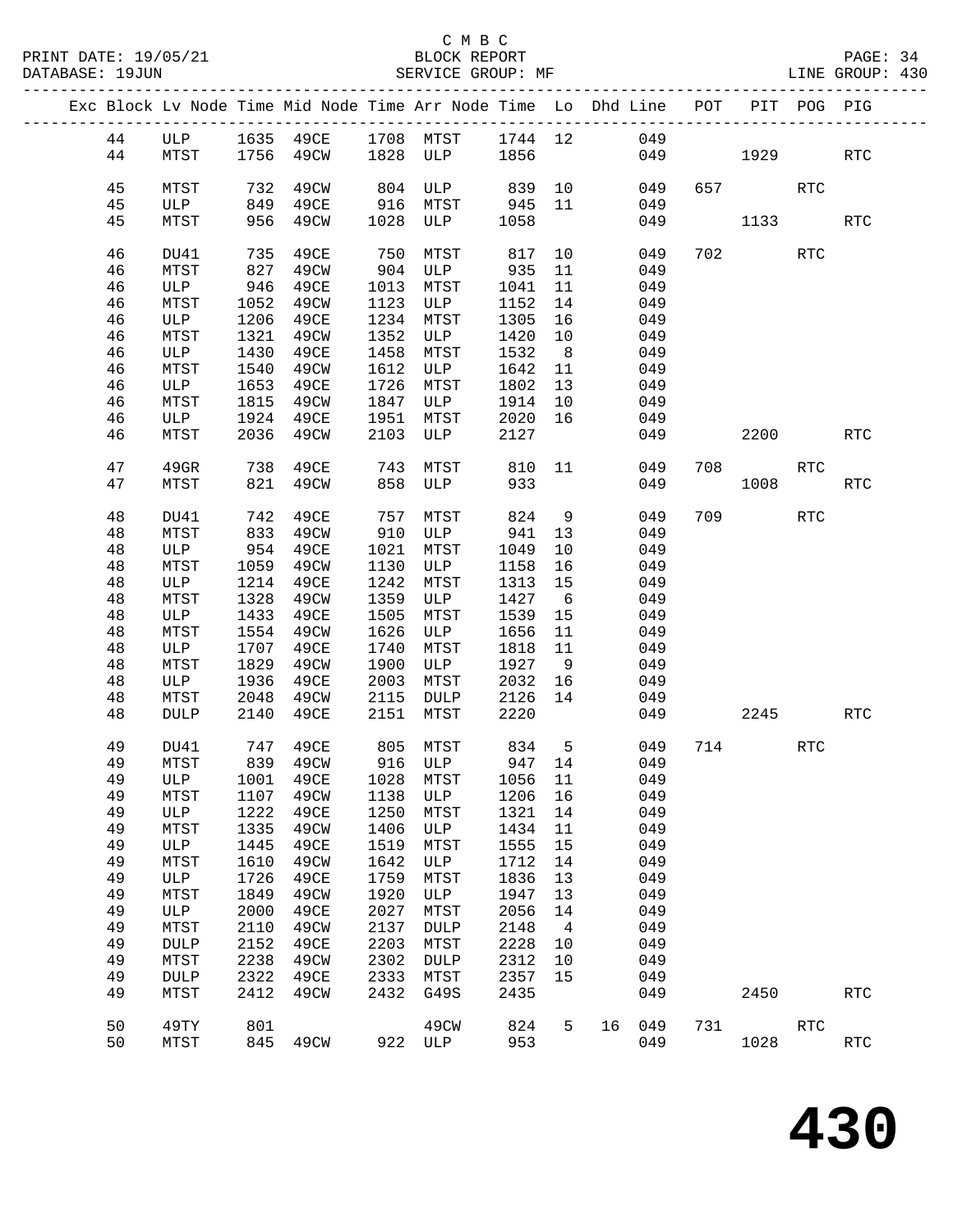|  |          |             |              |                                                   |              |             |              |                | Exc Block Lv Node Time Mid Node Time Arr Node Time Lo Dhd Line POT |          | PIT POG PIG       |            |                      |
|--|----------|-------------|--------------|---------------------------------------------------|--------------|-------------|--------------|----------------|--------------------------------------------------------------------|----------|-------------------|------------|----------------------|
|  | 51       | ULP         |              | 752 49CE                                          |              | 825 MTST    | 857 10       |                | 049                                                                |          | 707               | <b>RTC</b> |                      |
|  | 51       | MTST        |              |                                                   |              | 940 ULP     | 1010         | 14             | 049                                                                |          |                   |            |                      |
|  | 51       | ULP         |              | – <sub>→ →</sub><br>907 49CW<br>1001<br>1024 49CE | 1051         | MTST        | 1119         | 12             | 049                                                                |          |                   |            |                      |
|  | 51       |             |              | 49CW                                              | 1202         | ULP         |              |                | 049                                                                |          |                   |            |                      |
|  |          | MTST        | 1131         |                                                   |              |             | 1230         | 16             |                                                                    |          |                   |            |                      |
|  | 51       | ULP         | 1246         | 49CE                                              | 1314         | MTST        | 1345         | 11             | 049                                                                |          |                   |            |                      |
|  | 51       | MTST        | 1356         | 49CW                                              | 1427         | ULP         | 1455         | 14             | 049                                                                |          |                   |            |                      |
|  | 51       | ULP         | 1509         | 49CE                                              | 1545         | MTST        | 1621         | 9              | 049                                                                |          |                   |            |                      |
|  | 51       | MTST        | 1630         | 49CW                                              | 1702         | ULP         | 1732         | 14             | 049                                                                |          |                   |            |                      |
|  | 51       | ULP         | 1746         | 49CE                                              | 1818         | MTST        | 1855         | 6              | 049                                                                |          |                   |            |                      |
|  | 51       | MTST        | 1901         | 49CW                                              | 1930         | DULP        | 1944         |                | 049                                                                |          | 2005              |            | <b>RTC</b>           |
|  |          |             |              |                                                   |              |             |              |                |                                                                    |          |                   |            |                      |
|  | 52       | MTST        | 757          | 49CW                                              | 834          | ULP         | 911          |                | 049                                                                | 722      | 946               | RTC        | <b>RTC</b>           |
|  | 53       | ULP         | 813          | 49CE                                              | 843          | MTST        | 915 10       |                | 049                                                                | 728      |                   | RTC        |                      |
|  | 53       | MTST        | 925          | 49CW                                              | 958          | ULP         | 1028         |                | 049                                                                |          | 1103              |            | <b>RTC</b>           |
|  |          |             |              |                                                   |              |             |              |                |                                                                    |          |                   |            |                      |
|  | 54       | ULP         | 1403         | 49CE                                              | 1431         | MTST        | 1505         | 10             | 049                                                                |          | 1323              | RTC        |                      |
|  | 54       | MTST        | 1515         | 49CW                                              | 1548         | ULP         | 1618         | 13             | 049                                                                |          |                   |            |                      |
|  | 54       | ULP         | 1631         | 49CE                                              | 1704         | MTST        | 1740         | 10             | 049                                                                |          |                   |            |                      |
|  |          |             |              |                                                   |              |             |              |                |                                                                    |          |                   |            |                      |
|  | 54       | MTST        | 1750         | 49CW                                              | 1822         | ULP         | 1850         | 13             | 049                                                                |          |                   |            |                      |
|  | 54       | ULP         | 1903         | 49CE                                              | 1930         | MTST        | 1959         | 13             | 049                                                                |          |                   |            |                      |
|  | 54       | MTST        | 2012         | 49CW                                              | 2039         | ULP         | 2103         | 13             | 049                                                                |          |                   |            |                      |
|  | 54       | ULP         | 2116         | 49CE                                              | 2139         | MTST        | 2208         |                | 049                                                                |          | 2233              |            | RTC                  |
|  |          |             |              |                                                   |              |             |              |                |                                                                    |          |                   |            |                      |
|  | 55       | MTST        | 1410         | 49CW                                              | 1441         | ULP         | 1511         | 13             | 049                                                                |          | 1329              | <b>RTC</b> |                      |
|  | 55       | ULP         | 1524         | 49CE                                              | 1601         | MTST        | 1637         | 8 <sup>8</sup> | 049                                                                |          |                   |            |                      |
|  | 55       | MTST        | 1645         | 49CW                                              | 1717         | ULP         | 1747         | 12             | 049                                                                |          |                   |            |                      |
|  | 55       | ULP         | 1759         | 49CE                                              | 1831         | MTST        | 1905         |                | 049                                                                | 1935     |                   |            | RTC                  |
|  |          |             |              |                                                   |              |             |              |                |                                                                    |          |                   |            |                      |
|  | 56       | MTST        | 1435         | 49CW                                              | 1506         | ULP         | 1536         | 12             | 049                                                                |          | 1354              | RTC        |                      |
|  | 56       | ULP         | 1548         | 49CE                                              | 1623         | MTST        | 1659         | 11             | 049                                                                |          |                   |            |                      |
|  | 56       | MTST        | 1710         | 49CW                                              | 1742         | ULP         | 1812         |                | 049                                                                |          | 1849              |            | <b>RTC</b>           |
|  |          |             |              |                                                   |              |             |              |                |                                                                    |          |                   |            |                      |
|  | 57       | MTST        | 1446         | 49CW                                              | 1518         | ULP         | 1549         | 9              | 049                                                                | 1405     |                   | RTC        |                      |
|  |          |             |              |                                                   |              |             |              |                |                                                                    |          |                   |            |                      |
|  | 57       | ULP         | 1558         | 49CE                                              | 1632         | MTST        | 1708         | 12             | 049                                                                |          |                   |            |                      |
|  | 57       | MTST        | 1720         | 49CW                                              | 1752         | ULP         | 1821         |                | 049                                                                |          | 1858              |            | RTC                  |
|  |          |             |              |                                                   |              |             |              |                |                                                                    |          |                   |            |                      |
|  | 58       | MTST        | 1600         | 49CW                                              | 1632         | ULP         | 1702 11      |                |                                                                    | 049 1525 |                   | <b>RTC</b> |                      |
|  | 58       | ULP         |              | 1713 49CE                                         |              | 1746 MTST   | 1823         |                | 049                                                                |          | 1853              |            | RTC                  |
|  |          |             |              |                                                   |              |             |              |                |                                                                    |          |                   |            |                      |
|  | 59       | ULP         | 1616         | 49CE                                              |              | 1650 MTST   | 1726         |                | 049                                                                |          | 1530 1756 RTC RTC |            |                      |
|  |          |             |              |                                                   |              |             |              |                |                                                                    |          |                   |            |                      |
|  | 60       | 49CE        | 1512         | 49CE                                              | 1512         | MTST        | 1548         | 16             | 049                                                                | 1445     |                   | RTC        |                      |
|  | 60       | MTST        | 1604         | 49CW                                              | 1636         | ULP         | 1706         | 13             | 049                                                                |          |                   |            |                      |
|  | 60       | ULP         | 1719         | 49CE                                              | 1752         | MTST        | 1829         | 10             | 049                                                                |          |                   |            |                      |
|  | 60       | MTST        | 1839         | 49CW                                              | 1910         | DULP        | 1924         |                | 049                                                                |          | 1945              |            | <b>RTC</b>           |
|  |          |             |              |                                                   |              |             |              |                |                                                                    |          |                   |            |                      |
|  | 61       | 49BL        | 1528         | 49CE                                              | 1539         | MTST        | 1613         | 12             | 049                                                                | 1458     |                   | RTC        |                      |
|  | 61       | MTST        | 1625         | 49CW                                              | 1657         | ULP         | 1727         | 12             | 049                                                                |          |                   |            |                      |
|  | 61       | ULP         | 1739         | 49CE                                              | 1812         | MTST        | 1849         |                | 049                                                                |          | 1919              |            | <b>RTC</b>           |
|  |          |             |              |                                                   |              |             |              |                |                                                                    |          |                   |            |                      |
|  | 62       |             |              |                                                   |              |             |              |                |                                                                    |          |                   |            |                      |
|  |          | MTST        | 1531         | 49CW                                              | 1603         | ULP         | 1633 11      |                | 049                                                                | 1446     |                   | RTC        |                      |
|  |          |             |              |                                                   |              |             |              |                |                                                                    |          |                   |            |                      |
|  | 62       | ULP         | 1644         | 49CE                                              | 1717         | MTST        | 1753         |                | 049                                                                |          | 1823              |            | $\operatorname{RTC}$ |
|  |          |             |              |                                                   |              |             |              |                |                                                                    |          |                   |            |                      |
|  | 63<br>63 | MTST<br>ULP | 1545<br>1658 | 49CW<br>49CE                                      | 1617<br>1731 | ULP<br>MTST | 1647<br>1809 | 11             | 049<br>049                                                         | 1500     | 1839              | <b>RTC</b> | RTC                  |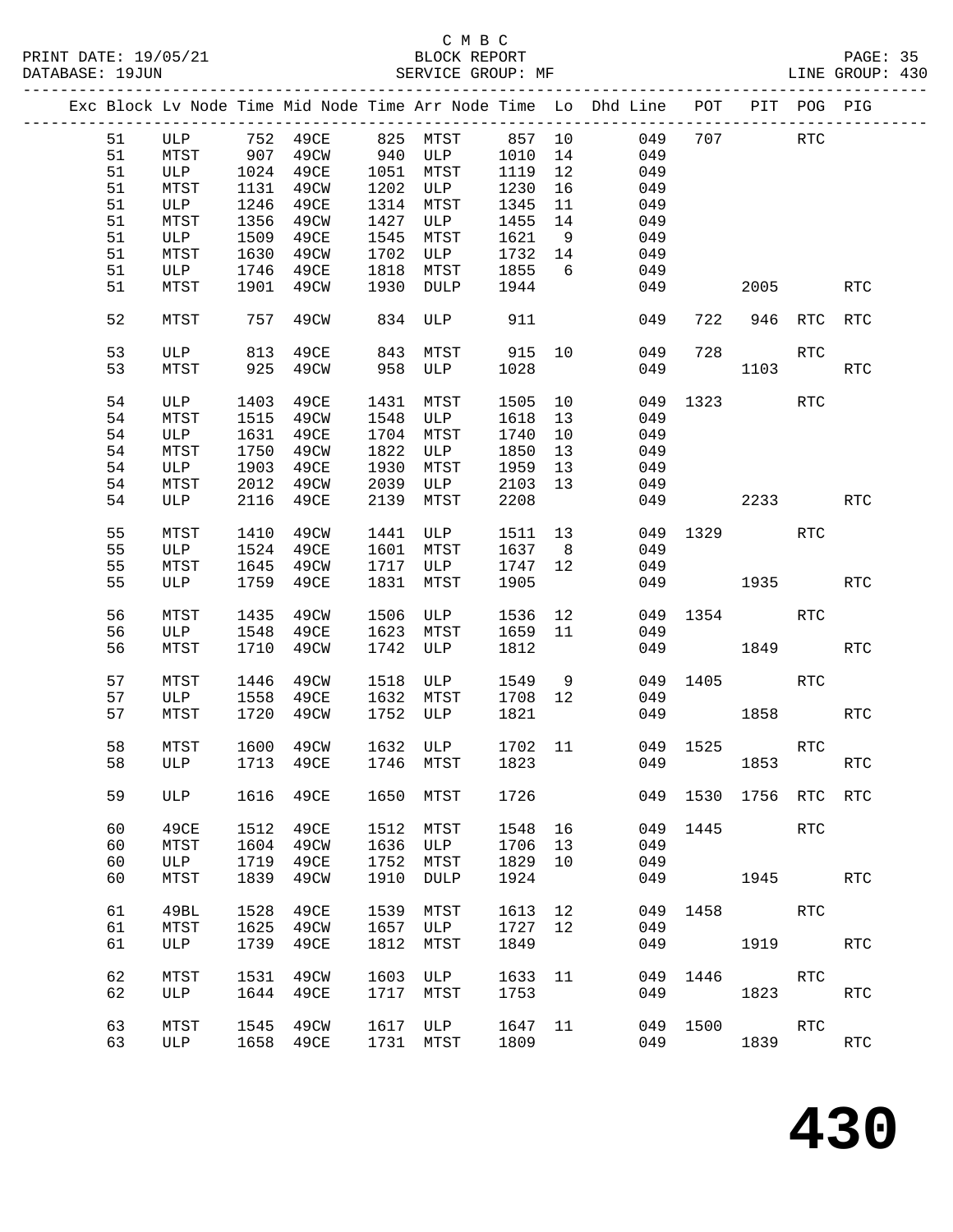|  |                |                     |                      |                      |                      | Exc Block Ly Node Time Mid Node Time Arr Node Time Lo Dhd Line |                      |         |                   | POT  | PIT  | POG        | PIG        |
|--|----------------|---------------------|----------------------|----------------------|----------------------|----------------------------------------------------------------|----------------------|---------|-------------------|------|------|------------|------------|
|  | 64<br>64       | ULP<br>MTST         | 1544<br>1705         | 49CE<br>49CW         | 1619<br>1737         | MTST<br>ULP                                                    | 1655<br>1807         | 10      | 049<br>049        | 1458 | 1844 | <b>RTC</b> | RTC        |
|  | 65<br>65<br>65 | MTST<br>ULP<br>MTST | 1549<br>1702<br>1821 | 49CW<br>49CE<br>49CW | 1621<br>1735<br>1853 | ULP<br>MTST<br>ULP                                             | 1651<br>1813<br>1920 | 11<br>8 | 049<br>049<br>049 | 1504 | 1953 | <b>RTC</b> | <b>RTC</b> |
|  | 66<br>66       | 49CE<br>MTST        | 1556<br>1640         | 49CE<br>49CW         | 1556<br>1712         | MTST<br>ULP                                                    | 1632<br>1742         | 8       | 049<br>049        | 1529 | 1822 | <b>RTC</b> | RTC        |
|  | 67<br>67       | ULP<br>MTST         | 1603<br>1725         | 49CE<br>49CW         | 1637<br>1757         | MTST<br>ULP                                                    | 1713<br>1826         | 12      | 049<br>049        | 1517 | 1903 | RTC        | RTC        |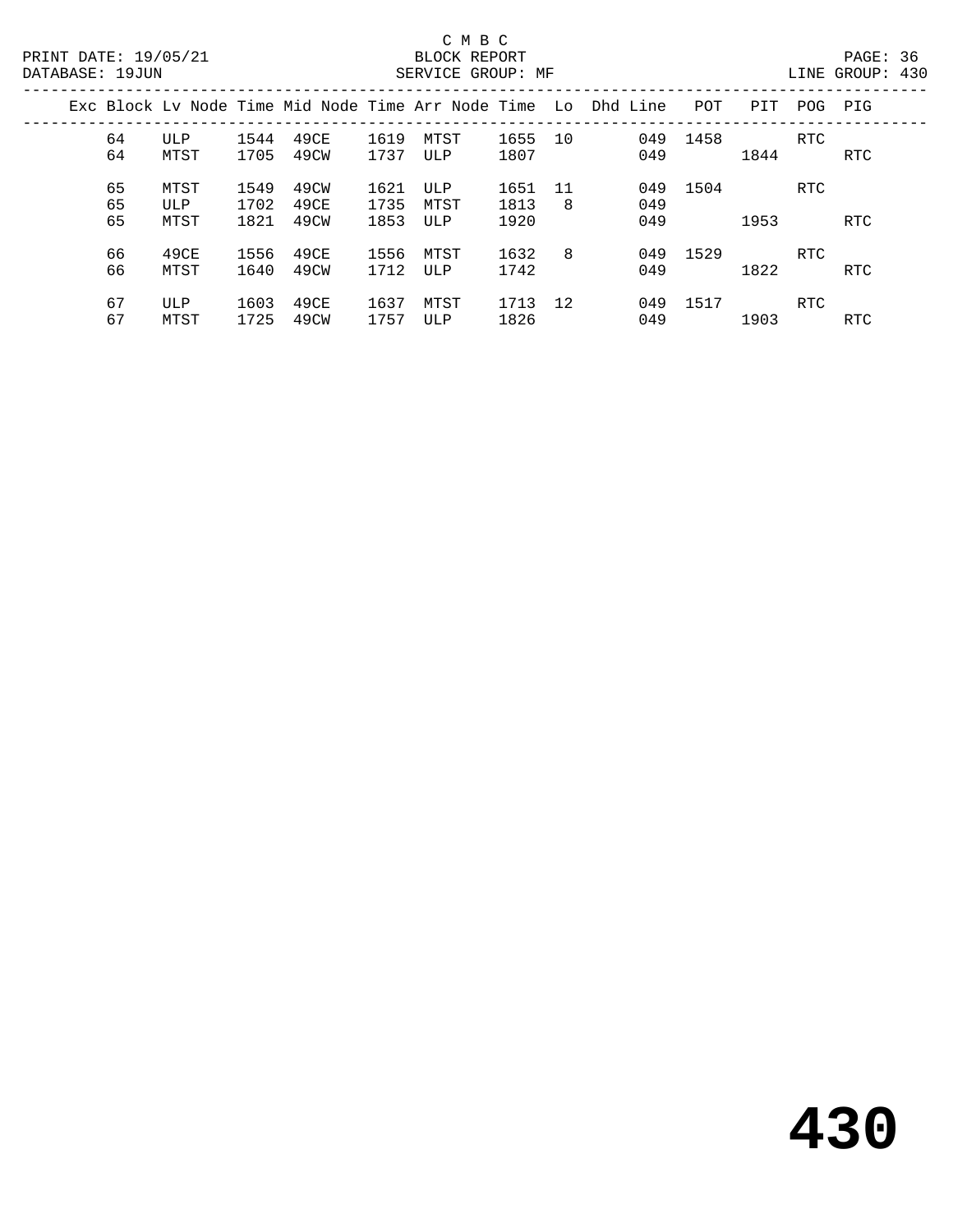| PRINT DATE: 19/05/21<br>DATABASE: 19JUN |              |              |                                                 |            |  | СМВС                | BLOCK REPORT         |                         |                                                                                                                                                         |          |         |            | PAGE: 37<br>LINE GROUP: 480 |  |
|-----------------------------------------|--------------|--------------|-------------------------------------------------|------------|--|---------------------|----------------------|-------------------------|---------------------------------------------------------------------------------------------------------------------------------------------------------|----------|---------|------------|-----------------------------|--|
|                                         | 2A52         |              | 2ND AV & 52A ST TERMINUS<br>BPST BRIDGEPORT STN |            |  |                     |                      |                         | BHST BRIGHOUSE STATION<br>OXVN OXFORD ST FS VINE AV                                                                                                     |          |         |            |                             |  |
|                                         |              |              |                                                 |            |  |                     |                      |                         | RECK RIVERPORT RECREATION COMPLEX RTC Richmond Depot<br>SCDL SCOTTSDALE SDRC SOUTH DELTA RECCENTRE<br>SSPR SOUTH SURREY PARK N RIDE ULP UNIVERSITY LOOP |          |         |            |                             |  |
|                                         |              |              |                                                 |            |  |                     |                      |                         | Exc Block Lv Node Time Mid Node Time Arr Node Time Lo Dhd Line POT PIT POG PIG                                                                          |          |         |            |                             |  |
|                                         |              | $\mathbf{1}$ |                                                 |            |  |                     |                      |                         | RRCX 608 BHST 629 BPST 639 22 403                                                                                                                       |          | 600 RTC |            |                             |  |
|                                         | $\mathbf{1}$ |              | BPST 701                                        |            |  | <b>ULP</b>          |                      |                         | 738 12 480                                                                                                                                              |          |         |            |                             |  |
|                                         | $\mathbf{1}$ |              | ULP 750                                         |            |  |                     |                      |                         | BPST 828 13 480                                                                                                                                         |          |         |            |                             |  |
|                                         | 1            |              | BPST                                            | 841<br>930 |  |                     | ULP 926<br>BPST 1006 | $4\overline{4}$         | 480                                                                                                                                                     |          |         |            |                             |  |
|                                         | $\mathbf 1$  |              | ULP                                             |            |  |                     | 1006 15              |                         | 480                                                                                                                                                     |          |         |            |                             |  |
|                                         | $\mathbf 1$  |              | BPST                                            | 1021       |  | ULP                 |                      |                         | 1101 9 480                                                                                                                                              |          |         |            |                             |  |
|                                         | $\mathbf 1$  |              | ULP                                             | 1110       |  | BPST                | 1148 13              |                         | 480                                                                                                                                                     |          |         |            |                             |  |
|                                         | $\mathbf 1$  |              | BPST                                            | 1201       |  | ULP                 | 1241 9               |                         | 480                                                                                                                                                     |          |         |            |                             |  |
|                                         | $\mathbf{1}$ |              | ULP                                             | 1250       |  | BPST                | 1329 12              |                         | 480                                                                                                                                                     |          |         |            |                             |  |
|                                         | $\mathbf 1$  |              | BPST                                            | 1341       |  | <b>ULP</b>          | 1421                 | 9                       | 480                                                                                                                                                     |          |         |            |                             |  |
|                                         | $\mathbf 1$  |              | ULP                                             | 1430       |  | BPST                | 1512                 | 9                       | 480                                                                                                                                                     |          |         |            |                             |  |
|                                         | 1            |              | BPST                                            | 1521       |  | ULP                 | 1603                 | $7\overline{ }$         | 480                                                                                                                                                     |          |         |            |                             |  |
|                                         | $\mathbf 1$  |              | ULP                                             | 1610       |  |                     | BPST 1654            | 7                       | 480                                                                                                                                                     |          |         |            |                             |  |
|                                         | $\mathbf 1$  |              | BPST                                            | 1701       |  |                     | ULP 1745             | 5                       | 480                                                                                                                                                     |          |         |            |                             |  |
|                                         | $\mathbf{1}$ |              | ULP                                             | 1750       |  | <b>BPST</b>         | 1834                 |                         |                                                                                                                                                         | 480 1847 |         |            | RTC                         |  |
|                                         | 2            |              | BPST                                            | 641        |  |                     | ULP 716 4            |                         | 480 -                                                                                                                                                   |          | 621 72  | RTC        |                             |  |
|                                         | 2            |              | ULP                                             | 720        |  | <b>BPST</b>         | 754 7                |                         | 480                                                                                                                                                     |          |         |            |                             |  |
|                                         | 2            |              | BPST                                            | 801        |  | <b>ULP</b>          | 847                  | $\overline{\mathbf{3}}$ | 480                                                                                                                                                     |          |         |            |                             |  |
|                                         | 2            |              | ULP                                             | 850        |  | BPST                | 926                  | 15                      | 480                                                                                                                                                     |          |         |            |                             |  |
|                                         | 2            |              | BPST                                            | 941        |  | ULP                 | 1021                 | 9                       | 480                                                                                                                                                     |          |         |            |                             |  |
|                                         | 2            |              | ULP                                             | 1030       |  | BPST                | 1108 13              |                         | 480                                                                                                                                                     |          |         |            |                             |  |
|                                         | 2            |              | BPST                                            | 1121       |  | ULP                 | 1201                 | 9                       | 480                                                                                                                                                     |          |         |            |                             |  |
|                                         | 2            |              | ULP                                             | 1210       |  | BPST                | 1248                 | 13                      | 480                                                                                                                                                     |          |         |            |                             |  |
|                                         | 2            |              | BPST                                            | 1301       |  | ULP                 | 1341                 | 9                       | 480                                                                                                                                                     |          |         |            |                             |  |
|                                         | 2            |              | ULP                                             | 1350       |  | BPST                | 1430                 | 11                      | 480                                                                                                                                                     |          |         |            |                             |  |
|                                         | 2            |              | BPST                                            | 1441       |  | <b>ULP</b>          | 1523                 |                         | $7\overline{ }$<br>480                                                                                                                                  |          |         |            |                             |  |
|                                         | 2            |              | ULP                                             | 1530       |  | BPST                | 1615                 |                         | 6 480                                                                                                                                                   |          |         |            |                             |  |
|                                         | 2            |              | BPST                                            | 1621       |  |                     | 1703                 | $7\overline{ }$         | 480                                                                                                                                                     |          |         |            |                             |  |
|                                         | 2            |              | ULP                                             | 1710       |  | ULP<br>pdgt<br>BPST | 1754                 | $\overline{7}$          | 480                                                                                                                                                     |          |         |            |                             |  |
|                                         | 2            |              | BPST 1801                                       |            |  |                     | ULP 1841             | 9                       | 480                                                                                                                                                     |          |         |            |                             |  |
|                                         | 2            |              | ULP                                             | 1850       |  | BPST                | 1928                 |                         | 480                                                                                                                                                     |          | 1941    |            | <b>RTC</b>                  |  |
|                                         | $\mathbf{3}$ |              | SCDL                                            | 650        |  | <b>BPST</b>         | 730                  | 11                      | 311                                                                                                                                                     | 622      |         | <b>RTC</b> |                             |  |
|                                         | 3            |              | <b>BPST</b>                                     | 741        |  | ULP                 | 821                  | 9                       | 480                                                                                                                                                     |          |         |            |                             |  |
|                                         | 3            |              | ULP                                             | 830        |  | <b>BPST</b>         | 906                  | 15                      | 480                                                                                                                                                     |          |         |            |                             |  |
|                                         | 3            |              | <b>BPST</b>                                     | 921        |  | ULP                 | 1001                 | 9                       | 480                                                                                                                                                     |          |         |            |                             |  |
|                                         | 3            |              | ULP                                             | 1010       |  | <b>BPST</b>         | 1046                 | 15                      | 480                                                                                                                                                     |          |         |            |                             |  |
|                                         | 3            |              | <b>BPST</b>                                     | 1101       |  | ULP                 | 1141                 | 9                       | 480                                                                                                                                                     |          |         |            |                             |  |
|                                         | 3            |              | ULP                                             | 1150       |  | <b>BPST</b>         | 1228                 | 13                      | 480                                                                                                                                                     |          |         |            |                             |  |
|                                         | 3            |              | <b>BPST</b>                                     | 1241       |  | ULP                 | 1321                 | 9                       | 480                                                                                                                                                     |          |         |            |                             |  |
|                                         | 3            |              | ULP                                             | 1330       |  | <b>BPST</b>         | 1410                 | 11                      | 480                                                                                                                                                     |          |         |            |                             |  |
|                                         | 3            |              | <b>BPST</b>                                     | 1421       |  | ULP                 | 1503                 | 7                       | 480                                                                                                                                                     |          |         |            |                             |  |
|                                         | 3            |              | ULP                                             | 1510       |  | <b>BPST</b>         | 1555                 | 6                       | 480                                                                                                                                                     |          |         |            |                             |  |
|                                         | 3            |              | <b>BPST</b>                                     | 1601       |  | ULP                 | 1643                 | 7                       | 480                                                                                                                                                     |          |         |            |                             |  |
|                                         | 3            |              | ULP                                             | 1650       |  | BPST                | 1734                 | 7                       | 480                                                                                                                                                     |          |         |            |                             |  |
|                                         | 3            |              | BPST                                            | 1741       |  | ULP                 | 1825                 | 5                       | 480                                                                                                                                                     |          |         |            |                             |  |
|                                         | 3            |              | ULP                                             | 1830       |  | <b>BPST</b>         | 1908                 |                         | 480                                                                                                                                                     |          | 1921    |            | <b>RTC</b>                  |  |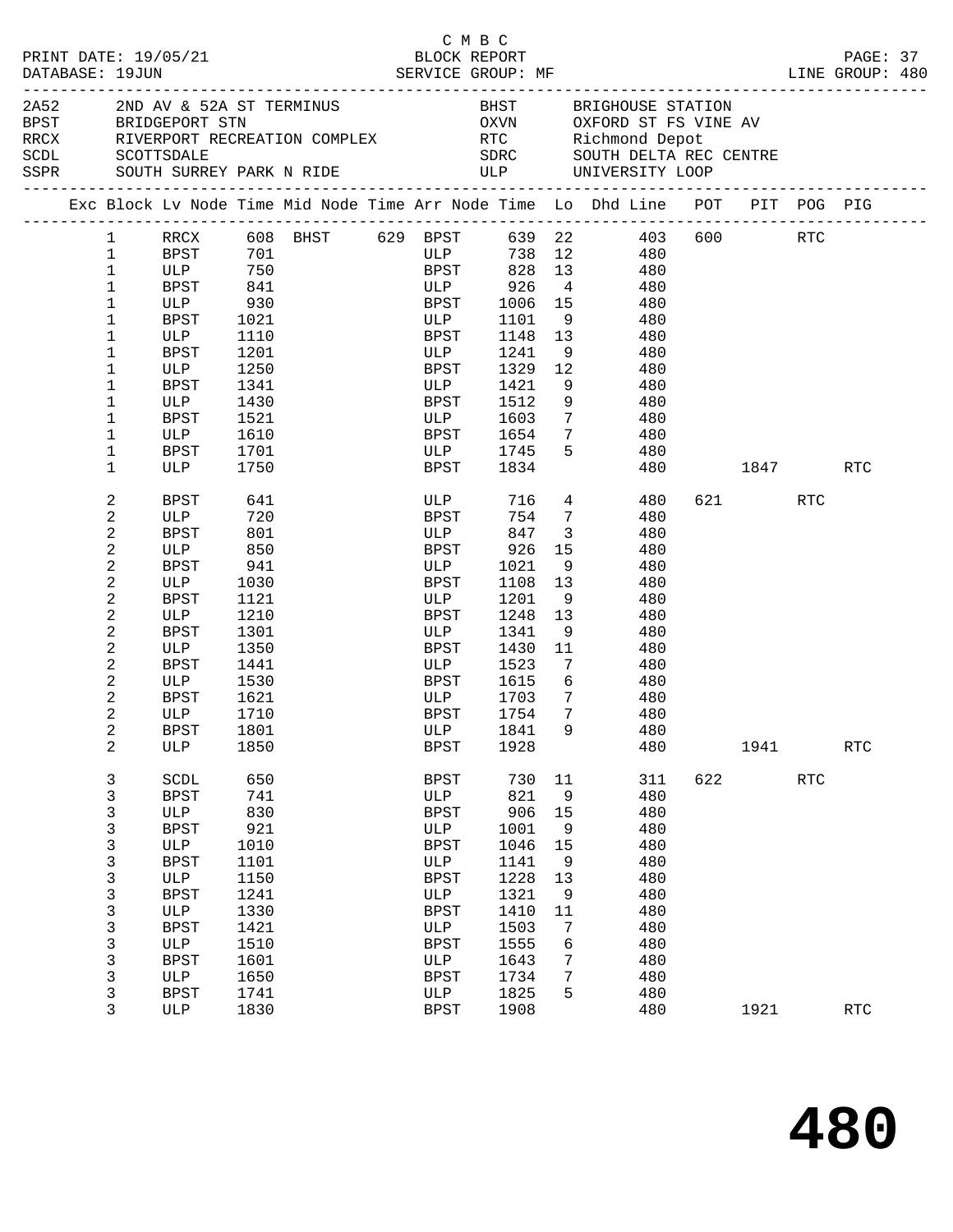## C M B C<br>BLOCK REPORT

PAGE: 38<br>LINE GROUP: 480

|  |        |                    |              |             |     |             |              |         | Exc Block Lv Node Time Mid Node Time Arr Node Time Lo Dhd Line | POT |      | PIT POG PIG |            |
|--|--------|--------------------|--------------|-------------|-----|-------------|--------------|---------|----------------------------------------------------------------|-----|------|-------------|------------|
|  | 4      | <b>OXVN</b>        | 709          | SSPR        | 725 | BPST        | 759          | 22      | 351                                                            | 642 |      | <b>RTC</b>  |            |
|  | 4      | <b>BPST</b>        | 821          |             |     | ULP         | 906          | 4       | 480                                                            |     |      |             |            |
|  | 4      | ULP                | 910          |             |     | BPST        | 946          | 15      | 480                                                            |     |      |             |            |
|  | 4      | <b>BPST</b>        | 1001         |             |     | ULP         | 1041         | 9       | 480                                                            |     |      |             |            |
|  | 4      | ULP                | 1050         |             |     | BPST        | 1128         | 13      | 480                                                            |     |      |             |            |
|  | 4      | <b>BPST</b>        | 1141         |             |     | ULP         | 1221         | 9       | 480                                                            |     |      |             |            |
|  | 4      | ULP                | 1230         |             |     | <b>BPST</b> | 1309         | 12      | 480                                                            |     |      |             |            |
|  | 4      | <b>BPST</b>        | 1321         |             |     | ULP         | 1401         | 9       | 480                                                            |     |      |             |            |
|  | 4      | ULP                | 1410         |             |     | <b>BPST</b> | 1450         | 11      | 480                                                            |     |      |             |            |
|  | 4      | <b>BPST</b>        | 1501         |             |     | ULP         | 1543         | 7       | 480                                                            |     |      |             |            |
|  | 4      | ULP                | 1550         |             |     | <b>BPST</b> | 1634         | 7       | 480                                                            |     |      |             |            |
|  | 4      | <b>BPST</b>        | 1641         |             |     | ULP         | 1723         | 7       | 480                                                            |     |      |             |            |
|  | 4      | ULP                | 1730         |             |     | <b>BPST</b> | 1814         | 17      | 480                                                            |     |      |             |            |
|  | 4      | <b>BPST</b>        | 1831         |             |     | ULP         | 1911         | 9       | 480                                                            |     |      |             |            |
|  | 4      | <b>ULP</b>         | 1920         |             |     | <b>BPST</b> | 1956         |         | 480                                                            |     | 2009 |             | <b>RTC</b> |
|  |        |                    |              |             |     |             |              |         |                                                                |     |      |             |            |
|  | 5      | 2A52               | 639          | <b>SDRC</b> | 652 | <b>BPST</b> | 714          | 7       | 602                                                            | 617 |      | <b>RTC</b>  |            |
|  | 5      | <b>BPST</b>        | 721          |             |     | ULP         | 801          | 9       | 480                                                            |     |      |             |            |
|  | 5      | ULP                | 810          |             |     | <b>BPST</b> | 848          | 13      | 480                                                            |     |      |             |            |
|  | 5      | <b>BPST</b>        | 901          |             |     | ULP         | 941          | 9       | 480                                                            |     |      |             |            |
|  | 5      | <b>ULP</b>         | 950          |             |     | BPST        | 1026         | 15      | 480                                                            |     |      |             |            |
|  | 5      | <b>BPST</b>        | 1041         |             |     | ULP         | 1121         | 9       | 480                                                            |     |      |             |            |
|  | 5      | ULP                | 1130         |             |     | <b>BPST</b> | 1208         | 13      | 480                                                            |     |      |             |            |
|  | 5      | <b>BPST</b>        | 1221         |             |     | ULP         | 1301         | 9       | 480                                                            |     |      |             |            |
|  | 5<br>5 | ULP<br><b>BPST</b> | 1310<br>1401 |             |     | BPST<br>ULP | 1349<br>1443 | 12<br>7 | 480<br>480                                                     |     |      |             |            |
|  |        |                    |              |             |     |             |              |         |                                                                |     |      |             |            |
|  | 5      | ULP                | 1450         |             |     | <b>BPST</b> | 1532         | 9       | 480                                                            |     |      |             |            |
|  | 5      | <b>BPST</b>        | 1541         |             |     | ULP         | 1623         | 7       | 480                                                            |     |      |             |            |
|  | 5      | ULP                | 1630<br>1721 |             |     | <b>BPST</b> | 1714         | 7<br>5  | 480                                                            |     |      |             |            |
|  | 5<br>5 | <b>BPST</b>        |              |             |     | ULP         | 1805         |         | 480                                                            |     |      |             |            |
|  |        | ULP                | 1810         |             |     | BPST        | 1851         | 10      | 480                                                            |     |      |             |            |
|  | 5      | <b>BPST</b>        | 1901         |             |     | ULP         | 1935         | 15      | 480                                                            |     |      |             |            |
|  | 5      | ULP                | 1950         |             |     | <b>BPST</b> | 2024         |         | 480                                                            |     | 2037 |             | <b>RTC</b> |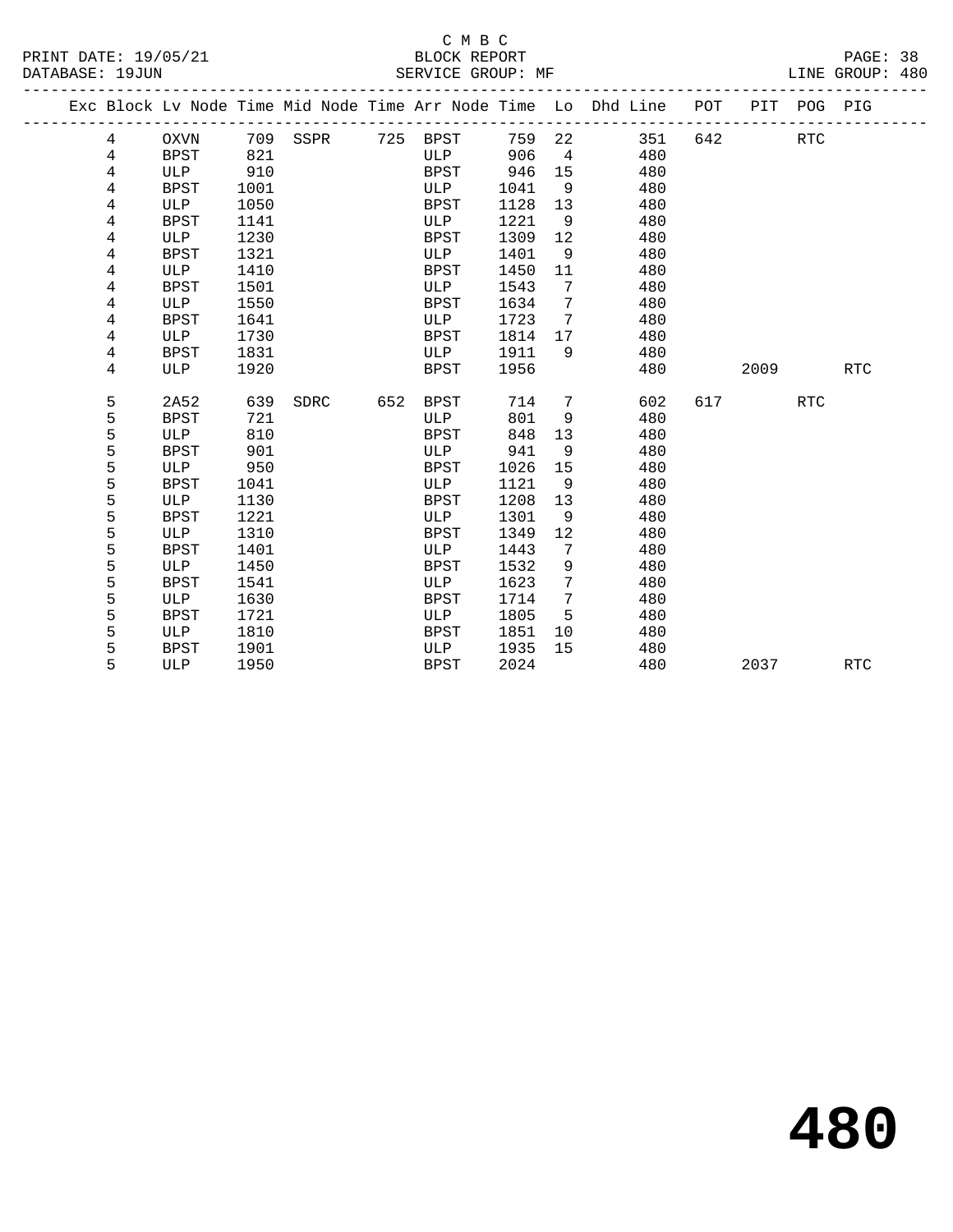| C M B C<br>PRINT DATE: 19/05/21 BLOCK REPORT<br>DATABASE: 19JUN SERVICE GROUP: MF LINE GROUP LINE GROUP                                                                                                                                                                                                                                                                                                                                                                                                                                                                                                                            |                                                                                                                                                                                                                |                                                                                                                                                               |                                                                                                      |                                                                                                                                                     |                                                                                 | C M B C                                                                                                                                                        |                                                                                                                        |                                                                         |                            |                                                                                                |     |                 |            | PAGE: 39<br>LINE GROUP: 601 |  |
|------------------------------------------------------------------------------------------------------------------------------------------------------------------------------------------------------------------------------------------------------------------------------------------------------------------------------------------------------------------------------------------------------------------------------------------------------------------------------------------------------------------------------------------------------------------------------------------------------------------------------------|----------------------------------------------------------------------------------------------------------------------------------------------------------------------------------------------------------------|---------------------------------------------------------------------------------------------------------------------------------------------------------------|------------------------------------------------------------------------------------------------------|-----------------------------------------------------------------------------------------------------------------------------------------------------|---------------------------------------------------------------------------------|----------------------------------------------------------------------------------------------------------------------------------------------------------------|------------------------------------------------------------------------------------------------------------------------|-------------------------------------------------------------------------|----------------------------|------------------------------------------------------------------------------------------------|-----|-----------------|------------|-----------------------------|--|
| $\begin{array}{lllllllllllllll} 1\text{A} & 1\text{A} & 1\text{A} & 1\text{A} & 1\text{A} & 1\text{A} & 1\text{A} & 1\text{A} & 1\text{A} & 1\text{A} & 1\text{A} & 1\text{A} & 1\text{A} & 1\text{A} & 1\text{A} & 1\text{A} & 1\text{A} & 1\text{A} & 1\text{A} & 1\text{A} & 1\text{A} & 1\text{A} & 1\text{A} & 1\text{A} & 1\text{A} & 1\text{A$<br>99SN HWY 99 & STEVESTON HWY<br>BHST BRIGHOUSE STATION<br>LADN LADNER EXCHANGE<br>OXVN OXFORD ST FS VINE AV RECK RIVERPORT RECREATION COME<br>THE RICHARGE SOUTH DELTA REC CENTRE<br>SDRC SOUTH DELTA REC CENTRE<br>SPRC SOUTH DELTA REC CENTRE<br>SPRC SOUTH DELTA REC CE |                                                                                                                                                                                                                |                                                                                                                                                               |                                                                                                      |                                                                                                                                                     |                                                                                 |                                                                                                                                                                | 1AEB 1 AV & ENGLISH BLUFF<br>99SS HWY 99 & STEVESTON HWY<br>MAEX MATHEWS EXCHANGE<br>RRCX RIVERPORT RECREATION COMPLEX |                                                                         |                            |                                                                                                |     |                 |            |                             |  |
| SUKD SULLIVAN & KIDD WR10 WHITE ROCK CTR BAY 10                                                                                                                                                                                                                                                                                                                                                                                                                                                                                                                                                                                    |                                                                                                                                                                                                                |                                                                                                                                                               |                                                                                                      |                                                                                                                                                     |                                                                                 |                                                                                                                                                                |                                                                                                                        |                                                                         |                            |                                                                                                |     |                 |            |                             |  |
|                                                                                                                                                                                                                                                                                                                                                                                                                                                                                                                                                                                                                                    |                                                                                                                                                                                                                |                                                                                                                                                               |                                                                                                      | Exc Block Lv Node Time Mid Node Time Arr Node Time Lo Dhd Line POT PIT POG PIG                                                                      |                                                                                 |                                                                                                                                                                |                                                                                                                        |                                                                         |                            |                                                                                                |     |                 |            |                             |  |
|                                                                                                                                                                                                                                                                                                                                                                                                                                                                                                                                                                                                                                    | $1 \quad \blacksquare$<br>$\mathbf{1}$<br>$\mathbf{1}$<br>$\mathbf{1}$<br>$\mathbf{1}$<br>$\mathbf 1$<br>$\mathbf 1$<br>$\mathbf 1$<br>$\mathbf 1$<br>$\mathbf 1$<br>$\mathbf 1$<br>$\mathbf 1$<br>$\mathbf 1$ | SUKD<br>BPST<br>SUKD<br>BPST<br>OXVN<br>BPST<br>OXVN<br>BPST<br>OXVN<br>BPST<br>2A52                                                                          | 1045<br>1145<br>1244<br>1345<br>1445<br>1545<br>1643                                                 | 28CR 417 J&N5<br>BPST 515 J&N3 SUKD<br>612 J&N5 BPST 713 17 351<br>SSPR<br>MAEX<br>SSPR<br>MAEX<br>SSPR 1505 BPST<br>2A52<br>LADX 1715 BPST<br>4826 |                                                                                 | BPST 505 10 351 350 RTC<br>1105 BPST<br>1204 OXVN<br>1304 BPST<br>1404 OXVN                                                                                    | 1134<br>1230<br>1333<br>1430<br>1538<br>1623<br>1737 13                                                                | 14<br>12<br>15<br>$\overline{7}$<br>20                                  | 606 6 351<br>11 351<br>351 | 351<br>351<br>351<br>602<br>601                                                                |     |                 |            |                             |  |
|                                                                                                                                                                                                                                                                                                                                                                                                                                                                                                                                                                                                                                    | $\mathbf 1$<br>$\mathbf{1}$                                                                                                                                                                                    | BPST<br>BPST                                                                                                                                                  | 1750                                                                                                 | 1930 MAEX 1948 SUKD                                                                                                                                 |                                                                                 | 4826                                                                                                                                                           | 1844 12<br>2030                                                                                                        |                                                                         |                            | 34 352<br>351                                                                                  |     | 2058 RTC        |            |                             |  |
|                                                                                                                                                                                                                                                                                                                                                                                                                                                                                                                                                                                                                                    | 2<br>2<br>2<br>2<br>2<br>2<br>2<br>$\overline{2}$<br>$\overline{a}$<br>2<br>2<br>2<br>2                                                                                                                        | 2A52<br>2A52<br>SUKD<br>BPST<br>2A52<br>BPST<br>2A52<br><b>BPST</b><br>SUKD<br><b>BPST</b><br>SUKD<br><b>BPST</b><br>2A52                                     | 416<br>530<br>702<br>820<br>$926$ $1025$<br>1025<br>1230<br>1500<br>1616<br>1737<br>1832             | J&N5<br>LADX<br>LADX<br>LADX<br>1125 LADX<br>MAEX<br>1342 J&N5<br>MAEX<br>J&N5<br>LADX<br>LADX                                                      | 1522<br>1757<br>1900                                                            | <b>BPST</b><br>841 2A52<br>957 BPST 1018 7<br>1044 2A52 1119 6<br>1159 BPST 1220 10<br>1249 SUKD<br>BPST 1449 11<br>SUKD<br><b>BPST</b><br>2A52<br><b>BPST</b> | 806<br>915<br>1334 8<br>1610<br>1723<br>1828<br>1918                                                                   | 14<br>11<br>6<br>14<br>4                                                | 601<br>351                 | 27 601<br>39 601<br>351<br>601<br>$rac{0}{601}$<br>351<br>351<br>351<br>601<br>601             |     | 354 RTC<br>1931 |            | <b>RTC</b>                  |  |
|                                                                                                                                                                                                                                                                                                                                                                                                                                                                                                                                                                                                                                    | 3<br>3<br>3<br>3<br>3<br>3<br>3<br>3<br>3<br>3<br>3<br>3<br>3<br>3                                                                                                                                             | <b>OXVN</b><br><b>BPST</b><br><b>OXVN</b><br><b>BPST</b><br>SDRC<br><b>1AEB</b><br>SDRC<br><b>BPST</b><br>2A52<br><b>BPST</b><br>SUKD<br>BPST<br>2A52<br>BPST | 442<br>545<br>648<br>750<br>835<br>845<br>907<br>955<br>1057<br>1200<br>1312<br>1423<br>1527<br>1629 | SSPR<br>MAEX<br>SSPR<br>LADX<br>LADX<br>LADX<br>LADX<br>MAEX<br><b>J&amp;N5</b><br>LADX<br>LADX<br>LADX                                             | 458<br>602<br>704<br>807<br>927<br>1014<br>1129<br>1219<br>1444<br>1600<br>1651 | <b>BPST</b><br>OXVN<br><b>BPST</b><br>SDRC<br>1AEB<br>SDRC<br><b>BPST</b><br>2A52<br><b>BPST</b><br>SUKD<br><b>BPST</b><br>2A52<br>BPST<br>2A52                | 524<br>628<br>738<br>826<br>845<br>902<br>949<br>1048<br>1150<br>1304<br>1418<br>1522<br>1623<br>1725                  | 21<br>20<br>12<br>9<br>0<br>5<br>6<br>9<br>10<br>8<br>5<br>5<br>6<br>22 |                            | 351<br>351<br>351<br>601<br>603<br>603<br>601<br>601<br>601<br>351<br>351<br>601<br>601<br>601 | 415 |                 | <b>RTC</b> |                             |  |

**601**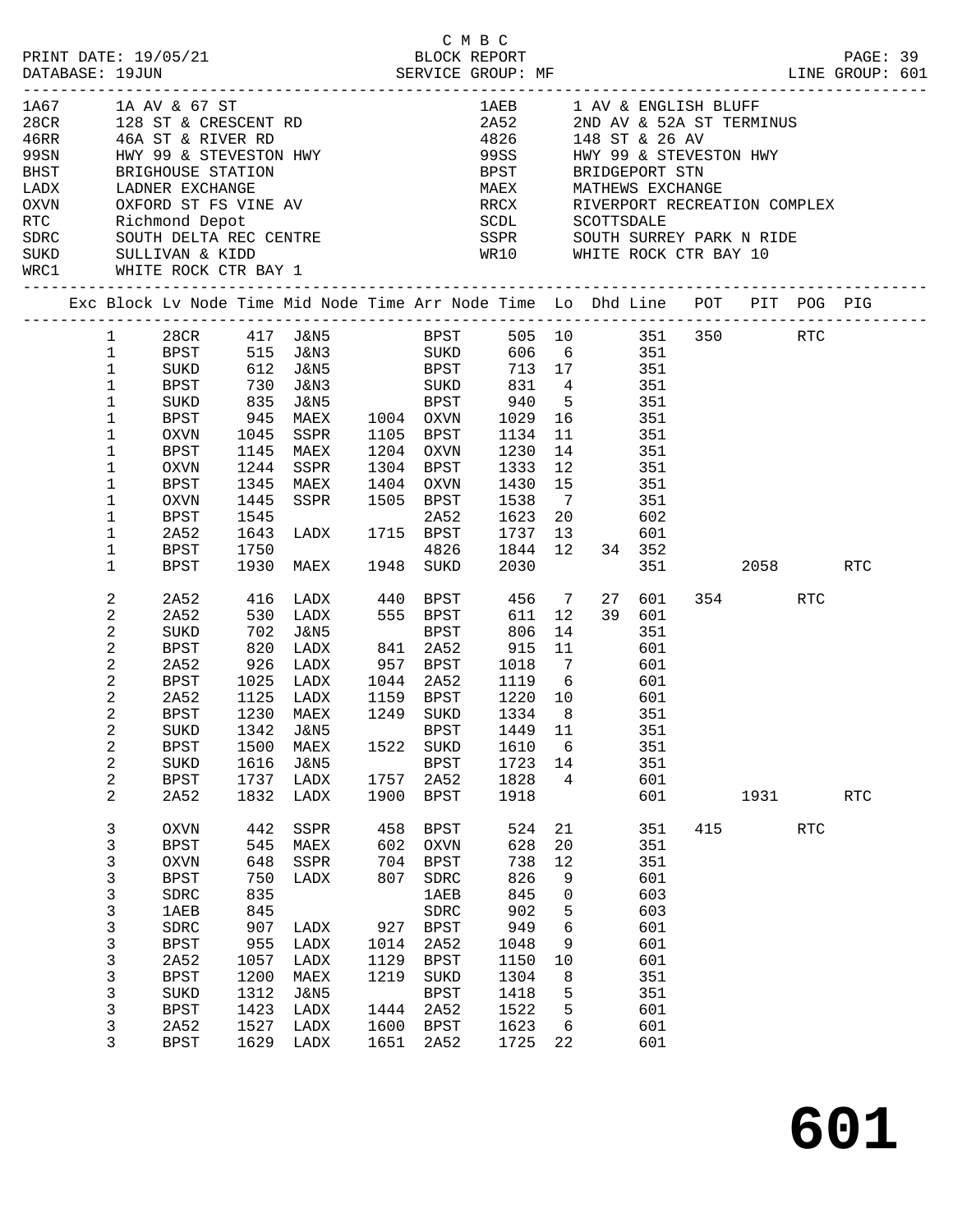|  |              |                     |              | Exc Block Lv Node Time Mid Node Time Arr Node Time Lo Dhd Line POT PIT POG PIG |              |                        |              |                            |    |            |     |      |            |            |
|--|--------------|---------------------|--------------|--------------------------------------------------------------------------------|--------------|------------------------|--------------|----------------------------|----|------------|-----|------|------------|------------|
|  | $\mathbf{3}$ | 2A52                |              |                                                                                |              |                        |              |                            |    |            |     |      |            |            |
|  | $\mathbf{3}$ | BPST                |              |                                                                                |              |                        |              |                            |    | 351 30     |     | 2018 |            | <b>RTC</b> |
|  |              |                     |              |                                                                                |              |                        |              |                            |    |            |     |      |            |            |
|  | 4            | 4826                | 439          | SSPR                                                                           |              | 500 BPST               | 523          | $7\overline{ }$            |    | 352        |     | 417  | <b>RTC</b> |            |
|  | 4            | BPST                | 530          | J&N3                                                                           |              | SUKD                   | 623          | $\overline{4}$             |    | 351        |     |      |            |            |
|  | 4            | SUKD                | 627          | J&N5                                                                           |              | BPST                   | 729          | 16                         |    | 351        |     |      |            |            |
|  | 4            | BPST                | 745          | J&N3                                                                           |              | SUKD                   | 846          | 16                         |    | 351        |     |      |            |            |
|  | 4            | SUKD                | 902          | J&N5                                                                           |              | BPST                   | 1007         | 8 <sup>8</sup>             |    | 351        |     |      |            |            |
|  | 4            | BPST                | 1015         | MAEX                                                                           |              | 1035 OXVN<br>1135 BPST | 1100         | 15                         |    | 351        |     |      |            |            |
|  | 4<br>4       | OXVN<br>BPST        | 1115<br>1215 | SSPR<br>MAEX                                                                   |              | 1234 OXVN              | 1204<br>1300 | 11<br>14                   |    | 351<br>351 |     |      |            |            |
|  | 4            | OXVN                | 1314         | SSPR                                                                           |              | 1334 BPST              | 1403         | 12                         |    | 351        |     |      |            |            |
|  | 4            | BPST                | 1415         | MAEX                                                                           |              | 1436 SUKD              | 1524         | 10                         |    | 351        |     |      |            |            |
|  | 4            | SUKD                | 1534         | J&N5                                                                           |              | <b>BPST</b>            | 1643         | 12                         |    | 351        |     |      |            |            |
|  | 4            | BPST                | 1655         | LADX                                                                           |              | 1717 LADX              | 1717         | $\overline{\phantom{a}}^2$ |    | 601        |     |      |            |            |
|  | 4            | LADX                | 1719         |                                                                                |              | 46RR                   | 1727         | $\overline{0}$             |    | 606        |     |      |            |            |
|  | 4            | 46RR                | 1727         |                                                                                |              | LADX                   | 1746         | 9                          |    | 17 606     |     |      |            |            |
|  | 4            | BPST                | 1812         | MAEX 1833 SUKD                                                                 |              |                        | 1917 15      |                            |    | 351        |     |      |            |            |
|  | 4            | SUKD                | 1932         | J&N5                                                                           |              | <b>BPST</b>            | 2027         | 13                         |    | 351        |     |      |            |            |
|  | 4            | BPST                | 2040         | LADX 2058 2A52                                                                 |              |                        | 2126         |                            |    | 601        |     | 2146 |            | RTC        |
|  | 5            | SCDL                | 445          |                                                                                |              | BPST                   | 511          | $7\overline{ }$            |    | 17 311     |     | 419  | <b>RTC</b> |            |
|  | 5            | LADX                | 535          |                                                                                |              | 46RR                   | 550          | $\overline{0}$             |    | 608        |     |      |            |            |
|  | 5            | 46RR                | 550          |                                                                                |              | LADX                   | 558          | $\overline{7}$             |    | 608        |     |      |            |            |
|  | 5            | LADX                | 605          |                                                                                |              | 46RR                   | 620          | $\overline{0}$             |    | 608        |     |      |            |            |
|  | 5            | 46RR                | 620          |                                                                                |              | LADX                   | 628          | 11                         |    | 608        |     |      |            |            |
|  | 5            | LADX                | 639          |                                                                                |              | 46RR                   | 654          | $\overline{0}$             |    | 608        |     |      |            |            |
|  | 5            | 46RR                | 654          |                                                                                |              | LADX                   | 702          | $\overline{\mathbf{3}}$    |    | 608        |     |      |            |            |
|  | 5            | LADX                | 705          |                                                                                |              | BPST                   | 728          | $\overline{7}$             |    | 601        |     |      |            |            |
|  | 5            | BPST                | 735          | LADX                                                                           |              | 755 2A52<br>849 BPST   | 829          | $\overline{7}$             |    | 601        |     |      |            |            |
|  | 5            | 2A52                | 836          | SDRC                                                                           |              |                        | 912          | 18                         |    | 602        |     |      |            |            |
|  | 5<br>5       | BPST<br>SUKD        | 930<br>1043  | MAEX<br>J&N5                                                                   |              | 949 SUKD<br>BPST       | 1032<br>1149 | 11<br>6                    |    | 351<br>351 |     |      |            |            |
|  | 5            | BPST                | 1155         | LADX                                                                           |              | 1214 2A52              | 1250         | $\overline{4}$             |    | 601        |     |      |            |            |
|  | 5            | 2A52                | 1254         | LADX                                                                           | 1330         | BPST                   | 1349         | 11                         |    | 601        |     |      |            |            |
|  | 5            | BPST                | 1400         | MAEX                                                                           | 1421         | SUKD                   | 1509         | $5^{\circ}$                |    | 351        |     |      |            |            |
|  | 5            | SUKD                | 1514         | J&N5                                                                           |              | BPST                   | 1624         | 17                         |    | 351        |     |      |            |            |
|  | 5            | BPST                | 1641         | LADX                                                                           |              | 1703 2A52              | 1737         | 25                         |    | 601        |     |      |            |            |
|  | 5            | 2A52                | 1802         | LADX                                                                           |              | 1830 BPST              | 1850 14      |                            |    | 601        |     |      |            |            |
|  | 5            |                     |              | BPST 1904 SCDL 1939                                                            |              |                        |              |                            |    | 311        |     | 2004 |            | <b>RTC</b> |
|  | 6            | 28CR                | 451          | J&N5                                                                           |              | <b>BPST</b>            | 544          | 14                         | 30 | 351        | 424 |      | <b>RTC</b> |            |
|  | 6            | 4826                | 628          | SSPR                                                                           | 650          | <b>BPST</b>            | 720          | 7                          | 32 | 352        |     |      |            |            |
|  | 6            | 2A52                | 759          | LADX                                                                           | 829          | <b>BPST</b>            | 853          | 7                          |    | 601        |     |      |            |            |
|  | 6            | <b>BPST</b>         | 900          | MAEX                                                                           | 919          | SUKD                   | 1001         | 12                         |    | 351        |     |      |            |            |
|  | 6            | SUKD                | 1013         | <b>J&amp;N5</b>                                                                |              | <b>BPST</b>            | 1119         | 6                          |    | 351        |     |      |            |            |
|  | 6            | <b>BPST</b>         | 1125         | LADX                                                                           | 1144         | 2A52                   | 1220         | 4                          |    | 601        |     |      |            |            |
|  | 6<br>6       | 2A52<br><b>BPST</b> | 1224<br>1330 | LADX<br>MAEX                                                                   | 1300<br>1349 | <b>BPST</b><br>SUKD    | 1319<br>1436 | 11<br>17                   |    | 601<br>351 |     |      |            |            |
|  | 6            | SUKD                | 1453         | <b>J&amp;N5</b>                                                                |              | <b>BPST</b>            | 1604         | 11                         |    | 351        |     |      |            |            |
|  | 6            | <b>BPST</b>         | 1615         | SDRC                                                                           | 1641         | 1AEB                   | 1658         | 0                          |    | 604        |     |      |            |            |
|  | 6            | <b>1AEB</b>         | 1658         | SDRC                                                                           | 1709         | SDRC                   | 1709         | 8                          | 27 | 604        |     |      |            |            |
|  | 6            | <b>BPST</b>         | 1744         | SDRC                                                                           | 1809         | 1AEB                   | 1820         | $\Omega$                   |    | 603        |     |      |            |            |
|  | 6            | <b>1AEB</b>         | 1820         |                                                                                |              | SDRC                   | 1835         |                            |    | 603        |     | 1852 |            | <b>RTC</b> |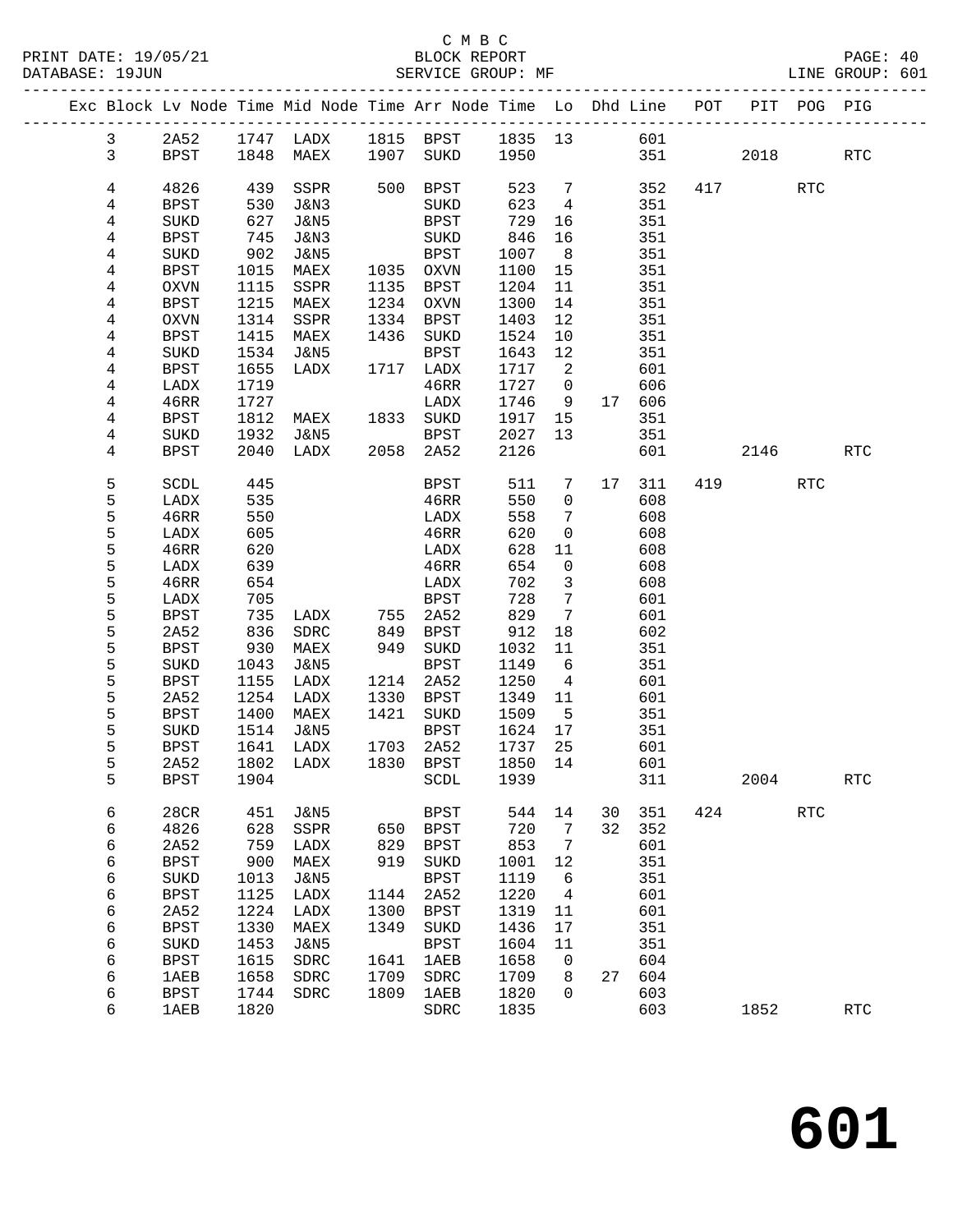|                |              |      | Exc Block Lv Node Time Mid Node Time Arr Node Time Lo Dhd Line POT |      |                  |         |                          |    |        |     |      | PIT POG PIG |            |
|----------------|--------------|------|--------------------------------------------------------------------|------|------------------|---------|--------------------------|----|--------|-----|------|-------------|------------|
| $7\phantom{.}$ | 2A52         |      | 448 LADX<br>558                                                    |      | 513 BPST<br>1AEB | 529     | $\overline{7}$           |    | 22 601 | 426 |      | RTC         |            |
| $7\phantom{.}$ | SDRC         | 558  |                                                                    |      | <b>1AEB</b>      | 611     | $\overline{0}$           |    | 604    |     |      |             |            |
| 7              | 1AEB         |      | 611 SDRC                                                           |      | 621 SDRC         | 621     | $\overline{\phantom{a}}$ |    | 604    |     |      |             |            |
| 7              | SDRC         | 623  | LADX                                                               | 639  | BPST             | 658     | $\overline{7}$           |    | 32 601 |     |      |             |            |
| 7              | 2A52         | 737  | SDRC                                                               | 750  | <b>BPST</b>      | 818     | 17                       |    | 602    |     |      |             |            |
| 7              | <b>BPST</b>  | 835  | LADX                                                               | 854  | 2A52             | 928     | 14                       |    | 601    |     |      |             |            |
| 7              | 2A52         | 942  | LADX                                                               | 1014 | BPST             | 1035    | 10                       |    | 601    |     |      |             |            |
| 7              | <b>BPST</b>  | 1045 | MAEX                                                               | 1105 | OXVN             | 1131    | 14                       |    | 351    |     |      |             |            |
| 7              | <b>OXVN</b>  | 1145 | SSPR                                                               | 1205 | <b>BPST</b>      | 1234    | 11                       |    | 351    |     |      |             |            |
| 7              | <b>BPST</b>  | 1245 | MAEX                                                               | 1304 | OXVN             | 1333    | 11                       |    | 351    |     |      |             |            |
| 7              | <b>OXVN</b>  | 1344 | SSPR                                                               | 1404 | BPST             | 1434    | 6                        |    | 351    |     |      |             |            |
| 7              | <b>BPST</b>  | 1440 |                                                                    |      | 2A52             | 1518    | 15                       |    | 27 602 |     |      |             |            |
| 7              | <b>BPST</b>  | 1600 | MAEX                                                               | 1625 | SUKD             | 1713    | 15                       |    | 351    |     |      |             |            |
| 7              | SUKD         | 1728 | J&N5                                                               |      | BPST             | 1830    | 10                       |    | 351    |     |      |             |            |
| 7              | <b>BPST</b>  | 1840 | LADX                                                               | 1858 | 2A52             | 1928    | 20                       |    | 601    |     |      |             |            |
| 7              | 2A52         | 1948 | LADX                                                               | 2015 | BPST             | 2033    | 12                       |    | 601    |     |      |             |            |
| 7              | <b>BPST</b>  | 2045 | MAEX                                                               | 2103 | SUKD             | 2144    |                          |    | 351    |     | 2212 |             | <b>RTC</b> |
| 8              | 99SS         | 440  | SDRC                                                               | 456  | 2A52             | 508     | $\overline{0}$           |    | 601    |     | 436  | RTC         |            |
| 8              | 2A52         | 508  | LADX                                                               |      | 533 BPST         | 549     | 11                       |    | 601    |     |      |             |            |
| 8              | <b>BPST</b>  | 600  | J&N3                                                               |      | SUKD             | 653     | 16                       |    | 351    |     |      |             |            |
| 8              | SUKD         | 709  | J&N5                                                               |      | BPST             | 813     | 17                       |    | 351    |     |      |             |            |
| 8              | <b>BPST</b>  | 830  | J&N3                                                               |      | SUKD             | 931     | 14                       |    | 351    |     |      |             |            |
| 8              | SUKD         | 945  | J&N5                                                               |      | BPST             | 1050    | $-5$                     |    | 351    |     |      |             |            |
| 8              | BPST         | 1055 | LADX                                                               | 1114 | 2A52             | 1149    | $6\overline{6}$          |    | 601    |     |      |             |            |
| 8              | 2A52         | 1155 | LADX                                                               | 1229 | BPST             | 1250    | 10                       |    | 601    |     |      |             |            |
| 8              | <b>BPST</b>  | 1300 | MAEX                                                               |      | 1319 SUKD        | 1406    | $\overline{7}$           |    | 351    |     |      |             |            |
| 8              | SUKD         | 1413 | J&N5                                                               |      | BPST             | 1520    | 10                       |    | 351    |     |      |             |            |
| 8              | <b>BPST</b>  | 1530 | MAEX                                                               | 1552 | SUKD             | 1640    | 10                       |    | 351    |     |      |             |            |
| 8              | SUKD         | 1650 | J&N5                                                               |      | <b>BPST</b>      | 1757    | 12                       |    | 351    |     |      |             |            |
| 8              | <b>BPST</b>  | 1809 | LADX                                                               | 1829 | 2A52             | 1859    | 9                        |    | 601    |     |      |             |            |
| 8              | 2A52         | 1908 | LADX                                                               | 1935 | BPST             | 1953    | 7                        |    | 601    |     |      |             |            |
| 8              | <b>BPST</b>  | 2000 | MAEX                                                               | 2018 | SUKD             | 2059    |                          |    | 351    |     | 2127 |             | <b>RTC</b> |
| 9              | SCDL         | 505  |                                                                    |      | BPST             | 533     | $\mathbf{1}$             |    | 22 311 |     | 439  | RTC         |            |
| 9              | ${\tt SDRC}$ | 556  |                                                                    |      | 1AEB             | 606     | $\overline{0}$           |    | 603    |     |      |             |            |
| 9              | 1AEB         | 606  | SDRC 622 BPST                                                      |      |                  | 645     | 11                       |    | 22 603 |     |      |             |            |
| 9              | SDRC         | 718  | LADX                                                               |      | 736 BPST         | 800     | 8                        |    | 39 601 |     |      |             |            |
| 9              | SUKD         | 847  | J&N5                                                               |      | <b>BPST</b>      | 952     | 8                        |    | 351    |     |      |             |            |
| 9              | $\tt BPST$   |      | 1000 MAEX 1020 SUKD                                                |      |                  | 1102 11 |                          |    | 351    |     |      |             |            |
| 9              | SUKD         | 1113 | J&N5                                                               |      | BPST             | 1219    | $6\overline{6}$          |    | 351    |     |      |             |            |
| 9              | <b>BPST</b>  | 1225 | LADX                                                               | 1245 | 2A52             | 1321    | $\overline{\phantom{a}}$ |    | 601    |     |      |             |            |
| 9              | 2A52         | 1324 | LADX                                                               | 1400 | BPST             | 1419    | 19                       |    | 601    |     |      |             |            |
| 9              | <b>BPST</b>  | 1438 | LADX                                                               | 1459 | 2A52             | 1537    | $-5$                     |    | 601    |     |      |             |            |
| 9              | 2A52         | 1542 | LADX                                                               | 1615 | BPST             | 1638    | 22                       |    | 601    |     |      |             |            |
| 9              | <b>BPST</b>  | 1700 | MAEX                                                               | 1725 | SUKD             | 1811    | 20                       |    | 351    |     |      |             |            |
| 9              | SUKD         | 1831 | J&N5                                                               |      | BPST             | 1928    | 12                       |    | 351    |     |      |             |            |
| 9              | <b>BPST</b>  | 1940 | LADX                                                               | 1958 | 2A52             | 2026    |                          |    | 601    |     | 2048 |             | RTC        |
| $10$           | WR10         | 516  | SSPR                                                               | 545  | BPST             | 611     | $\overline{4}$           |    | 354    | 449 |      | RTC         |            |
| $10$           | <b>BPST</b>  | 615  | J&N3                                                               |      | SUKD             | 711     | 12                       |    | 351    |     |      |             |            |
| $10$           | SUKD         | 723  | J&N5                                                               |      | <b>BPST</b>      | 827     | 8                        | 25 | 351    |     |      |             |            |
| 10             | SSPR         | 900  |                                                                    |      | BPST             | 934     |                          |    | 351    |     | 947  |             | RTC        |
|                |              |      |                                                                    |      |                  |         |                          |    |        |     |      |             |            |
| 11             | 4826         | 514  | SSPR                                                               |      | 535 BPST         | 559     | 6                        |    | 352    | 452 |      | RTC         |            |
| 11             | <b>BPST</b>  | 605  |                                                                    |      | 1A67             | 645     | 3                        |    | 601    |     |      |             |            |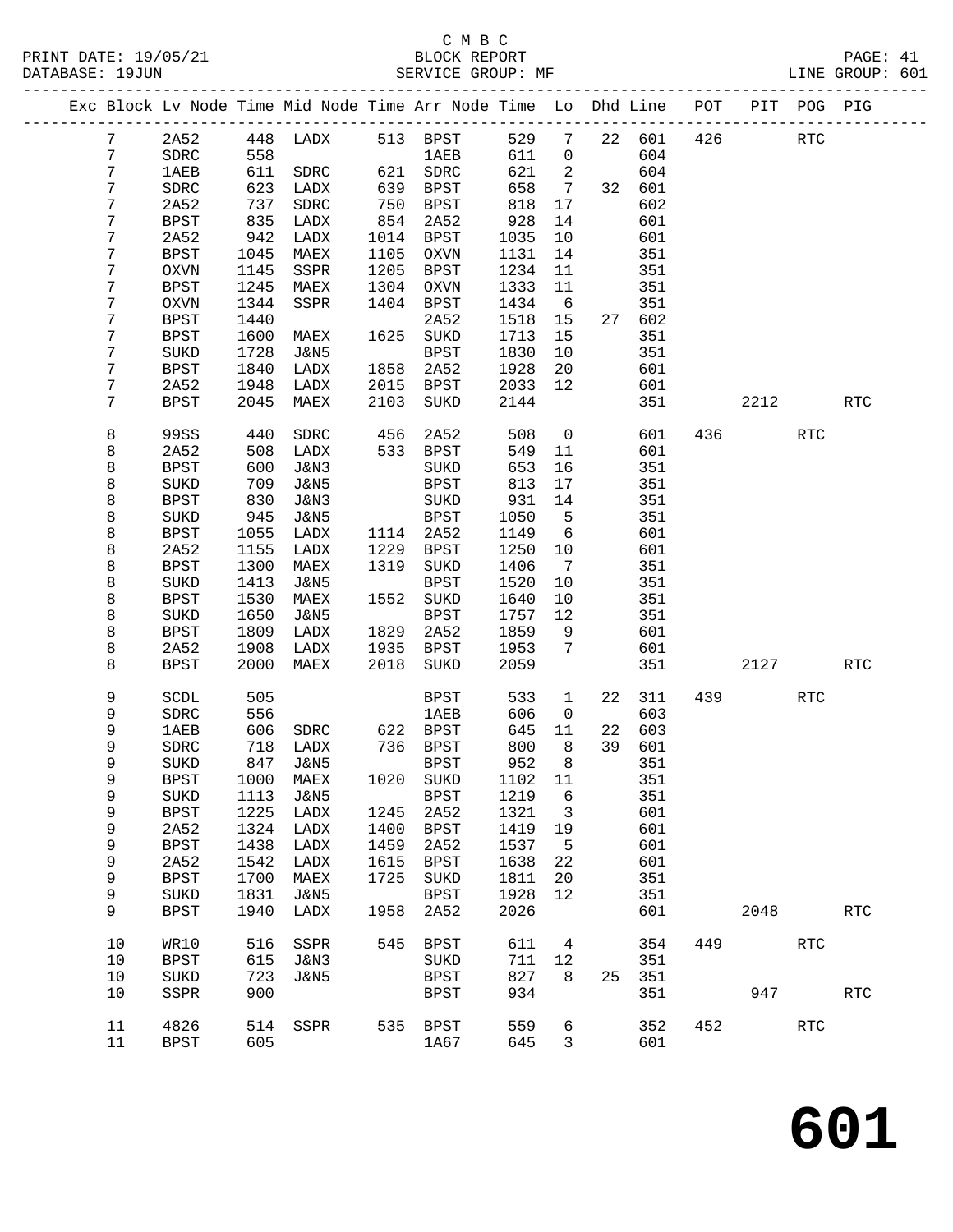|    |              |      |                                            |      | Exc Block Lv Node Time Mid Node Time Arr Node Time Lo Dhd Line POT PIT POG PIG |         |                 |        |         |     |                    |                      |            |
|----|--------------|------|--------------------------------------------|------|--------------------------------------------------------------------------------|---------|-----------------|--------|---------|-----|--------------------|----------------------|------------|
| 11 |              |      |                                            |      | 1A67 648 LADX 716 BPST 739                                                     |         |                 |        | 601 754 |     |                    |                      | <b>RTC</b> |
| 12 | OXVN         |      | 522 SSPR                                   |      | 538 BPST                                                                       |         |                 |        |         |     | 606 15 351 455 RTC |                      |            |
|    |              |      |                                            |      |                                                                                |         |                 |        |         |     |                    |                      |            |
| 12 | BPST         | 621  | LADX                                       |      | 638 SDRC                                                                       | 653     | $4\overline{4}$ |        | 601     |     |                    |                      |            |
| 12 | ${\tt SDRC}$ | 657  |                                            |      | 1AEB                                                                           | 710     | $\overline{0}$  |        | 604     |     |                    |                      |            |
| 12 | 1AEB         |      | 710 SDRC                                   |      | 720 BPST                                                                       | 749     |                 |        | 604     |     | 804                |                      | <b>RTC</b> |
| 13 | SCDL         | 525  |                                            |      | BPST                                                                           | 555 15  |                 |        | 33 311  |     | 459                | RTC                  |            |
| 13 | WR10         |      | 643 SSPR 715 BPST                          |      |                                                                                | 752     |                 |        | 354     |     | 807 — 100          |                      | RTC        |
| 14 | 28CR         |      | 531 J&N5                                   |      | BPST                                                                           | 626 9   |                 |        | 30 351  |     | 504                | RTC                  |            |
| 14 | SCDL         | 705  |                                            |      | BPST                                                                           | 745     | 15              |        | 311     |     |                    |                      |            |
| 14 | <b>BPST</b>  | 800  | J&N3                                       |      | SUKD                                                                           | 901     | 16              |        | 351     |     |                    |                      |            |
| 14 | SUKD         | 917  | J&N5                                       |      | <b>BPST</b>                                                                    | 1022    | 8 <sup>8</sup>  |        | 351     |     |                    |                      |            |
| 14 | BPST         | 1030 | MAEX                                       |      | 1050 SUKD                                                                      | 1134    | $\overline{9}$  |        | 351     |     |                    |                      |            |
| 14 |              |      |                                            |      |                                                                                | 1249    | $6\overline{6}$ |        |         |     |                    |                      |            |
|    | SUKD         | 1143 | <b>J&amp;N5</b>                            |      | BPST                                                                           |         |                 |        | 351     |     |                    |                      |            |
| 14 | BPST         |      | 1255 LADX 1315 2A52<br>1356 LADX 1430 BPST |      |                                                                                | 1351    | $5^{\circ}$     |        | 601     |     |                    |                      |            |
| 14 | 2A52         |      |                                            |      |                                                                                | 1450    | 10              |        | 601     |     |                    |                      |            |
| 14 | BPST         | 1500 |                                            |      | 2A52                                                                           | 1538    | 9               |        | 33 602  |     |                    |                      |            |
| 14 | BPST         | 1620 |                                            |      | 2A52                                                                           | 1659    | 16              |        | 602     |     |                    |                      |            |
| 14 | 2A52         | 1715 | LADX 1745 BPST                             |      |                                                                                | 1807    | 17              |        | 601     |     |                    |                      |            |
| 14 | <b>BPST</b>  |      | 1824 LADX                                  |      | 1844 2A52                                                                      | 1914    | 14              |        | 601     |     |                    |                      |            |
| 14 | 2A52         |      | 1928 LADX 1955 BPST                        |      |                                                                                | 2013    |                 |        | 601     |     | 2026               |                      | <b>RTC</b> |
| 15 | SDRC         | 521  |                                            |      | 1AEB                                                                           | 531     | $\overline{0}$  |        | 603     |     | 505                | RTC                  |            |
| 15 | 1AEB         |      |                                            |      |                                                                                | 546     |                 |        | 4 7 603 |     |                    |                      |            |
| 15 | 2A52         |      |                                            |      |                                                                                | 643     | $7\phantom{0}$  |        | 30 601  |     |                    |                      |            |
| 15 | SCDL         | 720  |                                            |      | BPST                                                                           | 805     |                 |        | 311     |     | 820                |                      | <b>RTC</b> |
|    |              |      |                                            |      |                                                                                |         |                 |        |         |     |                    |                      |            |
| 16 | 4826         |      | 539 SSPR                                   |      | 600 BPST                                                                       | 626 13  |                 |        | 32 352  | 517 |                    | $\operatorname{RTC}$ |            |
| 16 | 2A52         |      | 711 SDRC                                   |      | 724 BPST                                                                       | 751     |                 |        | 602     |     | 806                |                      | <b>RTC</b> |
|    |              |      |                                            |      |                                                                                |         |                 |        |         |     |                    |                      |            |
| 17 | SCDL         | 545  |                                            |      | BPST                                                                           | 617 13  |                 |        | 311     | 519 |                    | <b>RTC</b>           |            |
| 17 | BPST         |      | 630 J&N3                                   |      | SUKD                                                                           | 726 12  |                 |        | 351     |     |                    |                      |            |
| 17 | SUKD         |      | 738 J&N5                                   |      | BPST                                                                           | 842     |                 |        | 351     |     |                    | 857 RTC              |            |
| 18 | WR10         |      | 546 SSPR 615 BPST                          |      |                                                                                | 641     | 9               |        | 354     |     | 519                | RTC                  |            |
| 18 | BPST         |      | 650 LADX 710 2A52<br>742 LADX 812 BPST     |      |                                                                                | 738     | $\overline{4}$  |        | 601     |     |                    |                      |            |
| 18 | 2A52         |      |                                            |      |                                                                                | 836     | 9               |        | 601     |     |                    |                      |            |
|    |              |      | 18 BPST 845 MAEX                           |      | 904 SUKD                                                                       |         |                 | 946 12 | 351     |     |                    |                      |            |
| 18 | <b>SUKD</b>  | 958  | J&N5                                       |      | <b>BPST</b>                                                                    | 1104 11 |                 |        | 351     |     |                    |                      |            |
| 18 | <b>BPST</b>  | 1115 | MAEX                                       |      | 1135 OXVN                                                                      | 1201    | 14              |        | 351     |     |                    |                      |            |
| 18 | OXVN         | 1215 | SSPR                                       | 1235 | BPST                                                                           | 1304    | 11              |        | 351     |     |                    |                      |            |
|    |              |      |                                            |      |                                                                                |         |                 |        |         |     |                    |                      |            |
| 18 | <b>BPST</b>  | 1315 | MAEX                                       | 1334 | OXVN                                                                           | 1403    | 12              |        | 351     |     |                    |                      |            |
| 18 | OXVN         | 1415 | SSPR                                       | 1435 | <b>BPST</b>                                                                    | 1505    | $10 \,$         |        | 351     |     |                    |                      |            |
| 18 | <b>BPST</b>  | 1515 |                                            |      | 2A52                                                                           | 1553    | 14              | 33     | 602     |     |                    |                      |            |
| 18 | <b>BPST</b>  | 1640 | MAEX                                       | 1705 | SUKD                                                                           | 1753    | $\overline{7}$  |        | 351     |     |                    |                      |            |
| 18 | $\rm SUKD$   | 1800 | J&N5                                       |      | <b>BPST</b>                                                                    | 1859    | 16              |        | 351     |     |                    |                      |            |
| 18 | BPST         | 1915 | MAEX                                       | 1933 | $\rm SUKD$                                                                     | 2015    | 18              |        | 351     |     |                    |                      |            |
| 18 | $\rm SUKD$   | 2033 | J&N5                                       |      | <b>BPST</b>                                                                    | 2127    | 13              |        | 351     |     |                    |                      |            |
| 18 | <b>BPST</b>  | 2140 | MAEX                                       | 2158 | SUKD                                                                           | 2239    |                 |        | 351     |     | 2307               |                      | <b>RTC</b> |
| 19 | 2A52         | 543  | SDRC                                       | 556  | BPST                                                                           | 618     | 17              |        | 602     |     | 521 72             | $\operatorname{RTC}$ |            |
| 19 | BPST         | 635  |                                            |      | 1A67                                                                           | 716     | 5               |        | 601     |     |                    |                      |            |
| 19 | 1A67         | 721  | LADX                                       |      | 748 BPST                                                                       | 811     | 7               |        | 34 601  |     |                    |                      |            |
| 19 | 2A52         |      | 852 SDRC                                   |      | 905 BPST                                                                       | 930     |                 |        | 602     |     | 943                |                      | <b>RTC</b> |
|    |              |      |                                            |      |                                                                                |         |                 |        |         |     |                    |                      |            |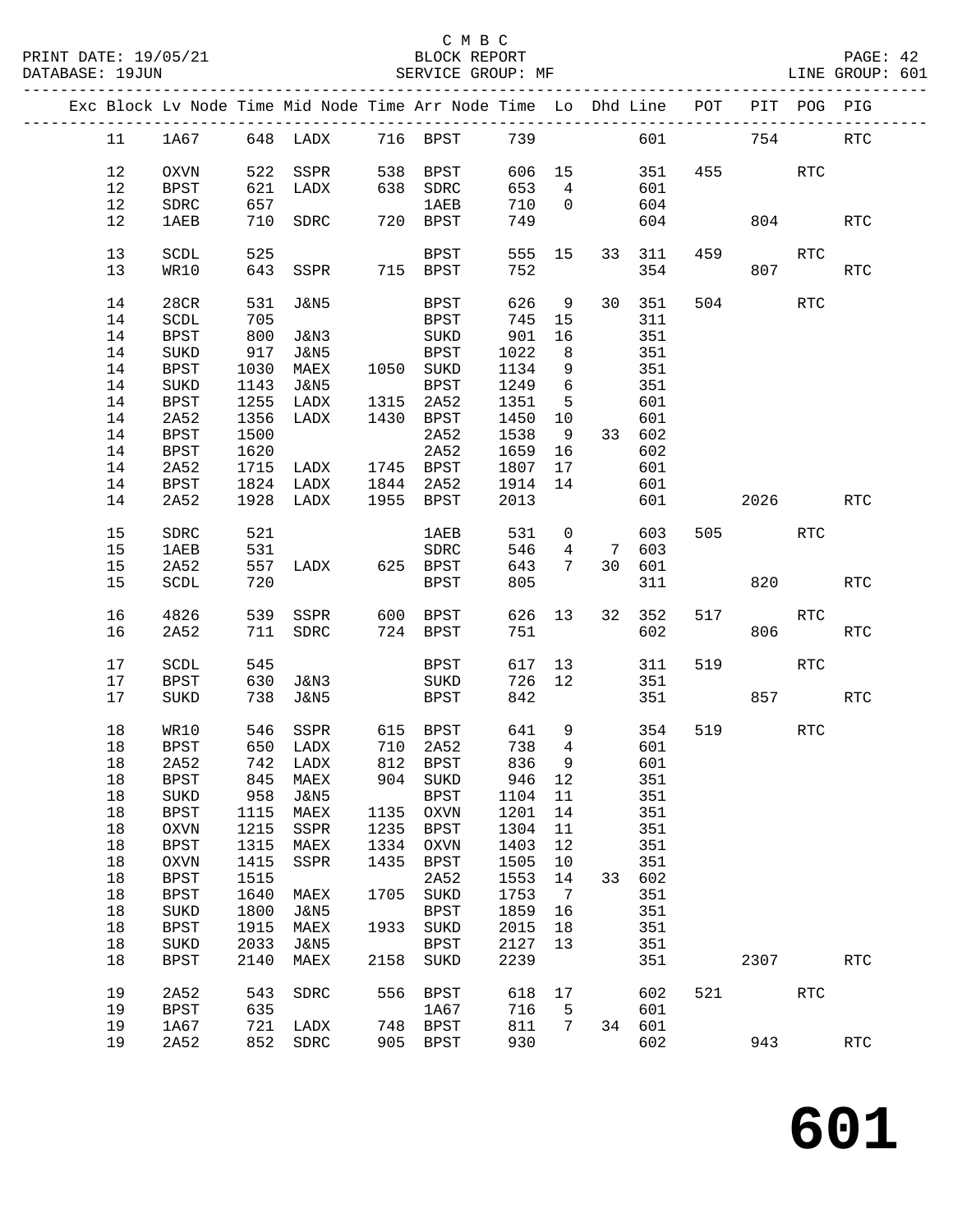|  |              |                       |            | Exc Block Lv Node Time Mid Node Time Arr Node Time Lo Dhd Line |             |                     |             |                          |        |                     |     | POT PIT POG PIG |            |                      |
|--|--------------|-----------------------|------------|----------------------------------------------------------------|-------------|---------------------|-------------|--------------------------|--------|---------------------|-----|-----------------|------------|----------------------|
|  | 20<br>20     | 28CR<br>SDRC          |            | 551 J&N5<br>716                                                |             | BPST<br>1AEB        | 726         | $\overline{0}$           |        | 648 6 22 351<br>603 | 524 |                 | RTC        |                      |
|  | 20           | <b>1AEB</b>           |            | 726 SDRC 742 BPST                                              |             |                     | 811         |                          |        | 603                 |     | 826             |            | RTC                  |
|  |              |                       |            |                                                                |             |                     |             |                          |        |                     |     |                 |            |                      |
|  | 21           | 2A52                  |            | 547 LADX 615 BPST                                              |             |                     |             |                          | 633 11 | 601                 |     | 525             | RTC        |                      |
|  | 21           | BPST                  |            | 644 J&N3                                                       |             | SUKD                | 740         | 8 <sup>8</sup>           |        | 351                 |     |                 |            |                      |
|  | 21           | SUKD                  |            | 748 J&N5                                                       |             | BPST                | 854         |                          |        | 351                 |     |                 | 907 — 100  | <b>RTC</b>           |
|  | 22           | 4826                  |            | 558 SSPR                                                       |             | 620 BPST            | 648         | $4\overline{4}$          |        | 39 352              |     | 536 700         | RTC        |                      |
|  | 22           | 28CR                  |            | 731 J&N5                                                       |             | BPST                | 832         | 18                       |        | 351                 |     |                 |            |                      |
|  | 22           | <b>BPST</b>           |            | 850 LADX                                                       |             | 907 2A52            | 941         | 16                       |        | 601                 |     |                 |            |                      |
|  | 22           | 2A52                  | 957        | LADX                                                           |             | 1029 BPST           | 1050        | 10                       |        | 601                 |     |                 |            |                      |
|  | 22           | BPST                  | 1100       | MAEX                                                           |             | 1120 SUKD           | 1204        | 8 <sup>8</sup>           |        | 351                 |     |                 |            |                      |
|  | 22           | $\rm SUKD$            |            | 1212 J&N5                                                      |             | BPST                | 1318        | $6\overline{6}$          |        | 351                 |     |                 |            |                      |
|  | 22           | BPST                  |            | 1324 LADX                                                      |             | 1344 2A52           | 1422        | $\overline{\mathbf{3}}$  |        | 601                 |     |                 |            |                      |
|  | $2\sqrt{2}$  | 2A52                  | 1425       | LADX                                                           |             | 1502 BPST           | 1524        | 6                        |        | 601                 |     |                 |            |                      |
|  | 22           | <b>BPST</b>           | 1530       |                                                                |             | 2A52                | 1608        | 20                       |        | 602                 |     |                 |            |                      |
|  | 22           | 2A52                  | 1628       | LADX                                                           |             | 1700 BPST           | 1722        | $\overline{\phantom{a}}$ |        | 601                 |     |                 |            |                      |
|  | 22           | BPST                  | 1724       |                                                                |             | SCDL                | 1806        | 9                        |        | 30 311              |     |                 |            |                      |
|  | 22           | BPST                  |            | 1845 SDRC 1908 1AEB                                            |             |                     | 1923        | $\overline{0}$           |        | 604                 |     |                 |            |                      |
|  | 22           | 1AEB                  |            | 1923 SDRC                                                      |             | 1932 SDRC           | 1932        |                          |        | 604                 |     | 1947            |            | <b>RTC</b>           |
|  | 23           | 28CR                  |            | 603 J&N5                                                       |             | BPST                | 701         | 4                        | 30     | 351                 |     | 536 70          | RTC        |                      |
|  | 23           | SCDL                  | 735        |                                                                |             | BPST                | 819         |                          |        | 311                 |     | 834             |            | <b>RTC</b>           |
|  |              |                       |            |                                                                |             |                     |             |                          |        |                     |     |                 |            |                      |
|  | 24           | WR10                  | 609        | SSPR                                                           |             | 640 BPST            | 710         | $\overline{a}$           |        | 22 354              | 542 |                 | RTC        |                      |
|  | 24           | ${\tt SDRC}$          | 734        |                                                                |             | 1 AE B              | 747         | $\mathbf 0$              |        | 604                 |     |                 |            |                      |
|  | 24           | 1AEB                  |            | 747 SDRC                                                       |             | 757 BPST            | 825         |                          |        | 604                 |     | 840             |            | $\operatorname{RTC}$ |
|  | 25           | 4826                  | 608        | SSPR                                                           |             | 630 BPST            | 700         | 5 <sup>5</sup>           |        | 352                 |     | 546             | RTC        |                      |
|  | 25           | BPST                  |            | 705 LADX                                                       |             | 725 2A52            | 754         | 13                       |        | 601                 |     |                 |            |                      |
|  | 25           | 2A52                  |            | 807 SDRC                                                       |             | 820 BPST            | 845         |                          |        | 602                 |     | 858             |            | <b>RTC</b>           |
|  |              |                       |            |                                                                |             |                     |             |                          |        |                     |     |                 |            |                      |
|  | 26           | WR10                  |            | 617 SSPR                                                       |             | 648 BPST            | 718         | 9                        |        | 22 354              | 550 |                 | RTC        |                      |
|  | 26           | SDRC                  | 749        |                                                                |             | 1 AE B              | 802         | $\mathbf 0$              |        | 604                 |     |                 |            |                      |
|  | 26           | 1AEB                  |            | 802 SDRC                                                       |             | 812 BPST            | 838         |                          |        | 604                 |     | 853             |            | <b>RTC</b>           |
|  | 27           | SCDL                  | 620        |                                                                |             | BPST                | 659         | $3^{\circ}$              |        | 33 311              | 552 |                 | RTC        |                      |
|  | 27           | WR10                  |            | 735 SSPR 807 BPST                                              |             |                     | 841         |                          |        |                     | 354 | 856             |            | RTC                  |
|  |              |                       |            |                                                                |             |                     |             |                          |        |                     |     |                 |            |                      |
|  | 28           | 28CR                  | 623        | <b>J&amp;N5</b>                                                |             | <b>BPST</b>         | 721         | 9                        | 39     | 351                 | 556 |                 | <b>RTC</b> |                      |
|  | $2\,8$<br>28 | SUKD                  | 809<br>925 | <b>J&amp;N5</b><br>LADX                                        |             | <b>BPST</b><br>2A52 | 916<br>1016 | 9                        |        | 351<br>601          |     |                 |            |                      |
|  | 28           | $_{\rm BPST}$<br>2A52 | 1027       | LADX                                                           | 942<br>1059 | <b>BPST</b>         | 1120        | 11<br>$10$               |        | 601                 |     |                 |            |                      |
|  | 28           | <b>BPST</b>           | 1130       | MAEX                                                           | 1149        | SUKD                | 1233        | 9                        |        | 351                 |     |                 |            |                      |
|  | 28           | SUKD                  | 1242       | <b>J&amp;N5</b>                                                |             | <b>BPST</b>         | 1348        | 5                        |        | 351                 |     |                 |            |                      |
|  | 28           | <b>BPST</b>           | 1353       | LADX                                                           | 1413        | 2A52                | 1451        | $\sqrt{2}$               |        | 601                 |     |                 |            |                      |
|  | 28           | 2A52                  | 1453       | LADX                                                           | 1531        | <b>BPST</b>         | 1555        | 9                        |        | 601                 |     |                 |            |                      |
|  | 28           | <b>BPST</b>           | 1604       |                                                                |             | SCDL                | 1647        | 25                       | 36     | 311                 |     |                 |            |                      |
|  | 28           | <b>BPST</b>           | 1748       | MAEX                                                           | 1811        | SUKD                | 1855        | 7                        |        | 351                 |     |                 |            |                      |
|  | 28           | $\rm SUKD$            | 1902       | J&N5                                                           |             | <b>BPST</b>         | 1957        | 18                       |        | 351                 |     |                 |            |                      |
|  | 28           | <b>BPST</b>           | 2015       | MAEX                                                           | 2033        | SUKD                | 2114        |                          |        | 351                 |     | 2142            |            | RTC                  |
|  |              |                       |            |                                                                |             |                     |             |                          |        |                     |     |                 |            |                      |
|  | 29           | WR10                  | 624        | SSPR                                                           | 655         | <b>BPST</b>         | 725         | 10                       | 30     | 354                 | 557 |                 | <b>RTC</b> |                      |
|  | 29           | SCDL                  | 805        |                                                                |             | <b>BPST</b>         | 846         |                          |        | 311                 |     | 859             |            | RTC                  |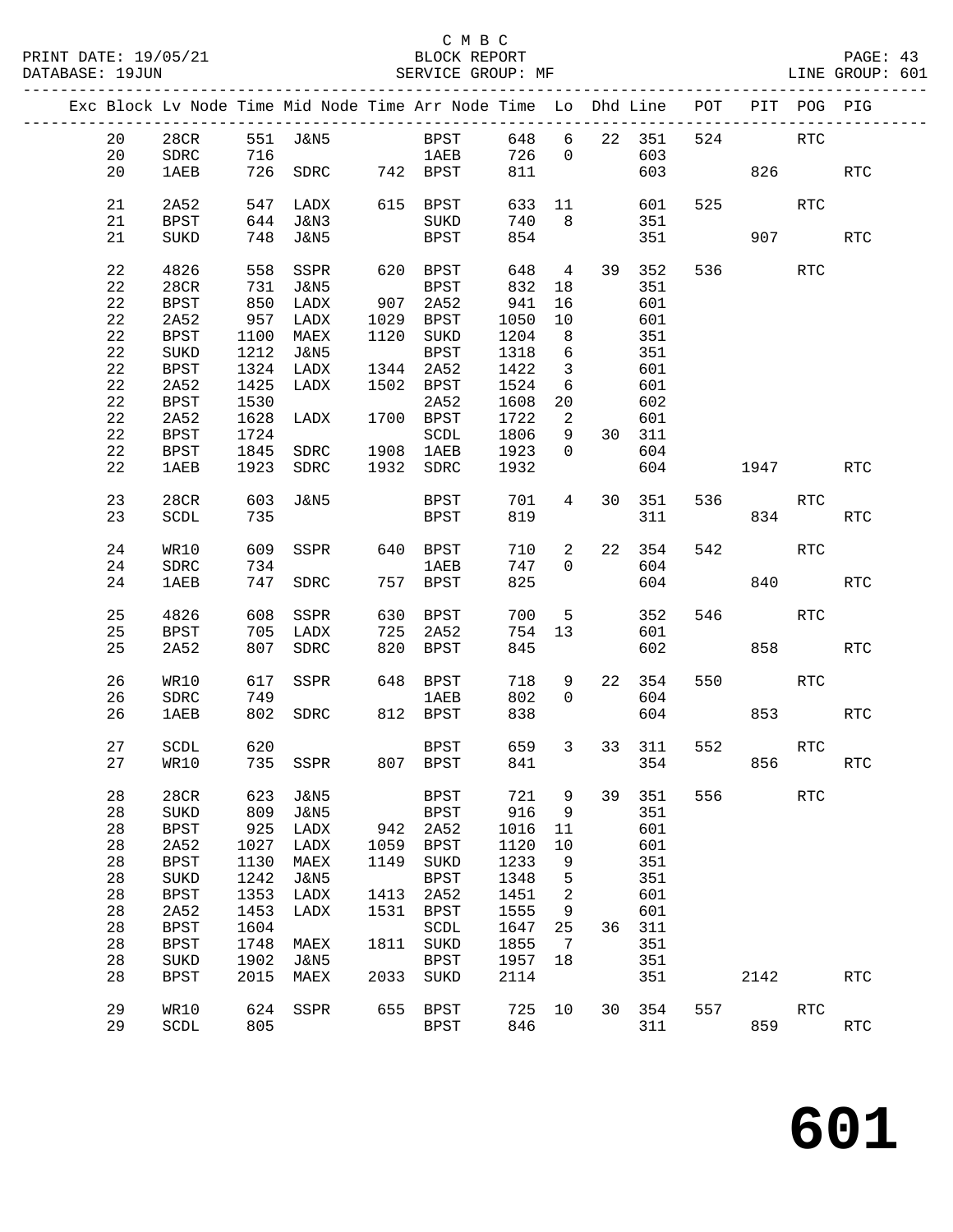#### C M B C<br>BLOCK REPORT SERVICE GROUP: MF

| Exc Block Lv Node Time Mid Node Time Arr Node Time Lo Dhd Line POT PIT POG PIG |             |     |                   |     |                      |        |                         |    |        |     |           |            |                      |
|--------------------------------------------------------------------------------|-------------|-----|-------------------|-----|----------------------|--------|-------------------------|----|--------|-----|-----------|------------|----------------------|
| 30                                                                             | 2A52        |     |                   |     | 623 SDRC 636 BPST    | 658 17 |                         |    | 602    | 601 |           | <b>RTC</b> |                      |
| 30                                                                             | BPST        |     | 715 J&N3          |     | SUKD                 | 816    | $5^{\circ}$             |    | 351    |     |           |            |                      |
| 30                                                                             | SUKD        |     | 821 J&N5          |     | BPST                 | 928    |                         |    | 351    |     |           | 941 941 12 | $\operatorname{RTC}$ |
|                                                                                |             |     |                   |     |                      |        |                         |    |        |     |           |            |                      |
| 31                                                                             | SCDL        | 635 |                   |     | BPST                 | 715    | 5                       |    | 30 311 | 607 |           | RTC        |                      |
|                                                                                |             |     |                   |     |                      |        |                         |    |        |     |           |            |                      |
| 31                                                                             | SCDL        | 750 |                   |     | BPST                 | 834    |                         |    | 311    |     | 849       |            | RTC                  |
|                                                                                |             |     |                   |     |                      |        |                         |    |        |     |           |            |                      |
| 32                                                                             | WR10        | 635 | SSPR              |     | 706 BPST             | 739 4  |                         |    | 22 354 | 608 |           | RTC        |                      |
| 32                                                                             | SDRC        | 805 |                   |     | 1 AE B               | 815    | $\overline{0}$          |    | 603    |     |           |            |                      |
| 32                                                                             | 1AEB        |     | 815 SDRC 830 BPST |     |                      | 855    | 10                      |    | 603    |     |           |            |                      |
| 32                                                                             | BPST        |     | 905 LADX          | 922 | 2A52                 | 956    |                         |    | 601    |     | 1020      |            | RTC                  |
|                                                                                |             |     |                   |     |                      |        |                         |    |        |     |           |            |                      |
| 33                                                                             | LADX        | 623 |                   |     | 46RR                 | 638    | $\overline{0}$          |    | 608    |     | 608 RTC   |            |                      |
| 33                                                                             | 46RR        | 638 |                   |     | LADX                 | 646    | 6                       |    | 608    |     |           |            |                      |
|                                                                                |             |     |                   |     |                      |        |                         |    |        |     |           |            |                      |
| 33                                                                             | LADX        | 652 |                   |     | BPST                 | 711    | 9                       |    | 601    |     |           |            |                      |
| 33                                                                             | BPST        | 720 | LADX              |     | 740 2A52             | 810    | 17                      |    | 601    |     |           |            |                      |
| 33                                                                             | 2A52        |     | 827 LADX          |     | 859 BPST             | 923    |                         |    | 601    |     |           | 936 1990   | RTC                  |
|                                                                                |             |     |                   |     |                      |        |                         |    |        |     |           |            |                      |
| 34                                                                             | SDRC        |     | 630 LADX          |     | 646 BPST             |        | 705 10                  | 17 | 601    |     | 614       | RTC        |                      |
| 34                                                                             | LADX        | 732 |                   |     | 46RR                 | 747    | $\overline{\mathbf{0}}$ |    | 608    |     |           |            |                      |
| 34                                                                             | 46RR        | 747 |                   |     | LADX                 | 755    | 5                       |    | 608    |     |           |            |                      |
| 34                                                                             | LADX        | 800 |                   |     | <b>BPST</b>          | 823    |                         |    | 601    |     | 838       |            | <b>RTC</b>           |
|                                                                                |             |     |                   |     |                      |        |                         |    |        |     |           |            |                      |
| 35                                                                             | LADX        | 632 |                   |     | BPST                 | 651    | 9                       |    | 601    |     | 615 — 10  | <b>RTC</b> |                      |
|                                                                                |             |     |                   |     |                      |        |                         |    |        |     |           |            |                      |
| 35                                                                             | <b>BPST</b> | 700 | MAEX 719 OXVN     |     |                      | 747    | 25                      |    | 351    |     |           |            |                      |
| 35                                                                             | OXVN        |     | 812 SSPR          |     | 830 BPST<br>934 WRC1 | 904 11 |                         |    | 351    |     |           |            |                      |
| 35                                                                             | BPST        |     | 915 MAEX          |     |                      | 1001   |                         |    | 351    |     | 1031 \    |            | RTC                  |
|                                                                                |             |     |                   |     |                      |        |                         |    |        |     |           |            |                      |
| 36                                                                             | 28CR        | 643 | J&N5              |     | BPST 745 15          |        |                         |    | 25 351 | 616 |           | RTC        |                      |
| 36                                                                             | SSPR        | 825 |                   |     | BPST                 | 859    |                         |    | 351    |     | 912       |            | <b>RTC</b>           |
|                                                                                |             |     |                   |     |                      |        |                         |    |        |     |           |            |                      |
| 37                                                                             | 4826        |     | 645 SSPR          |     | 707 BPST             | 742    |                         |    | 352    | 623 |           | 757 RTC    | <b>RTC</b>           |
|                                                                                |             |     |                   |     |                      |        |                         |    |        |     |           |            |                      |
| 38                                                                             | 28CR        | 650 | J&N5              |     | BPST                 | 752 13 |                         |    | 351    | 623 |           | RTC        |                      |
| 38                                                                             | BPST        |     | 805 LADX          |     | $826$ $2A52$         | 900 11 |                         |    | 601    |     |           |            |                      |
| 38                                                                             | 2A52        |     | 911 LADX          |     | 942 BPST             | 1003   |                         |    | 601    |     | 1016      |            | RTC                  |
|                                                                                |             |     |                   |     |                      |        |                         |    |        |     |           |            |                      |
| 39                                                                             | SDRC        | 642 |                   |     | 1 AE B               | 655    | $\overline{0}$          |    | 604    |     | 626 70    | RTC        |                      |
| 39                                                                             | 1AEB        |     | 655 SDRC          |     | 705 BPST             | 732    | $4\overline{4}$         |    | 15 604 |     |           |            |                      |
|                                                                                |             |     |                   |     |                      |        |                         |    |        |     |           |            |                      |
| 39                                                                             | RRCX        |     | 751 BHST          |     | 816 BPST 828 11 403  |        |                         |    |        |     |           |            |                      |
| 39                                                                             | <b>BPST</b> | 839 | BHST              | 852 | RRCX                 | 915    | 7                       |    | 403    |     |           |            |                      |
| 39                                                                             | RRCX        | 922 | BHST              | 948 | BPST                 | 1002   |                         |    | 403    |     | 1015      |            | <b>RTC</b>           |
|                                                                                |             |     |                   |     |                      |        |                         |    |        |     |           |            |                      |
| 40                                                                             | SDRC        | 643 | LADX              |     | 659 BPST             | 718    | 6                       | 22 | 601    |     | 627 — 100 | RTC        |                      |
| 40                                                                             | SDRC        | 746 |                   |     | 1AEB                 | 756    | $\mathbf 0$             |    | 603    |     |           |            |                      |
| 40                                                                             | <b>1AEB</b> | 756 | SDRC              |     | 811 BPST             | 839    |                         |    | 603    |     |           | 854        | RTC                  |
|                                                                                |             |     |                   |     |                      |        |                         |    |        |     |           |            |                      |
| 41                                                                             | SDRC        | 646 |                   |     | 1AEB                 | 656    | $\mathbf 0$             |    | 603    | 630 |           | <b>RTC</b> |                      |
| 41                                                                             | 1AEB        | 656 | SDRC              |     | 712 BPST             | 738    | 2                       | 35 | 603    |     |           |            |                      |
|                                                                                |             |     |                   |     | 846 BPST             |        |                         |    |        |     |           | 922        |                      |
| 41                                                                             | 1A67        | 815 | LADX              |     |                      | 909    |                         |    | 601    |     |           |            | <b>RTC</b>           |
|                                                                                |             |     |                   |     |                      |        |                         |    |        |     |           |            |                      |
| 42                                                                             | WR10        | 657 | SSPR              |     | 729 BPST             | 806    | 9                       |    | 354    |     | 630       | RTC        |                      |
| 42                                                                             | <b>BPST</b> | 815 | J&N3              |     | SUKD                 | 916    | 14                      |    | 351    |     |           |            |                      |
| 42                                                                             | SUKD        | 930 | J&N5              |     | BPST                 | 1035   |                         |    | 351    |     | 1048      |            | <b>RTC</b>           |
|                                                                                |             |     |                   |     |                      |        |                         |    |        |     |           |            |                      |
| 43                                                                             | 4826        |     | 700 SSPR          |     | 722 BPST             | 757 11 |                         |    | 32 352 | 638 |           | <b>RTC</b> |                      |
|                                                                                |             |     |                   |     |                      |        |                         |    |        |     |           |            |                      |

**601**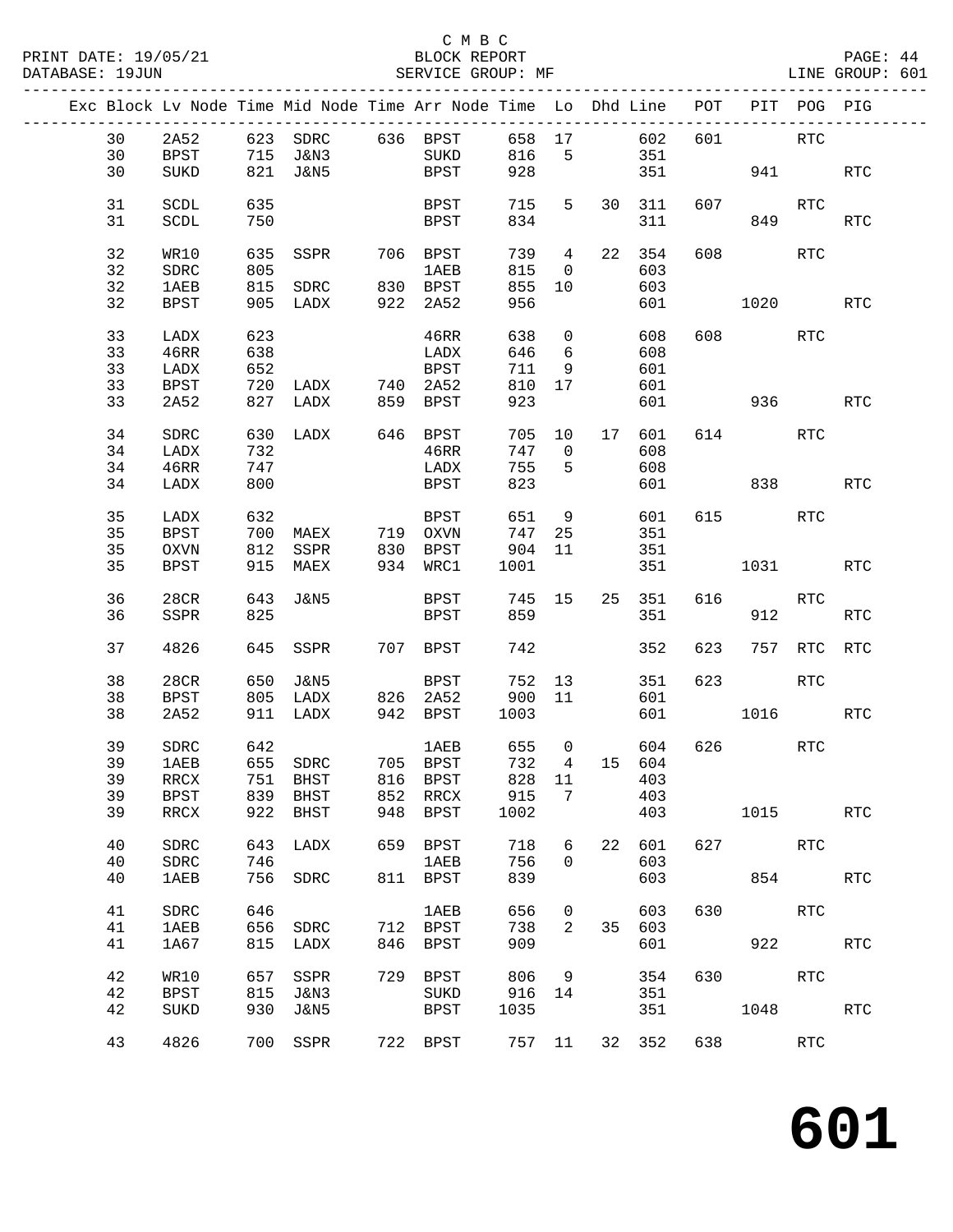|  |    |             |      | Exc Block Lv Node Time Mid Node Time Arr Node Time Lo Dhd Line POT PIT POG PIG |      |              |             |                 |                                 |        |          |          |         |                      |
|--|----|-------------|------|--------------------------------------------------------------------------------|------|--------------|-------------|-----------------|---------------------------------|--------|----------|----------|---------|----------------------|
|  | 43 |             |      | 2A52 840 LADX 912 BPST 936 601 949                                             |      |              |             |                 |                                 |        |          |          |         | <b>RTC</b>           |
|  | 44 | LADX        | 659  |                                                                                |      | 46RR         |             |                 | 714 0                           | 608    |          | 642 RTC  |         |                      |
|  | 44 | 46RR        | 714  |                                                                                |      | LADX         | 722         |                 | $4\overline{ }$                 | 608    |          |          |         |                      |
|  | 44 | LADX        | 726  |                                                                                |      | BPST         | 749         |                 |                                 | 601    |          | 804      |         | <b>RTC</b>           |
|  |    |             |      |                                                                                |      |              |             |                 |                                 |        |          |          |         |                      |
|  | 45 | WR10        |      | 717 SSPR 749 BPST                                                              |      |              | 823         |                 |                                 | 354    | 648      |          | 838 RTC | <b>RTC</b>           |
|  | 46 | 28CR        | 719  | J&N5                                                                           |      | BPST         | 820         | $4\degree$      |                                 | 15 351 | 652      |          | RTC     |                      |
|  | 46 | RRCX        |      | 839 BHST                                                                       |      | 905 BPST     | 918         |                 |                                 | 403    |          | 931 — 10 |         | RTC                  |
|  |    |             |      |                                                                                |      |              |             |                 |                                 |        |          |          |         |                      |
|  | 47 | SDRC        | 712  |                                                                                |      | 1 AE B       | 725         |                 | $\overline{0}$                  | 604    | 656      |          | RTC     |                      |
|  | 47 | 1AEB        |      | 725 SDRC 735 BPST                                                              |      |              | 807         |                 |                                 |        | 604      | 822      |         | RTC                  |
|  | 48 | 2A52        |      | 1411 LADX                                                                      |      | 1445 BPST    | 1505        |                 | 15 (1)                          |        | 601 1345 |          | RTC     |                      |
|  | 48 | <b>BPST</b> | 1520 | MAEX                                                                           |      | 1542 SUKD    | 1630        | 8 <sup>8</sup>  |                                 | 351    |          |          |         |                      |
|  | 48 | SUKD        |      | 1638 J&N5                                                                      |      | BPST         | 1745        | 8 <sup>8</sup>  |                                 | 351    |          |          |         |                      |
|  | 48 | <b>BPST</b> |      | 1753 LADX 1813 LADX                                                            |      |              | 1813        | $7\overline{ }$ |                                 | 601    |          |          |         |                      |
|  | 48 | LADX        | 1820 |                                                                                |      | 46RR         | 1827        | $\overline{0}$  |                                 | 606    |          |          |         |                      |
|  | 48 | 46RR        | 1827 |                                                                                |      | LADX         | 1848        | 12              |                                 | 606    |          |          |         |                      |
|  | 48 |             | 1900 |                                                                                |      | 46RR         | 1907        | $\overline{0}$  |                                 | 606    |          |          |         |                      |
|  |    | LADX        |      |                                                                                |      | LADX         |             |                 |                                 |        |          |          |         |                      |
|  | 48 | 46RR        | 1907 |                                                                                |      |              | 1923        |                 |                                 |        | 606 1934 |          |         | <b>RTC</b>           |
|  | 49 | <b>BPST</b> | 1420 |                                                                                |      | 2A52         | 1458        |                 | 13 and $\overline{\phantom{a}}$ |        | 602 1400 |          | RTC     |                      |
|  | 49 | 2A52        | 1511 | LADX 1545 BPST                                                                 |      |              | 1608        | $\overline{9}$  |                                 | 601    |          |          |         |                      |
|  | 49 | <b>BPST</b> | 1617 |                                                                                |      | 1A67         | 1709        | 22              |                                 | 601    |          |          |         |                      |
|  | 49 | 1A67        |      | 1731 LADX                                                                      |      | 1800 BPST    | 1820        | 16              |                                 | 601    |          |          |         |                      |
|  | 49 | <b>BPST</b> |      | 1836 MAEX                                                                      |      | 1855 SUKD    | 1938        | 14              |                                 | 351    |          |          |         |                      |
|  | 49 | $\rm SUKD$  |      | 1952 J&N5                                                                      |      | BPST         | 2047        | 13              |                                 | 351    |          |          |         |                      |
|  | 49 | <b>BPST</b> | 2100 | LADX                                                                           |      | 2117 2A52    | 2146        | 14              |                                 | 601    |          |          |         |                      |
|  | 49 | 2A52        | 2200 | LADX                                                                           |      | 2226 BPST    | 2243        | 19              |                                 | 601    |          |          |         |                      |
|  | 49 | <b>BPST</b> |      | 2302 MAEX                                                                      |      | 2320 SUKD    | 2359        | 6               |                                 | 351    |          |          |         |                      |
|  | 49 | SUKD        | 2405 | J&N5                                                                           |      | BPST         | 2456        | $\overline{4}$  |                                 | 351    |          |          |         |                      |
|  | 49 | <b>BPST</b> | 2500 | J&N3                                                                           |      | SUKD         | 2556        |                 |                                 |        | 351 7    | 2622     |         | <b>RTC</b>           |
|  |    |             |      |                                                                                |      |              |             |                 |                                 |        |          |          |         |                      |
|  | 50 | BPST        |      | 1430 MAEX 1451 SUKD 1539 16 351 1410 RTC                                       |      |              |             |                 |                                 |        |          |          |         |                      |
|  | 50 | SUKD        |      | 1555 J&N5                                                                      |      | BPST         | 1703 17 351 |                 |                                 |        |          |          |         |                      |
|  | 50 | <b>BPST</b> | 1720 |                                                                                |      | WRC1         | 1830        |                 |                                 |        | 354 1900 |          |         | RTC                  |
|  |    |             |      |                                                                                |      |              |             |                 |                                 |        |          |          |         |                      |
|  | 51 | 2A52        |      | 1437 LADX 1515 BPST 1538 7 22 601 1411 RTC                                     |      |              |             |                 |                                 |        |          |          |         |                      |
|  | 51 | SDRC        | 1607 |                                                                                |      | 1AEB         | 1622        | $\mathbf 0$     |                                 | 604    |          |          |         |                      |
|  | 51 | <b>1AEB</b> | 1622 | SDRC                                                                           | 1632 | ${\tt SDRC}$ | 1632        | 11              |                                 | 27 604 |          |          |         |                      |
|  | 51 | <b>BPST</b> | 1710 |                                                                                |      | 4826         | 1806        |                 |                                 | 352    |          | 1831 189 |         | <b>RTC</b>           |
|  | 52 | SUKD        | 1443 | J&N5                                                                           |      | BPST         | 1554        | - 6             |                                 | 351    | 1414     |          | RTC     |                      |
|  | 52 | <b>BPST</b> | 1600 | SDRC                                                                           | 1625 | 1AEB         | 1636        | $\overline{0}$  |                                 | 603    |          |          |         |                      |
|  | 52 | <b>1AEB</b> | 1636 |                                                                                |      | SDRC         | 1653        | 10              | 27                              | 603    |          |          |         |                      |
|  | 52 |             | 1730 |                                                                                | 1756 |              | 1813        | $\overline{0}$  |                                 | 604    |          |          |         |                      |
|  |    | <b>BPST</b> |      | SDRC                                                                           |      | 1AEB         |             |                 |                                 |        |          |          |         |                      |
|  | 52 | <b>1AEB</b> | 1813 | SDRC                                                                           | 1824 | SDRC         | 1824        |                 |                                 | 604    |          | 1841     |         | <b>RTC</b>           |
|  | 53 | <b>BPST</b> | 1445 | MAEX                                                                           | 1506 | SUKD         | 1554        | 11              |                                 |        | 351 1425 |          | RTC     |                      |
|  | 53 | SUKD        | 1605 | J&N5                                                                           |      | BPST         | 1713        | $\overline{7}$  |                                 | 351    |          |          |         |                      |
|  | 53 | <b>BPST</b> | 1720 |                                                                                |      | 2A52         | 1801        |                 |                                 | 602    |          | 1827     |         | $\operatorname{RTC}$ |
|  |    |             |      |                                                                                |      |              |             |                 |                                 |        |          |          |         |                      |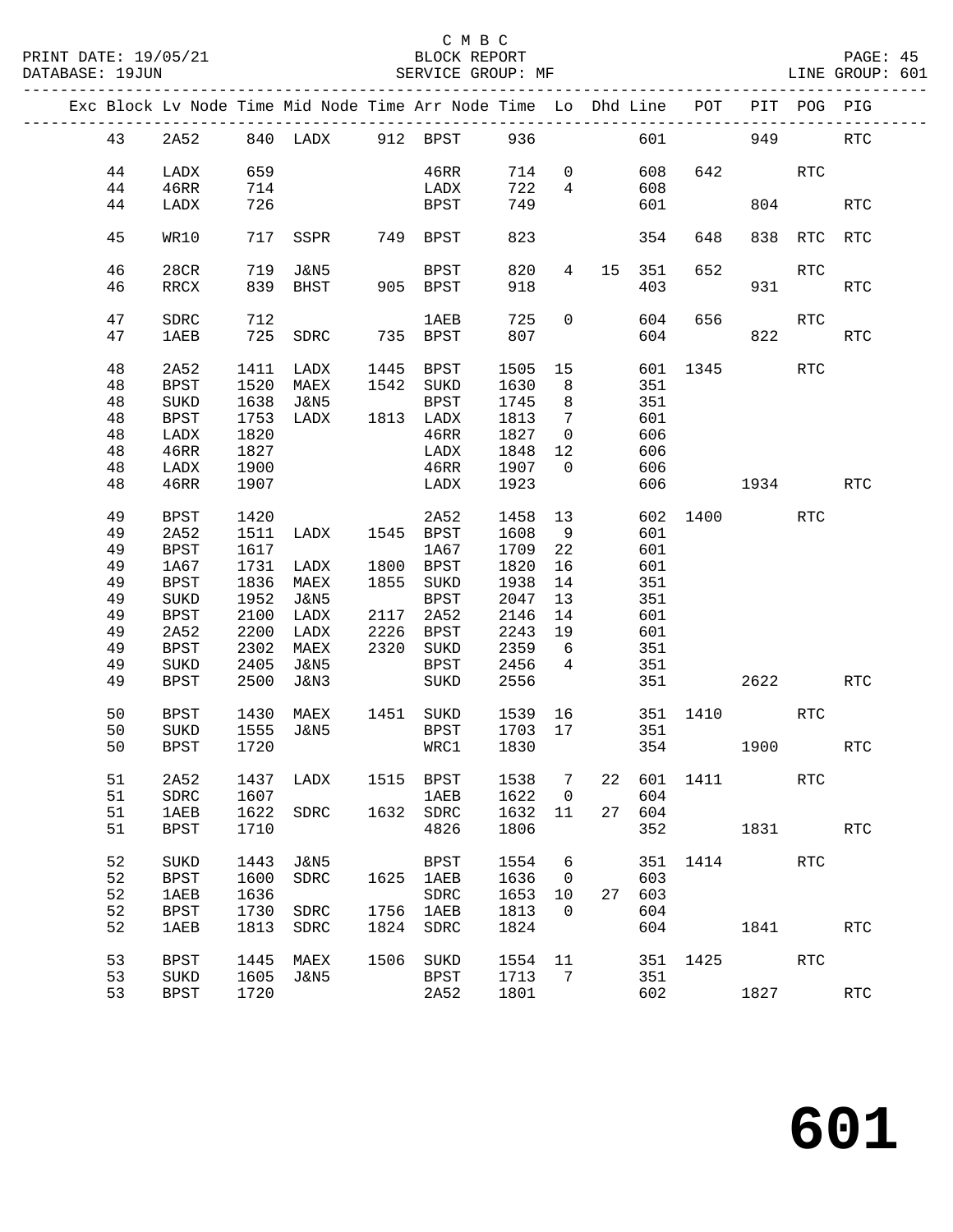|  |    |              |      |                     |             | Exc Block Lv Node Time Mid Node Time Arr Node Time Lo Dhd Line POT PIT POG PIG |                |                            |                 |        |             |                    |            |            |
|--|----|--------------|------|---------------------|-------------|--------------------------------------------------------------------------------|----------------|----------------------------|-----------------|--------|-------------|--------------------|------------|------------|
|  | 54 | BPST         |      |                     |             | 1453 LADX 1514 2A52 1552 6 601 1433 RTC                                        |                |                            |                 |        |             |                    |            |            |
|  | 54 | 2A52         |      |                     |             | 1558 LADX 1630 BPST 1653 12                                                    |                |                            |                 | 601    |             |                    |            |            |
|  |    |              |      |                     |             |                                                                                |                |                            |                 |        |             |                    |            |            |
|  | 54 | <b>BPST</b>  |      | 1705 SDRC 1730 1AEB |             |                                                                                | 1741           |                            |                 | 0 603  |             |                    |            |            |
|  | 54 | <b>1AEB</b>  | 1741 |                     |             | SDRC                                                                           | 1757 18 27 603 |                            |                 |        |             |                    |            |            |
|  | 54 | <b>BPST</b>  | 1842 |                     |             | SSPR                                                                           | 1917           |                            |                 |        |             | 351 1939           |            | <b>RTC</b> |
|  | 55 | SUKD         | 1503 |                     |             | J&N5 BPST 1614 16 351 1434                                                     |                |                            |                 |        |             |                    | RTC        |            |
|  |    |              |      |                     |             |                                                                                |                |                            |                 |        |             |                    |            |            |
|  | 55 | BPST         |      | 1630 MAEX           |             | 1655 SUKD                                                                      | 1743           |                            |                 |        | 351 1816    |                    |            | <b>RTC</b> |
|  | 56 | BPST         | 1502 |                     |             | SCDL                                                                           |                |                            |                 |        |             | 1544 6 30 311 1442 | RTC        |            |
|  | 56 | BPST         | 1620 |                     |             | WRC1 1732 13                                                                   |                |                            |                 | 33 354 |             |                    |            |            |
|  |    |              |      |                     |             |                                                                                |                |                            |                 |        |             |                    |            |            |
|  | 56 | <b>BPST</b>  | 1818 |                     |             | SSPR                                                                           | 1855           |                            |                 |        |             | 351 1917           |            | <b>RTC</b> |
|  | 57 | BPST         | 1508 | LADX                |             | 1529 2A52                                                                      | 1605           | 8 <sup>8</sup>             |                 |        |             | 601 1448           | RTC        |            |
|  | 57 | 2A52         |      | 1613 LADX           |             | 1645 BPST                                                                      | 1708           | 16                         |                 | 601    |             |                    |            |            |
|  |    |              |      |                     |             |                                                                                |                |                            |                 |        |             |                    |            |            |
|  | 57 | <b>BPST</b>  | 1724 | MAEX                |             | 1748 SUKD                                                                      | 1834           | 12                         |                 | 351    |             |                    |            |            |
|  | 57 | ${\tt SUKD}$ | 1846 | J&N5                |             | BPST                                                                           | 1943           | 17                         |                 | 351    |             |                    |            |            |
|  | 57 | BPST         |      | 2000 LADX           | $rac{1}{2}$ | 2018 2A52                                                                      | 2046           | 16                         |                 | 601    |             |                    |            |            |
|  | 57 | 2A52         |      | 2102 LADX           |             | 2128 BPST                                                                      | 2146           | 24                         |                 | 601    |             |                    |            |            |
|  | 57 | BPST         |      | 2210 LADX           | 2227        | 2A52                                                                           | 2256           | 6                          |                 | 601    |             |                    |            |            |
|  | 57 | 2A52         |      | 2302 LADX           |             | 2326 BPST                                                                      | 2343           | 19                         |                 | 601    |             |                    |            |            |
|  |    |              |      |                     |             |                                                                                |                |                            |                 |        |             |                    |            |            |
|  | 57 | <b>BPST</b>  |      | 2402 J&N3           |             | SUKD                                                                           | 2458           | $5^{\circ}$                |                 | 40 351 |             |                    |            |            |
|  | 57 | <b>BPST</b>  |      | 2543 LADX           |             | 2559 2A52                                                                      | 2623           | $\overline{0}$             |                 | 601    |             |                    |            |            |
|  | 57 | 2A52         |      | 2623 SDRC           | 2631        | 99SN                                                                           | 2643           |                            |                 | 601    |             | 2647               |            | <b>RTC</b> |
|  | 58 | BPST         |      |                     |             | 1510 MAEX 1532 SUKD 1620                                                       |                |                            | $6\overline{6}$ |        |             | 351 1450 RTC       |            |            |
|  |    |              |      |                     |             |                                                                                |                |                            |                 |        |             |                    |            |            |
|  | 58 | SUKD         |      | 1626 J&N5           |             | BPST                                                                           | 1733           | $\overline{3}$             |                 | 351    |             |                    |            |            |
|  | 58 | <b>BPST</b>  |      | 1736 MAEX           |             | 1759 SUKD                                                                      | 1843           |                            |                 |        |             | 351 1911           |            | RTC        |
|  | 59 | SUKD         |      | 1524 J&N5           |             | BPST                                                                           | 1633           | $7\phantom{.0}$            |                 |        |             | 351 1455           | RTC        |            |
|  | 59 | <b>BPST</b>  | 1640 |                     |             | 4826                                                                           | 1736           |                            |                 |        | 352         | 1801               |            | <b>RTC</b> |
|  |    |              |      |                     |             |                                                                                |                |                            |                 |        |             |                    |            |            |
|  | 60 | BPST         | 1522 |                     |             | SCDL                                                                           | 1606 14        |                            |                 |        | 30 311 1502 |                    | RTC        |            |
|  | 60 | <b>BPST</b>  |      | 1650 MAEX           |             | 1715 SUKD                                                                      | 1802 13        |                            |                 | 351    |             |                    |            |            |
|  | 60 | SUKD         |      | 1815 J&N5           |             | BPST                                                                           | 1914           |                            |                 |        |             | 351 1927 RTC       |            |            |
|  |    |              |      |                     |             |                                                                                |                |                            |                 |        |             |                    |            |            |
|  | 61 | BPST         | 1523 | LADX                |             | 1544 SDRC                                                                      | 1606 12        |                            |                 |        |             | 22 601 1503        | RTC        |            |
|  | 61 | BPST         | 1640 |                     |             | 2A52                                                                           | 1721 14        |                            |                 | 30 602 |             |                    |            |            |
|  | 61 | <b>BPST</b>  | 1805 |                     |             | 2A52                                                                           | 1842           | $5^{\circ}$                |                 | 602    |             |                    |            |            |
|  |    |              |      |                     |             | 61  2A52  1847  LADX  1915  BPST  1933  12  601                                |                |                            |                 |        |             |                    |            |            |
|  |    |              |      |                     |             |                                                                                |                |                            |                 |        |             |                    |            |            |
|  | 61 | BPST         | 1945 | MAEX                |             | 2003 SUKD                                                                      | 2045 18        |                            |                 | 351    |             |                    |            |            |
|  | 61 | SUKD         | 2103 | J&N5                |             | BPST                                                                           | 2157           | $\overline{\mathbf{3}}$    |                 | 351    |             |                    |            |            |
|  | 61 | <b>BPST</b>  | 2200 | MAEX                |             | 2218 SUKD                                                                      | 2259           | $\overline{4}$             |                 | 351    |             |                    |            |            |
|  | 61 | SUKD         | 2303 | J&N5                |             | BPST                                                                           | 2356           | 14                         |                 | 351    |             |                    |            |            |
|  | 61 | <b>BPST</b>  | 2410 | LADX                | 2426        | 2A52                                                                           | 2450           | 11                         |                 | 601    |             |                    |            |            |
|  | 61 | 2A52         | 2501 | LADX                |             | 2524 BPST                                                                      | 2541           | 18                         |                 | 601    |             |                    |            |            |
|  |    |              |      |                     |             |                                                                                |                |                            |                 |        |             |                    |            |            |
|  | 61 | <b>BPST</b>  | 2559 | J&N3                |             | SUKD                                                                           | 2655           |                            |                 | 351    |             | 2721               |            | <b>RTC</b> |
|  | 62 | SUKD         | 1544 | J&N5                |             | BPST                                                                           | 1653 11        |                            |                 |        |             | 351 1515           | RTC        |            |
|  |    |              |      |                     |             |                                                                                |                |                            |                 |        |             |                    |            |            |
|  | 62 | <b>BPST</b>  | 1704 |                     |             | SCDL                                                                           | 1746           |                            |                 | 311    |             | 1816               |            | <b>RTC</b> |
|  | 63 | <b>BPST</b>  | 1538 | LADX                | 1559        | 2A52                                                                           | 1635           | $\overline{\phantom{a}}^2$ | 33              |        |             | 601 1518           | <b>RTC</b> |            |
|  |    |              |      |                     |             |                                                                                |                |                            |                 |        |             |                    |            |            |
|  | 63 | BPST         | 1710 |                     |             | 1A67                                                                           | 1802           | 14                         |                 | 601    |             |                    |            |            |
|  | 63 | 1A67         | 1816 | LADX                |             | 1845 BPST                                                                      | 1904           | 16                         |                 | 601    |             |                    |            |            |
|  | 63 | BPST         | 1920 | LADX                | 1938        | 2A52                                                                           | 2007           | 25                         |                 | 601    |             |                    |            |            |
|  | 63 | 2A52         |      | 2032 LADX           |             | 2058 BPST                                                                      | 2116 14        |                            |                 | 601    |             |                    |            |            |
|  |    |              |      |                     |             |                                                                                |                |                            |                 |        |             |                    |            |            |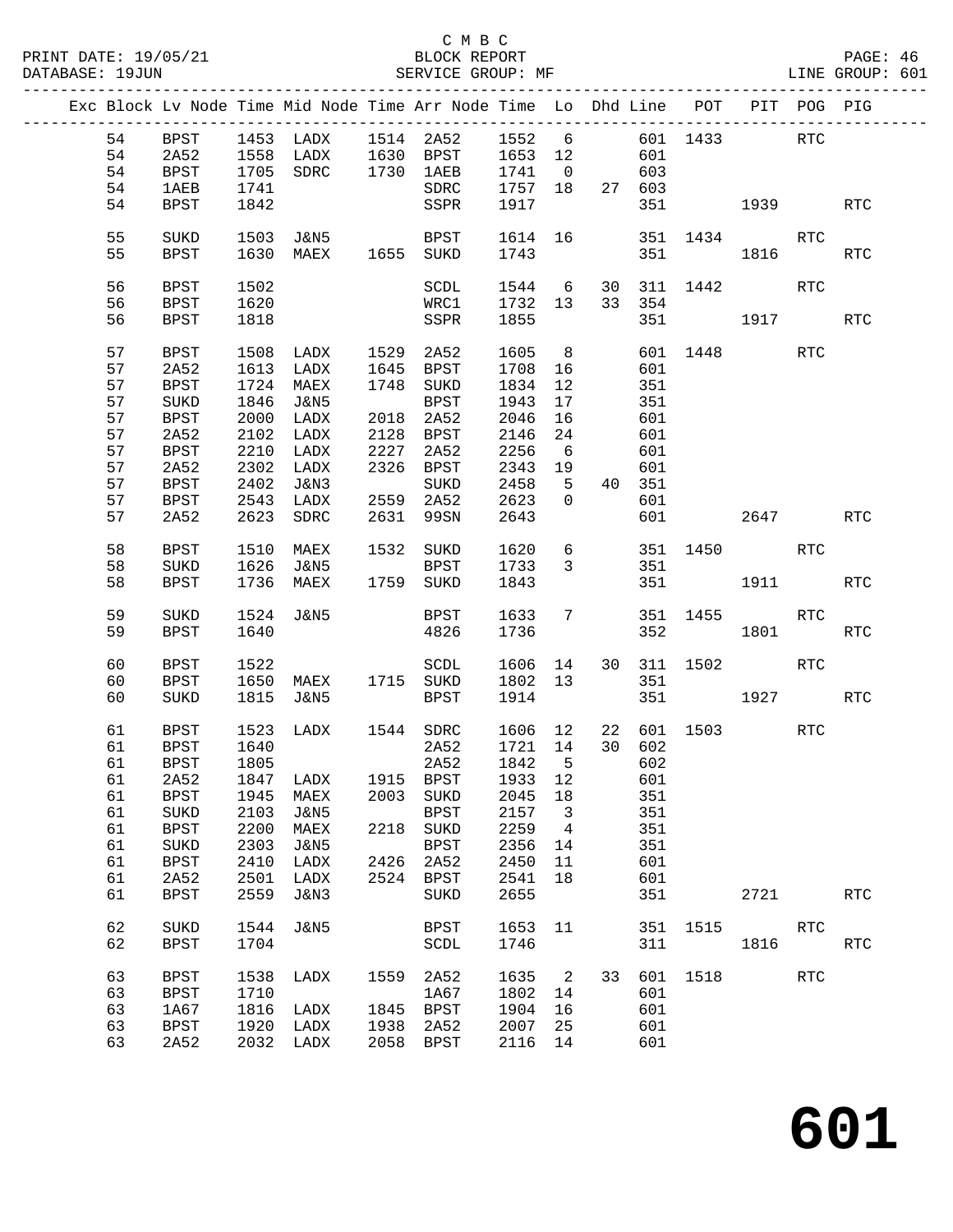|  |    |             |      |                                            |      | Exc Block Lv Node Time Mid Node Time Arr Node Time Lo Dhd Line POT PIT POG PIG                        |              |                         |    |        |                        |                                                                                                            |            |                      |
|--|----|-------------|------|--------------------------------------------|------|-------------------------------------------------------------------------------------------------------|--------------|-------------------------|----|--------|------------------------|------------------------------------------------------------------------------------------------------------|------------|----------------------|
|  | 63 |             |      |                                            |      |                                                                                                       |              |                         |    |        |                        |                                                                                                            |            |                      |
|  |    |             |      |                                            |      | BPST 2130 LADX 2147 2A52 2216 14 601<br>2A52 2230 LADX 2256 BPST 2313 601<br>2230 LADX 2256 BPST 2313 |              |                         |    |        | 601 2326               |                                                                                                            |            |                      |
|  | 63 | 2A52        |      |                                            |      |                                                                                                       |              |                         |    |        |                        |                                                                                                            |            | RTC                  |
|  |    |             |      |                                            |      |                                                                                                       |              |                         |    |        |                        |                                                                                                            |            |                      |
|  | 64 | BPST        | 1540 | MAEX                                       |      | 1602 SUKD                                                                                             |              |                         |    |        | 1650 14 351 1520 RTC   |                                                                                                            |            |                      |
|  | 64 | SUKD        |      | 1704 J&N5 BPST<br>1824 MAEX 1845 SUKD      |      | BPST                                                                                                  | 1808 16      |                         |    | 351    |                        |                                                                                                            |            |                      |
|  | 64 | BPST        |      |                                            |      |                                                                                                       | 1929         |                         |    |        | 351                    | 1957 1990                                                                                                  |            | <b>RTC</b>           |
|  |    |             |      |                                            |      |                                                                                                       |              |                         |    |        |                        |                                                                                                            |            |                      |
|  | 65 | BPST        | 1542 |                                            |      | SCDL                                                                                                  |              |                         |    |        | 1628  1  36  311  1522 |                                                                                                            | RTC        |                      |
|  | 65 | <b>BPST</b> | 1705 |                                            |      | WRC1                                                                                                  | 1815         |                         |    |        | 354 1845               |                                                                                                            |            | RTC                  |
|  |    |             |      |                                            |      |                                                                                                       |              |                         |    |        |                        |                                                                                                            |            |                      |
|  | 66 | BPST        |      |                                            |      | 1550 MAEX 1613 SUKD                                                                                   | 1701 14      |                         |    |        | 351 1530               |                                                                                                            | RTC        |                      |
|  | 66 | SUKD        | 1715 | <b>J&amp;N5</b>                            |      | BPST                                                                                                  | 1817 13      |                         |    | 351    |                        |                                                                                                            |            |                      |
|  | 66 | BPST        | 1830 | SDRC 1853 1AEB                             |      |                                                                                                       | 1904 0       |                         |    | 603    |                        |                                                                                                            |            |                      |
|  | 66 | 1AEB        | 1904 |                                            |      | SDRC                                                                                                  | 1917         |                         |    |        | 603 1932               |                                                                                                            |            | RTC                  |
|  |    |             |      |                                            |      |                                                                                                       |              |                         |    |        |                        |                                                                                                            |            |                      |
|  | 67 | BPST        |      | 1553 LADX 1614                             |      | 2A52                                                                                                  | 1650 10      |                         |    |        | 601 1533               |                                                                                                            | RTC        |                      |
|  | 67 | 2A52        |      |                                            |      |                                                                                                       | 1752         | 23                      |    | 601    |                        |                                                                                                            |            |                      |
|  | 67 | BPST        |      | 1700 LADX 1730 BPST<br>1815 SDRC 1839 1AEB |      |                                                                                                       | 1854 0       |                         |    | 604    |                        |                                                                                                            |            |                      |
|  | 67 | 1AEB        |      | 1854 SDRC                                  |      | 1903 SDRC                                                                                             | 1903         |                         |    |        | 604 1918 RTC           |                                                                                                            |            |                      |
|  |    |             |      |                                            |      |                                                                                                       |              |                         |    |        |                        |                                                                                                            |            |                      |
|  | 68 | BPST        | 1556 |                                            |      | 4826                                                                                                  | 1652         | 9                       |    |        | 34 352 1536            |                                                                                                            | RTC        |                      |
|  | 68 | BPST        | 1735 |                                            |      | WRC1                                                                                                  | 1839         |                         |    | 354    |                        | 1909 — 1909 — 1909 — 1909 — 1909 — 1909 — 1909 — 1909 — 1909 — 1909 — 1909 — 1909 — 1909 — 1909 — 1909 — 1 |            | <b>RTC</b>           |
|  |    |             |      |                                            |      |                                                                                                       |              |                         |    |        |                        |                                                                                                            |            |                      |
|  | 69 | <b>BPST</b> | 1605 |                                            |      | WRC1                                                                                                  | 1717         | 5                       |    |        | 33 354 1545            |                                                                                                            | <b>RTC</b> |                      |
|  | 69 | <b>BPST</b> | 1755 |                                            |      | WRC1                                                                                                  | 1859         |                         |    |        | 354                    | 1929                                                                                                       |            | RTC                  |
|  |    |             |      |                                            |      |                                                                                                       |              |                         |    |        |                        |                                                                                                            |            |                      |
|  |    |             |      |                                            |      |                                                                                                       |              |                         |    |        |                        |                                                                                                            |            |                      |
|  | 70 | BPST        |      | 1605 LADX 1627 LADX                        |      |                                                                                                       | 1627 13      |                         |    |        | 601 1545               |                                                                                                            | RTC        |                      |
|  | 70 | LADX        | 1640 |                                            |      | 46RR                                                                                                  | 1648         | $\overline{0}$          |    | 606    |                        |                                                                                                            |            |                      |
|  | 70 | 46RR        | 1648 |                                            |      | LADX                                                                                                  | 1708         | $5^{\circ}$             |    | 17 606 |                        |                                                                                                            |            |                      |
|  | 70 | BPST        | 1730 |                                            |      | 4826                                                                                                  | 1824         | $\overline{\mathbf{c}}$ |    | 34 352 |                        |                                                                                                            |            |                      |
|  | 70 | <b>BPST</b> | 1900 | MAEX 1918 SUKD                             |      |                                                                                                       | 2000         | 12                      |    | 351    |                        |                                                                                                            |            |                      |
|  | 70 | SUKD        | 2012 | J&N5                                       |      | BPST                                                                                                  | 2107         | 13                      |    | 351    |                        |                                                                                                            |            |                      |
|  | 70 | BPST        | 2120 | MAEX                                       |      | 2138 SUKD                                                                                             | 2219         | 14                      |    | 351    |                        |                                                                                                            |            |                      |
|  | 70 | SUKD        | 2233 | J&N5                                       |      | BPST                                                                                                  | 2326         |                         |    | 351    |                        | 2339                                                                                                       |            | RTC                  |
|  |    |             |      |                                            |      |                                                                                                       |              |                         |    |        |                        |                                                                                                            |            |                      |
|  | 71 | BPST        |      |                                            |      | 1610 MAEX 1635 SUKD                                                                                   | 1723         |                         |    |        | 351 1550 1756 RTC      |                                                                                                            |            | <b>RTC</b>           |
|  |    |             |      |                                            |      |                                                                                                       |              |                         |    |        |                        |                                                                                                            |            |                      |
|  | 72 | BPST        | 1610 |                                            |      | 4826                                                                                                  | 1706         |                         |    |        | 352 1550 1731 RTC RTC  |                                                                                                            |            |                      |
|  |    |             |      |                                            |      |                                                                                                       |              |                         |    |        |                        |                                                                                                            |            |                      |
|  | 73 |             |      |                                            |      | BPST 1611 BHST 1628 RRCX 1654 13 15 403 1551                                                          |              |                         |    |        |                        |                                                                                                            | <b>RTC</b> |                      |
|  | 73 | <b>BPST</b> | 1722 | LADX                                       |      | 1744 LADX                                                                                             | 1744         | 2                       |    | 601    |                        |                                                                                                            |            |                      |
|  | 73 | LADX        | 1746 |                                            |      | 46RR                                                                                                  | 1753         | $\overline{0}$          |    | 606    |                        |                                                                                                            |            |                      |
|  | 73 | 46RR        | 1753 |                                            |      | LADX                                                                                                  | 1814         |                         |    | 606    |                        | 1826                                                                                                       |            | RTC                  |
|  |    |             |      |                                            |      |                                                                                                       |              |                         |    |        |                        |                                                                                                            |            |                      |
|  | 74 | <b>BPST</b> | 1620 | MAEX                                       | 1645 | SUKD                                                                                                  | 1733         | 10                      |    | 351    | 1600                   |                                                                                                            | <b>RTC</b> |                      |
|  | 74 | SUKD        | 1743 | J&N5                                       |      | <b>BPST</b>                                                                                           | 1845         | 15                      |    | 351    |                        |                                                                                                            |            |                      |
|  | 74 | <b>BPST</b> | 1900 | SDRC                                       |      | 1921 1AEB                                                                                             | 1932         | $\overline{0}$          |    | 603    |                        |                                                                                                            |            |                      |
|  | 74 | <b>1AEB</b> | 1932 |                                            |      | SDRC                                                                                                  | 1945         | 13                      | 22 | 603    |                        |                                                                                                            |            |                      |
|  | 74 |             | 2020 |                                            | 2038 |                                                                                                       |              | 26                      |    | 601    |                        |                                                                                                            |            |                      |
|  |    | BPST        |      | LADX                                       |      | 2A52                                                                                                  | 2106<br>2216 |                         |    |        |                        |                                                                                                            |            |                      |
|  | 74 | 2A52        | 2132 | LADX                                       |      | 2158 BPST                                                                                             |              |                         |    | 601    |                        | 2229                                                                                                       |            | $\operatorname{RTC}$ |
|  |    |             |      |                                            |      |                                                                                                       |              |                         |    |        |                        |                                                                                                            |            |                      |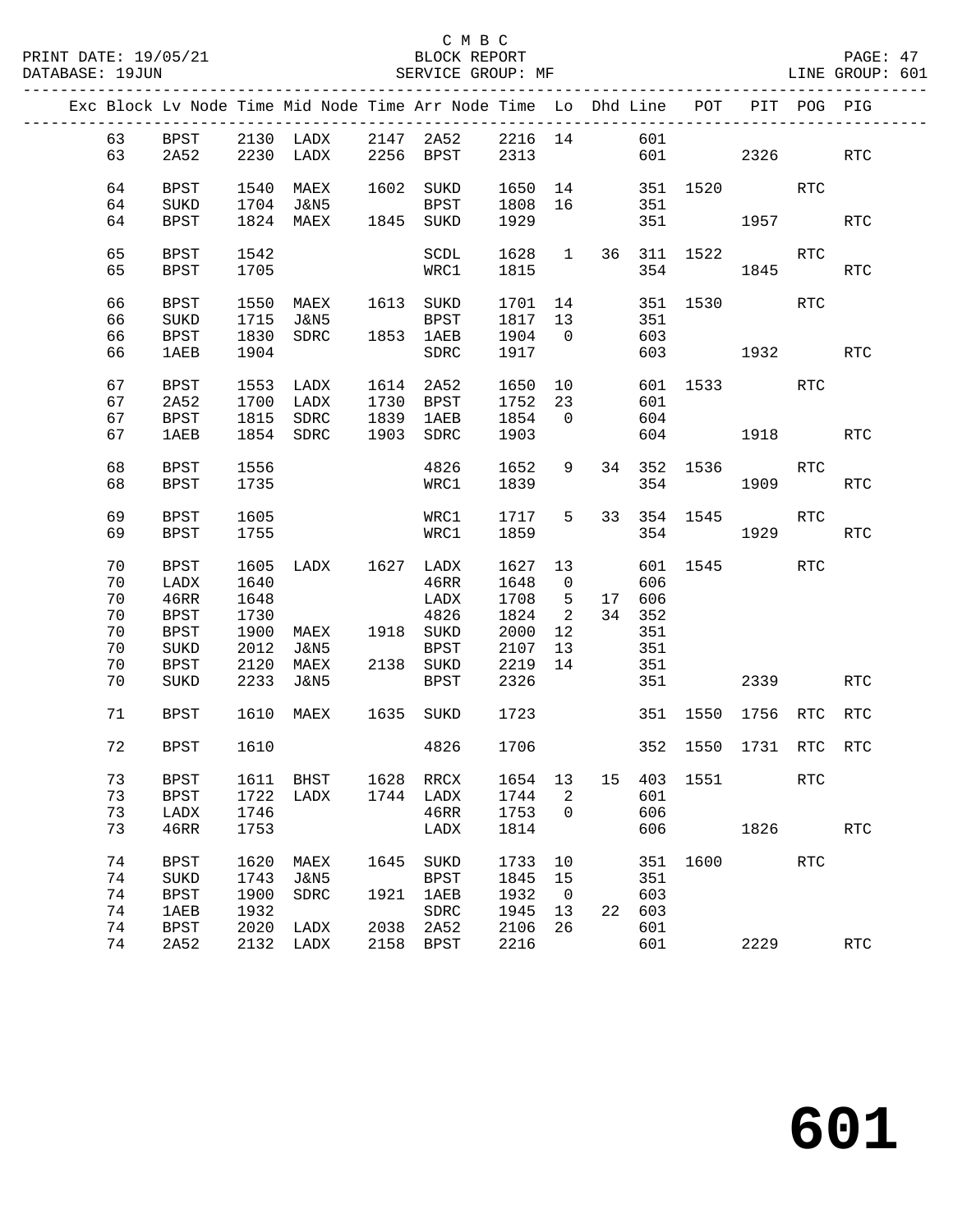|  |          |                            |              |                 |              | Exc Block Lv Node Time Mid Node Time Arr Node Time Lo Dhd Line POT |              |                   |    |            |          | PIT      | POG PIG    |            |
|--|----------|----------------------------|--------------|-----------------|--------------|--------------------------------------------------------------------|--------------|-------------------|----|------------|----------|----------|------------|------------|
|  | 75       | BPST                       | 1624         |                 |              | SCDL                                                               | 1707         | 6                 | 36 | 311        |          | 1604     | <b>RTC</b> |            |
|  | 75       | <b>BPST</b>                | 1749         |                 |              | SCDL                                                               | 1826         | 4                 | 30 | 311        |          |          |            |            |
|  | 75       | <b>BPST</b>                | 1900         | LADX            | 1918         | 2A52                                                               | 1947         | 22                |    | 601        |          |          |            |            |
|  | 75       | 2A52                       | 2009         | LADX            | 2035         | <b>BPST</b>                                                        | 2053         | 7                 |    | 601        |          |          |            |            |
|  | 75       | <b>BPST</b>                | 2100         | MAEX            | 2118         | SUKD                                                               | 2159         | 4                 |    | 351        |          |          |            |            |
|  | 75       | <b>SUKD</b>                | 2203         | <b>J&amp;N5</b> |              | <b>BPST</b>                                                        | 2256         | 17                |    | 351        |          |          |            |            |
|  | 75       | <b>BPST</b>                | 2313         | LADX            | 2329         | 2A52                                                               | 2356         | $\Omega$          |    | 601        |          |          |            |            |
|  | 75       | 2A52                       | 2356         | LADX            | 2419         | <b>BPST</b>                                                        | 2436         |                   |    | 601        |          | 2449     |            | <b>RTC</b> |
|  | 76       | <b>BPST</b>                | 1625         |                 |              | 4826                                                               | 1721         | 5                 | 34 | 352        | 1605     |          | <b>RTC</b> |            |
|  | 76       | <b>BPST</b>                | 1800         | MAEX            | 1821         | SUKD                                                               | 1905         | $12 \overline{ }$ |    | 351        |          |          |            |            |
|  | 76       | <b>SUKD</b>                | 1917         | J&N5            |              | <b>BPST</b>                                                        | 2012         | 18                |    | 351        |          |          |            |            |
|  | 76       | <b>BPST</b>                | 2030         | MAEX            | 2048         | SUKD                                                               | 2129         | $\overline{4}$    |    | 351        |          |          |            |            |
|  | 76       | SUKD                       | 2133         | J&N5            |              | <b>BPST</b>                                                        | 2227         | $\overline{3}$    |    | 351        |          |          |            |            |
|  | 76       | <b>BPST</b>                | 2230         | MAEX            | 2248         | SUKD                                                               | 2329         |                   |    | 351        |          | 2357     |            | <b>RTC</b> |
|  | 77       | <b>BPST</b>                | 1630         | SDRC            | 1655         | <b>1AEB</b>                                                        | 1706         | $\overline{0}$    |    | 603        | 1610     |          | <b>RTC</b> |            |
|  | 77       | 1AEB                       | 1706         |                 |              | <b>SDRC</b>                                                        | 1721         | 17                | 27 | 603        |          |          |            |            |
|  | 77       | <b>BPST</b>                | 1805         |                 |              | SCDL                                                               | 1842         |                   |    | 311        |          | 1907     |            | <b>RTC</b> |
|  | 78       | <b>BPST</b>                | 1635         |                 |              | WRC1                                                               | 1746         | 11                | 33 | 354        | 1615     |          | RTC        |            |
|  | 78       | <b>BPST</b>                | 1830         |                 |              | SCDL                                                               | 1907         |                   |    | 311        |          | 1932     |            | <b>RTC</b> |
|  | 79       | <b>BPST</b>                | 1644         |                 |              | SCDL                                                               | 1728         |                   |    | 311        | 1624     | 1758     | RTC        | <b>RTC</b> |
|  | 80       | <b>BPST</b>                | 1650         |                 |              | WRC1                                                               | 1801         |                   |    | 354        | 1630     | 1831     | <b>RTC</b> | <b>RTC</b> |
|  | 81       | <b>BPST</b>                | 1655         |                 |              | 4826                                                               | 1751         |                   |    | 352        | 1635     | 1816     | RTC        | RTC        |
|  | 82<br>82 | <b>BPST</b><br><b>1AEB</b> | 1700<br>1743 | SDRC<br>SDRC    | 1726<br>1754 | 1AEB<br>SDRC                                                       | 1743<br>1754 | $\Omega$          |    | 604<br>604 | 1640     | 1811     | <b>RTC</b> | RTC        |
|  | 83       | <b>BPST</b>                | 1712         | MAEX            | 1737         | SUKD                                                               | 1823         |                   |    |            | 351 1652 | 1851 RTC |            | RTC        |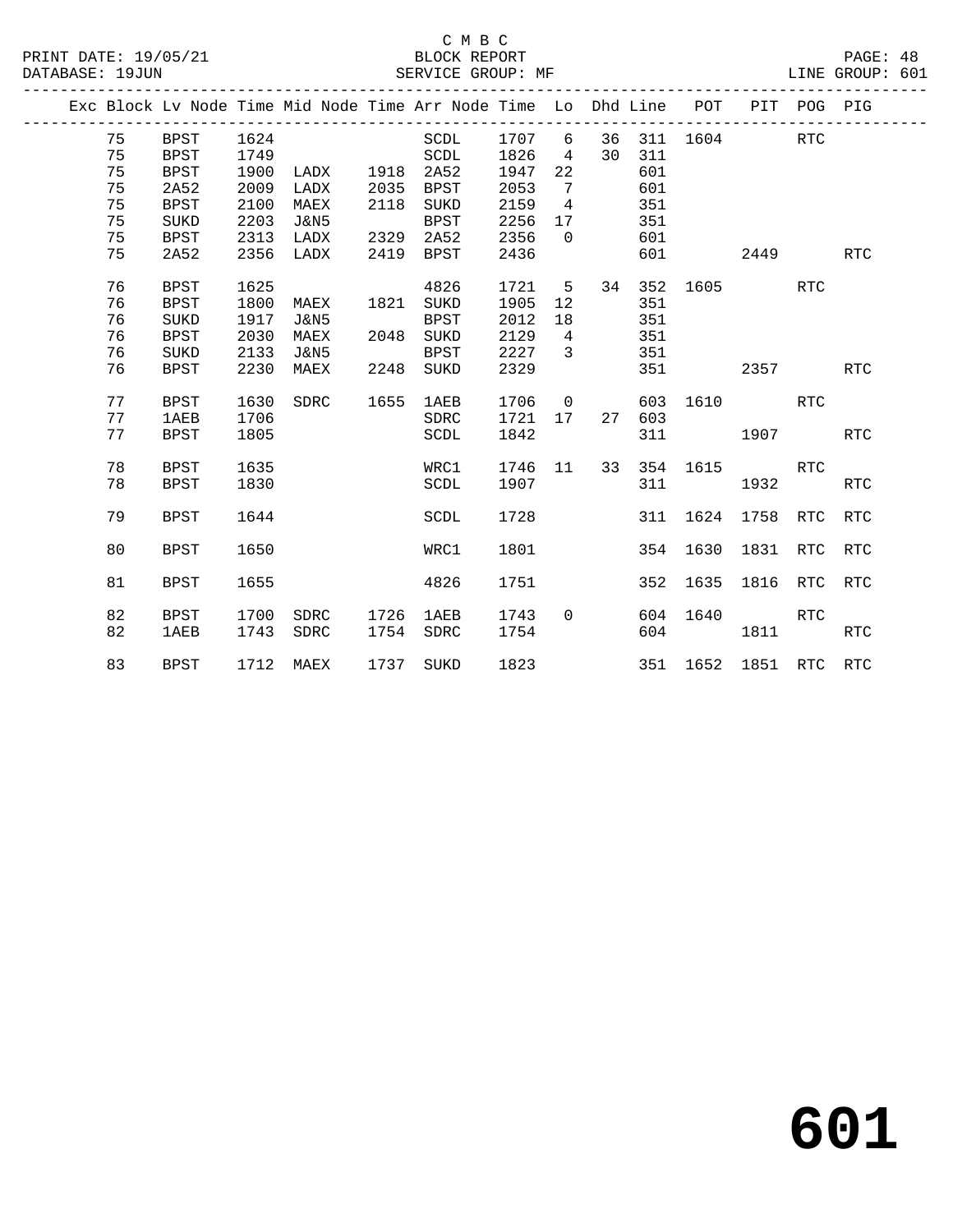|                                      |                        |                        |                      |            |                   |      | C M B C                |                                |                |                                                                                |     |      |     |            |  |
|--------------------------------------|------------------------|------------------------|----------------------|------------|-------------------|------|------------------------|--------------------------------|----------------|--------------------------------------------------------------------------------|-----|------|-----|------------|--|
| BLOCK REPORT<br>PRINT DATE: 19/05/21 |                        |                        |                      |            |                   |      |                        |                                |                |                                                                                |     |      |     | PAGE: 49   |  |
| DATABASE: 19JUN                      |                        |                        |                      |            |                   |      |                        |                                |                |                                                                                |     |      |     |            |  |
|                                      | BHST BRIGHOUSE STATION |                        |                      |            |                   |      |                        |                                |                | BPST BRIDGEPORT STN                                                            |     |      |     |            |  |
|                                      |                        |                        | LADX LADNER EXCHANGE |            |                   |      |                        |                                |                | RRCX RIVERPORT RECREATION COMPLEX                                              |     |      |     |            |  |
|                                      | RTC Richmond Depot     |                        |                      |            |                   |      |                        | TSFE TSAWWASSEN FERRY TERMINAL |                |                                                                                |     |      |     |            |  |
|                                      |                        |                        | ULP UNIVERSITY LOOP  |            |                   |      |                        |                                |                |                                                                                |     |      |     |            |  |
|                                      |                        |                        |                      |            |                   |      |                        |                                |                | Exc Block Lv Node Time Mid Node Time Arr Node Time Lo Dhd Line POT PIT POG PIG |     |      |     |            |  |
|                                      |                        | $1 \quad \blacksquare$ |                      |            |                   |      |                        |                                |                |                                                                                |     |      |     |            |  |
|                                      |                        | $\mathbf{1}$           |                      |            |                   |      |                        |                                |                | RRCX 456 BHST 515 BPST 524 11 403 448 RTC<br>BPST 535 BHST 544 RRCX 604 19 403 |     |      |     |            |  |
|                                      |                        | $\mathbf{1}$           | RRCX                 |            | 623 BHST 644 BPST |      |                        |                                |                | 654 6<br>403                                                                   |     |      |     |            |  |
|                                      |                        | $\mathbf{1}$           | BPST                 | 700        | LADX              | 717  | TSFE                   | 733 27                         |                | 620                                                                            |     |      |     |            |  |
|                                      |                        | $\mathbf{1}$           | TSFE                 | 800<br>845 | LADX              |      |                        |                                | 8 <sup>8</sup> |                                                                                |     |      |     |            |  |
|                                      |                        | $\mathbf{1}$           | BPST                 |            | LADX              |      | 816 BPST<br>904 TSFE   | 837<br>920                     | 35             | 620<br>620                                                                     |     |      |     |            |  |
|                                      |                        | 1                      | TSFE                 |            | 955 LADX          |      | 1011 BPST              | 1031                           | 14             | 620                                                                            |     |      |     |            |  |
|                                      |                        | $\mathbf 1$            | BPST                 | 1045       | LADX              |      | 1104 TSFE              | 1121                           | 34             | 620                                                                            |     |      |     |            |  |
|                                      |                        | $\mathbf 1$            | TSFE                 |            | 1155 LADX         | 1211 | BPST                   | 1231                           | 14             | 620                                                                            |     |      |     |            |  |
|                                      |                        | 1                      | BPST                 | 1245       | LADX              |      | 1303 TSFE              | 1320                           | 35             | 620                                                                            |     |      |     |            |  |
|                                      |                        | 1                      | TSFE                 | 1355       | LADX              | 1411 | BPST                   | 1432                           | 8 <sup>8</sup> | 620                                                                            |     |      |     |            |  |
|                                      |                        | 1                      | BPST                 | 1440       | LADX              | 1459 | TSFE                   | 1516                           | 39             | 620                                                                            |     |      |     |            |  |
|                                      |                        | 1                      | TSFE                 | 1555       | LADX              | 1611 | BPST                   | 1633                           | 32             | 620                                                                            |     |      |     |            |  |
|                                      |                        | 1                      | BPST                 | 1705       | LADX              | 1725 | TSFE                   | 1742                           | 23             | 620                                                                            |     |      |     |            |  |
|                                      |                        | 1                      | TSFE                 | 1805       | LADX              | 1820 | BPST                   | 1840                           | 5 <sup>5</sup> | 620                                                                            |     |      |     |            |  |
|                                      |                        | 1                      | <b>BPST</b>          | 1845       | LADX              | 1905 | TSFE                   | 1922                           | 33             | 620                                                                            |     |      |     |            |  |
|                                      |                        | $\mathbf 1$            | TSFE                 | 1955       | LADX              | 2010 | BPST                   | 2029                           | 16             | 620                                                                            |     |      |     |            |  |
|                                      |                        | 1                      | BPST                 |            | 2045 LADX         | 2102 | TSFE                   | 2029 16<br>2118 37<br>2227     |                | 620                                                                            |     |      |     |            |  |
|                                      |                        | $\mathbf{1}$           | TSFE                 |            | 2155 LADX         |      | 2209 BPST              |                                |                | 620                                                                            |     | 2240 |     | RTC        |  |
|                                      |                        | 2                      | BPST                 | 600        | LADX              | 617  | TSFE                   | 633 27                         |                | 620                                                                            |     | 540  | RTC |            |  |
|                                      |                        | 2                      | TSFE                 | 700<br>800 | LADX              |      | $716$ BPST<br>817 Terr | 737                            | 23             | 620                                                                            |     |      |     |            |  |
|                                      |                        | 2                      | BPST                 |            | LADX              | 817  | TSFE                   | 833                            | 27             | 620                                                                            |     |      |     |            |  |
|                                      |                        | 2                      | TSFE                 | 900        | LADX              | 916  | BPST                   | 937                            | 23             | 620                                                                            |     |      |     |            |  |
|                                      |                        | 2                      | BPST                 | 1000       | LADX              | 1019 | TSFE                   | 1036                           | 24             | 620                                                                            |     |      |     |            |  |
|                                      |                        | 2                      | TSFE                 | 1100       | LADX              | 1116 | BPST                   | 1136                           | 24             | 620                                                                            |     |      |     |            |  |
|                                      |                        | 2                      | BPST                 | 1200       | LADX              | 1218 | TSFE                   | 1235                           | 25             | 620                                                                            |     |      |     |            |  |
|                                      |                        | 2                      | TSFE                 | 1300       | LADX              | 1316 | BPST                   | 1337                           | 23             | 620                                                                            |     |      |     |            |  |
|                                      |                        | 2                      | BPST                 | 1400       | LADX              |      | 1419 TSFE              | 1438                           | 22             | 620                                                                            |     |      |     |            |  |
|                                      |                        | 2<br>2                 | TSFE<br><b>BPST</b>  | 1500       | LADX              |      | 1516 BPST              | 1538 22<br>1637 28             |                | 620                                                                            |     |      |     |            |  |
|                                      |                        |                        |                      |            | 1600 LADX         |      | 1620 TSFE              |                                |                | 620<br>TSFE 1705 LADX 1720 BPST 1741 19 620                                    |     |      |     |            |  |
|                                      |                        | 2                      | BPST                 | 1800       | LADX              | 1820 | TSFE                   | 1837                           | 28             | 620                                                                            |     |      |     |            |  |
|                                      |                        | 2                      | TSFE                 | 1905       | LADX              | 1920 | <b>BPST</b>            | 1940                           | 20             | 620                                                                            |     |      |     |            |  |
|                                      |                        | 2                      | <b>BPST</b>          | 2000       | LADX              | 2018 | TSFE                   | 2034                           | 36             | 620                                                                            |     |      |     |            |  |
|                                      |                        | 2                      | TSFE                 | 2110       | LADX              | 2124 | BPST                   | 2142                           |                | 620                                                                            |     | 2155 |     | <b>RTC</b> |  |
|                                      |                        | 3                      | <b>BPST</b>          | 609        |                   |      | ULP                    | 644                            | 6              | 480                                                                            | 549 |      | RTC |            |  |
|                                      |                        | 3                      | ULP                  | 650        |                   |      | BPST                   | 721                            | 24             | 480                                                                            |     |      |     |            |  |
|                                      |                        | 3                      | <b>BPST</b>          | 745        | LADX              |      | 802 TSFE               | 818                            | 37             | 620                                                                            |     |      |     |            |  |
|                                      |                        | 3                      | TSFE                 | 855        | LADX              | 911  | BPST                   | 932                            | 13             | 620                                                                            |     |      |     |            |  |
|                                      |                        | 3                      | <b>BPST</b>          | 945        | LADX              | 1004 | TSFE                   | 1021                           | 34             | 620                                                                            |     |      |     |            |  |
|                                      |                        | 3                      | TSFE                 | 1055       | LADX              | 1111 | <b>BPST</b>            | 1131                           | 14             | 620                                                                            |     |      |     |            |  |
|                                      |                        | 3                      | <b>BPST</b>          | 1145       | LADX              | 1204 | TSFE                   | 1221                           | 34             | 620                                                                            |     |      |     |            |  |
|                                      |                        | 3                      | TSFE                 | 1255       | LADX              | 1311 | BPST                   | 1332                           | 8 <sup>8</sup> | 620                                                                            |     |      |     |            |  |
|                                      |                        | 3                      | <b>BPST</b>          | 1340       | LADX              | 1358 | TSFE                   | 1417                           | 38             | 620                                                                            |     |      |     |            |  |
|                                      |                        | $\mathsf{3}$           | TSFE                 | 1455       | LADX              | 1511 | <b>BPST</b>            | 1533                           | $\overline{7}$ | 620                                                                            |     |      |     |            |  |
|                                      |                        | 3                      | <b>BPST</b>          | 1540       | LADX              | 1559 | TSFE                   | 1616                           | 37             | 620                                                                            |     |      |     |            |  |
|                                      |                        | 3                      | TSFE                 | 1653       | LADX              | 1708 | BPST                   | 1729                           | 11             | 620                                                                            |     |      |     |            |  |
|                                      |                        | 3                      | <b>BPST</b>          | 1740       | LADX              | 1800 | TSFE                   | 1817                           | 36             | 620                                                                            |     |      |     |            |  |
|                                      |                        | 3                      | TSFE                 | 1853       | LADX              | 1908 | BPST                   | 1928                           |                | 620                                                                            |     | 1941 |     | RTC        |  |